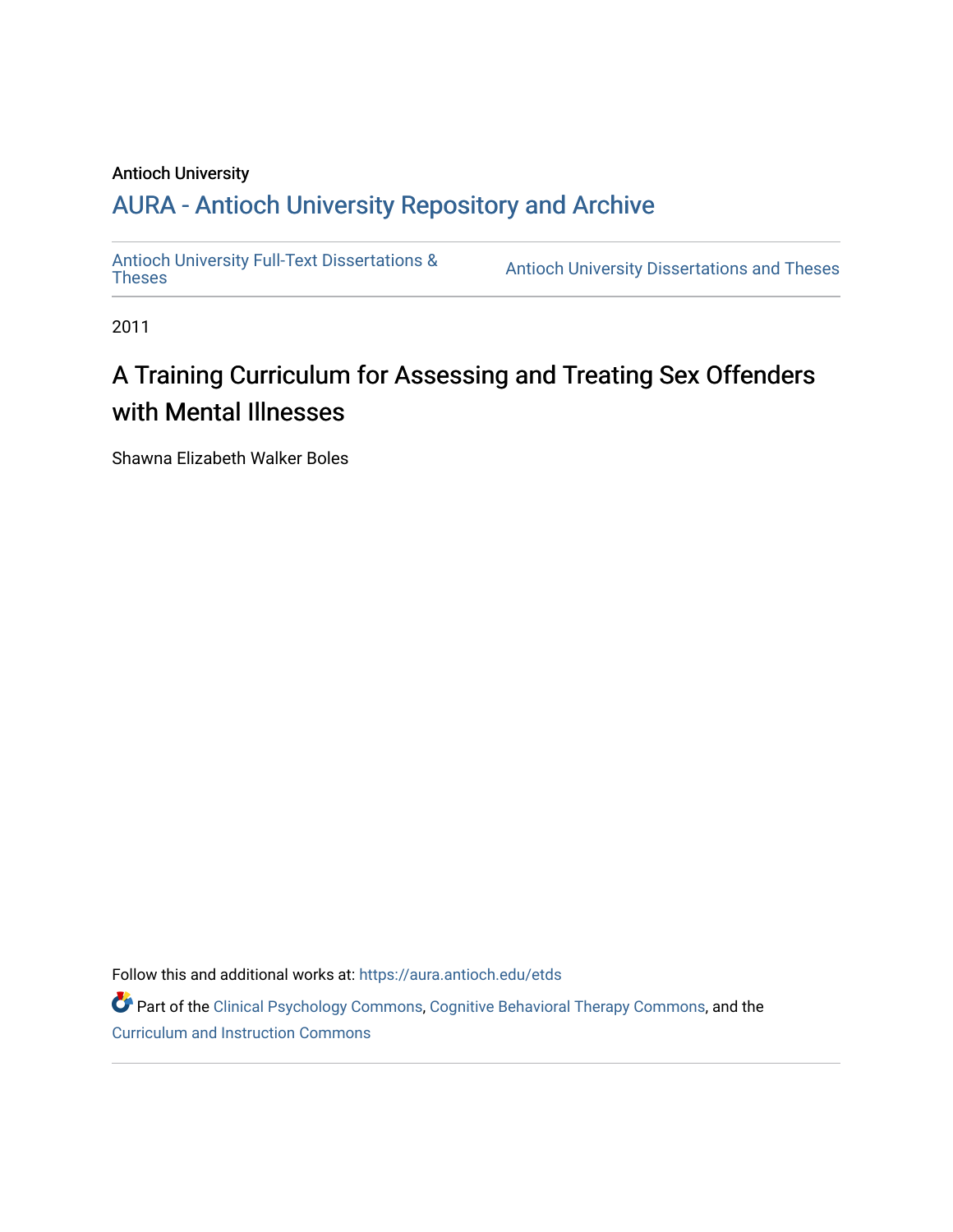# Running head: ASSESSMENT AND TREATMENT OF SEX OFFENDERS

A Training Curriculum for Assessing and Treating

Sex Offenders with Mental Illnesses

by

Shawna Boles

B.A., New College Of California, 2001 M.S.W., State University of New York Buffalo, 2003 M.S., Antioch University New England, 2008

# DISSERTATION

Submitted in partial fulfillment of the requirements for the degree of Doctor of Psychology in the Department of Clinical Psychology of Antioch University New England

Keene, New Hampshire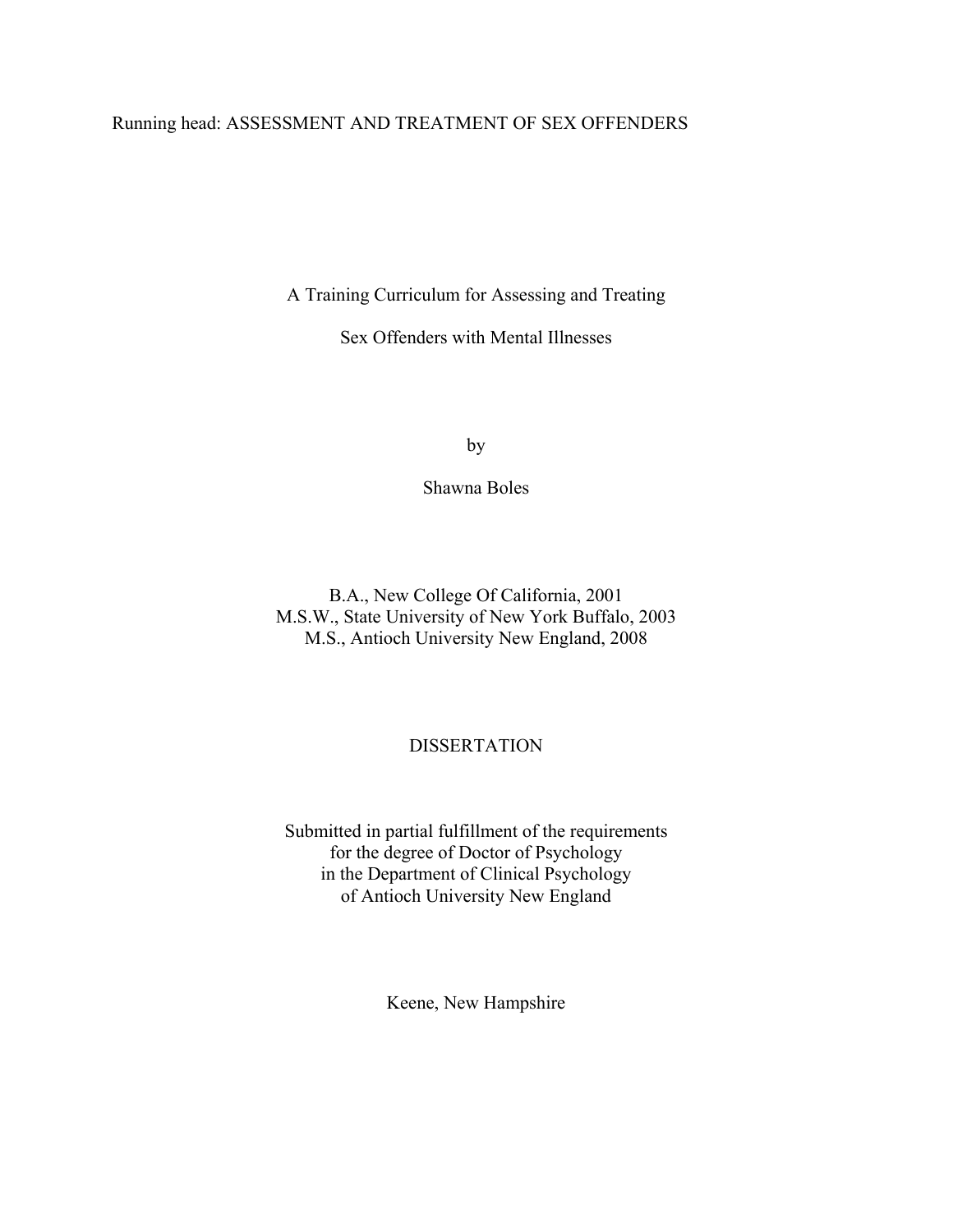

# Department of Clinical Psychology

# **DISSERTATION COMMITTEE PAGE**

The undersigned have examined the dissertation entitled:

# A TRAINING CURRICULUM FOR ASSESSING AND TREATING SEX OFFENDERS WITH MENTAL ILLNESS

presented on June 27, 2011

by

# Shawna Boles

 Candidate for the degree of Doctor of Psychology and hereby certify that it is accepted\*.

> Dissertation Committee Chairperson: Kathi A. Borden, PhD

Dissertation Committee members: Kathy McMahon, PsyD Frank Sacco, PhD

Accepted by the Department of Clinical Psychology Chairperson

Kathi A. Borden, PhD

## on 6-27-11

\* Signatures are on file with the Registrar's Office at Antioch University New England.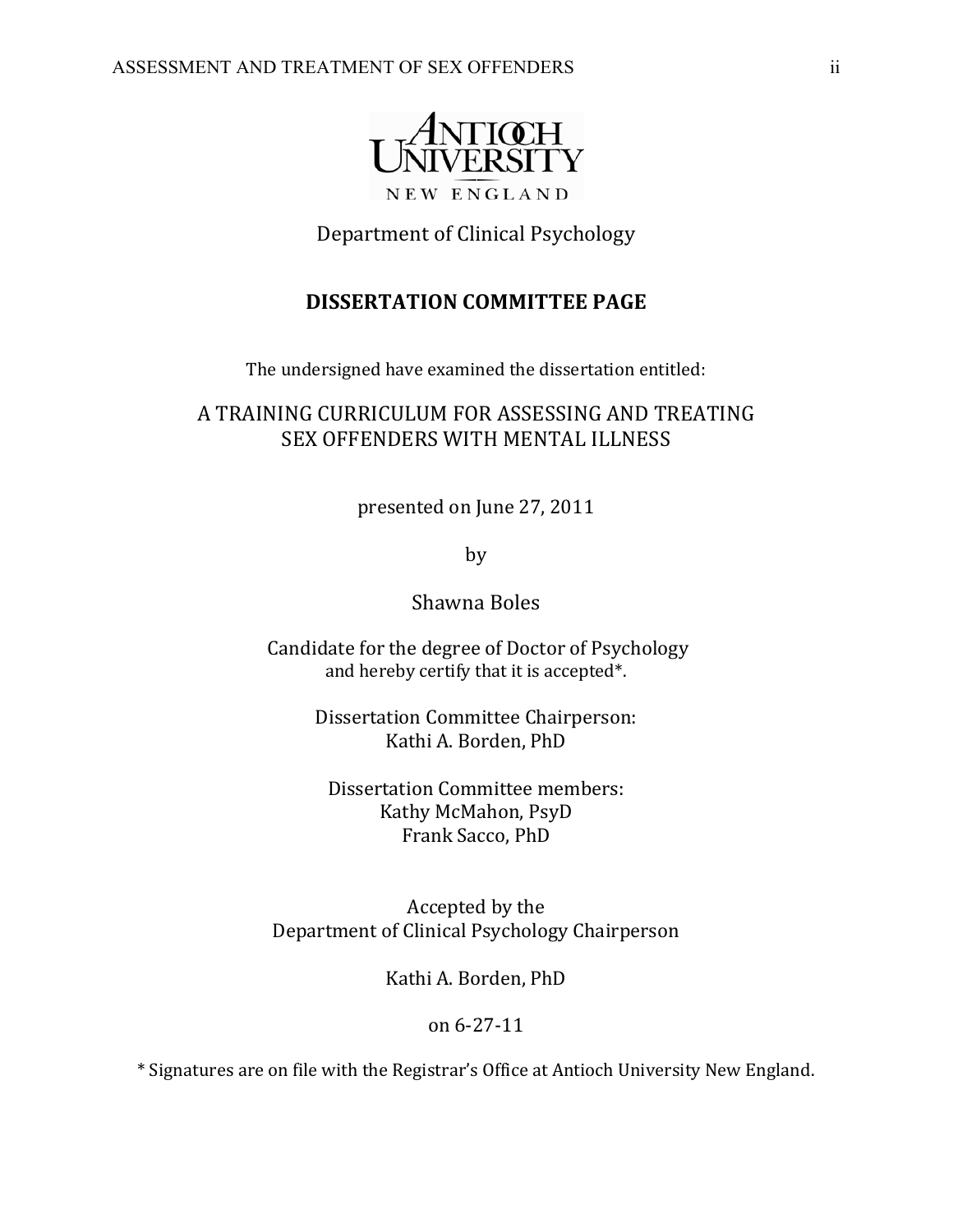## Acknowledgements

This project would not have been possible without the love and support of many good friends and random acquaintances who have come and gone over the last many years. I would like to specifically thank those who have stood by me over the years: David Carmona, Kristie Boyce, Kelly Underwood, Kelly Lynett, and Fernando Godinez. I have also had recent support from my new friend Celine Nader and the Brew'd Awakening Café. In particular, I would like to thank Krishna Jain for his support over a very difficult period of months and for his ongoing nagging around finishing this project. He is an amazing influence in my most recent life. My parents and family have also been huge supports in this process and I thank them for all the ways that they have shown support during some very difficult times. I would also like to thank my dissertation committee for their input and for helping to guide me in this process. Specifically, I would like to thank my chair, Dr. Kathi Borden, for helping me through the dissertation process. I would like to thank Dr. Laurie Guidry for working with me one-on-one, and line-by-line to make sure that my finished product would be successful and useful to the world. I would also like to thank Dr. Kathy McMahon who checked in on me weekly and who helped me talk through areas of concern. I appreciate all of their commitment to helping me finish. All three of these women have worked as my supervisor at some point in my development. In addition, I thank Dr. Frank Sacco for helping me last minute and for providing excellent pre-doctoral training. Dr. Sacco was a mentor in many ways and taught me the importance of staying true to who we are. I would like to honor all of my former clients who have helped me become a better clinician and more thoughtful witness to their life stories.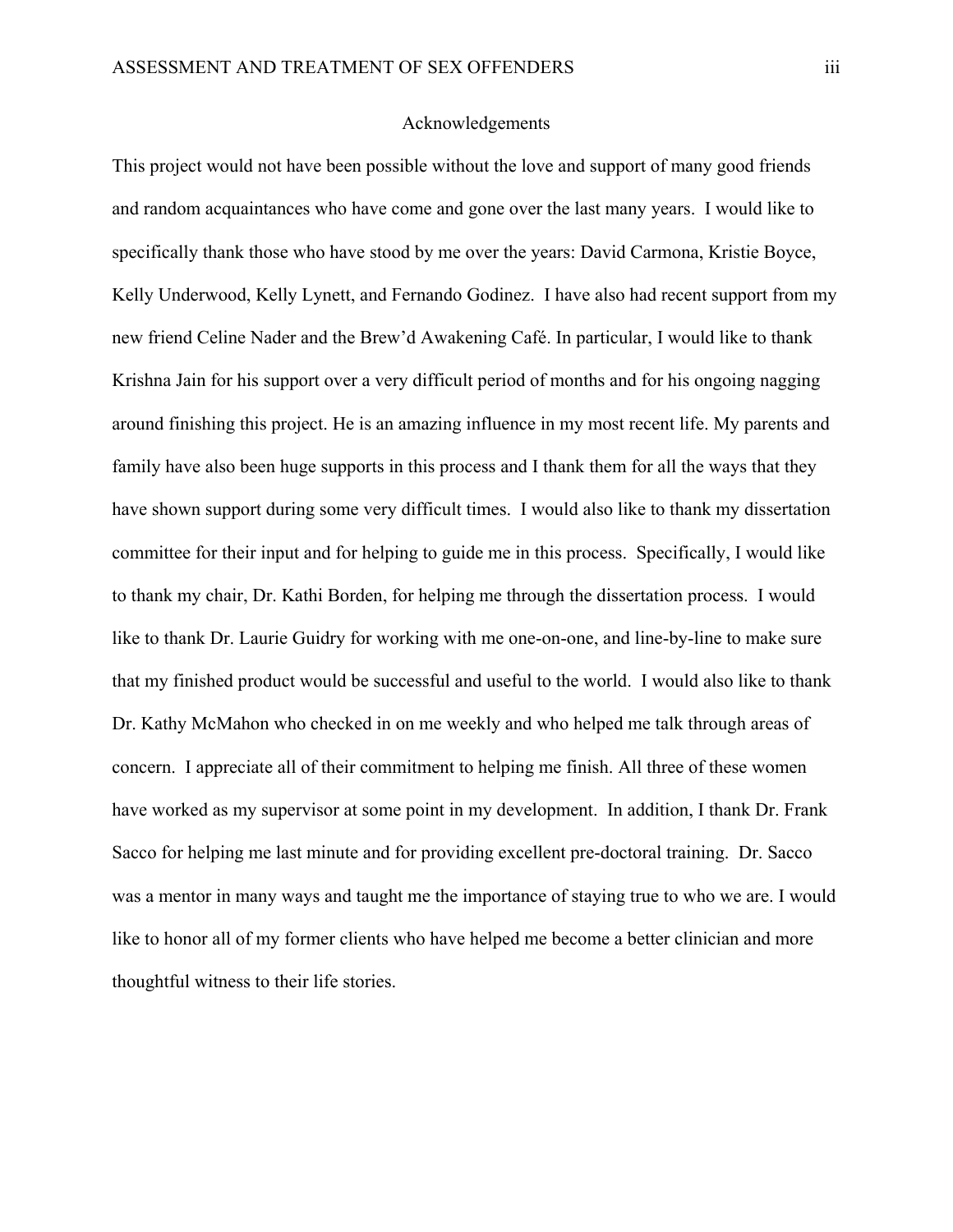# Table of Contents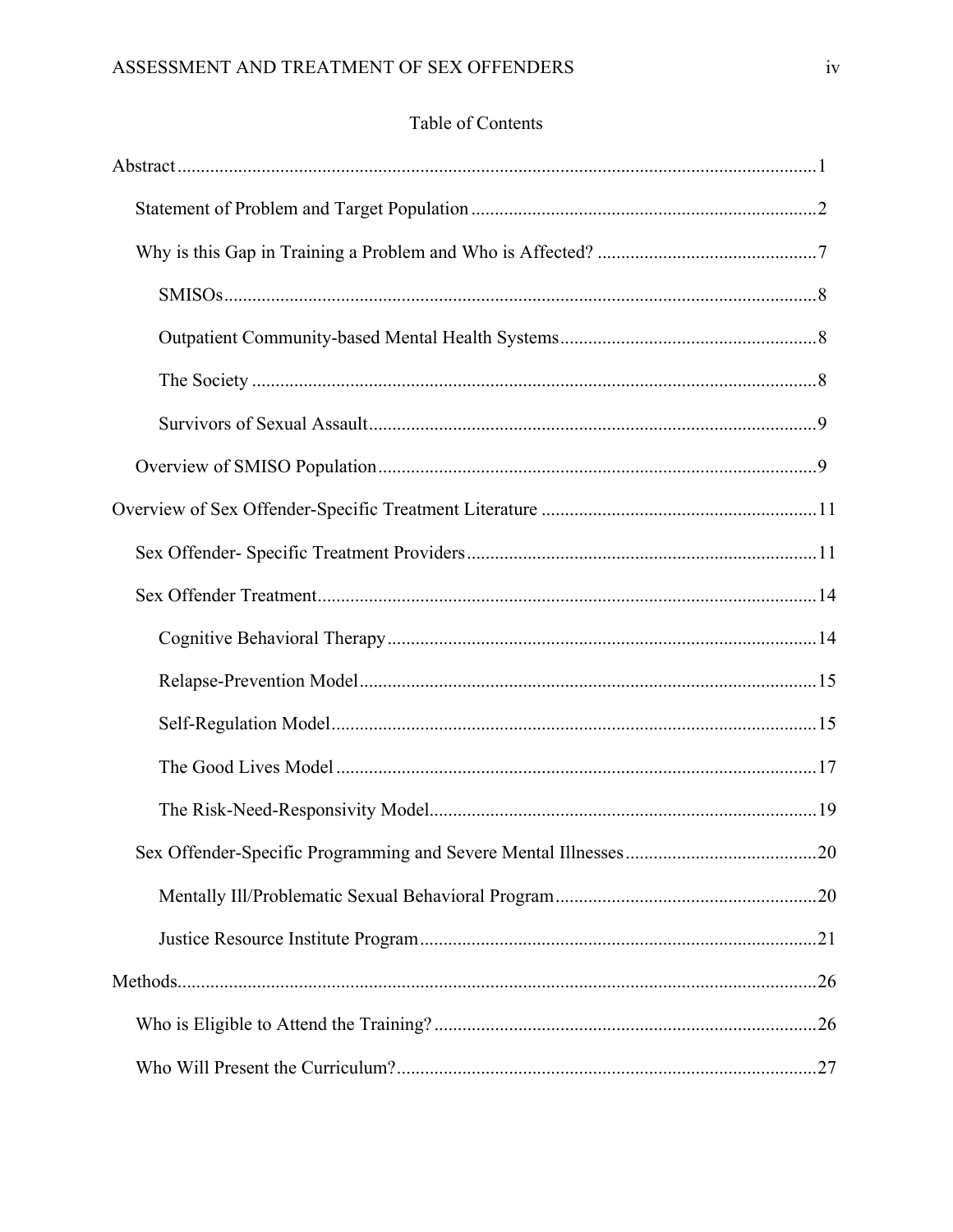# ASSESSMENT AND TREATMENT OF SEX OFFENDERS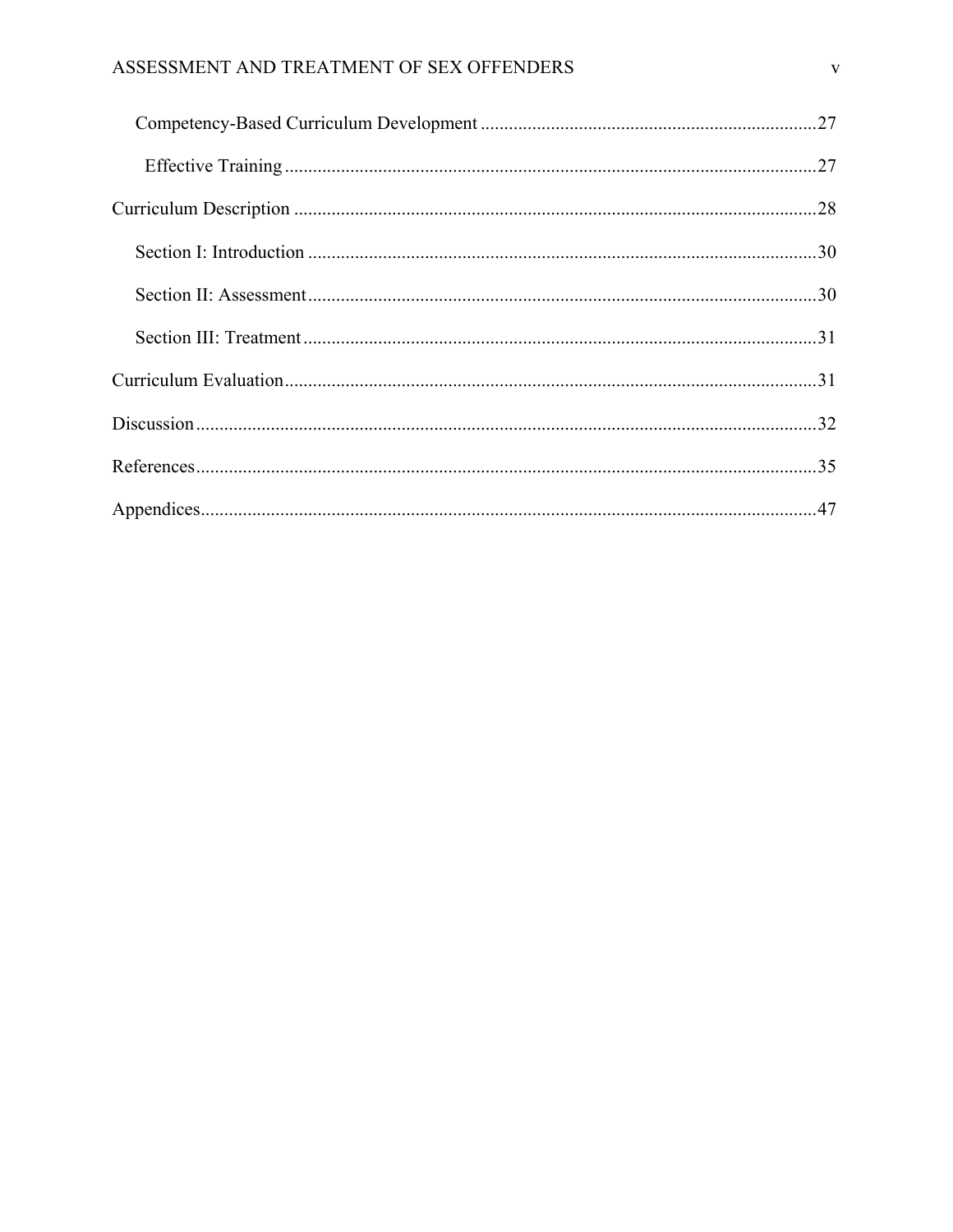#### Abstract

The purpose of this paper was to develop a continuing education program to teach sex offender-specific treatment providers (SOSTP) in the community how to appropriately assess, treat and manage adults with severe mental illness who are also sex offenders (SMISOs) in an outpatient setting. This paper begins with an overview of the most relevant literature associated with the treatment of sex offenders and a presentation of some of the current programs developed to treat sex offenders with severe and persistent mental illnesses. This review also outlines the paucity of resources and the need for SOSTPs to receive expanded training to better serve the specialized and challenging needs of the SMISO population. Next, methods are used to develop a 7-hour continuing education training curriculum for SOSTPs aimed at increasing assessment and treatment skills of those working with adult men with severe and persistent mental illnesses who are have also been convicted of sexual offenses. The results section provides a written overview of the final curriculum, the details of which are attached in the appendix. Lastly, a discussion follows to explore the limitations and potential uses of this project and the developed training.

> *Keywords:* sex offender, sex offender-specific treatment providers, curriculum development, severe and persistent mental illness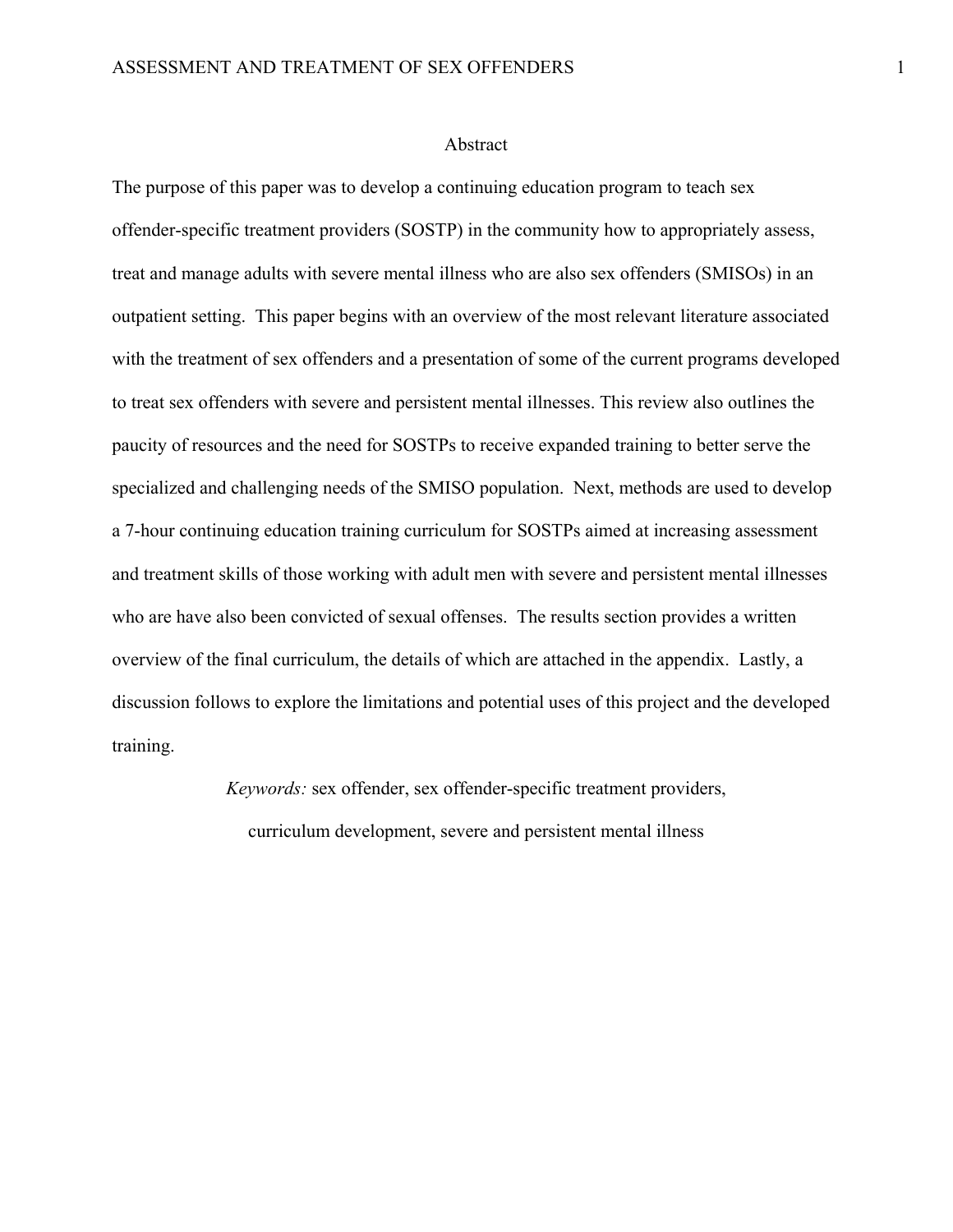## A Training Curriculum for

Assessing and Treating Sex Offenders with Mental Illnesses

### **Statement of Problem and Target Population**

Sex offender-specific treatment providers  $(SOSTPs)^1$  $(SOSTPs)^1$  are trained to address the assessment, treatment, and management needs of sex offenders<sup>[2](#page-7-1)</sup>. This training, although sufficient to educate clinicians to work effectively with most sex offenders, does not equip SOSTPs with the specific skills needed to assess, treat, and manage the risk of sex offenders who have been diagnosed with co-occurring severe and persistent mental illnesses. It also may not address the possible countertransference that can occur when working with such a challenging population. This is due, in part, to the fact that there are notable cultural differences and a lack of collaboration between the sex offender-specific treatment field and mental health field. This is also due to the lack of training resources available to SOSTPs on how to address severe and persistent mental illness in a person who is also a sex offender. This deficit in training could result in poor treatment outcome for individuals with severe and persistent mental illnesses and sex offending behavior, which would likely affect recidivism and future victimization.

One main thrust behind the apparent cultural split between sex offender-specific treatment and mental health treatment comes from the influence of the historically dominant criminal justice paradigm in the evolution of sex offender-specific approaches (Ward & Maruna, 2007). One point noted is that historically there has been a moral component that differentially influenced both the mental health and sex offender-specific treatment fields (Baumohl  $\&$  Room, 1987; Ward & Maruna, 2007). This moral component is a necessary part of work within the

 $\overline{a}$ 

<span id="page-7-0"></span> $1$  The abbreviation SOSTP is used to refer to sex offender-specific treatment providers. These providers are usually master's level clinicians from a variety of mental health fields. These providers may also be doctoral level psychologists.<br><sup>2</sup> The syther de

<span id="page-7-1"></span>The author defines a sex offender as a person who has been charged and convicted of a sexual offense.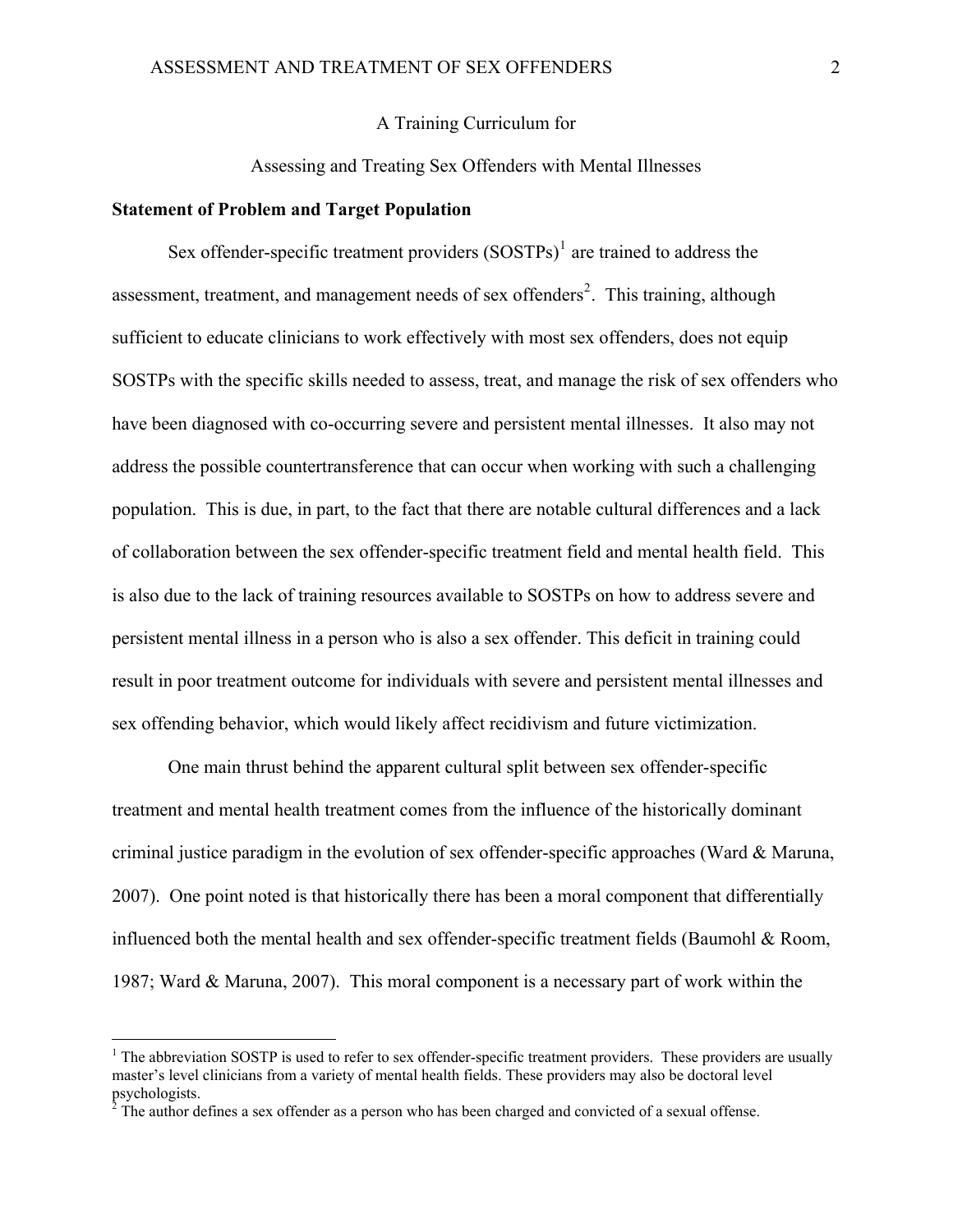criminology field, since the main goal of treatment in this field is often to stop behaviors that hurt or violate others. However necessary it may be to judge behaviors and work towards stopping behaviors that hurt others, this difference has repercussions as to how treatment is carried out in the two fields and in how the two fields developed culturally. An example of the cultural difference is that mental health workers are often trained to empathize, listen, reflect, and work with clients on client driven goals (Rogers, 1957). In sex offender-specific work clients may or may not have goals to stop offending, but the work has to be focused on this overarching goal, since the risk to society often outweighs client desires. Mental health practitioners are often tasked with working with clients to manage their mental illnesses. SOSTPs may be tasked with working with clients to manage their risk to reoffend (Marlatt, 1982; Laws, Hudson, Ward, 2000). Mental health practitioners often work with clients on life optimizing behaviors. SOSTPs may also work in this direction, but sex offender clients may not agree that stopping their inappropriate or criminal behavior is life optimizing. Mental health practitioners tend to view their client's presenting problem of mental illness as medical in origin, and not as a moral choice. SOSTPs can be trained to focus on the criminal aspect of their client's behavior (i.e. the sexual offense) and accountability is an emphasis in this work (Ward  $\&$ Maruna, 2007). This does not mean that SOSTPs will not recognize the many factors that may be influencing a sex offender's offending behavior, but it can mean that the appreciation of a mental illnesses effect on offending is overlooked. Holding clients accountable for their behavior can be seen as more confrontational than most mental health work as well. These are just some of the many ways that the sex offender-specific field and the mental health field differ culturally. I posit that these differences have contributed to a lack of communication between the two fields at the cost to both fields.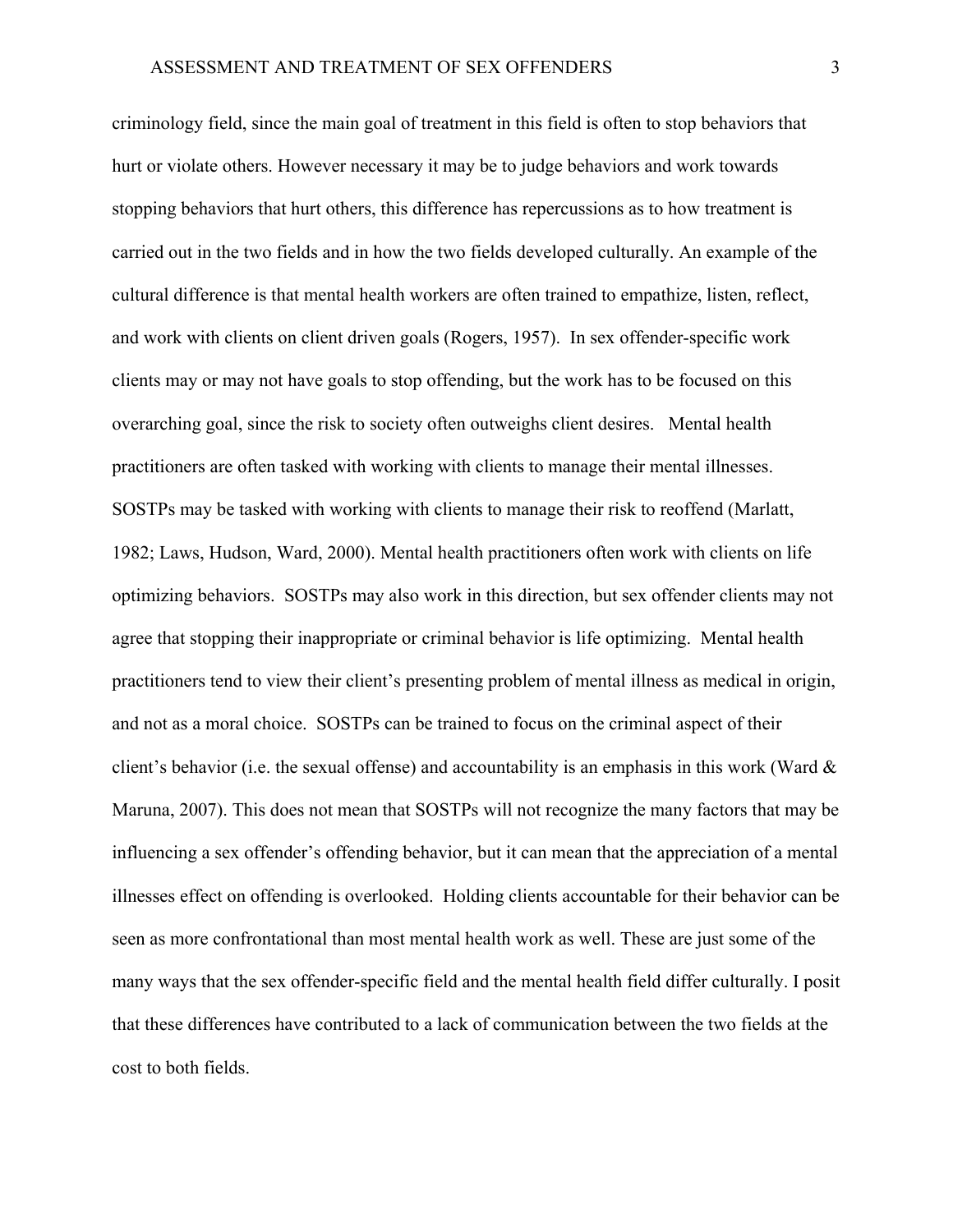In addition to cultural differences, a second factor that contributes to the lack of more in-depth knowledge regarding major mental illness for SOSTPs is the fact that there are limited resources available for SOSTPs on how to address the needs of individuals with severe and persistent mental illness with sex offending backgrounds. In fact, if SOSTPs were to look for guidelines on how to address the clinical and risk issues of seriously mentally ill sex offenders  $(SMISOs)$ ,<sup>[3](#page-9-0)</sup> they would find few resources that help them effectively manage this population. With this gap in resources and training, there are two main sources that SOSTPs consult when they need direction in addressing the needs of special populations within the sex offender field: (a) the Association for the Treatment of Sex Abusers (ATSA) professional guidelines, and (b) the sex offender-specific literature. However, neither of these paths offer much direction for working with seriously mentally ill clients.

ATSA is an international organization dedicated to the dissemination of material and resources for the prevention of sexual abuse. This organization has strict guidelines for membership and accepts only clinicians and students if they have previously worked with sex offenders, participated in training related to the sex offender-specific field, and can provide references upon application. ATSA also provides general guidelines for the assessment, treatment, and risk management of sex offenders (Association for the Treatment of Sex Offenders, 2004). However, even this organization provides only limited guidelines specifically addressing the mental health issues of sex offenders. As stated in the guidelines:

(1) "Members screen clients for mental or physical disabilities, major psychiatric disorders, substance abuse, and suicide potential. These conditions may have to be

 $\overline{a}$ 

<span id="page-9-0"></span> $3$  The author has chosen the acronym SMISOs to refer to individuals with severe and persistent mental illnesses. These individuals include adults living with a psychotic disorder, or those with Bipolar diagnoses who are also severely disabled as a result of their diagnoses (i.e., receiving or are eligible for state services as a result of their diagnoses). For a more detailed explanation of this term please refer to Parabiaghi, Bonetto, Mirella, Lasalvia & Leese, 2006).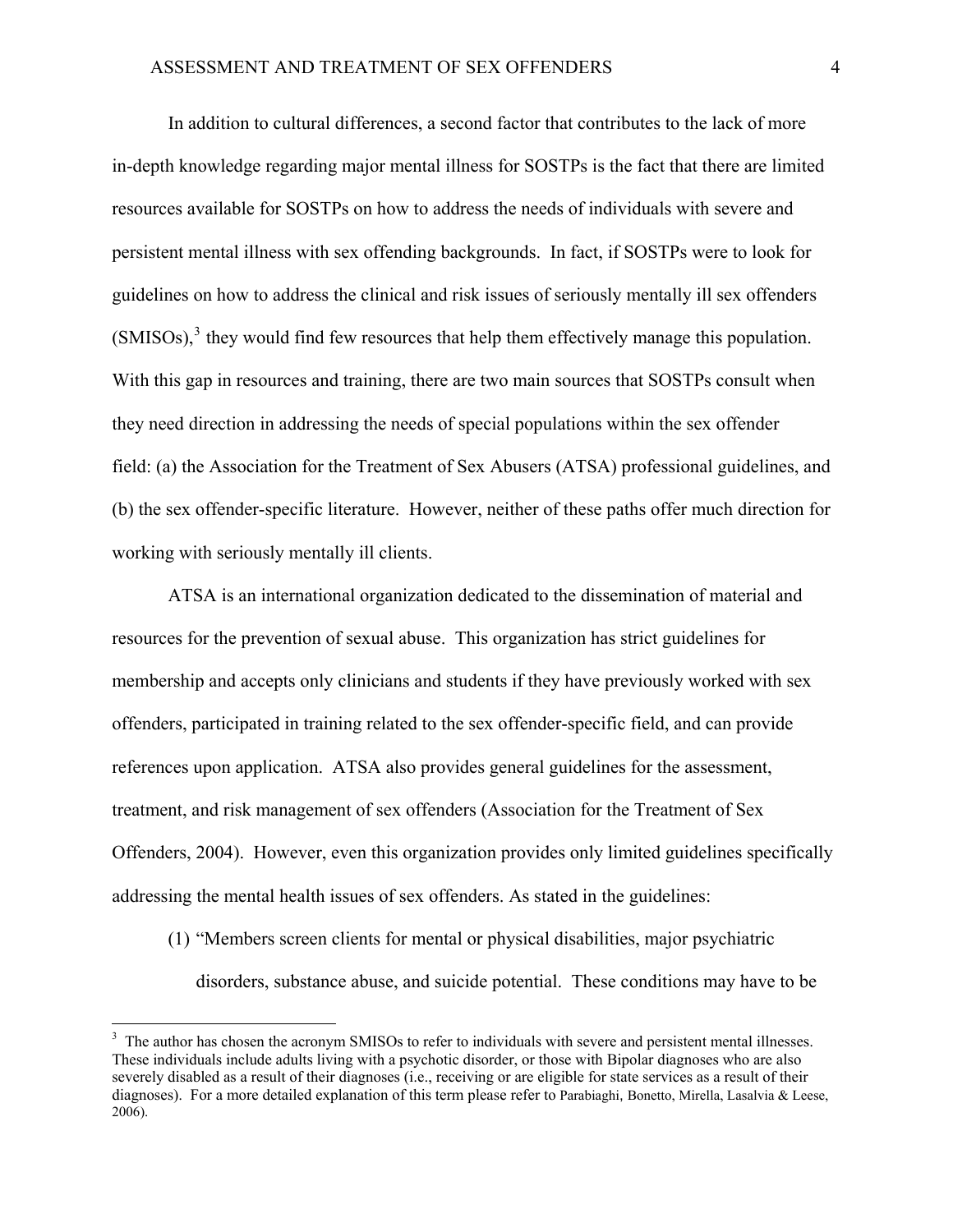dealt with before assessment or treatment for sexually abusive behavior is initiated (pp. 16-17)" and

(2) "Members who work with special populations have additional training working with these populations" (pp. 16-17).

 The ATSA guidelines stipulate the importance of treating mental health issues first, before beginning the assessment and treatment of any sex offender and the importance of having *additional training* to help SOSTPs work with special populations. However, they do not provide either resources or details on how to obtain this training nor how to approach treating a sexual offender who has special needs (e.g., diagnosed with a severe and persistent mental illness such as schizophrenia). ATSA might assume that this additional training already exists, or perhaps that general training relative to mental health issues is adequate to address the needs of SMISOs.

The second source of information available to SOSTPs looking to guide their clinical practices with SMISOs is the sex offender literature to date. However, there are scant resources to guide their work in this area. In fact, most treatment programs rule out individuals with severe and persistent mental illness, leaving few programs that specifically work with this population (Marshall, Fernandez, Hudson, & Ward, 1998). In surveys of providers both in the US and around the world, little attention is given to SOSTPs who work specifically with SMISOs. For example, the *Current Practices and Trends in Sexual Abusers Management* (The Safer Society Foundation, Inc., 2009) is an annual survey given to sex offender treatment providers across the United States; yet, none of the respondents describes their programs as geared towards individuals with chronic mental illnesses. Marshall et al. (1998) provide additional information on a variety of programs around the world that address the needs of sex offenders. However,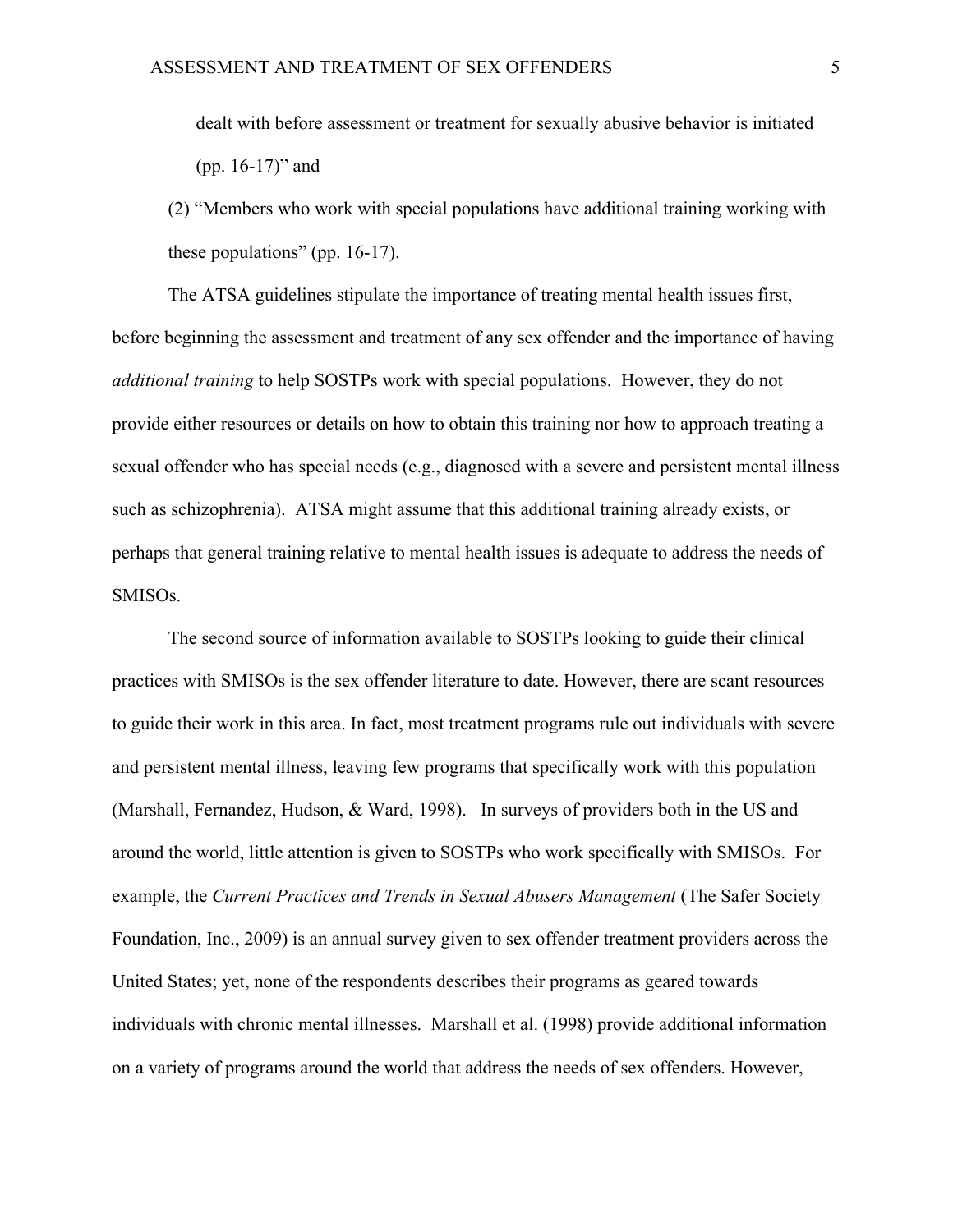none of the programs detailed in their book, address the needs of SMISOs. In fact, the majority of these programs actually *rule out treatment* for individuals with chronic mental illnesses.

 There are sex offender-specific treatment programs that are designed to work with SMISOs (Guidry, 2001, 2004; Schwartz, 2004). However, these programs are designed primarily for state services (i.e., Department of Mental Health, Department of Corrections; these include both residential and non-residential programs). While principles associated with these programs were used to inform the development of the present SOSTP training curriculum for working with SMISOs, these models are not wholly transferable to the outpatient sex offender treatment system. These programs will be discussed in more detail later in this paper.

The few available resources that address treatment for SMISOs do so in passing. Houston and Gallow, 2008, discuss a program, based in the United Kingdom, which was designed to address to treat sex offender with a variety of mental illnesses. They noted that it had only a small percentage of individuals with severe and persistent mental illnesses (e.g., 14% were diagnosed with schizophrenia, most were diagnosed with mood disorders such as depression). Unfortunately, this review only offers readers a description of the program and an example of assessment and treatment protocols for the program geared toward working with SMISOs. This description is helpful to those seeking to understand what components of assessment or treatment may be useful in working with SMISOs (e.g., "childhood experiences," "sexual development," "mental health problems," and "personality functioning" p. 12-20). These factors are particularly applicable to SMISO individuals. However, this chapter does not give specific assessment approaches or interventions to help SOSTPs appropriately manage their clients.

Another resource is a book chapter entitled *Mental Illness and Sex Offending* (Berlin,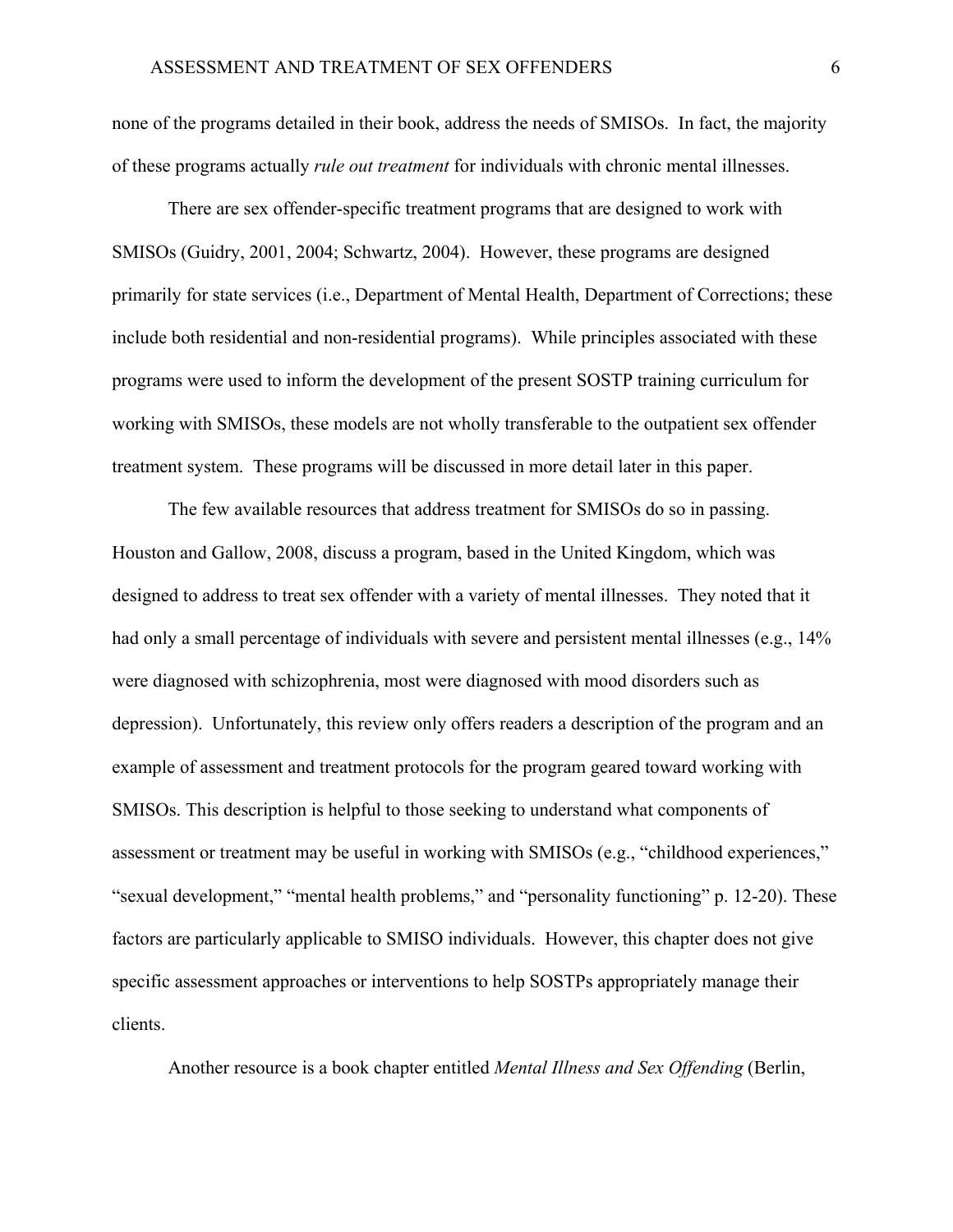Saleh, & Malin, 2009). It provides an overview of the Axis I, II, and III diagnoses from the Diagnostic and Statistical Manual–Fourth Edition–Text Revised (DSM-IV-TR) of the American Psychiatric Association (APA; 2000) associated with paraphilic<sup>[4](#page-12-0)</sup> behavior. It also presents a discussion of the systemic issues that arise when working with sex offenders with a host of mental health issues. However, this source still offers no information specifically related to sex offenders with severe and persistent Axis I disorders. In addition, its coverage of other mental illnesses offers too broad a discussion to give community-based SOSTPs guidance relative to structured interventions for their SMISO clients.

 Based on a review of this literature, there appears to be a lack of sufficient, clear guidelines that are devoted to the outpatient assessment, treatment and management of sex offenders with severe and persistent mental illnesses from the primary professional organization (i.e., ATSA), as well as a lack of literature or continuing education resources designed to assist SOSTPs in making the best practice decisions for their outpatient clients with severe and persistent mental illnesses. This is especially true for SOSTPs in a community setting (as opposed to prison or jail, or state funded service settings). This paper presents a continuing education training curriculum created to equip SOSTPs in the outpatient, community mental health setting with the special skills needed to better address the assessment, treatment, and risk management needs of SMISOs in the community. First, this paper will discuss how a lack of resources for serving SMISOs is a problem for society at large; second, an overview of the SMISO population based on available research will be presented; third, a literature review of some of the current models used in sex offender treatment as well as treatment of SMISOs will be provided; and lastly, a description of the curriculum and evaluation procedures for a

 $\overline{a}$ 

<span id="page-12-0"></span><sup>&</sup>lt;sup>4</sup> The author is using the word paraphilia to refer to DSM-IV-TR Paraphilic diagnoses, such as Exhibitionism, Fetishism, Frotteurism, Pedophilia, Sexual Masochism, Sexual Sadism, Transvestic Fetishism, and Voyeurism (American Psychiatric Association, 2001).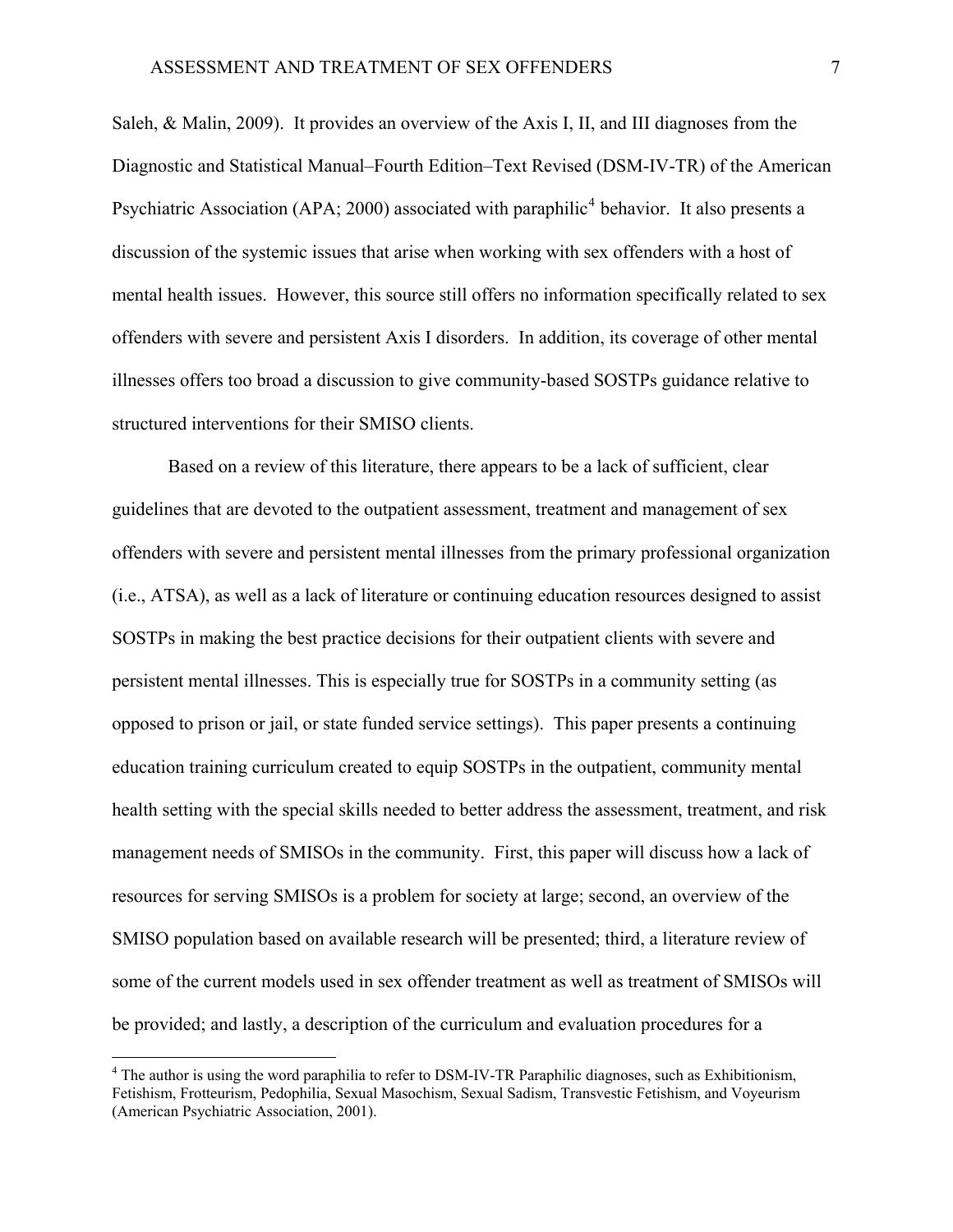curriculum developed specifically to train outpatient SOSTPs in the specific treatment of SMISOs is proposed.

 It is also hoped that additional training on working with SMISOs will help SOSTPs continue to process and reflect upon their own attitudes and countertransference in working with this population.

## **Why is this Gap in Training a Problem and Who is Affected?**

 As stated earlier, the sex offender-specific treatment field has overlooked the special needs of sex offenders with severe and persistent mental illnesses and failed to provide enough resources to SOSTPs regarding how to work with the SMISO population. There are four main groups who have suffered as a result of this gap in training: (a) the chronically mentally ill sex offender; (b) the mental health system that contains these individuals; (c) the society that supports the inpatient hospitals, jails, prisons, and other resources geared at containing the SMISO; and (d) survivors and potential victims of sexual assault.

**SMISOs**. The SMISO clearly suffers from this scarcity of treatment approaches directed at working with these specific issues. The programs that do exist are often located in prisons or state run hospitals making them not accessible to the larger community and they were not created with the intention of training SOSTPs in the community (L. Guidry, personal communication, November 23, 2009; Schwartz, 1998; The Safer Society Foundation, 2009). Without this professional training, individuals with a severe and persistent mental illness, who are also sex offenders, are likely not receiving treatment tailored to their specific needs. As such, they may be at increased risk for reoffending and its consequences (e.g., hopelessness and incarceration; L. Guidry, personal communication, November 23, 2009). Some benefits of a curriculum that could equip SOSTPs in the community setting to work with sex offenders with severe and persistent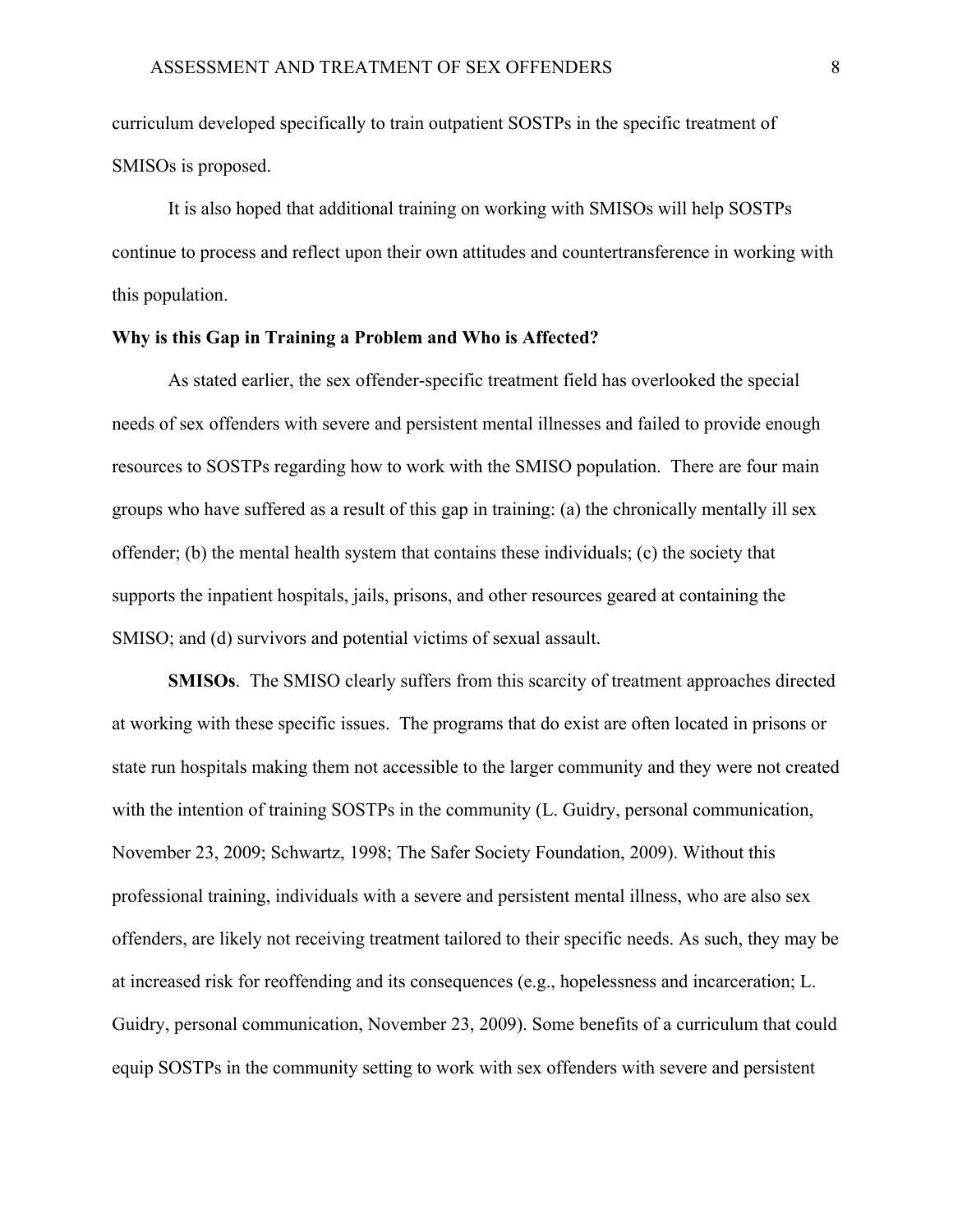mental illness are that more of these individuals could be served, the treatment could be more effective, and the risk management needs could be better addressed. At the same time, if the treatment needs of a SMISO is not sufficiently met, possible reoffending is a risk and with sex offending behavior that could be incredibly detrimental to society at large.

**Outpatient Community-based Mental Health Systems.** The outpatient community-based mental health systems that are currently working to contain and treat mental illnesses in the community (i.e., community mental health clinics, group homes, and clinicians in private practice, etc.) are not necessarily designed to address the needs of sex offenders with major mental illnesses. The circumscribed focus of the mental health system does not necessarily address the risk management needs of sex offenders, much less the specialized issues associated with SMISOs. However, many clinics are likely dealing with individuals displaying risky sexual behavior, hypersexuality, or paraphilic behavior, since these can be symptoms of mental illnesses. Again, the risk of not working to expand the knowledge and skills of outpatient providers around working with SMISOs is that the client or consumer reoffends. One major benefit of a curriculum designed to teach basic skills involved with working with SMISOs in the outpatient clinic is that treatment providers are likely to feel better equipped to deal with a variety of sex offending behavior. Another benefit is that the treatment may be more effective and therefore it may reduce the likelihood of reoffending. A third benefit is that a culture of reflection and processing around countertransference issues can be established as a result of the training in a given agency.

**The Society.** Inadequate treatment for the special needs mental health/sex offending population may result in a decrease in public safety. Programs could lose funding, public support, or be terminated based on a single high-profile case involving a chronically mentally ill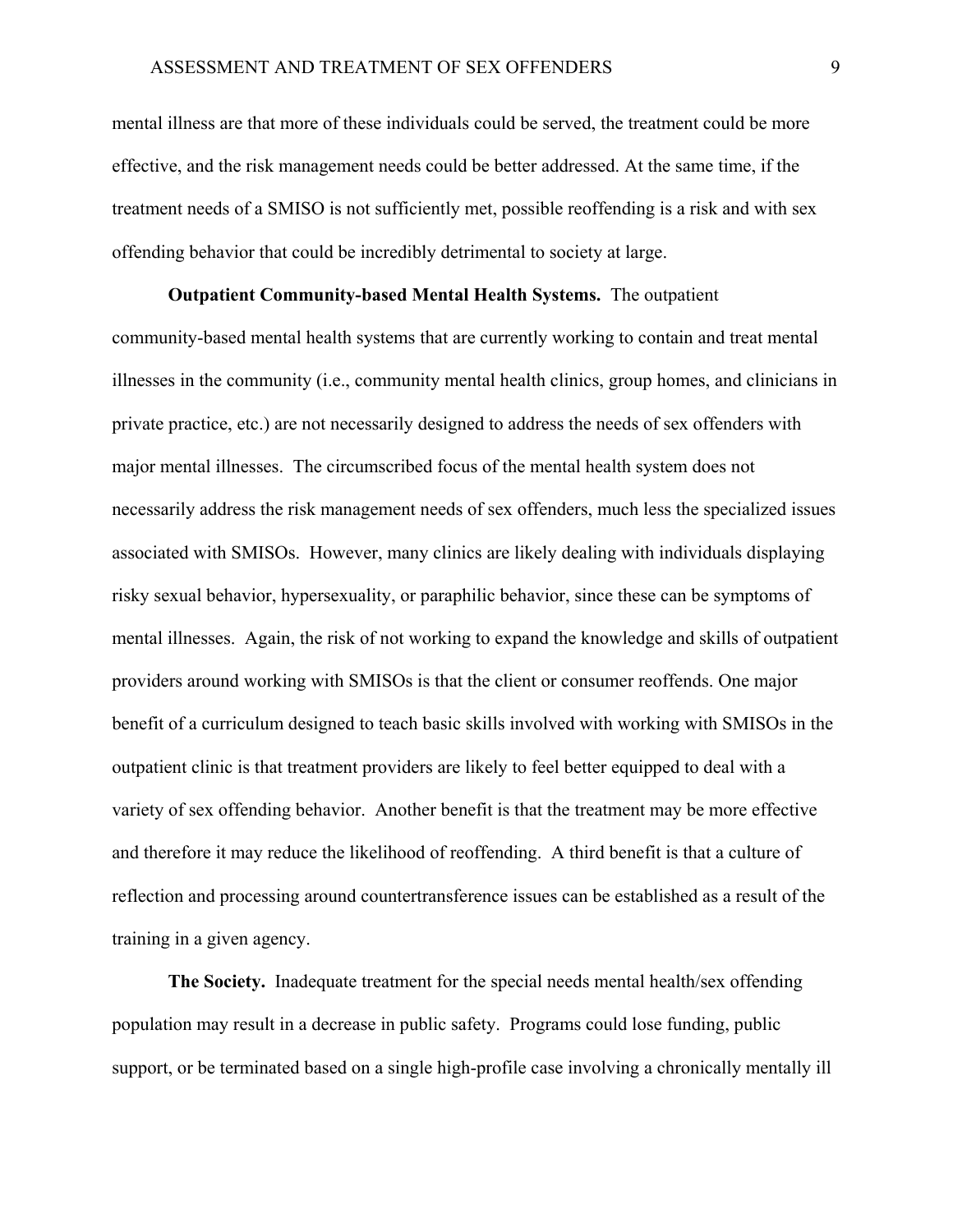sex offender. A continuing education curriculum could fill the gaps in training for SOSTPs and could help SMISOs get the full array of services they require to recover and rehabilitate in order to function optimally and safely in society. In addition, the curriculum could contribute to increased public safety by improving the care and management of SMISOs in the community. Another benefit is that good treatment could lower rates of recidivism and prevent potential victimization.

**Survivors and Potential Future Victims of Sexual Assault.** In addition to the SMISO individuals themselves, the systems that manage them, and the general public, other major stakeholders in effectively treating SMISOs are survivors of sexual assault. This proposal emphasizes that the prevention of sexual abuse is always the most important goal in sex offender treatment. The sex offender treatment field was not developed to offer apologies or excuses for the acts of sexual violence committed by sex offenders, nor was it created to garner sympathy for these crimes. Instead, the sex offender treatment field exists because the early pioneers sought to understand, stop, and prevent sexual violence. In this light, rape prevention can be seen as a form of sex offender treatment and vice versa. As such, survivors of sexual abuse are the most important stakeholders in any sex offender treatment. A curriculum designed to address a gap in training within the sex offender treatment field, will directly benefit survivors of sexual assault by preventing future victimization. Not only would a curriculum increase the knowledge and skills of clinicians serving the SMISO population, but also it would help increase the number of clinicians capable of working with SMISOs. This would make treatment not only more effective but also more available.

Many segments of society would benefit from a curriculum designed to increase the ability of SOSTPs to serve the assessment and treatment needs of SMISOs in the community.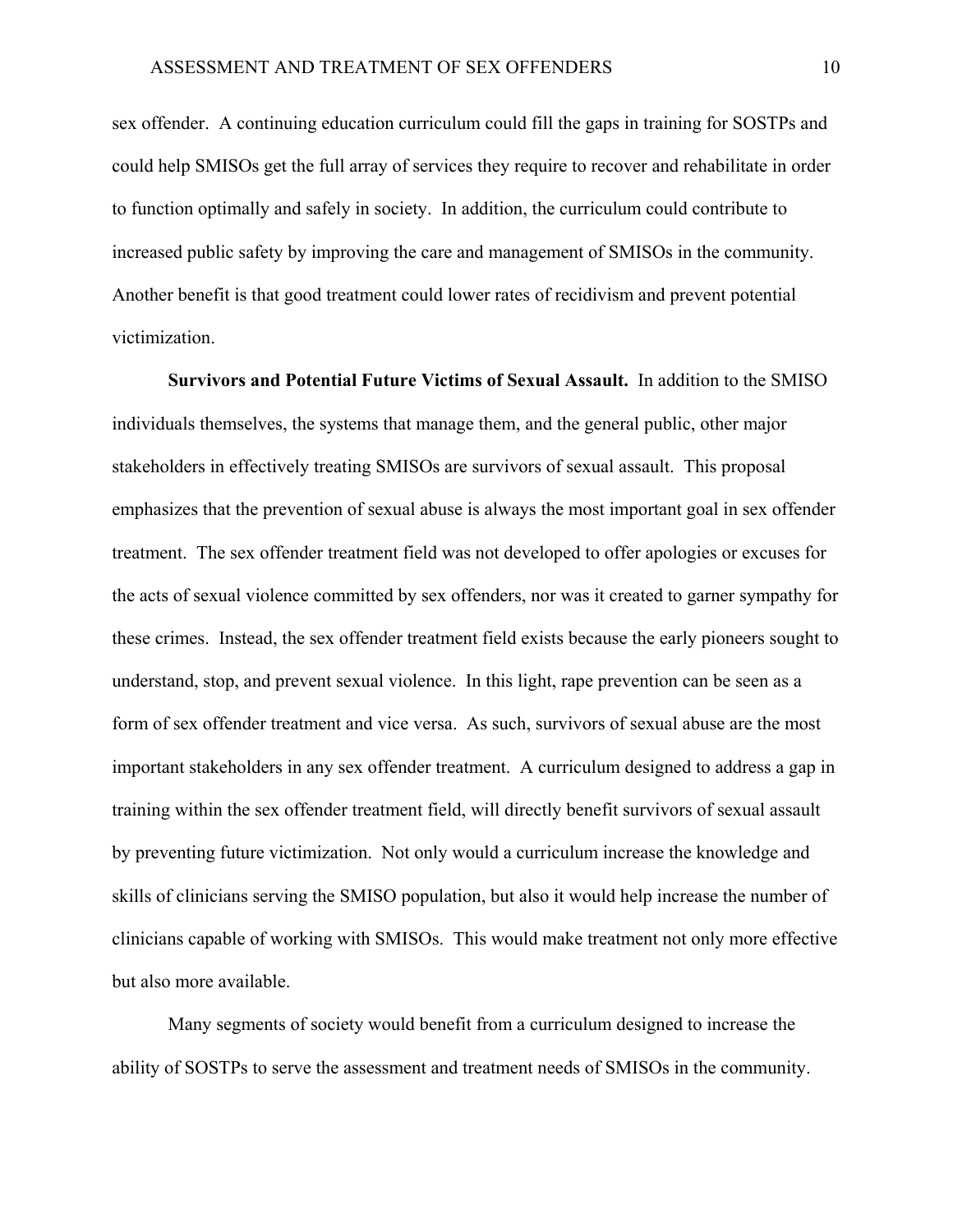Such a curriculum and training could help prevent future victimization by optimizing the treatment outcome of SMISOs. By training clinicians in outpatient, community settings a curriculum training would also allow for treatment to be more widely available and increase SMISO access to treatment.

## **Overview of SMISO Population**

 Sex offenders living with severe and persistent mental illnesses represent a small but challenging portion of individuals charged with and convicted of sexual offenses. Some researchers have estimated that as few as 0.3% of men charged with rape had a psychotic illness (Henn et al. 1976). Other researchers (McElroy, Soutullo, Taylor, Nelson, et al., 1999) have found that up to 83% of their sex offender study participants had struggled with an Axis I disorder. However, the majority of these disorders were either substance abuse disorders (58%) or mood disorders (36%). Raymond, Coleman, Ohlerking, Chistenson, and Miner (1999) found high rates of Axis I disorders (lifetime rates of mood disorders were 67%) in their sample. They also found that only 2.2% of their sample carried a diagnosis of a psychotic disorder while another 2.2% of their sample carried a diagnosis of Bipolar Disorder. The above data would suggest that while sex offenders have particularly high rates of general mental health issues, most sex offenders do not struggle with lifetime psychosis or severe and persistent mental illness (Smith & Taylor, 1999). More research is needed to fully understand the SMISO population, since there have only been a handful of studies that even look at mental illness and sex offending behavior (L. Guidry, personal communication, November 2009).

Equally noteworthy, there are populations of individuals who are not convicted sexual offenders in the legal sense but who have problematic sexual behavior and have severe and persistent mental illnesses. One example would be individuals who have committed illegal acts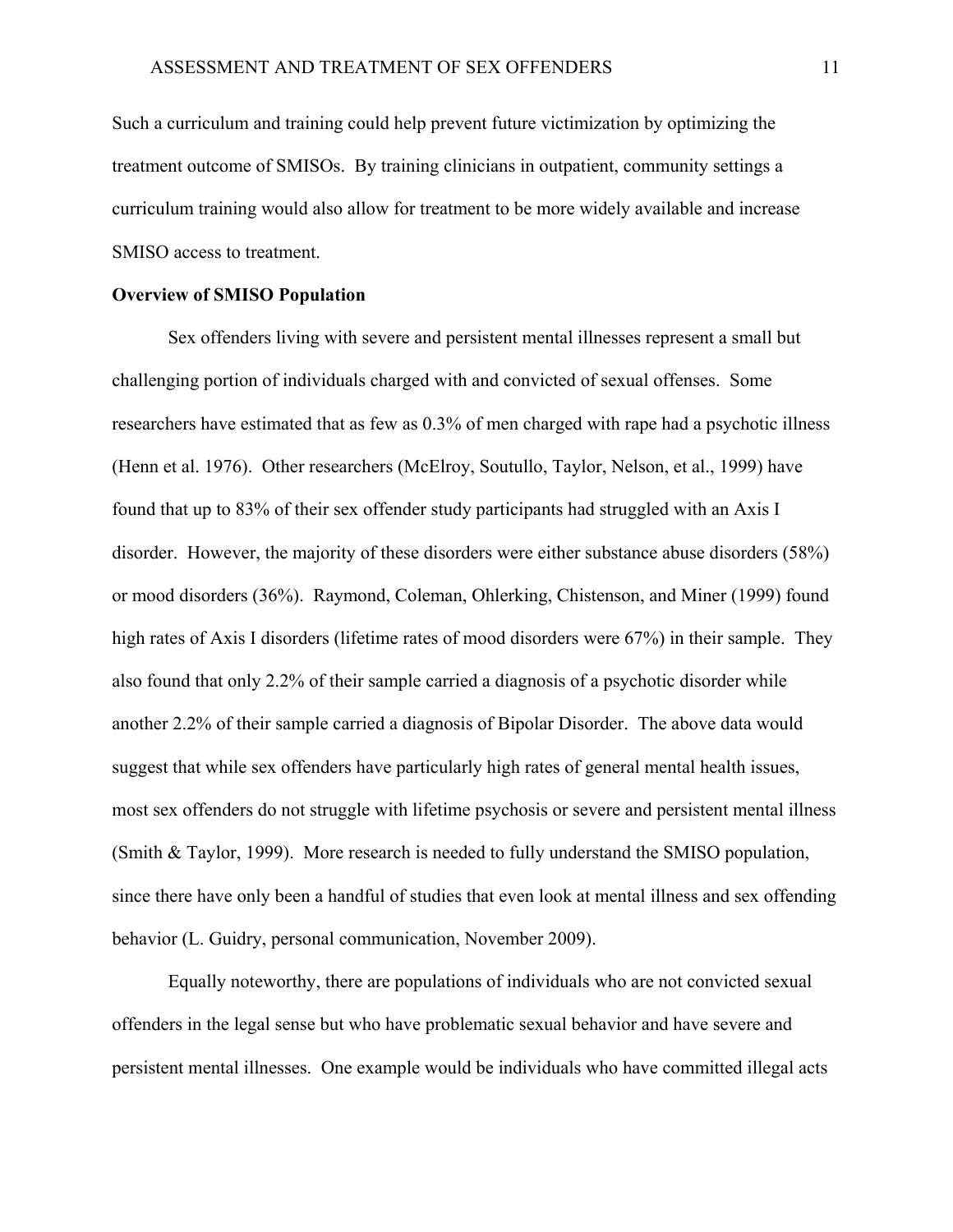in institutional settings. This paper and the attached curriculum are not designed with these individuals specifically in mind, in large part due to the additional complicating factors involved with this particular group. One example of complicating factors might be the protection offered by institutional setting who serve clients who sex offending while in residences. Had they engaged in the same behavior outside the institution, they may have easily been convicted of a sexual offense. Little published research exists on this population, however, those who have mental illnesses and sexual behavior problems will likely share many traits with the SMISO population.

As stated earlier, what is known is that, in the prison setting, about 4.4% of all sex offenders have either a psychotic disorder or bipolar disorder (Raymond et al., 1999). According to the DSM-IV-TR (APA, 2000), "the prevalence of Bipolar I Disorder in community samples has varied from 0.4% to 1.6% (p. 385)." The DSM-IV-TR notes that about 0.5% to 1.5% of adults worldwide have diagnoses of Schizophrenia; but the data are lacking on other psychotic disorders, making prevalence difficult to estimate. It therefore appears that a slightly higher rate of severe and persistent mental illness exists in both the community and in the prison sample of sex offenders. But it is not known how many people would be sex offenders were they were not protected by institutional settings within the mental health system.

#### **Overview of Sex Offender-Specific Treatment Literature**

### **Sex Offender-Specific Treatment Providers**

The Safer Society Nationwide Survey (The Safer Society Foundation, Inc., 1986 – 2009) is a survey conducted annually by the Safer Society Foundation. This project has collected data from sex offender treatment sites across the United States and Canada and compiled the results into a free online document. According to the 2009 Safer Society Nationwide Survey,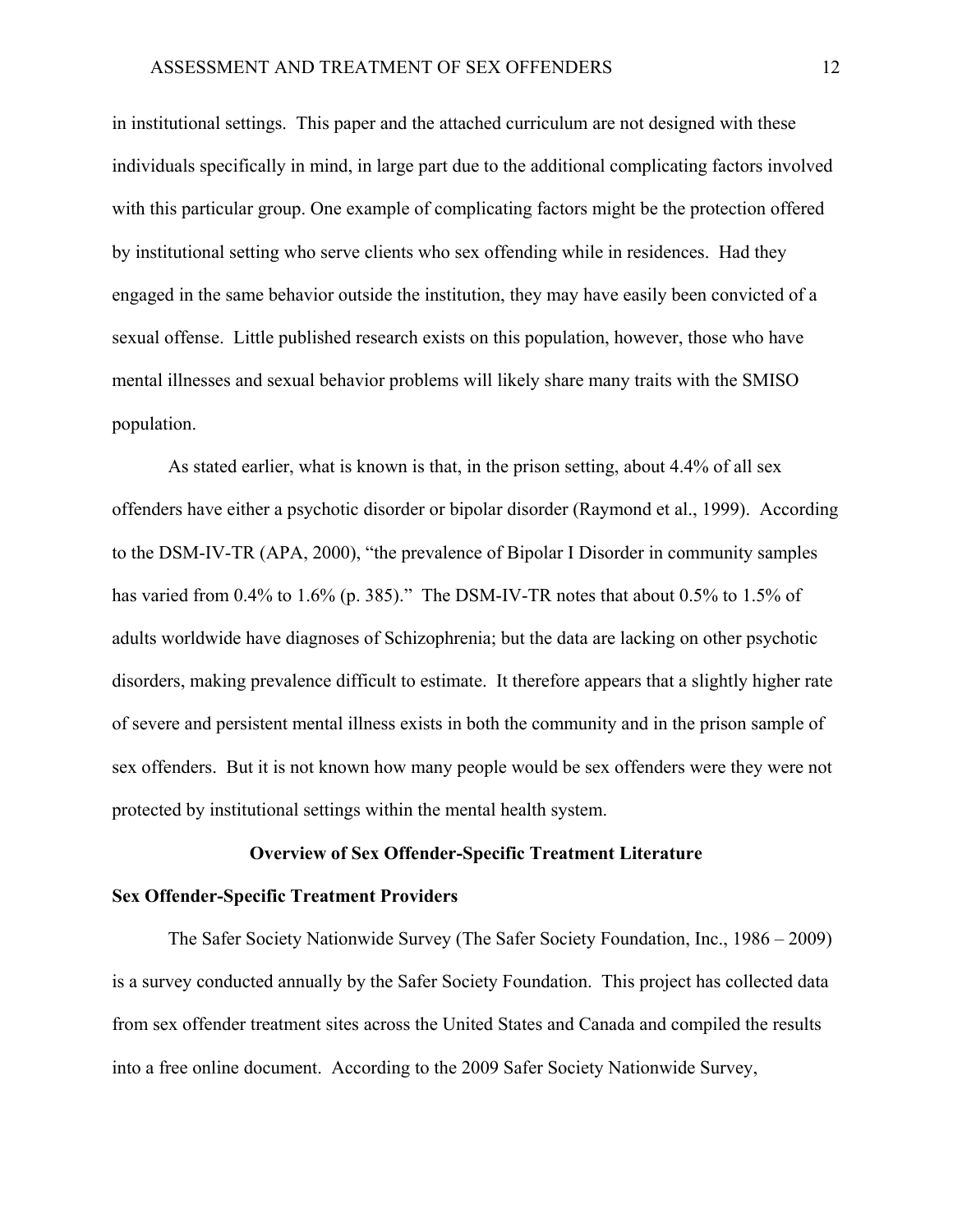approximately 75% of the programs that treat sex offenders are located in the community while the other 25% are found in residential settings. Of the 75% of the community located treatment programs, about 69-78% were in private practices (from the United States results). This means that according to survey respondents, most of the treatment for sex offenders in the United States takes place in outpatient private practice settings. Another 15% of the treatment for adult male sex offenders takes place at community mental health centers.

The majority of respondents reported using treatment based on cognitive behavioral theory (65%), while others reported using the relapse prevention theory (14%). Around 5% of respondents reported using the Good Lives model (Ward & Maruna, 2007; Ward & Steward, 2003). Other models mentioned (in less than 3.1% of the cases) were: (a) multisystemic therapy, (b) Risk-Needs-Responsivity, (c), self-regulation, and (d) psychodynamic treatment. Many treatment programs reportedly integrate concepts from a variety of models.

Over the years many other models have been developed and used in treatment for sex offenders. However, this dissertation focuses attention on models of treatment most frequently mentioned in the above study and most commonly used today for the adult SMISOs. These include: (a) the Relapse Prevention model (RP; Pithers, Marques, Gibat, & Marlatt, 1983), (b) Cognitive-behavioral Therapy (CBT; Marshall, Anderson, & Fernandez, 1999; Williams, 1971); (c) the Self-regulation model (SR; Ward & Maruna, 2007), (d) the Risk-Need-Responsivity model (RNR; Andrews & Bonta, 2003; Ward & Maruna, 2007), and (e) the Good Lives model (GL; Ward & Maruna, 2007; Ward & Steward, 2003). The curriculum developed in this paper does include a problem solving tool from multisystemic therapy (MST), one of the most frequently used community models in the Safer Society Survey (2009). MST is a treatment that is intended for juveniles under the age of 17 (for more information see Letourneau, Borduin &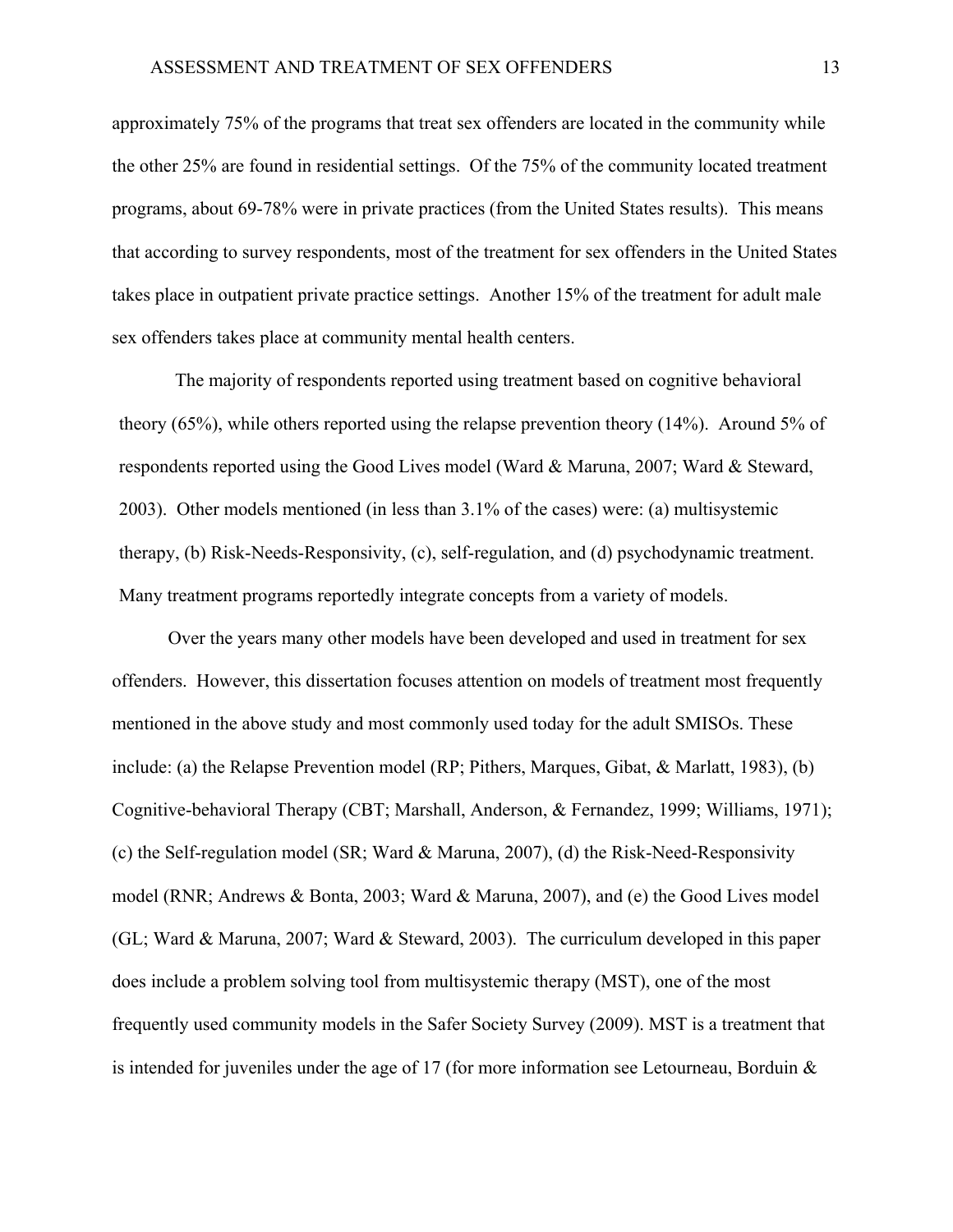Schaeffer, 2009). Due to the focus on adolescence this literature review does not cover MST specifically. A brief overview of the roots of sex offender treatment and the treatment of sexual deviancy is also provided before discussing each specific model.

# **Sex Offender Treatment**

 $\overline{a}$ 

According to Laws and Marshall (2003a), sex offender treatment today is strongly rooted in psychology and the early study of human sexuality and sexual deviancy. The authors stated that as early as 1886, Robert Von Krafft-Ebing wrote a book entitled *Psychopathia Sexualis*, which provided descriptions of deviant sexual behavior. A decade later, Freud discussed human sexuality and theorized that many of his patients had been sexually abused (Laws & Marshall, 2003a). Researchers such as Von Krafft-Ebing apparently rejected Freud's conjectures as did many of Freud's colleagues (Laws & Marshall, 2003b). Although Freud retracted this notion, it at least pointed to the fact that human sexuality and sexual deviancy were being thought of and investigated at the dawn of the field of psychology.

Since this time, there has been a subgroup of individuals who have worked to understand sexual deviancy. These individuals have developed a number of different theories about the etiology of sexual deviancy including what constitutes deviant sexual behavior. For example, much of the early research focused on eliminating the "deviant behavior" of what is now understood as non-deviant homosexuality. Eventually, in the second quarter of the 20th century, behaviorism<sup>[5](#page-19-0)</sup> became an important paradigm in the understanding and treatment of deviant sexual behavior. Using concepts from behaviorism, clinicians used classical conditioning methods to try and modify sexually deviant behavior (Laws & Marshall, 2003b). At the same time, many of the states within the US enacted laws governing the sterilization of individuals

<span id="page-19-0"></span> $<sup>5</sup>$  Behaviorism refers to a psychological theory that behaviors are learned through interactions with the environment.</sup> Behaviorists belief that individual thoughts, feelings, and actions are all behaviors capable of modification. (Watson, Tolman, Titchener, & Lashley, 2009)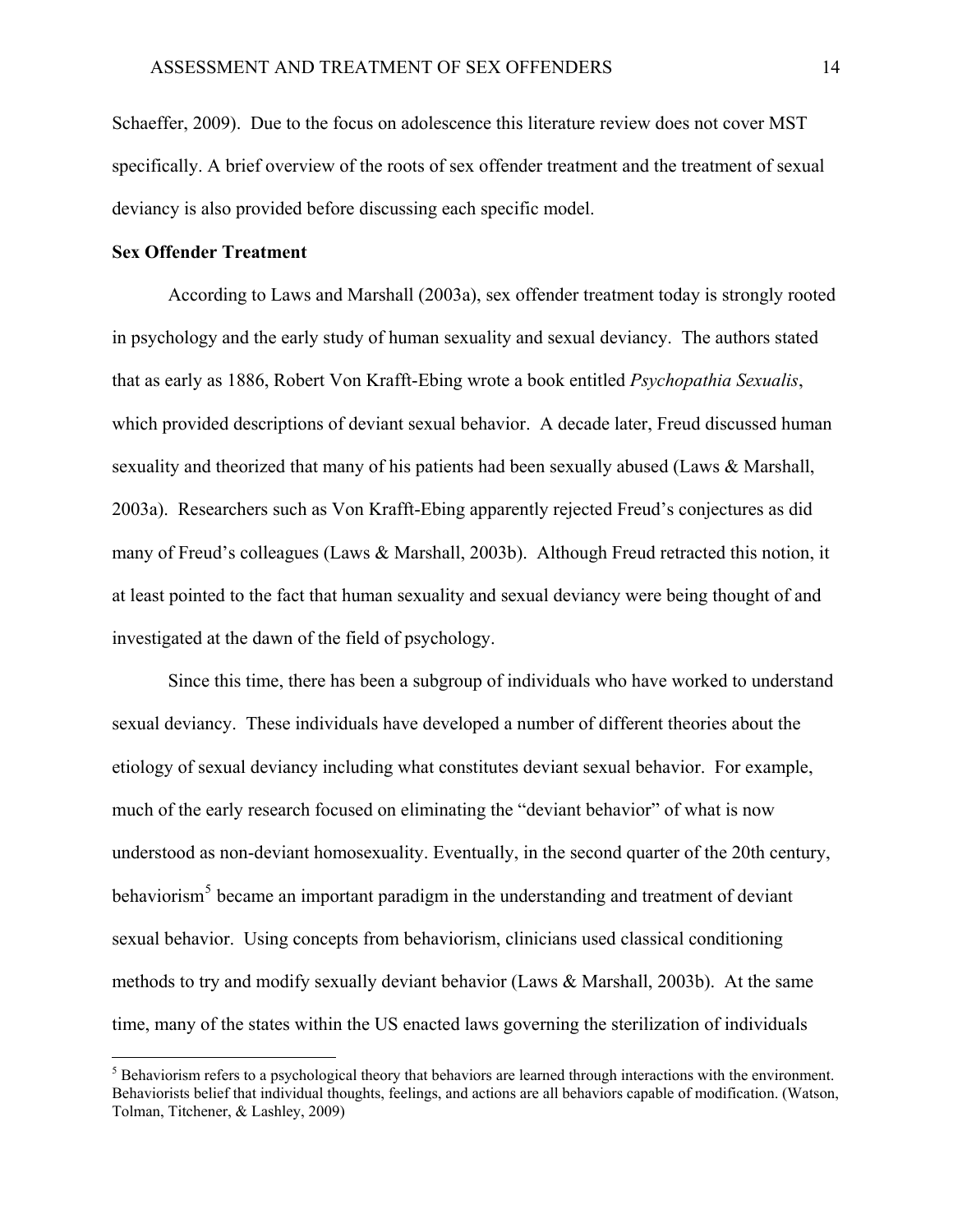caught sexually abusing children or raping adults (Largent, 2007).

Sex offender treatment diverged from other forms of mental health treatment when treatment became not only a psychological issue but a legal issue, as well. When a person is sexually deviant and this deviancy impacts the human rights of another person (i.e., they rape, molest, or expose themselves to any another person), it becomes a legal issue. In addition, atypical deviant sexual behavior is in itself considered offensive or immoral to many individuals, further complicating the psychological and legal issues involved in sexual offending. Because of these issues, sex offender treatment has been influenced by and is imbedded in the criminal justice field, as well as the mental health.

**Cognitive Behavioral Therapy.** To parallel the trend in general psychology in the 1970s, sex offender treatment tended to shift its focus from straight behavioral techniques to the use of cognitive-behavioral techniques (Laws & Marshall, 2003b). Researchers and clinicians alike began to realize the importance of addressing cognitive processes in working toward changing their client's behavior (Laws & Marshall, 2003b). In other words, researchers at this time started to study the effects of working to sex education, increase victim empathy, or increasing self-esteem in sex offenders, as well as addressing their deviant arousal patterns through behavioral means. Also at this time, researchers began to realize the importance of improving offender social skills and increasing offender arousal to appropriate situations or individuals (Laws & Marshall, 2003b).

Cognitive-behavioral therapy in general views thoughts, behaviors, and actions as interconnected (Beck, 1995). SOSTPs used this model to help their clients recognize core beliefs and distorted cognitions that might impact offending behavior. These included areas like the offender's cycle of offending, their self-esteem, or their empathy for clients. Clinicians who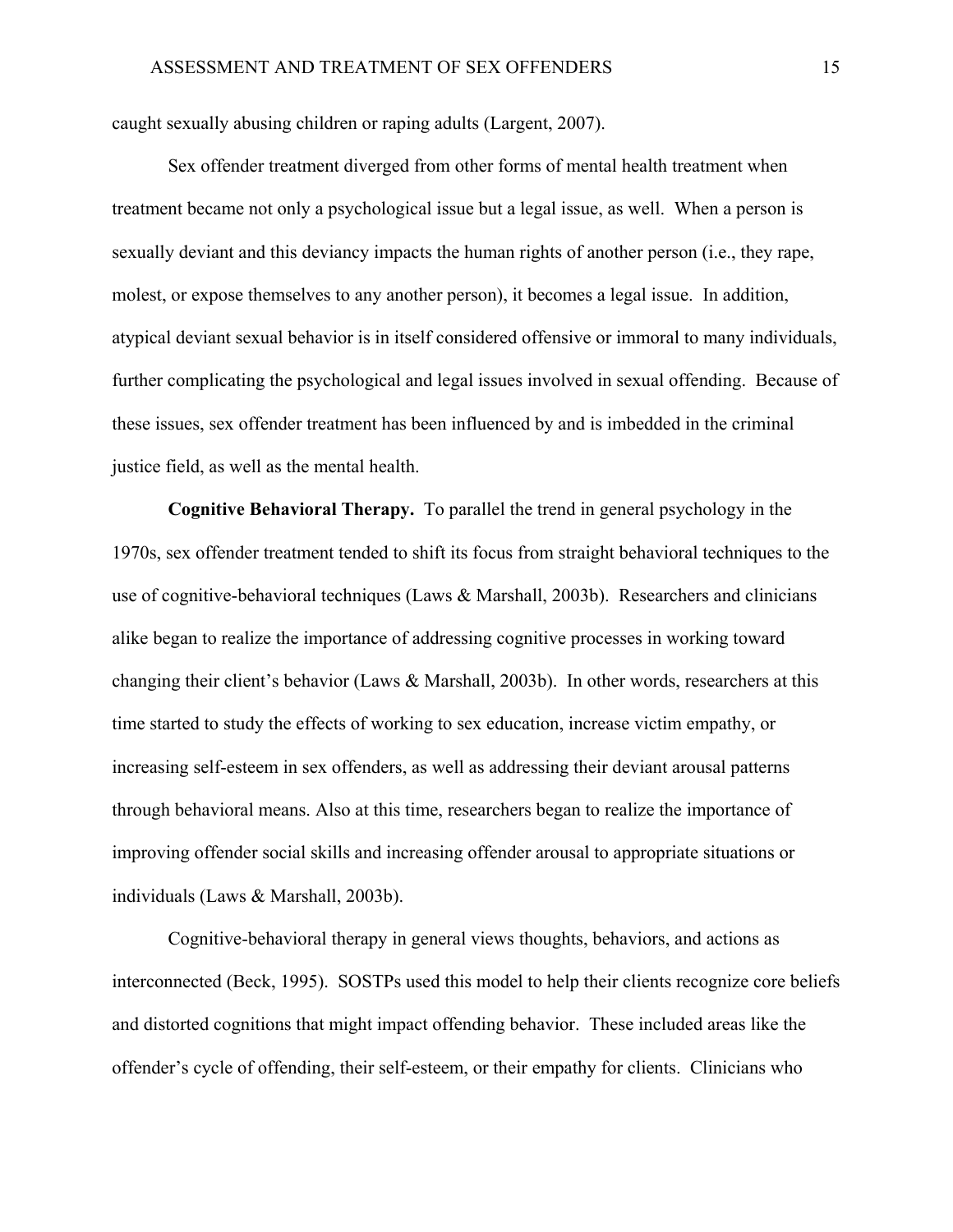applied this model focused on changing thoughts, emotions, and therefore actions after distorted or dysfunctional cognitions are identified.

**Relapse–Prevention Model.** The Relapse–Prevention (RP) model grew out of the substance abuse treatment field and the early cognitive behavioral therapy field (Marlatt and Gordon, 1985). Marlatt and Gordon had been writing in the field of relapse and behavior change prior to their 1985 book entitled *Relapse Prevention: Maintenance strategies in the treatment of addictive behaviors* . The RP approach originally focused on behavior in general and was later adapted for treatment of substance abuse. Pithers et al. (1983) adapted this model for use with sex offenders. Their hypothesis was that, like substance abusers, sex offenders often re-offend, and the focus of treatment should be on the relapse phase of offending and avoiding sexual re-offense. The goal of RP is to help offenders identify the sequences of events that lead to relapse. RP sex offender treatment focuses on five main areas: (a) accepting responsibility for past offending behavior, (b) developing victim empathy, (c) learning their cycle of offending, (d) identifying high-risk situations, and (e) creating a relapse prevention plan (Laws, 1989).

 This model assumes that offenders will face high-risk situations that will require them to mitigate their behavior and that offenders must learn how to recognize and avoid these high-risk conditions. The RP model was one of the first treatment models to give individuals specific strategies for in-the-moment interventions to help prevent relapse. In addition, it intuitively made sense to most treatment providers, despite the fact that it ultimately did not have positive empirical support (Cortoni, 2008). RP has more recently fallen out of favor in the sex offender treatment field partially because of the lack of empirical evidence of its effectiveness with sex offenders (Marshall & Anderson, 2006).

There was a time when RP was the standard of treatment for drug and alcohol use and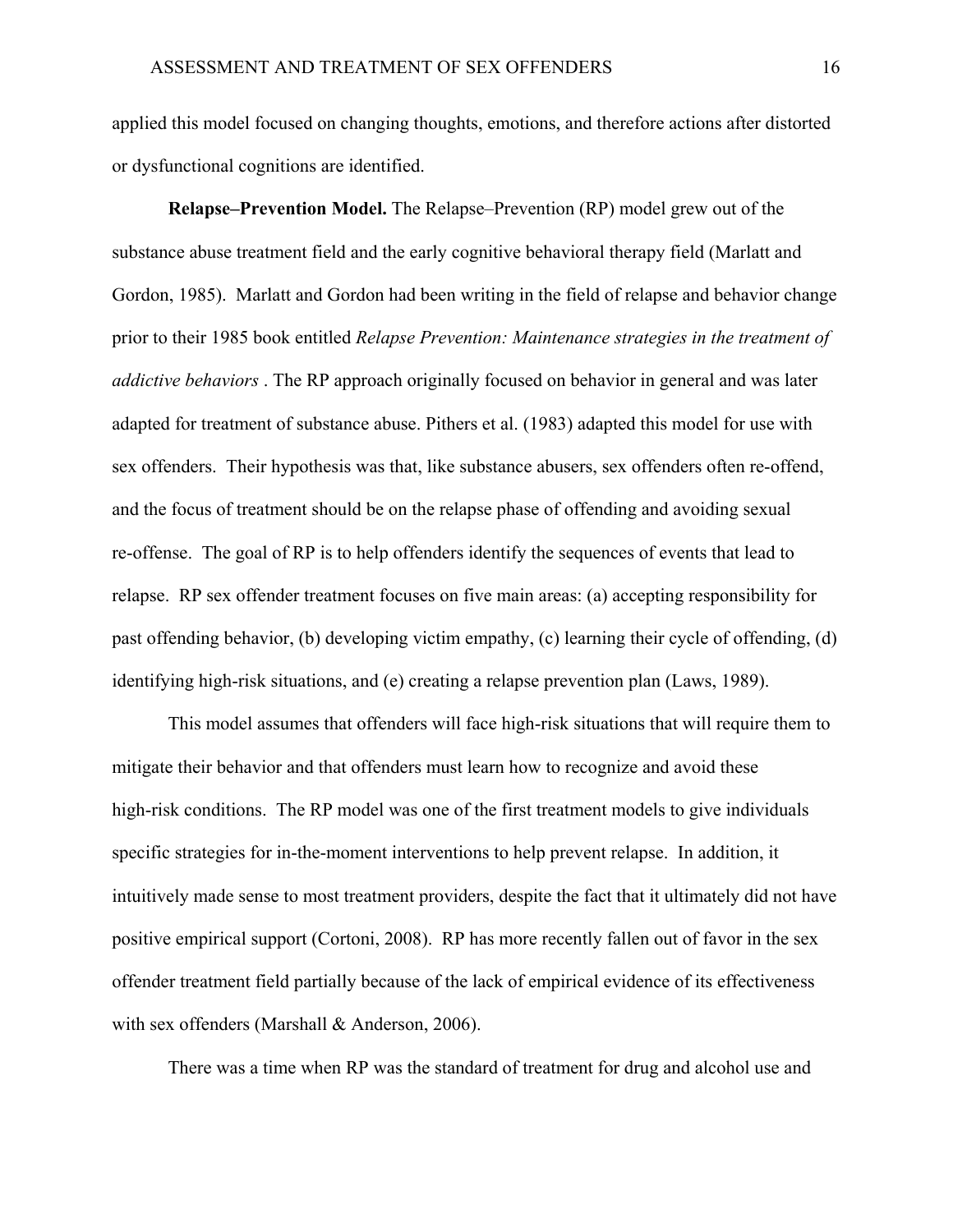abuse treatment; however criticisms of the model have led to its decreased use in both substance abuse and sex offender treatment. Although this model provided straightforward, concrete interventions to be used by sex offenders to prevent relapse, some experts in the sex offender treatment field have criticized the emphasis in RP, on the relapse phase. In the 2000, book *Remaking Relapse Prevention: A Sourcebook* (Laws, Hudson, and Ward (eds.), a variety of authors in the field of sex offender-specific research criticize the usefulness of the relapse prevention model as it was originally applied to the sex offender field using Marlatt's (1985) model. Critics question some of the basic tenants of RP (specifically the abstinence violation effect or AVE, or the fact that working to prevent relapse perhaps should not be the target of treatment) as well as the lack of outcome studies on the effectiveness of this model on sex offenders. Additionally, how the model was applied to sex offenders has often meant changes in the integrity of the model. For instance, in the addiction field, RP views a lapse as when a person uses drugs or alcohol. In the sex offender field, a lapse has historically been viewed as when a person engages in behaviors that may trigger sex offending (i.e. looking at pornography, fantasizing about deviant sexual acts). These changes to the integrity of the model have been questioned by some critics. Addictions treatment providers have also critiqued RP as applied to substance abuse (Laws, Hudson, & Ward, 2000). In fact, Prochaska and DiClemente's (1997) research identified a process of change that is inconsistent with the RP model. The inconsistency results from RP's failure to consider motivational issues that influence relapse. In addition, the RP model focuses on relapse when perhaps it would be more effective to intervene at other points in the addiction cycle.

**Self–Regulation Model.** The Self**–**Regulation model (SR) of treatment was developed by Ward & Hudson (2000), largely in response to the limitations of the RP model. As such, Ward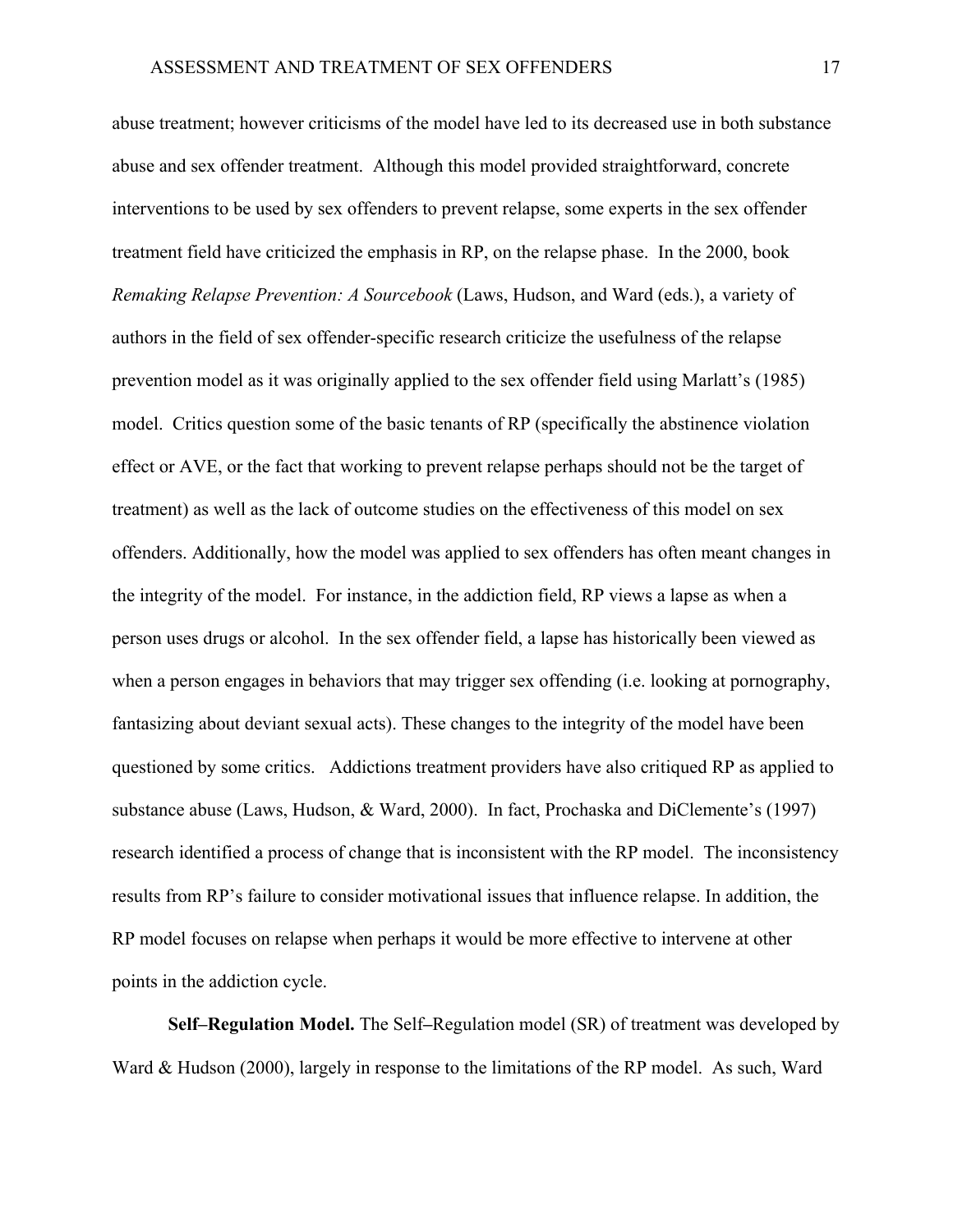and Hudson laid out four offense and relapse pathway goals associated with sex offending behavior (Lindsay, Ward, Morgan, & Wilson, 2007). These included: (a) avoidant**–**passive, (b) avoidant**–**active, (c) approach**–**automatic, and (d) approach**–**explicit. Avoidant**–**passive offenders will seek to avoid sexual offending "but lack the coping skills to keep it from happening (Lindsay, Ward, Morgan, & Wilson, 2007, p.38)." Avoidant**–**active offenders will also work toward the goal of not offending, but as they attempt to control their behavior, they end up using "ineffective" measures and this inadvertently leads to the behavior they are trying to avoid (Lindsay, Ward, Morgan, & Wilson, 2007, p. 38). Avoidant offenders in general may try to keep themselves from areas that they consider risky, or they may avoid looking at material that could provoke arousal. Approach**–**automatic offenders will seek to sexually offend in impulsive and unplanned ways. The approach**–**explicit offender will seek to sexually offend in clear and planned ways. An example of this approach is an offender who seeks out jobs to work with children because they are aroused by children. Today, the SR model laid the foundation and is often used in conjunction with the Good Lives Model (Ward & Maruna, 2007; Ward & Steward, 2003).

 The SR model is largely an offense process descriptive model laid out to help explain why individuals re-offend but it gives no suggestions for treatment (Cortoni, 2008). Unlike RP, the SR model views offending as involving multiple dynamic factors as well as contextual factors. One of the strengths of this model is that there is some empirical evidence to support the idea of pathways to offending (Bickley & Beech, 2001; Lindsay, Ward, Morgan, & Wilson, 2006). In contrast to the RP model, the SR model recognizes that there are individuals who try to avoid reoffending. It seems logical that the different pathways to offending might differentiate treatment needs. However, because this model is conceptual rather than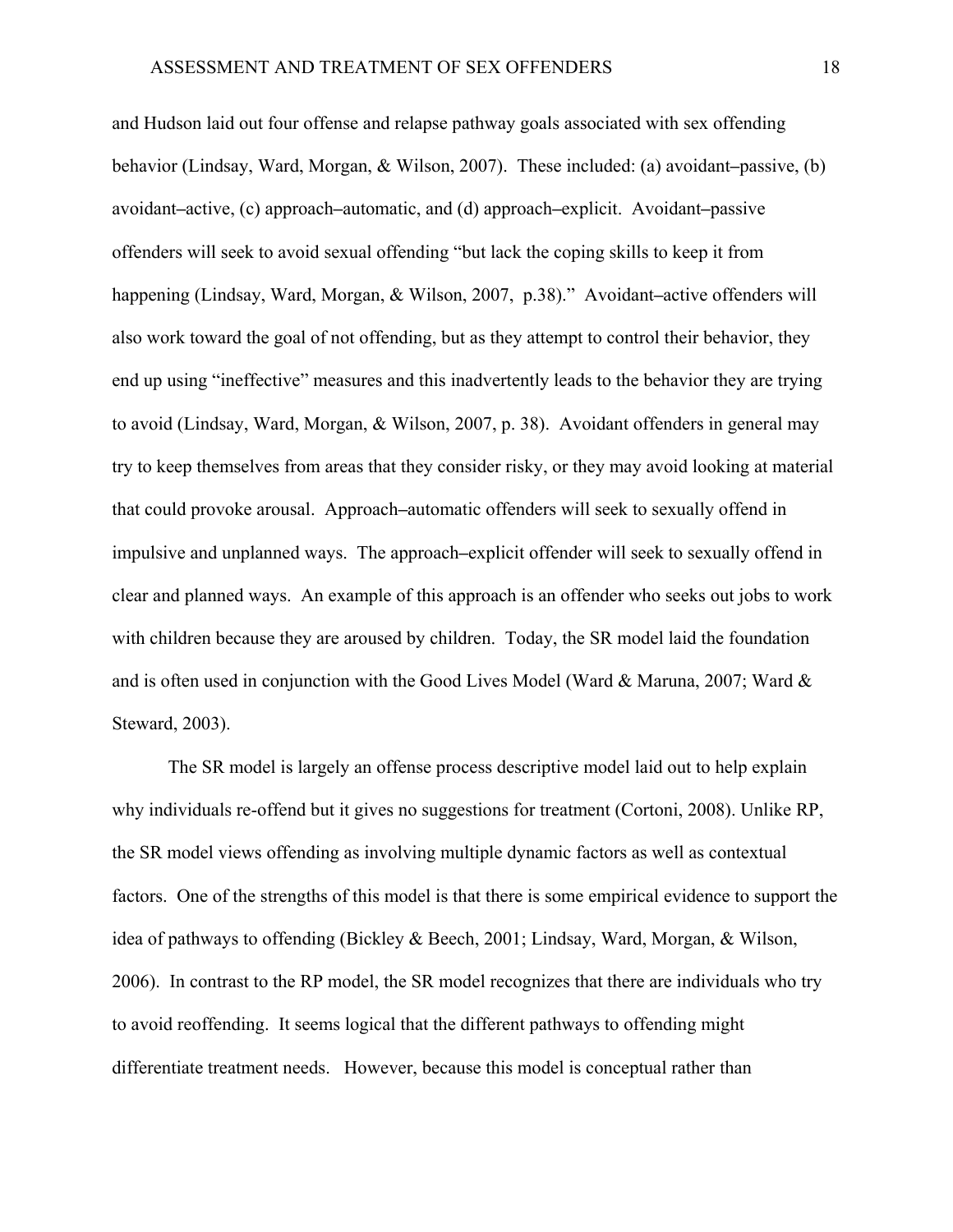intervention-focused, it offers no treatment guidelines, nor does it suggest how the model might impact treatment.

**The Good Lives Model.** The good lives model (GL) is a strength-based treatment approach for sex offenders developed from a mental health rehabilitation model (Ward & Steward, 2003). Unlike the other models presented here, the GL model was created specifically for sex offenders but it can be and has been used within the general criminal population for all types of offenders. It proposes that sex offenders share most of the characteristics, goals, and needs of all human beings. In other words, contrary to popular belief, non-sex offenders and sex offenders have a lot in common. This model is highly influenced by Shadd Maruna's (2001) work within the criminology field and his finding that those who have desisted from offending have done so by creating more fulfilling lives.

 This theory integrates biological, psychological, and social factors in its understanding of sexual offending etiology. Unlike other models, the GL model assumes that sex offenders are goal-directed and not normally focused on risk avoidance. The central idea behind this treatment approach is to aid sex offenders in leading "good lives," achieved by emotionally supporting them and providing them with the skills and resources for obtaining social goods. Like the SR model (also developed by Ward), the GL model includes the concept of approach and avoidance goals. The primary goals involved in the model include: (a) knowledge, (b) excellence at play and work, (c) spirituality, (d) inner peace, (e) relatedness, and (f) life, (g) excellence in agency, (h) happiness, and (i) creativity.

This model defines knowledge as the seeking "wisdom" and information (Collie, Ward, Gannon, 2007, 195). Excellence at play and work is defined as when one has "mastery" of their experiences. Spirituality is defined as when people engage in the process of looking for meaning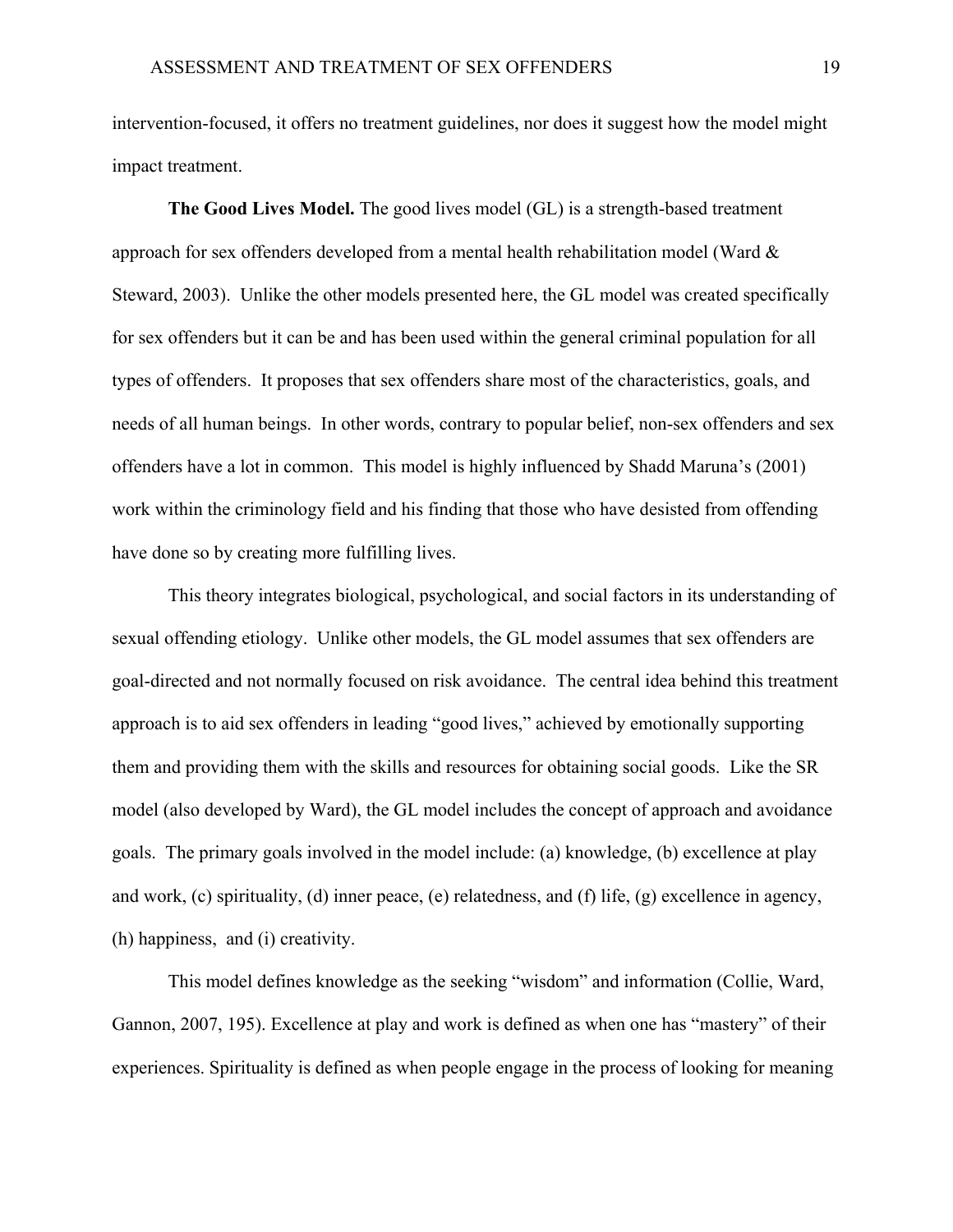#### ASSESSMENT AND TREATMENT OF SEX OFFENDERS 20

in their lives. Inner peace is defined as "freedom from emotional turmoil and stress." The goal of relatedness encourages individuals to seek positive relationships with family, intimate partners, and friends. The life goal concentrates on emphasizing health and "optimal living." Excellence in agency defined as working towards "self-directed" behavior. The additional goals of happiness and creativity are self-defined by the author (Collie, Ward, Gannon, 2007).

 Many of the key concepts developed in the GL model were responses to the lack of strength-based treatment in the sex offender-specific treatment models that preceded it. However positive the GL model may appear, it is still a fairly new model and has not been thoroughly researched and therefore lacks the empirical support to date (Cortoni, 2008). In addition, many practitioners and researchers alike view it more as a model for increasing motivation for treatment than as an actual treatment method itself (Cortoni, 2008). Critics of the GL model say that it is too complex, while others criticize its seemingly humanistic-psychodynamic conceptualization of sex offending behavior (Cortoni, 2008). In addition, this model is essentially useful for higher functioning offenders or those who do not also confront many external realities such as homelessness, residency restrictions, GPS tracking, and a host of other less than ideal circumstances such as major mental illnesses (Cortoni, 2008).

Despite these criticisms, the basic spirit of the GL model is a useful frame for working with all offenders, including sex offenders, and perhaps SMISOs even more specifically. The GL model stresses the importance of the therapeutic relationship and empathy for the client. In addition, its goal is to help sex offenders increase the extent to which they value prosocial goals over antisocial goals and, thus create more fulfilling lives that do not include sexual offending behavior. These goals reflect the values of the mental health field and therefore create a great bridge between the sex offender-specific treatment and mental health fields.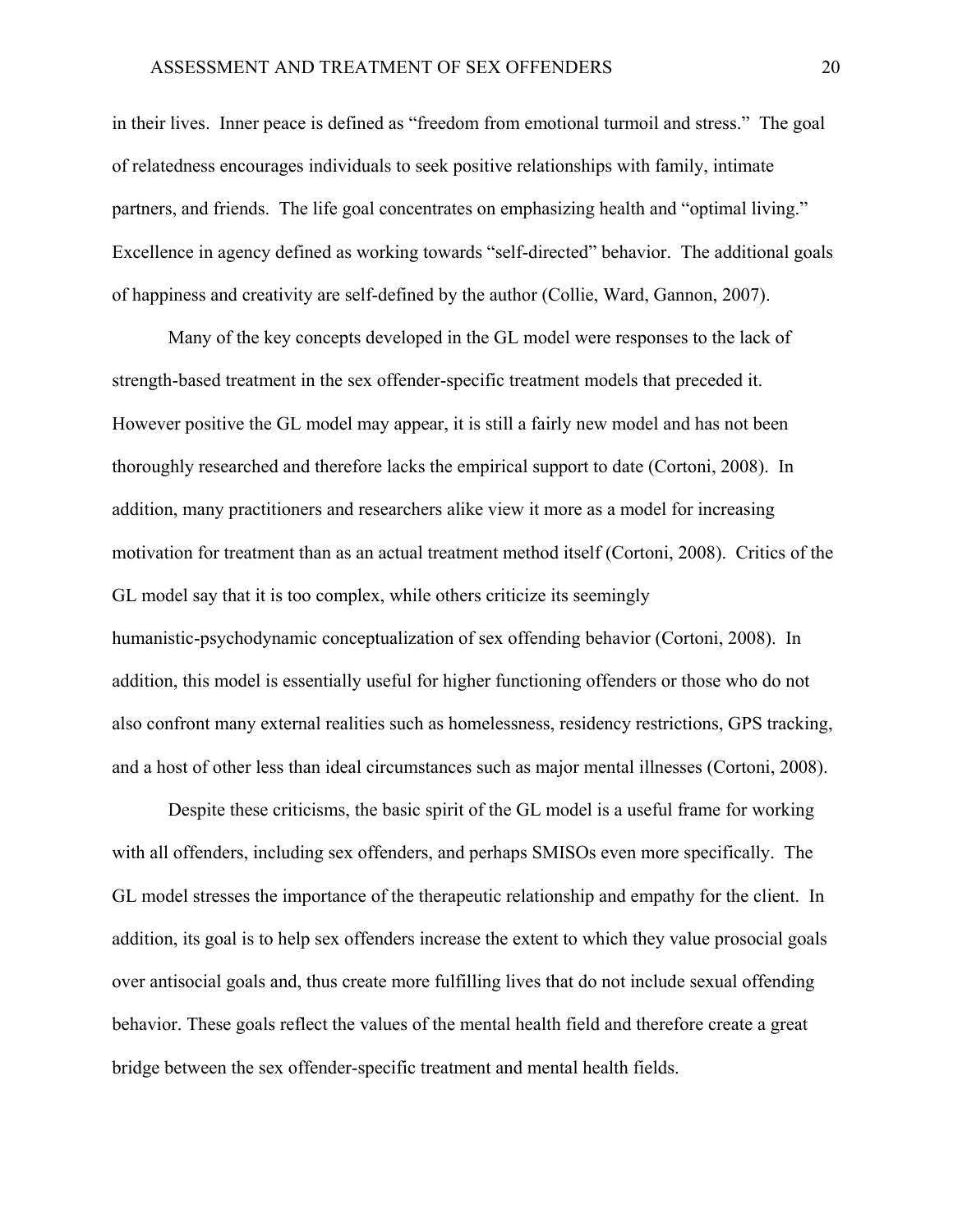The models presented above do not address the complex and special needs of sex offenders with severe and persistent mental illnesses. In fact, none of the models presented were created specifically for the SMISO population. In their current forms, these models can be challenging to apply to individuals diagnosed with severe and persistent mental illnesses who might also struggle with cognitive limitations because some of the models require clients to be able to think through their offending cycle, read, write, predict problematic situations, or be able to identify high-risk situations. SMISO clients are likely to struggle with these skills because they are limited by their mental illnesses (e.g., command hallucinations, disinhibition, poor executive functioning in general, and lack of reading or writing skills). Many of these individuals will also struggle with overall cognitive disorganization.

**Risk–Need–Responsivity Model.** The Risk**–**Need**–**Responsivity (RNR) model was based in social psychology literature (Andrews & Bonta, 2006). It is principally influenced by the larger, more general criminology field and has recently been embraced by the sex offender treatment field (Ward & Maruna, 2007). The premise behind RNR is that treatment providers must first identify the individual's level of risk to reoffend, and then identify the treatment areas that may prevent future offending or mitigate that risk, and finally, provide treatment that focuses on those areas. RNR states that treatment providers should focus more of their resources on higher-risk individuals who are more likely to reoffend.

Within this model, the concept of "risk" is defined purely as the statistical likelihood of reoffending. Individuals are assessed based on static and dynamic risk factors and then treatment intensity is appropriately matched to an individual's criminogenic needs or dynamic factors associated with risk. Dynamic factors are factors associated with risk for sexual re-offense and may be amenable to change. They can include (a) positive and negative social influences, (b)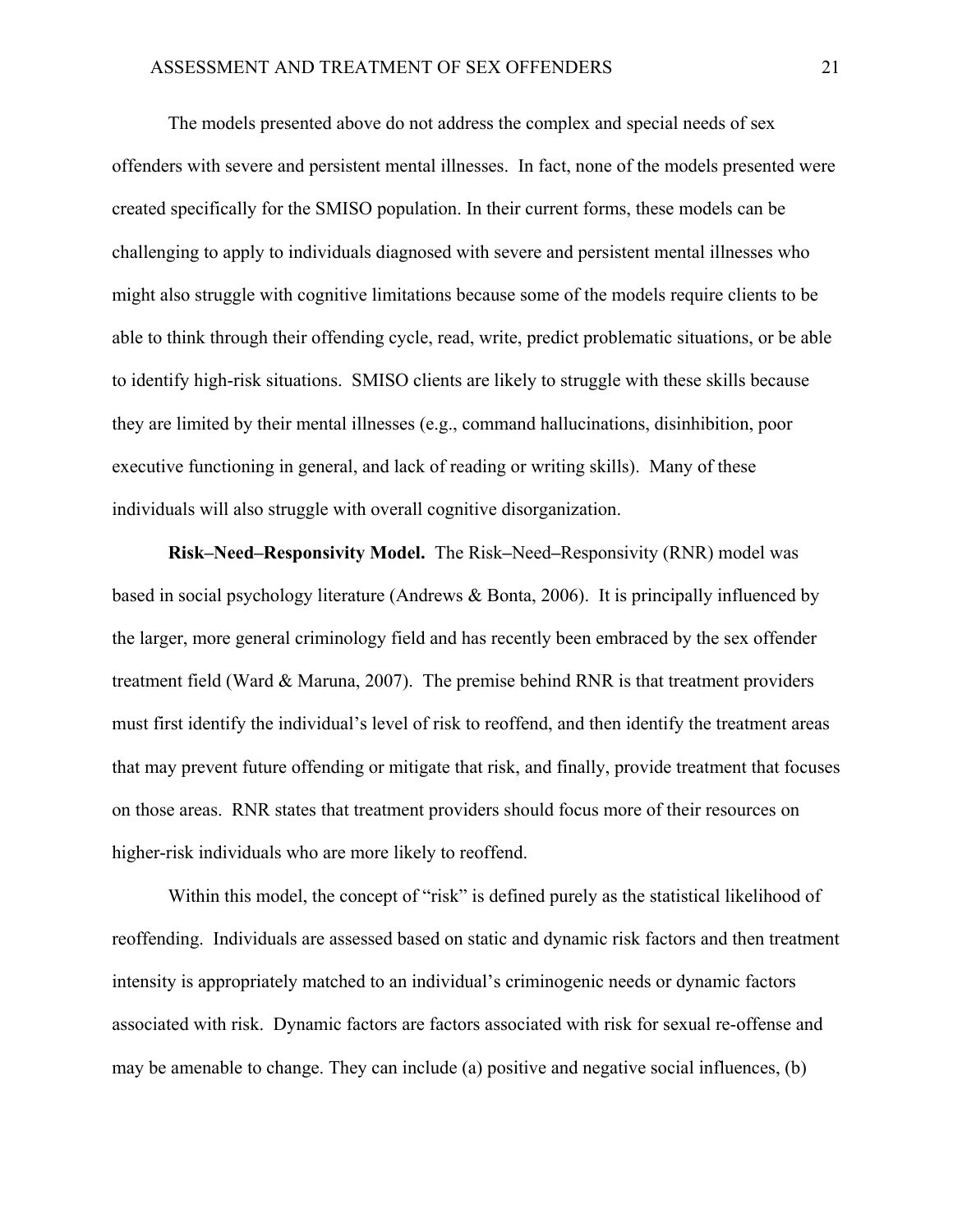capacity for relationship stability, (c) emotional identification with children, (d) hostility toward women, (e) general social rejection, (f) lack of concern for others, (g) impulsivity, (h) poor cognitive problem solving, (i) negative emotionality, (j) sexual drive/preoccupation, (k) sex as coping, (1) deviant sexual interests, and (m) cooperation with supervision (Hanson, Harris,  $\&$ Helmus, 2007). These factors have been empirically identified as having an association with sexual offense recidivism (Hanson et al., 2007).

Cortoni (2008) described the RNR model as one that focuses on shifting the balance of behavior from criminal to noncriminal activities. Unlike RP interventions, offenders learn "how to plan to handle" high-risk situations, rather than avoiding them, through role-playing and other methods. There are empirical studies and meta-analyses that demonstrate the usefulness of an RNR approach to reducing criminal recidivism (Hollin & Palmer, 2006b).

## **Sex Offender-Specific Programming and Severe Mental Illnesses**

There are a few models identified in the sex offender-specific treatment field that were created specifically for working with individuals with severe and persistent mental illnesses. These include: (a) the MIPSB (mentally ill problematic sexual behavior) program operating out of the State of Massachusetts which was at one point directed by Dr. Laurie L. Guidry (2000), and (b) the JRI program, developed by Barbara Schwartz (2008), which is currently used in The Justice Resource Institute out of the Massachusetts Treatment Center.

**Mentally Ill/Problematic Sexual Behavioral Program**. In 2000, the Department of Mental Health (DMH) in Massachusetts initiated a program called MIPSB (mentally ill/problematic sexual behaviors). This program was developed by Guidry (2000) in response to the need for services for those with severe and persistent mental health issues and co-occurring sexual behavior problems. The Massachusetts DMH, being responsible for low or no income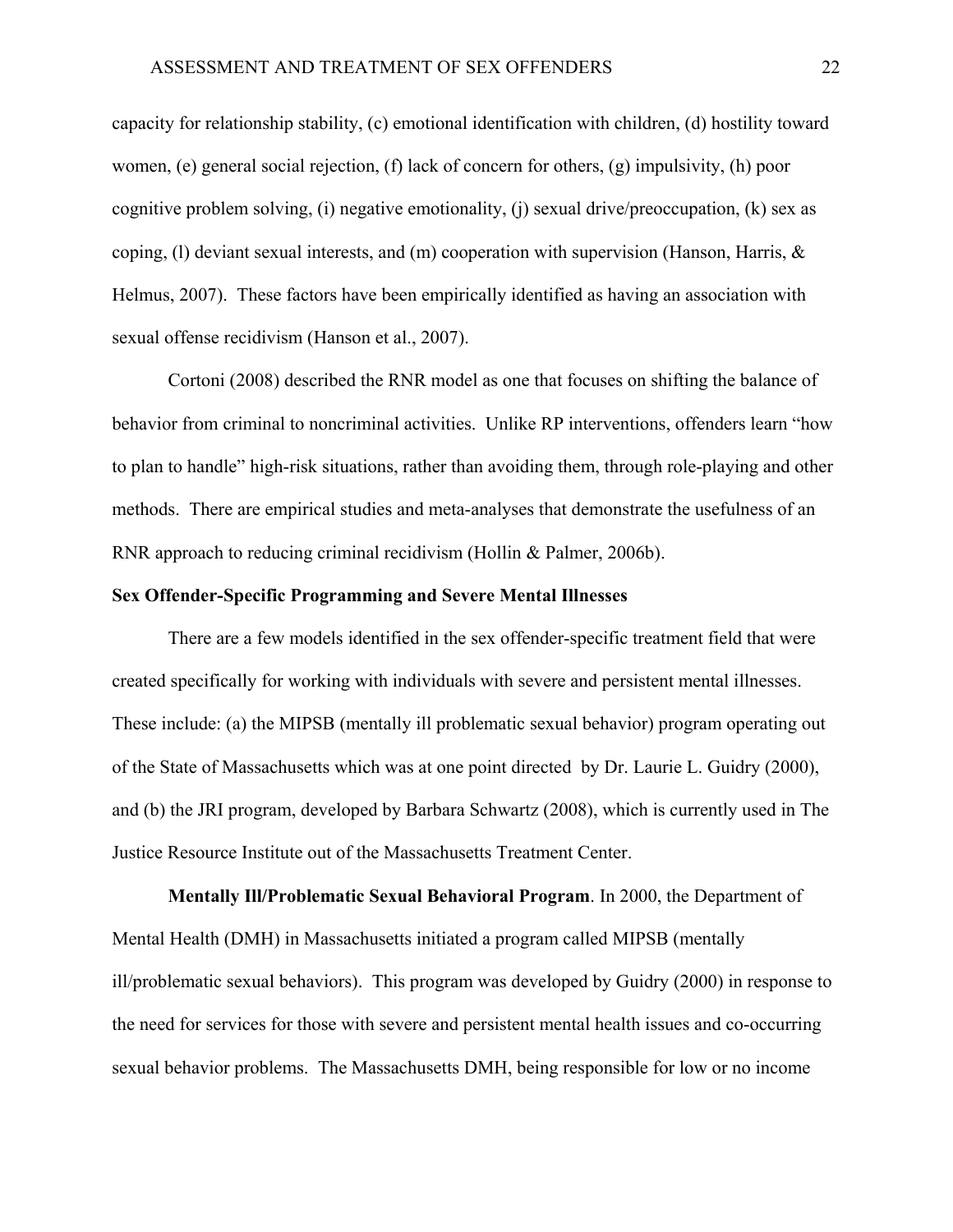individuals with mental health issues, saw the need for programming that addressed this specific population. The MIPSB program serves three main groups: (a) non-adjudicated individuals who had sexual violations in institutional settings, (b) those who have been charged but found not guilty of sex crimes for reasons of insanity (NGRI), or (c) those that have served time in prison for sexual crimes and are registered sex offenders with mental illnesses. This program primarily serves males and individuals over the age of 18.

 The MIPSB program was created with a network of residences at hand, provided through the DMH. In other words, the program had access to group homes, shelters, and inpatient hospital settings that are associated with the DMH. Clients are referred to the program, assessed thoroughly, and then provided with pharmacological as well as individual and group treatment. The key to the MIPSB program lies mainly in the assessment process. This process leads to a report that often contains a full record review, collateral information, a clinical interview, and a range of psychological measures, including a penile plethysmograph and other measures geared towards determining deviant arousal patterns. The assessment also looks at individual risk factors for reoffending with each client. The information and recommendations derived from the comprehensive assessment is then used to create an individualized treatment.

 The individual and group treatment provided in this model use three phases as well as a Dialectical Behavioral Therapy group. Phase I of treatment focuses on social skill development. This phase is important in allowing clients to feel comfortable and safe in sharing their life histories and sexual behaviors. Phase II focuses more specifically on inappropriate sexual behaviors and relapse prevention, while Phase III focuses on maintenance of treatment gains. Clients are also involved in pharmacological treatment to help manage their severe and persistent mental illnesses. The MIPSB does presently exclude clients who have high scores for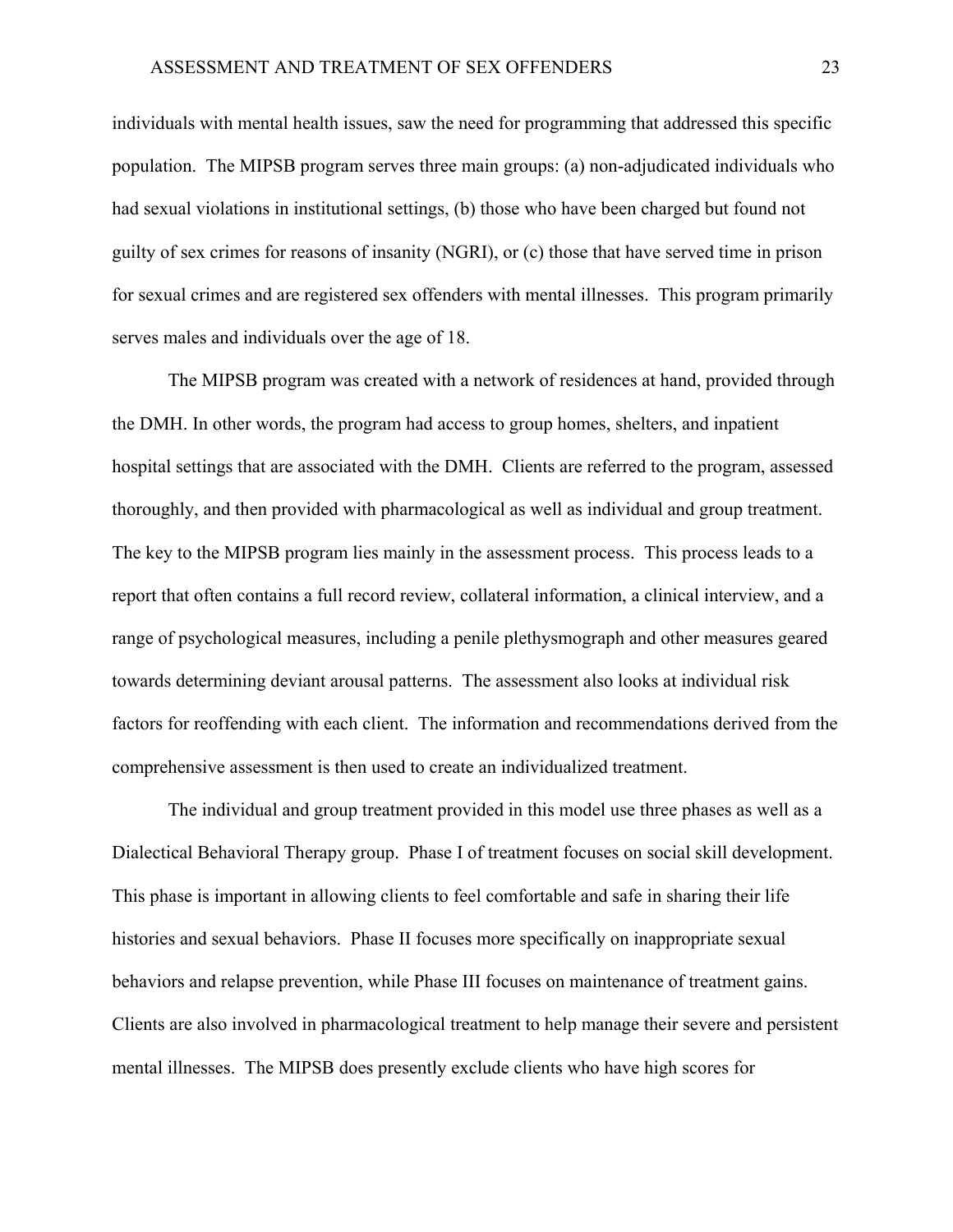psychopathy on Hare's Psychopathy Check List (PCL; Hare, 2003).

 This program has been quite successful in its ten years (L. Guidry, personal communication, December 2010) . It provides clients with social skills, a team of clinicians, and regular management of their specific factors associated with their own risk for a re-occurrence of problematic sexual behavior. These clients often need case management in addition to clinical interventions and the program provides this level of supervision. It also allows clients to have individualized treatment that really takes into account their past histories, their level of social skills, and their mental health concerns. It assumes that treatment and management are possible with even those suffering the severest mental illness.

 Although this program seems to manage SMISOs well, it only works with SMISOs who have access to the Department of Mental Health resources. It serves mainly individuals living in group homes or inpatient settings. This means that it does not fully address the community's needs of providing this treatment for individuals who are community based and involved in outpatient clinics.

**Justice Resource Institute Program**. Since the early 1990s, the Justice Resource Institute (JRI) of Massachusetts has been serving the treatment and management needs of sex-offenders who pose problems to other agencies (Schwartz, 2008). The JRI developed a model for addressing the needs of females, males, adolescents, adults, mentally ill, and developmentally disabled sex offenders. In addition, their model is also intended to work with sex offenders deemed as psychopathic sex offenders. It even includes those individuals who have not been charged or convicted of their sexual offenses, but display inappropriate sexual behaviors. This model takes into account a person's deviant arousal patterns (i.e., Are they violent?; Do they groom victims?; How do they select victims?) and their functional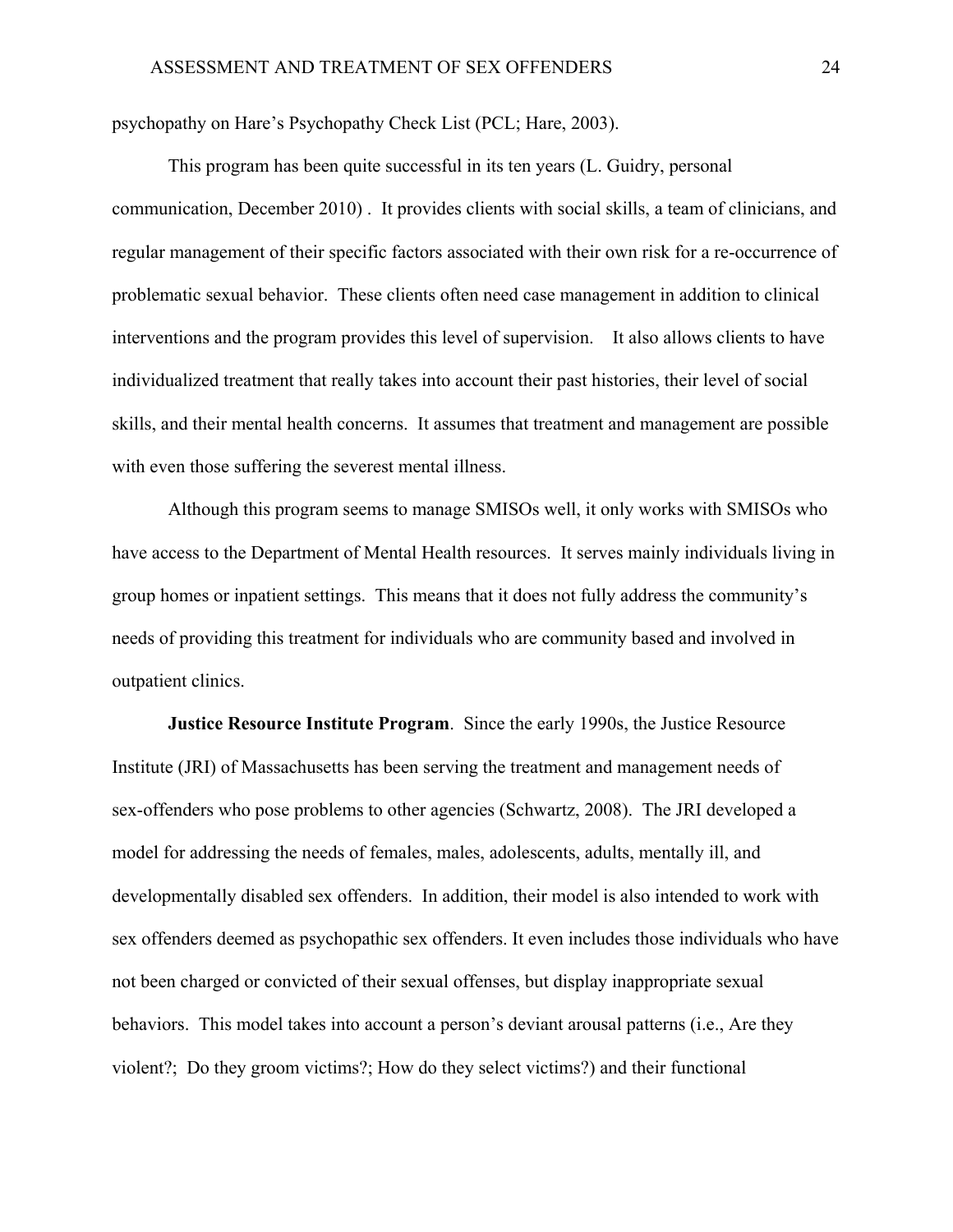impairment. These two concepts are seen as continuums and treatment is determined based on a matrix that takes into account an offender's level of deviance and level of functional impairment. For example, Schwartz (2008) argued that those with higher level of functional impairment should only receive individual therapy, while those with higher functioning should be in group treatment as opposed to individual treatment. Treatment is, thus, individualized.

 This model currently serves individuals with severe and persistent mental illness in hospital and residential settings where there is a high level of supervision and care. Like the MIPSB model it is not intended to work with individuals who are receiving treatment in the community. In addition, it confounds those with severe and persistent mental illness with those who have developmental disabilities. On the scale of functional impairment, the two groups are lumped together and their treatment is presumed to be the same. Some individuals with severe and persistent mental illness may make wrong choices because of their illnesses; however, their mental illness may make them intermittently functional. In addition, many individuals with severe and persistent mental illness can, in theory, benefit from a group dynamic where they can practice their social skills.

 This model does recognize that there are differences in treatment with sex offenders who have specialized needs. It also provides a straightforward way to tailor the treatment needs of SMISOs. In addition, this model asks practitioners to look at several domains such as past trauma, family issues, and spirituality that are often overlooked in other sex offender treatment programs.

After careful examination of the different treatment models for adult sex offenders, the developed curriculum pulls from the Good Lives Model and the MI/PSB model in particular, to train SOSTPs in an outpatient community setting (recognizing that both of these models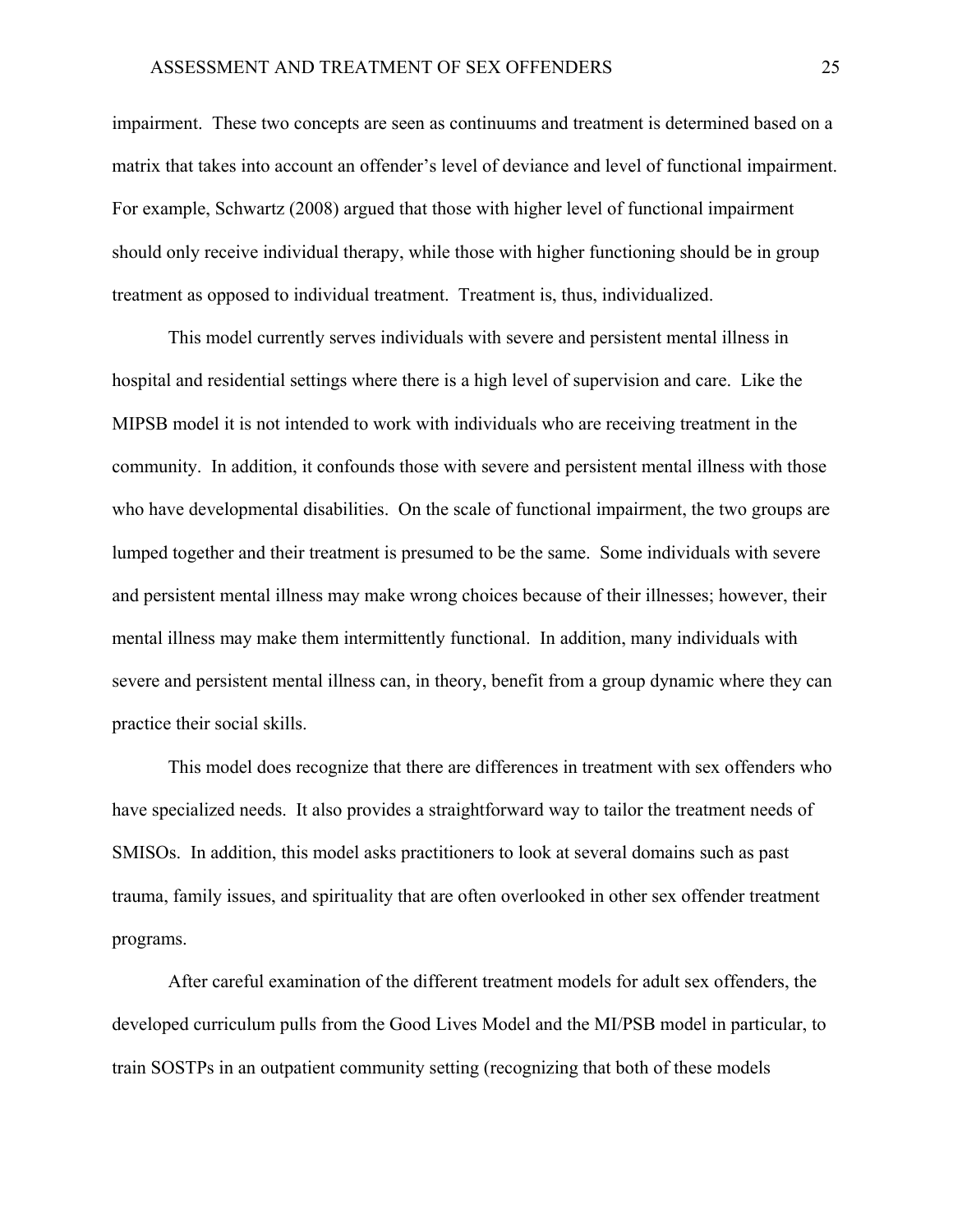integrate many concepts from other useful models). The following section will articulate these tools into an integrative training program for sex offender treatment focusing on sex offenders with severe and persistent mental illness. Due to its integrative nature, this program would benefit beginning clinicians by expanding their skill and strategy sets, rather than circumscribing them to a particular model, to the detriment of other valid, effective forms of treatment.

#### **Methods**

 This paper presents a 7-hour continuing education curriculum to train beginning sex offender-specific treatment providers (SOSPTs) working in a community setting. It teaches participants how to assess, treat, and manage sex offenders with severe and persistent mental illness (SMISOs). This curriculum adapts the Mentally Ill/Problematic Sexual Behavior Program (MIPSB; Guidry, 2000) as well as concepts from the Good Lives Model (Ward & Steward, 2003) to address the previously stated gap in training. These two models were chosen because they are easily integrated into mental health treatment due to their strengths-based nature and in the way they align with the values and culture of the mental health field. In addition, since strengths-based and client-centered work seems to have demonstrated efficacy in the outpatient setting, it seems appropriate to integrate similarly valued sex offender treatment models (Hubble, Duncan, Miller, 1999). The curriculum addresses three major areas of didactics: (a) the cultural differences between the mental health and sex offender-specific fields, (b) necessary adaptations to assessment, and (c) specialized treatment considerations. The curriculum was designed primarily to train clinicians on how to work with individuals who have sexual behavioral problems as part of their symptom presentation of a mental illness. However, even clinicians working with a sex offender with an underlying paraphilia would likely benefit from such a training.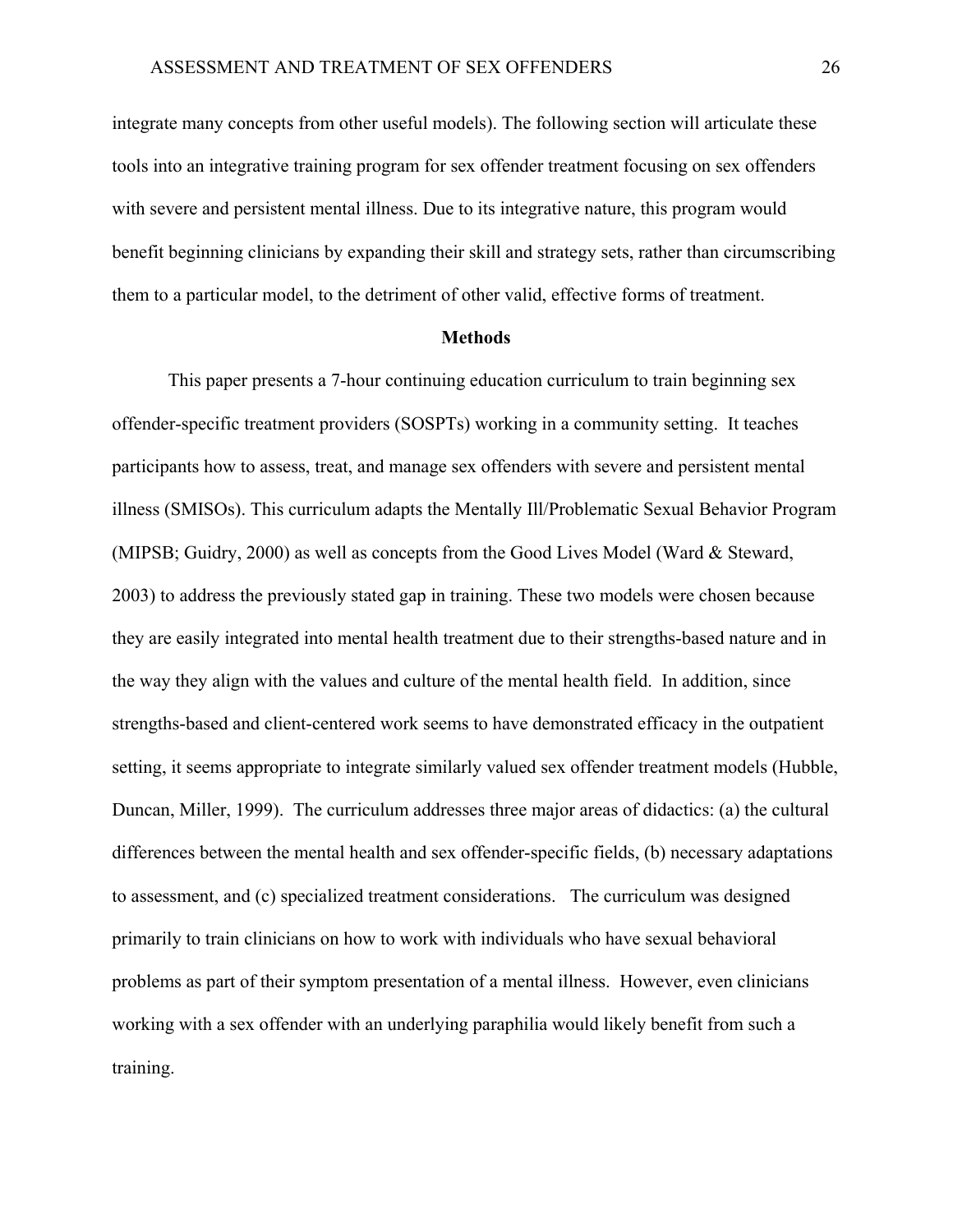## **Who is Eligible to Attend the Training?**

This curriculum is intended to train master's or doctoral level clinicians who serve sex offenders in community settings. These individuals would be clinicians or have clinical training and not likely be probation officer or parole officers. The training is intended for SOSTPs who have the following: a) a basic understanding of sex offender treatment (cognitive behavioral treatment and the use of assessment) and, (b) some experience in working with sex offenders, although this experience can be limited. It would be expected that participants could complete an intake interview, run a group for sex offenders, be familiar with at least one model of sex offender treatment, and be familiar with current trends in the field. This training is intended for beginners in the sex offender-specific field, however, it may be relevant for individuals at all level of training and experience.

#### **Who Will Present the Curriculum?**

 Those qualified to present or teach the curriculum would have a master's degree or doctorate in a related mental health field (e.g., psychology or social work), and would have experience working directly with individuals with severe and persistent mental illnesses. They would also have to be well versed in sex offender-specific treatment field and with the current trends in this field. It is important that trainers be able to solve problems on multiple levels if presented with questions by the participants and having experience may be the best way to allow them to do so.

## **Competency-Based Curriculum Development**

 Many psychological training programs have adopted a competency-based model in order to develop and assess curricula for their students (Borden & McIlvried, 2010). Epstein and Hundert (2002) defined competence as "the habitual and judicious use of communication,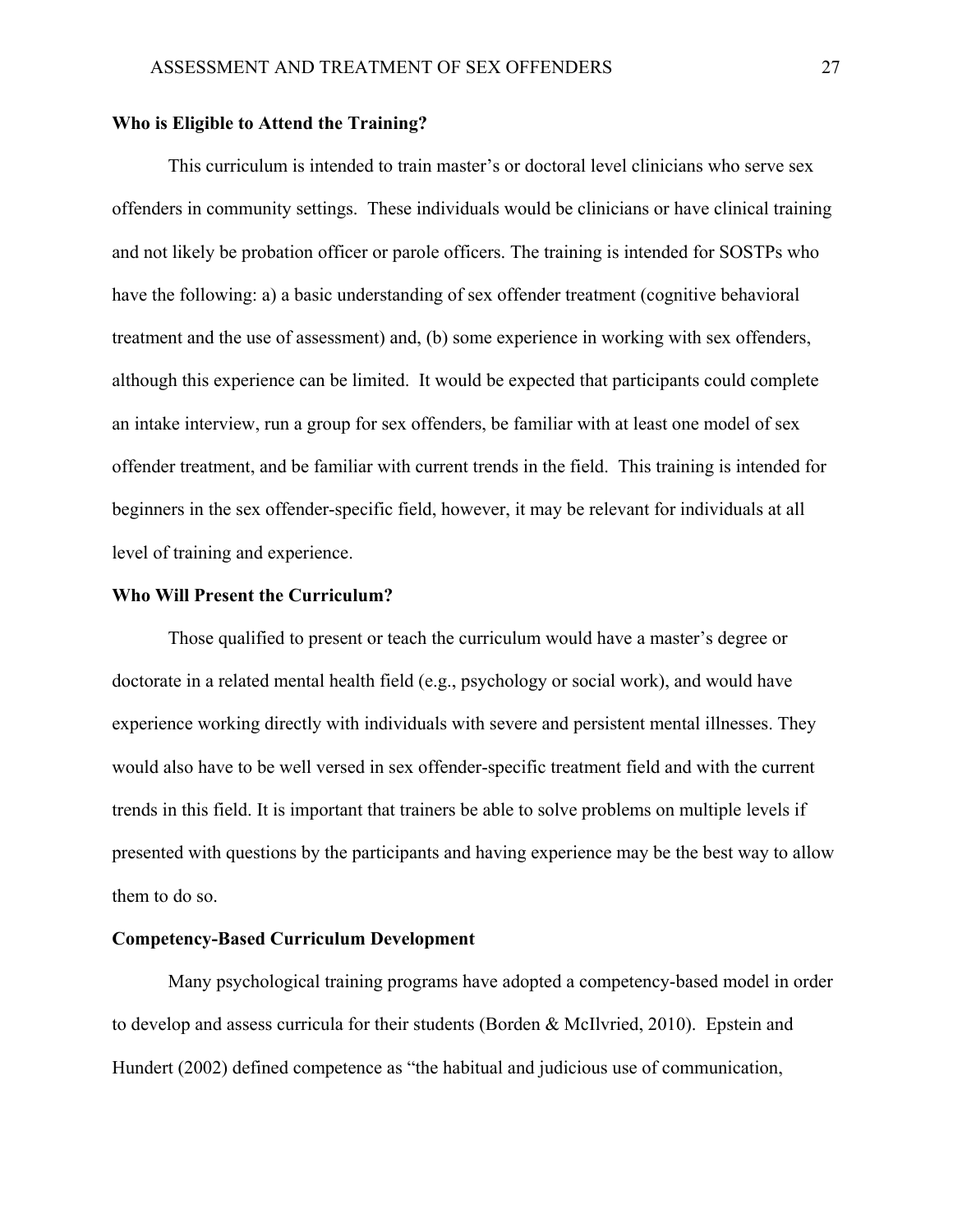knowledge, technical skills, clinical reasoning, emotions, values, and reflections in daily practice for the benefit of the individual and community being served" (p. 227). The concept of competency comprises three areas: knowledge, skills, and attitudes. Each one of these is learned and developed throughout the course of a training program. The SMISO curriculum was developed using this model. The curriculum focuses on the following goals: (a) Expanding participants' knowledge of options to meet assessment and treatment needs for SMISOs, (b) improving participants' attitudes towards SMISOs during treatment, and (c) improving participants' assessment and treatment skills when working with SMISOs. For a more detailed explanation of the individual competencies within each of these areas please refer to Appendix B.

The SMISO curriculum is a didactic program designed to be presented to a small group of less than 12 individuals to allow participants to become competent through the learning of knowledge as well as through the practicing of skills (learned through the group work). Participants will also learn about attitudinal shifts that may be necessary to be more effective with the SMISO population.

## **Effective Training**

In addition to the competency training model, the curriculum incorporates ideas presented by Fauth et al. (2007) on effective psychotherapy training. Fauth et al. described two main components of effective training: "a (a) limited number of 'big ideas' and (b) psychotherapist metacognitive skill development via experiential practice. (p. 385)." The authors also recommended that any training take into account the culture of the group it serves. In the case of the SMISO curriculum, I recognize the differences between the culture of SOSTPs versus the culture of mental health providers. Fauth et al. also recommended that ongoing supervision in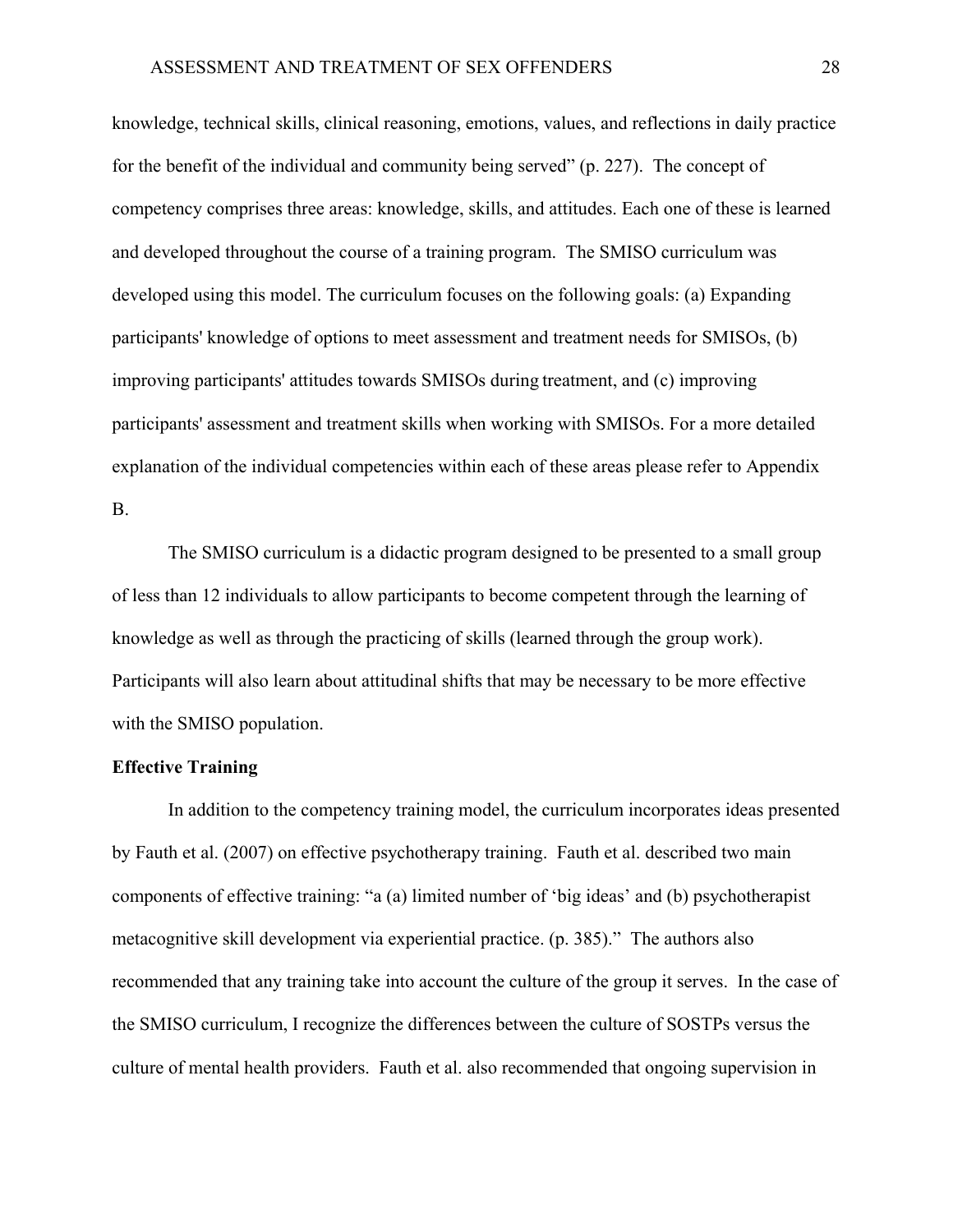the area of training is necessary for effective and long-term integration of psychotherapy skill development. The curriculum presented below will utilize the concept of having a few main ideas as well as small group activities throughout the training to help participants internalize the material.

### **Curriculum Description**

The 7-hour curriculum to teach sex offender-specific treatment providers how to work with sex offenders with severe and persistent mental illness is divided into three sections. Each section is presented in Powerpoint format and consists of didactic as well as experiential group activities. The first section will cover cultural differences between those in the mental health and the sex offender-specific fields as well as an introduction to the SMISO population. This section is approximately one hour in length. The second section covers adaptations to assessment. In this section trainers will cover basic concepts in sex offender assessment as well as some of specific assessment items that may improve understanding when working with those living with severe and persistent mental illnesses. The goal of this section is to help participants learn tools to assess for mental illnesses, including the assessment of additional needs of their clients with severe and persistent mental illnesses as well as differential diagnostic issues that may arise. The assessment section was developed to help increase effective screening for severe and persistent mental illnesses as well as to address differential diagnoses issues. This part of the curriculum is approximately two and a half hours in length. The third section covers adaptations to treatment and management of SMISOs and is approximately two and a half hours in length. This section will focus on treatment considerations and adaptations to help manage and work with individuals with severe and persistent mental illnesses, and it will provide concrete tools for clinicians to use. See Appendix C for the full curriculum.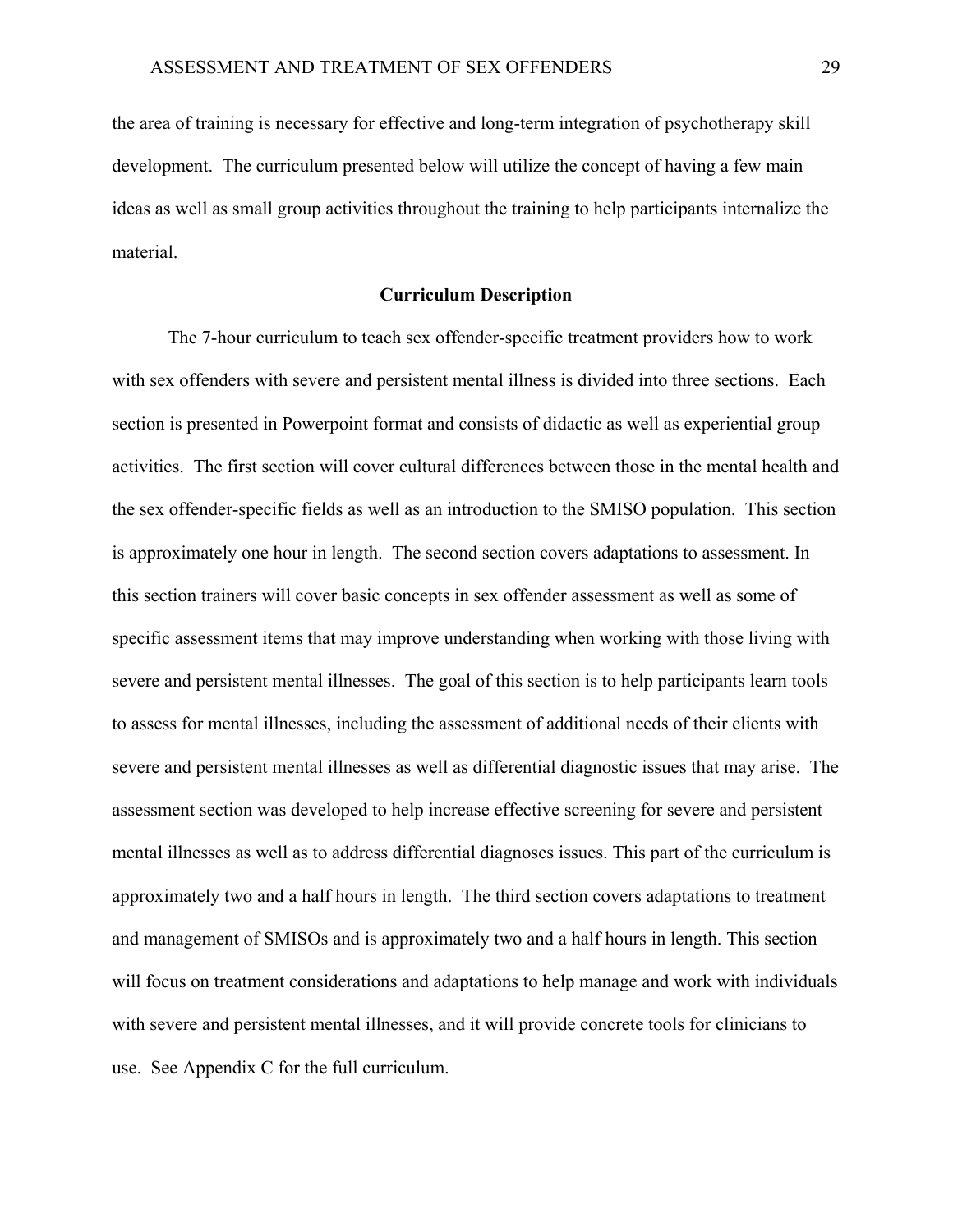Before providing a description of each section, it is important to note that the training is intended to have an informal atmosphere. The curriculum encourages the participants to ask questions as the training unfolds and expects the trainer to adapt the training to the specific needs of the participants. Because the trainer will collect information at the beginning of the training in regard to what each individual would like to learn, the trainer will have the ability to skip through some slides quickly and focus more time on other slides as necessary. In addition, the training is intended be respectful of the knowledge of the participants. It is important that the trainer note throughout that the participants have experience working with sex offenders and to validate their experience and mental health, psychology, or social work graduate training. It is also important that the trainer be able to provide examples, and display a lighthearted spirit while conducting the training. I believe this is important to keep the participants engaged in the training and the information.

#### **Section I: Introduction**

 The introduction portion of the curriculum provides an overview of the SMISO population. This includes limited data on sex offenders and mental illnesses, and basic symptoms common in severe and persistent mental illnesses. In addition, this part of the training covers the legal terminology specific to offenders with a mental illness (e.g., not guilty by reason of insanity [NGRI]). The introduction also serves to help illuminate some of the cultural differences between the sex offender-specific field and the mental health field. Participants are asked to work in small groups as they consider and then verbally reflect on their personal feelings about situations in a provided vignette (See Appendix D for vignette).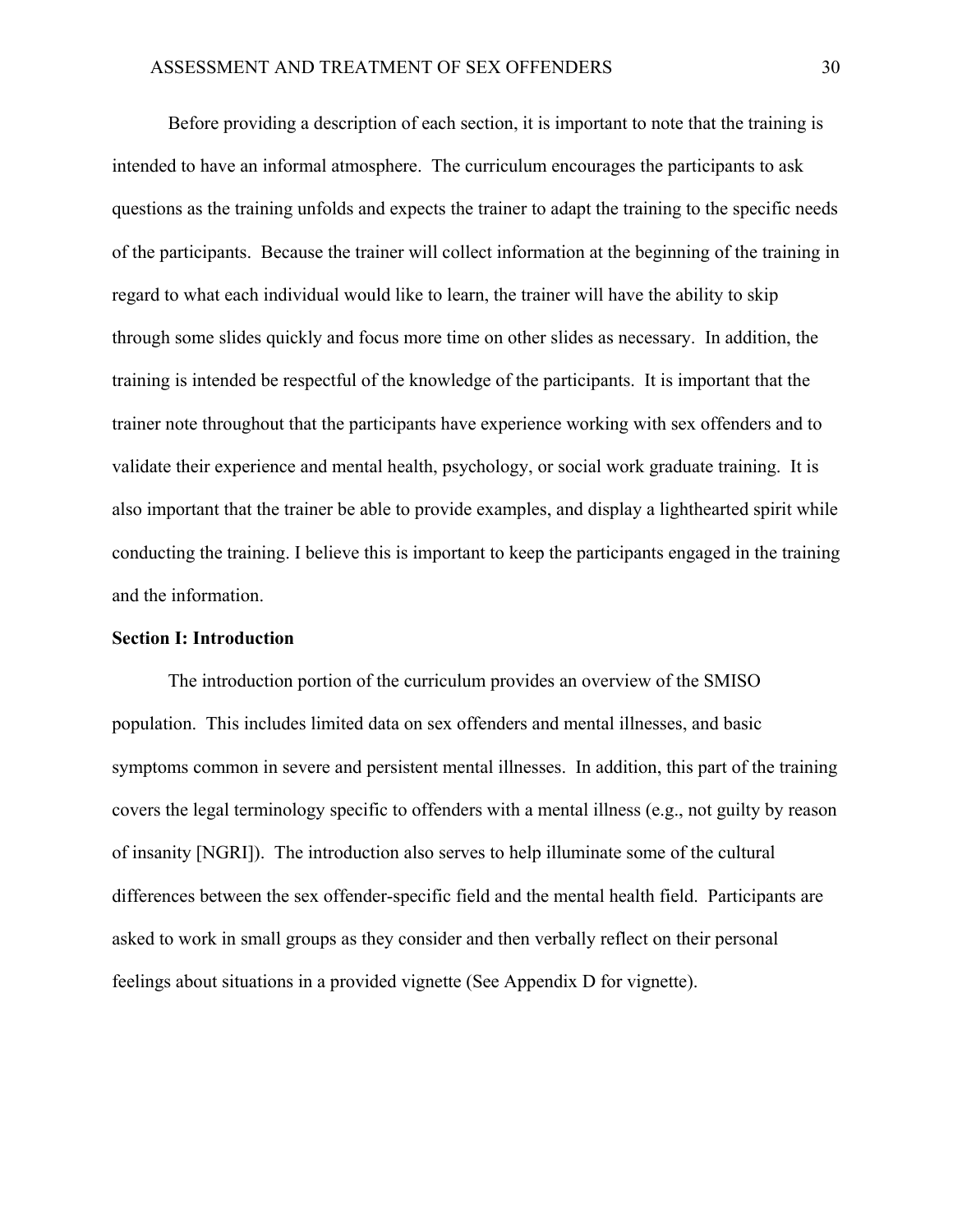## **Section II: Assessment**

The second part of the curriculum focuses on assessing sex offenders with severe and persistent mental illness. This part of the training is influenced by the Mentally Ill/Problematic Sexual Behavior program (Guidry, 2007, 2008) as well as by The Good Lives Model (Ward & Steward, 2003). Participants will learn about the following: (a) the consent process, (b) systemic treatment, (c) assessment of severe and persistent mental illnesses and mental status, (d) and strength-based questions (i.e., Good Lives' focused, Ward, Mann, & Gannon, 2007). In addition, the participants will learn about the advantages of using a risk assessment measure, as well as some of the barriers to completing self-report measures or using penile plethysmographs with clients who have mental illnesses. Participants will also learn the limits to assessment based on training of the SOSTP.

## **Section III: Treatment**

 Section III of the curriculum focuses on teaching participants how to use the information gathered in the assessment phase to help them individualize treatment for their SMISO clients. This section starts off by presenting a treatment stance of working with SMISO clients that is influenced by the recovery model of mental health treatment (Fischer & Happell, 2009; Warner, 2009). In addition, this part of the training focuses on consent issues, substance abuse issues, trauma issues, and working with the client system. The third part of the training covers specific interventions.

## **Curriculum Evaluation**

In order to evaluate how well the curriculum improves competencies of its participants, participants are asked to complete four self-report measures during the training. The first three measures are given after each section is presented. Each includes the same questions: (a) What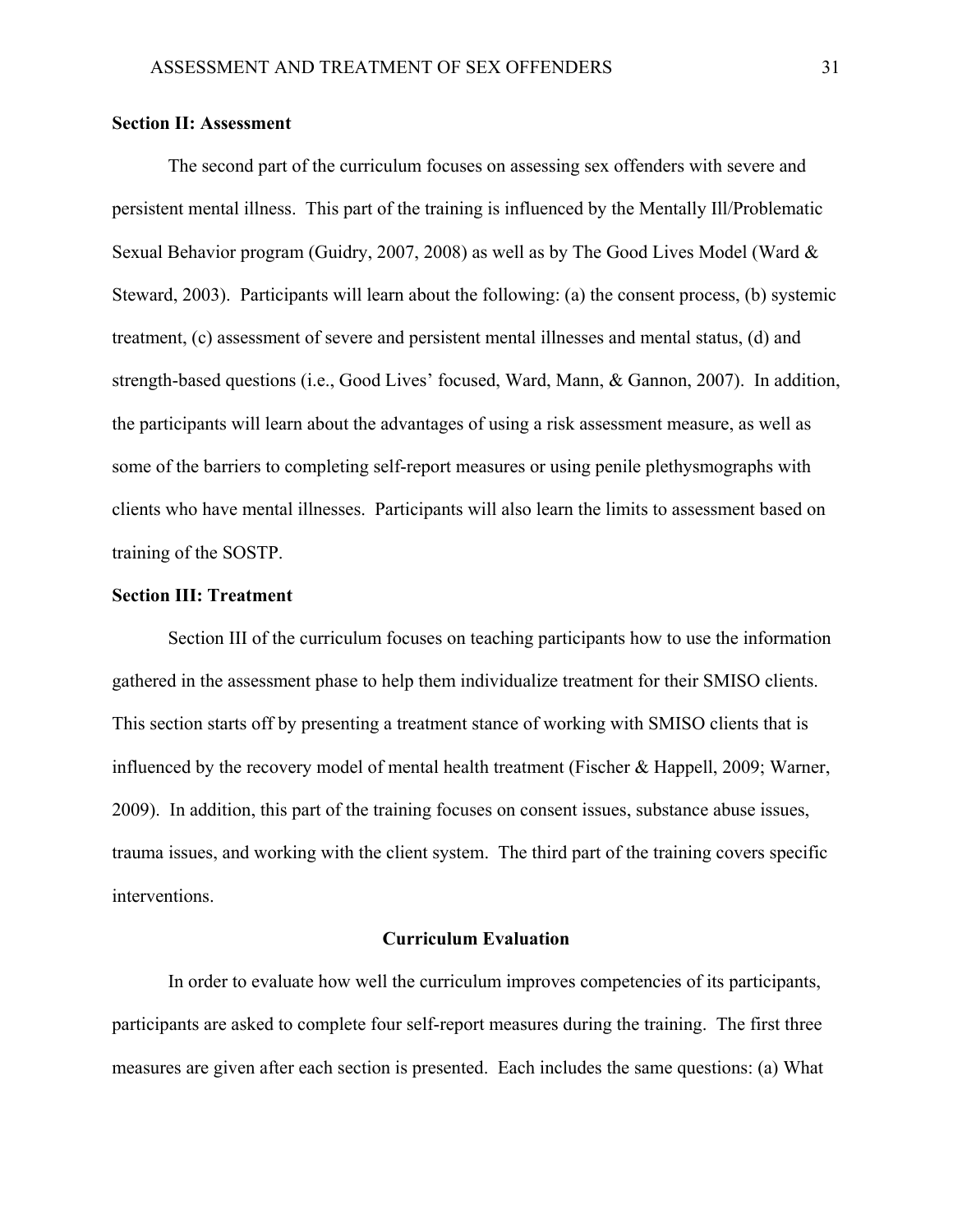part of this section did you find most helpful in your learning process? (e.g., small group activities, power point didactic, discussion and questions, references), (b) What part of this section do you think could have been improved? (e.g., content, skills of presenter, small group activities, etc.), and (c) What three things you will take away from this section and use in your work? In addition, participants are asked to add additional comments at the bottom of the anonymous evaluation.

The assessment takes approximately 5-7 minutes to complete and it covers how well the curriculum was able to help each participant (Appendix E). At the end of training, participants are asked to complete a self-report measure to assess the usefulness of the entire training program (Appendix F). These measures will be used to improve future training curricula. For instance, if the majority of participants respond that the small group activities were very helpful and where most of the learning took place, then the training might be adapted to include more time in small group activities. If, however, participants responded that they did not learn very much from the didactic portion of the training, adaptations would be made to better address the needs of the participants. This will allow the curriculum to be constantly assessed and changed as needed. In addition, this process assesses the knowledge and attitudes learned by each participant and serves to reinforce learning by asking participants to think about how they will use what was learned in practice and what their main "take aways" were.

## **Discussion**

This paper presented the development of a continuing education curriculum intended for sex offender-specific treatment providers (SOSTPs) in the community-based mental health setting who may serve sex offenders diagnosed with severe and persistent mental illnesses. The population of SMISOs requires individualized and specialized treatment that is informed by both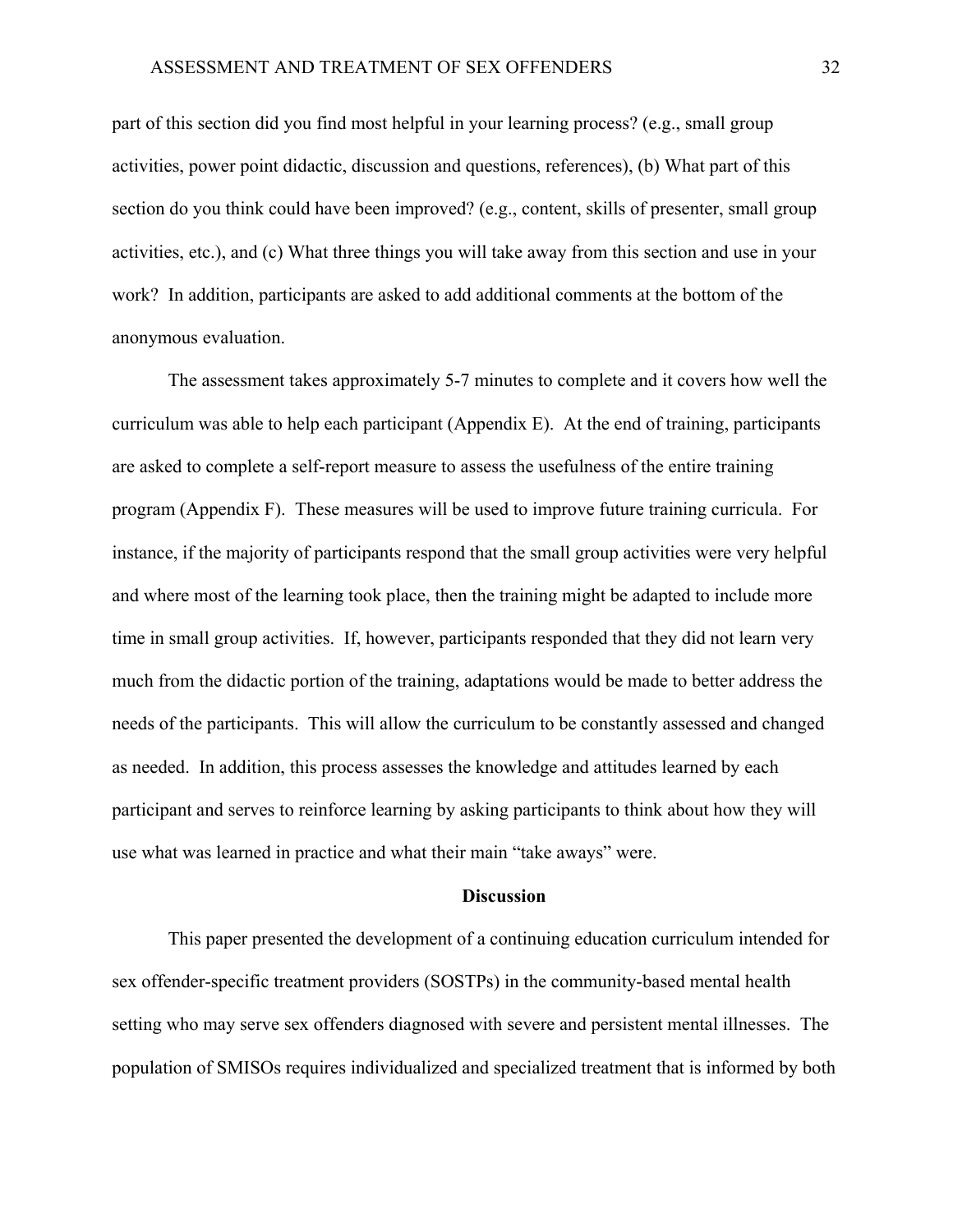the sex offender-specific and mental health fields. However, currently there is scarce literature that addresses the complex assessment, treatment, and management needs of the SMISO population. In addition, the sex offender-specific treatment models that were created to address sex offenders with major mental illnesses are not necessarily intended to apply in the outpatient community mental health setting. The goal for those completing this curriculum training is to improve their clinical effectiveness and better serve the needs of the SMISO population.

One of the limitations of the developed curriculum is that it is largely didactic. Research on psychotherapy training has shown that this method is rather ineffective because it does not "durably improve the effectiveness of psychotherapy" (Fauth et al., 2007, p. 384). What this means is that, although it may improve training participant's adherence to a model or theme while participants are in training, in the long run it does not improve psychotherapists' "effectiveness beyond the training period itself" (p. 384). According to Fauth et al., successful training often has a component of the curriculum that occurs after the initial training has been completed. This can be in the form of ongoing supervision focused on the area of training. This curriculum does not include supervised training; however, it could easily be adapted to include a supervision component. One way to remedy this limitation of the curriculum is to provide ongoing consultation options to those interested after their training has ceased. In addition, references for supervision with this particular population could be provided to interested participants.

Another limitation of this project is that it was not developed based on an assessment of treatment provider needs. As such, it covers a broad array of topics from basic mental illness symptoms to systemic treatment. The training was created assuming that participants have a broad background and some may not have any experience working with severe and persistent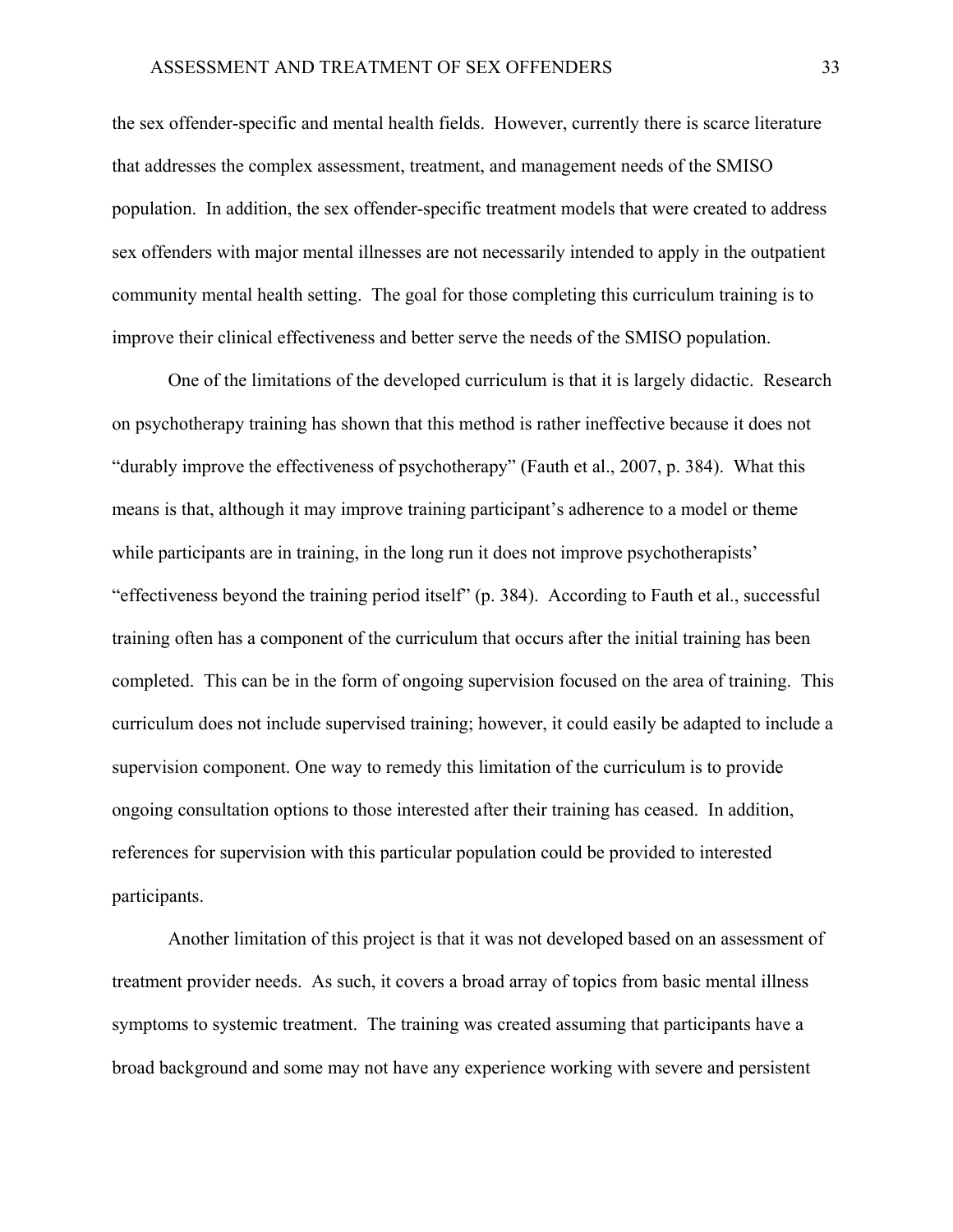mental illnesses. This limitation caused the training to lack some depth in covering specific issues with SMISOs. I have tried to provide some concrete examples of intervention strategies, but recognize that this curriculum only touches the surface of treatment with SMISOs.

The evaluation design is limited in that it does not give a true idea of how much participants learned in the curriculum. The easiest way to assess for learning would be to give a pre- and posttest to participants or to observe and evaluate role plays of assessment or treatment with SMISOs clients. I opted to refrain from both of these assessment options. I assume that paying participants would not likely engage in the idea of having their knowledge evaluated in a test format and that this might impede buy-in to the training. For this same reason, mandating that clients participate in evaluated role plays would likely cause consent issues and undue stress to participants.

Instead of the above options, I have opted to utilize evaluation procedures similar to those used by universities to evaluate courses after their completion. These measures look at the participant's points of view exclusively, and, curricula are modified based on this information.

Although this project does have limitations, it also has many strengths that could serve the field of psychology and the field of sex offender-specific treatment. First, the developed curriculum provides basic skills to those learning how to work with severe and persistent mental illness. Clinicians who work to develop these skills will likely better serve all clients as they will be better able to identify and work with all levels of mental illnesses. Second, this project aims to fill in a gap of training, and by doing so, provides the field with more competent practitioners who can provide more comprehensive treatment to all offenders. This will positively impact both society and the field of psychology. These two factors alone create reason enough to pursue the training of SOSTPs to work with individuals with severe and persistent mental illnesses.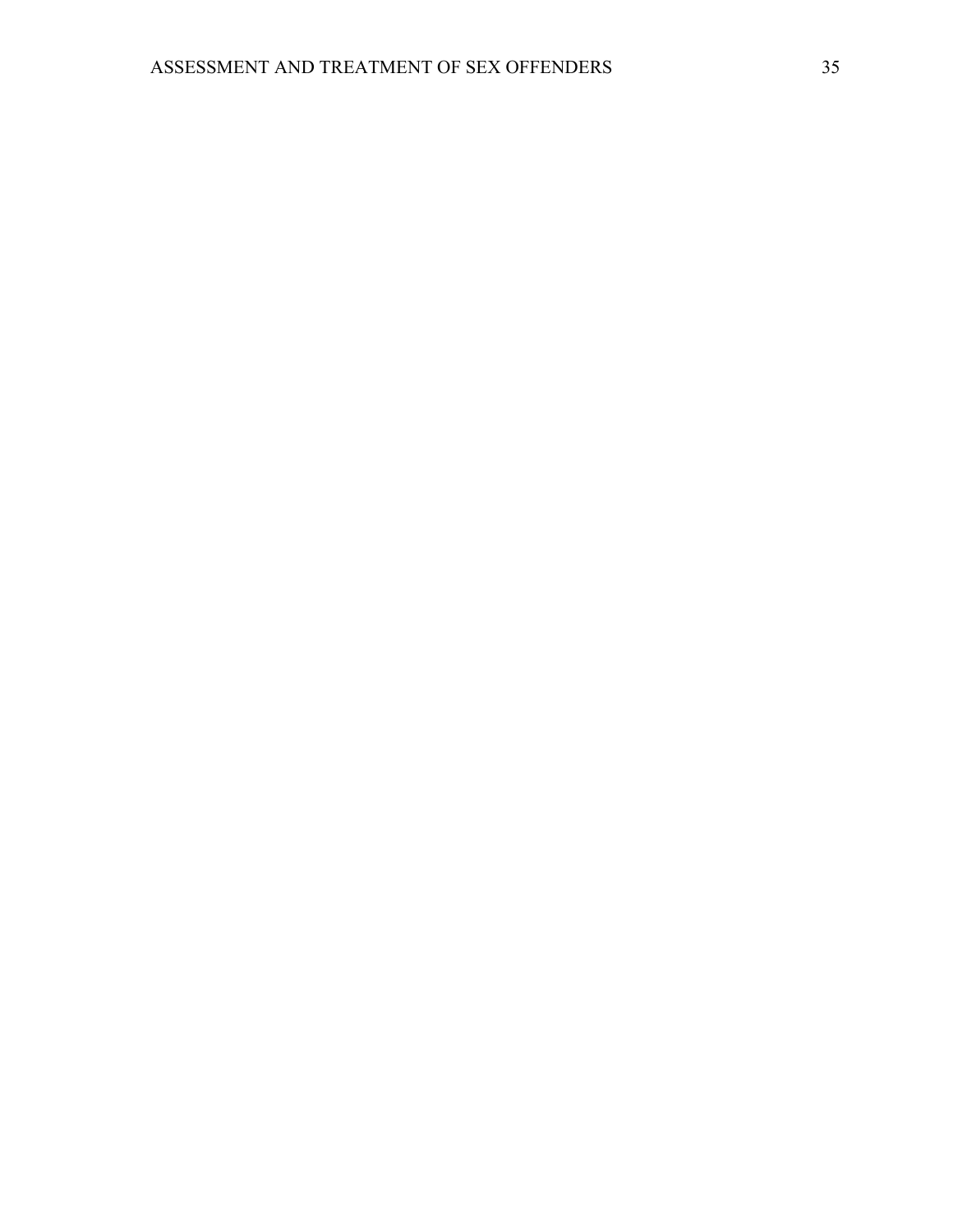## References

- Abel, G.G., Becker, J.V., Cunningham-Rathner, J., Mittelman, M., & Rouleau, J. L. (1988). Multiple paraphilic diagnoses among sex offenders. *Bulletin of the American Academy of Psychiatry and the Law, 16,* 153-168*.*
- Abel, G. G. (1989). Paraphilias. In H.I. Kaplan & B. J. Sadock (Eds.), *Comprehensive Textbook of Psychiatry V (pp.1069-1085)*. Baltimore: Williams & Wilkins.
- Abel, G.G., & Osborn, C. (1992). The paraphilias: The extent and nature of sexual deviant and criminal behavior. *Clinical Forensic Psychiatry, 15,* 675-687*.*
- Ahlmeyer, S., Kleinsasser, D., Stoner, J., & Retzlaff, P. (2003). Psychopathology of incarcerated sex offenders. *Journal of Personality Disorders, 17,* 306-318*.*
- American Psychiatric Association. (2000). *Diagnostic and statistical manual (4<sup>th</sup> ed.) (revised)*. Washington, DC: American Psychiatric Association.
- Andrews, D.A. (1983). Assessment of outcomes in correctional samples. In M.L. Lambert, E.R. Christensen, & S.S. DeJulio (Eds), *The Measurement of Psychotherapy Outcome in Research and Evaluation* (pp.160- 201). New York: John Wiley & Sons.
- Andrews, D.A. (1989). Recidivism is predictable and can be influenced: Using risk assessments to reduce recidivism. *Forum on Correctional Research, 1*, 11-18.
- Andrews, D.A. (2001). Principles of effective correctional programs. In Motiuk, L.L., & M.C. Serin. (Eds.), *Compendium 2000 on Effective Corrections, 1*, 9-17.
- Andrews, D.A. & Bonta, J. (2003). *The psychology of criminal conduct*. Cincinnati, Ohio: Anderson.
- Andrews, D.A. & Dowden, C. (2006). Risk principle of case classification in correctional treatment: A meta-analytic investigation*. International Journal of Offender Therapy and*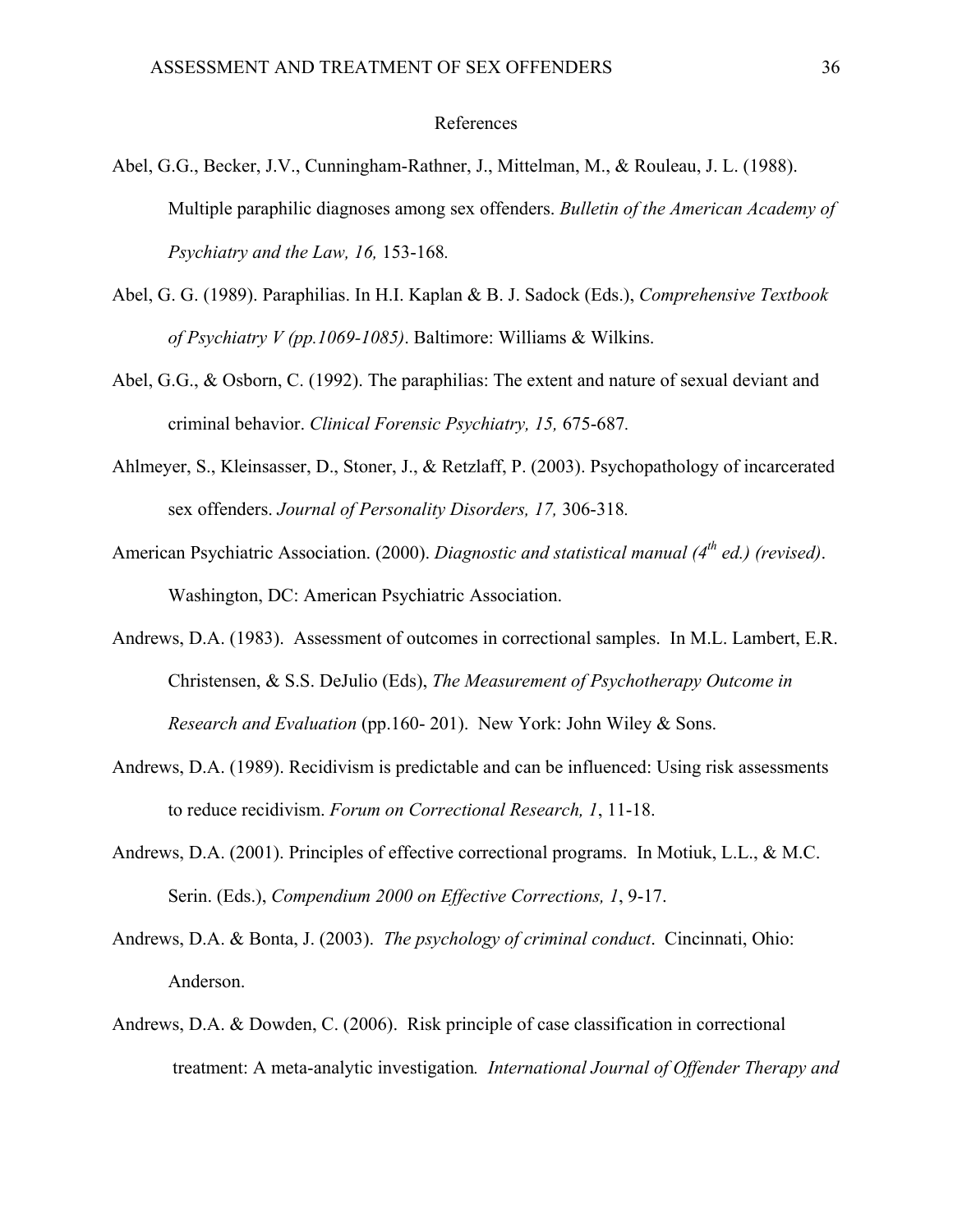*Comparative Criminology, 50,* 88-100.

- Association for the Treatment of Sex Offenders. (2004). *Association for the treatment of sex offenders practice standards for evaluation, treatment and management.* USA: Association for the Treatment of Sex Offenders.
- Bader, S. M., Schoeneman-Morris, K. A., Scalora, M., & Cassidy, T.K. (2008). Exhibitionism: Findings from a Midwestern police contact. *International Journal of Offender Therapy and Comparative Criminology, 52,* 270-279.
- Baker, M., & White, T. (2002). Sex offenders in high-security care in Scotland. *The Journal of Forensic Psychiatry, 13*, 25-297.

Beck, J. (1995). Cognitive Therapy: Basics and beyond. New York: The Guilford Press.

Berlin, F.S., Saleh, F. M., & Malin, H. M. (2009). Mental illness and sex offending, In F.M. Saleh, A.J. Grudzinskas, J.M. Bradford, & D.J. Brodsky (Eds.), *Sex offenders: Identification, risk assessment, treatment, and legal issues.* (pp. 119-129). New York: Oxford University Press.

- Bickley, J., Beech**,** A. R. (2001). Classifying child abusers: Its relevance to theory and clinical Practice. *International Journal of Offender Therapy and Comparative Criminology,1,* 51-62.
- Blackburn, M. (2002). *Sexuality and disability*. Boston: Butterworth/Heinemann.
- Blasingame, G. D. (2005). *Developmentally disabled persons with sexual behavioral problems (2nd ed.).* USA: Gerry D. Blasingame & Wood 'N' Barnes Publishing.
- Borden, K. & McIlvried, E. J. (2010). Applying the competency model to professional psychology education training, and assessment: Mission Bay and beyond, In R. Peterson (Ed.), *The competency based education for professional psychology*. (pp 43-53).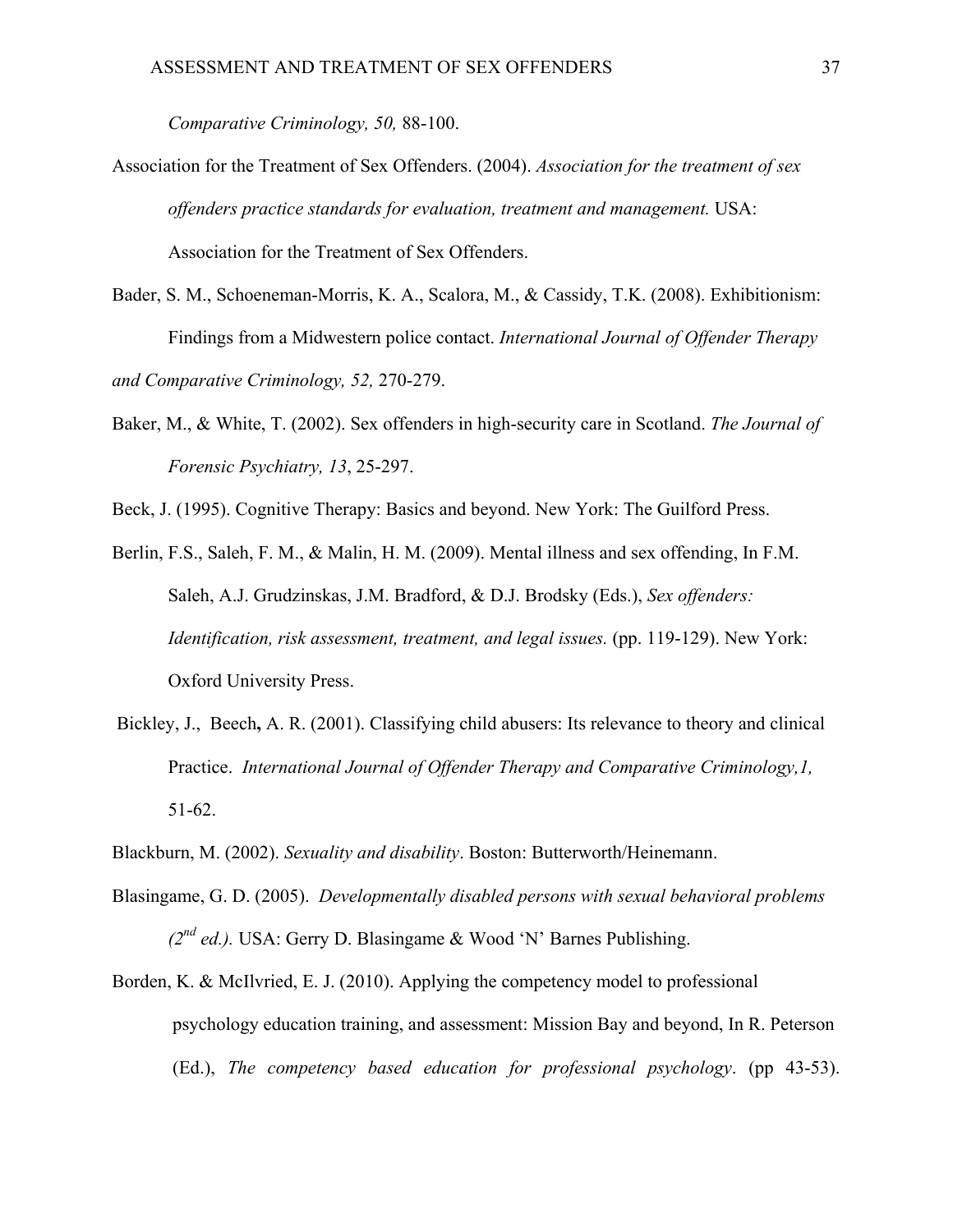Washington, D.C.: American Psychological Association.

- Bryan, J., Davey, L., & Casey, S. (2006). The process of change in offender rehabilitation programmes. *Psychology, Crime, & Law, 12*, 473-487.
- Buckley, P.F. (Ed.) (1999). Sexuality and serious mental illness. Canada: Harwood Academic Publishers.
- Carich, M. S., & Mussack, S. E. (Eds.) (2001). *Handbook for sexual abusers assessment and treatment.* Brandon, VT: Safer Society Press.
- Cortoni, F. & Carich, M.S. (2007). The how and why of building coping skills in treatment. In D. Prescot (Ed.), *Applying Knowledge to practice: Challenges in the treatment and supervision of sexual abusers* (pp. 222-238). Oklahoma City, OK: Wood'N'Barnes.
- Cortoni, F. (2008). Making sense of treatment models. Association for the Treatment of Sexual Abusers Conference. Atlanta, Georgia.
- Craissati, J., & Hodes, P. (1992). Mentally Ill sex offenders: The Experience of a regional secure unit. *British Journal of Psychiatry, 161*, 846-849.
- Devon, T.W., Polaschek, L.L., & Beech, A.R. (2006). *Theories of sexual offending*. Hoboken, NJ: John Wiley & Sons Inc.
- Dowden, C., Andrews, D.A. (2004). The importance of staff practice in delivering effective correctional treatment: A meta-analytic review of core correctional practice. *International Journal of Offender Therapy and Comparative Criminology,* 48, 203-214.
- Drake, C.R., & Pathe, M. (2004). Understanding sexual offending in schizophrenia. *Criminal Behaviour and Mental Health, 14,* 108-120.
- Dunsieth, N.W., Nelson, E.B., Brusman-Lovins, L.A., Holcombs, J.L., Taylor, P.T., Soutullo, C.A, & McElroy, S.L. (2004). Psychiatric and legal features of 113 men convicted of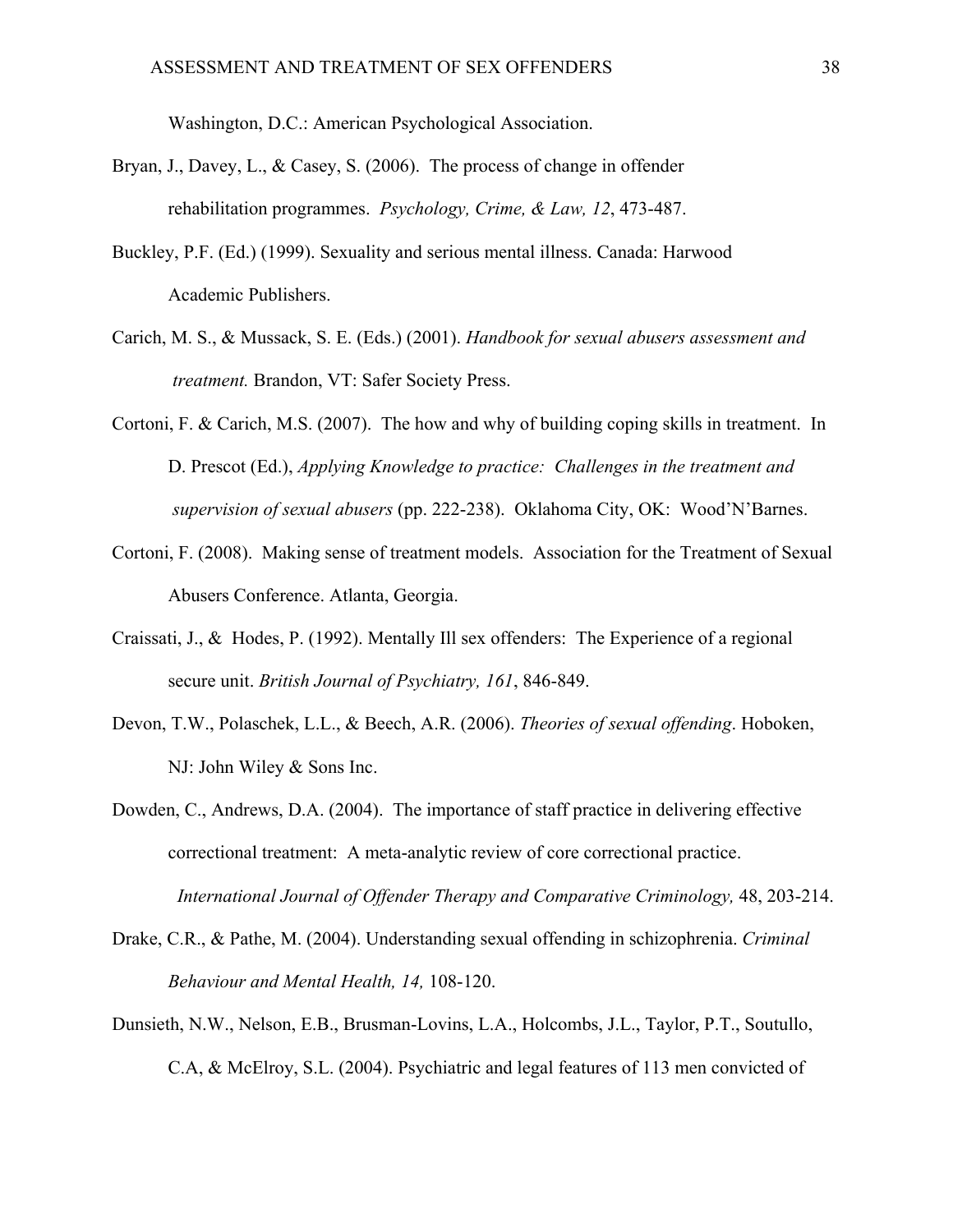sexual offenses. *Clinical Psychiatry*, *65*, 293-300.

- Epstein, R. M., & Hundert, E. M. (2002). Defining and assessing professional competence. *Journal of the American Medical Association, 287,*226–235.
- Fauth, J., Gates, S., Vinca, M. A., Boles, S., & Hayes, J. (2007). Big ideas for psychotherapy training*. Psychotherapy: Theory, Research, Practice, Training, 44*, 384-391.
- Finkelhor, D., Araji, S., Baron, L., Browne, A., Peters, S.D., & Wyatt, G. E. (1986). *A sourcebook on child sexual abuse*. Thousand Oaks, CA: Sage.
- Fisher, J.E., & Happell, B. (2009). Implications for evidence-based practice in mental health nursing. *International Journal of Mental Health Nursing, 18*, 179-185.
- Forgac, G. E., Cassel, C. A., & Michaels, E. J. (1984). Chronicity of criminal behavior and psychopathy in male exhibitionists. *Journal of Clinical Psychology, 40*, 827-832.
- Garfinkel, S. & Liberzon, I. (2009). Neurobiology of PTSD: A review of neuroimaging findings. *Psychiatry Annals, 39 (6),* 370-372.
- Grisso, T. (2000). Ethical issues in evaluations for sex offenders re-offending. Invited Address for Sex Offender Re-Offence Risk Prediction Seminar. Madison, Wisconsin.
- Grossman, L.S., & Cavanaugh, J.L. (1989). Do sex offenders minimize psychiatric symptoms? *Journal of Forensic Sciences. 34,* 881-886.
- Guidry, L. L. (2000, fall). *Addressing the victim/perpetrator dialectic: A treatment for sexually victimized sex offenders*. Presentation given in Psychopathology class, Keene, New Hampshire: Antioch University.
- Guidry, L.L. (2009). Sex offender-specific treatment: historical foundations, current challenges, and contemporary approaches, In J. T. Andrade (Ed.) *Handbook of violence risk assessment and treatment* (pp. 179-220). New York: Springer Publishing Company.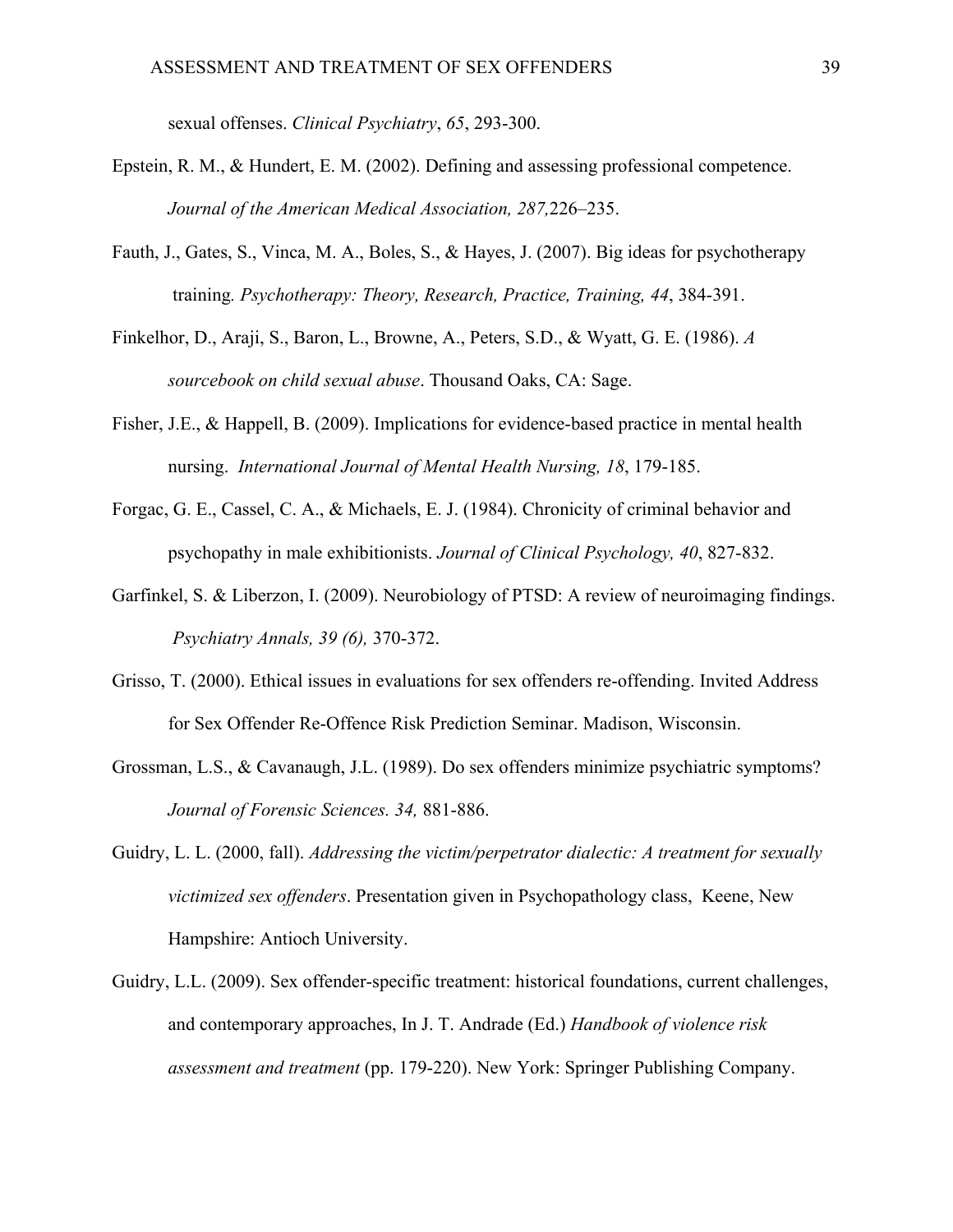- Guidry, L.L. & Saleh, F. (2004). Clinical considerations of paraphilic sex offenders with comorbid psychiatric conditions. *Sexual Addiction and Compulsivity,11*, 21-34.
- Hanson, R.K., & Bussiere, M.T. (1998). Predicting relapse: A meta-analysis of sexual offender recidivism studies. *Journal of Consulting and Clinical Psychology, 66,* 348-362.
- Hare, R. D. (2003). *Manual for the Revised Psychopathy Checklist (2nd ed.).* Toronto, ON, Canada: Multi-Health Systems.
- Harrigan, S.F., McGorry, P.D., & Krstev, H. (2003). Does treatment delay in first episode psychosis really matter? *Psychological Medicine, 33*, 97-110.
- Hartwell, S. (2003). Short-term outcomes of offenders with mental illness released from incarceration. *Journal of Offender Therapy and Comparative Criminology, 47, 145-158.*
- Heilbrun, K., Nezu, C.M., Keeney, M., Chung, S., & Wasserman, A.L. (1998). Sexual offending: linking assessment, intervention and decision making. *Psychology, Public Policy, 4,* 138-174.
- Henn, F., Herjinic, M., &Vanderpearl, R.H. (1976). Forensic psychiatry : Two types of sex offenders*. American Journal of Psychiatry, 133*, 694-696.
- Hilarski, C., & Wodarski, J. (Eds.) (2006). *Comprehensive mental health practice with sex offenders and their families.* New York: The Hawthorn Press.
- Hollin, C.R., & Palmer, E.J. (2006b). Offender behaviour programmes: Controversies and resolutions. In C.R. Hollin, & E.J. Palmer (Eds.), *Offending behavior programmes: Development, application, and controversies* (pp. 247-278). Chichester, UK: Wiley & Sons.
- Houston, J. & Galloway, S.(eds.) (2008). *Sexual offending and mental health: Multidisciplinary management in the community.* London: Jessica Kingsley Publishers.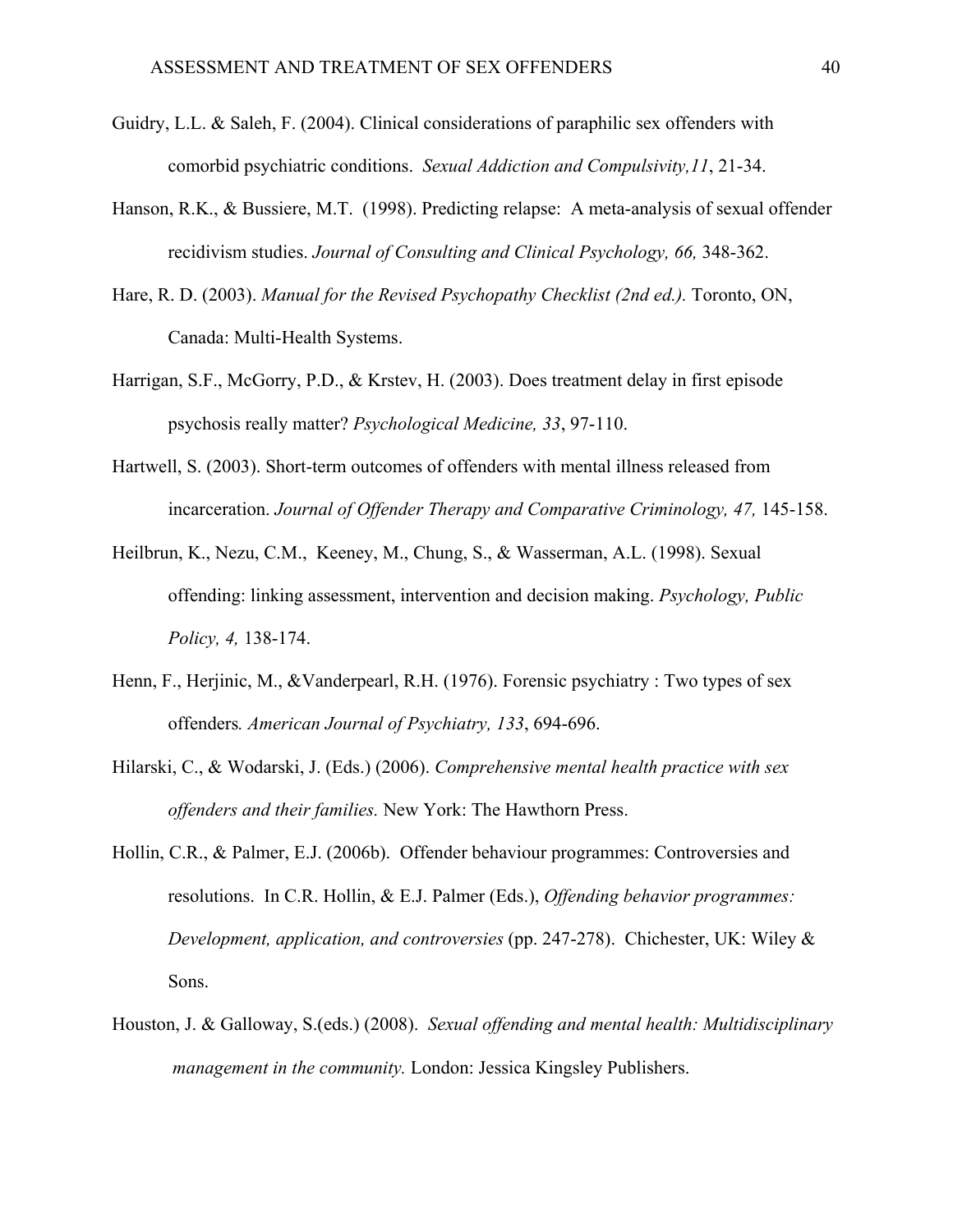- Hubble, M. A., Duncan, B. L., & Miller, S. D. (Eds.) (1999). *The heart and soul of change: What works in therapy.* Washington, DC: American *Psychological Association.*
- Hudson, S. M., Ward, T., & McCormick, J. (1999). Offense pathways in sexual offenders. *Journal of Interpersonal Violence, 14,* 779-798.

Hyde, J., & DeLamater, J. (2007). *Understanding Human Sexuality*. New York: McGraw.

- Ilgen, M. A., Burnette, M. L., Conner, K., Czyz, E., Murray, R., & Chermack, S. (2010). The association between violence and lifetime suicidal thoughts and behaviors of individuals treated for substance use disorders. *Addictive Behaviors, 35*, 111-115.
- Jackson, R.L., & Richards, H.J. (2007). Diagnostic and risk profiles among civilly committed sex offenders in Washington state. *International Journal of Offender Therapy and Comparative Criminology, 51,* 313-323.
- Jones, B., Huckle, P., & Tanaghow, A. (1992). Command hallucinations, schizophrenia and sexual assaults. *Irish Journal of Psychological Medicine, 9,* 47-49*.*
- Kafka, M.P., & Prentky, R.A. (1993). Preliminary Observations of DSM-III-R Axis I comorbidity in men with paraphilias and paraphilia-related disorders. *Journal of Clinical Psychiatry, 55*, 481-486.
- Kafka, M. P., & Prentky, R. (1992). A comparative study of nonparaphilic sexual addictions and paraphilias in men. *Journal of Clinical Psychiatry, 53,* 345-350*.*
- Kafka, M. P., & Prentky, R. (1997). Compulsive sexual behavior characteristics. *The American Journal of Psychiatry, 154*, 1632.
- Kafka, M.P., & Prentky, R.A. (1998). Attention-Deficit/Hyperactivity Disorder in males with paraphilias and paraphilia-related disorders: a comorbidity study. *Journal of Clinical Psychiatry, 59,* 388-396.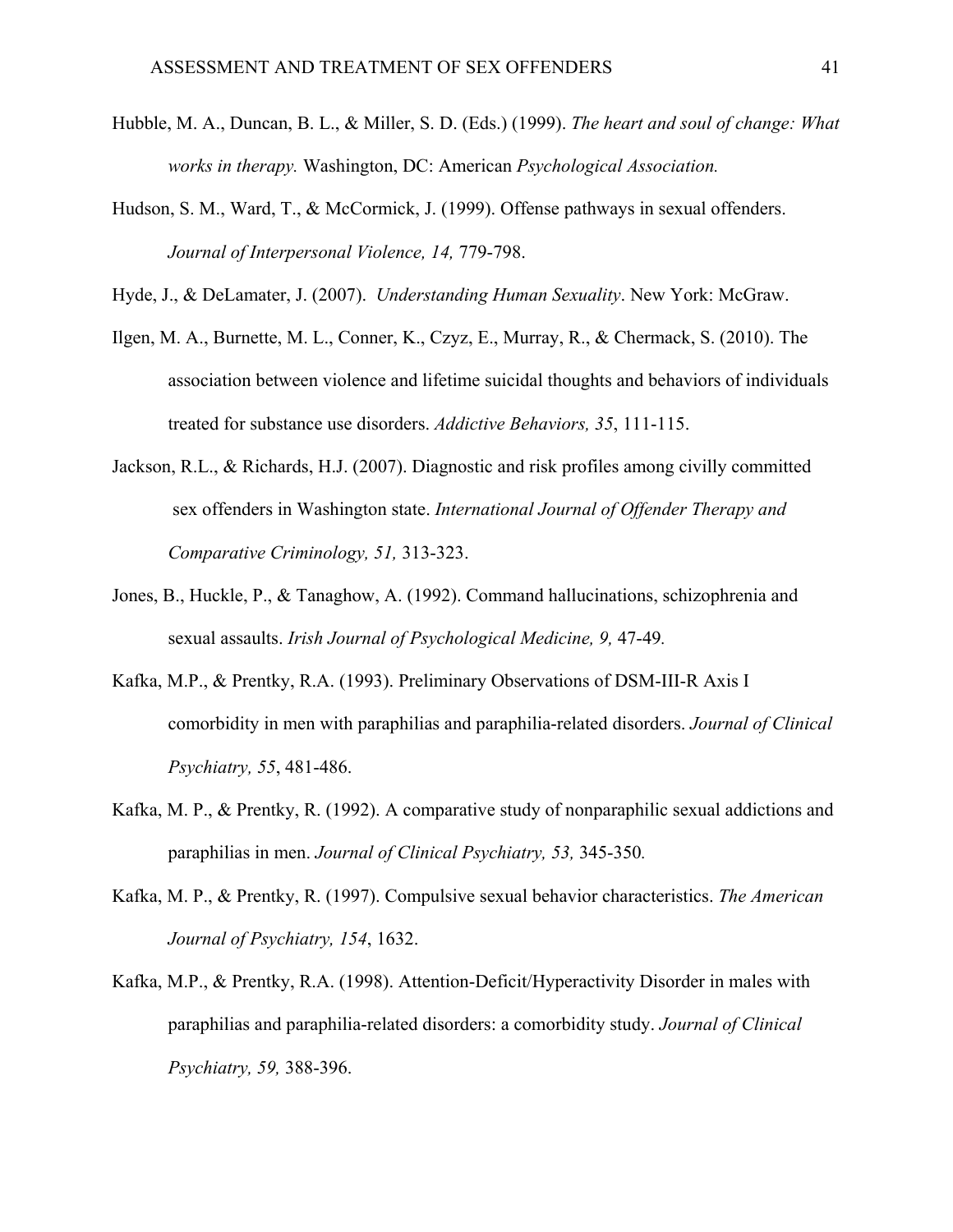- Largent, A. (2007). *Breeding Contempt: The history of coerced sterilization in the United States*. New Jersey: Rutgers Press.
- Laws, D.R. (Ed.) (1989). *Relapse prevention with sex offenders*. New York: Guilford Press.
- Laws, D.R., Hudson, S.M., & Ward, T. (Eds.)(2000). *Remaking relapse prevention with sex offenders: A sourcebook.* New York: Sage.
- Laws, D. R., & O'Donohue, W.T. (2008). *Sexual Deviance: Theory, assessment and treatment*   $(2^{nd}$ ed.). New York: The Guilford Press.
- Laws, D. R., & Marshall, W. L. (2003a). A brief history of cognitive and cognitive behavioral approaches to sex offenders: Part One early developments. *Sexual Abuse: Journal of Research and Treatment, 15,* 75-92*.*
- Laws, D.R., & Marshall, W. L. (2003b). A brief history of cognitive and cognitive behavioral approaches to sex offenders: Part two the modern era. *Sexual Abuse: Journal of Research and Treatment, 15,* 93-120.
- Laws, D.R., Hudson, S.M., & Ward, T. (2000). *Remaking relapse prevention with sex offenders: A sourcebook*. Sage Publications: New York.
- Lee, J.K., Pattison, P., Jackson, H.J., & Ward, T. (2001). The general, common, and specific features of psychotherapy for different types of paraphilias. *Criminal Justice and Behavior, 28,* 227-256*.*
- Letourneau, E. J., Borduin, C. M., & Schaeffer, M. (2009). Multisystemic therapy for youth with problem sexual behaviors, In A. Beech, C. Leam, K. Browne (Eds.) *Assessment and treatment of sex offenders: A handbook*. New York: John Wiley & Sons Ltd, 2009. pp. 453-472.

Lindsay, W.R., Steele, L., Smith, A.H.W., Quinn, K., & Allan, R. (2006). A community forensic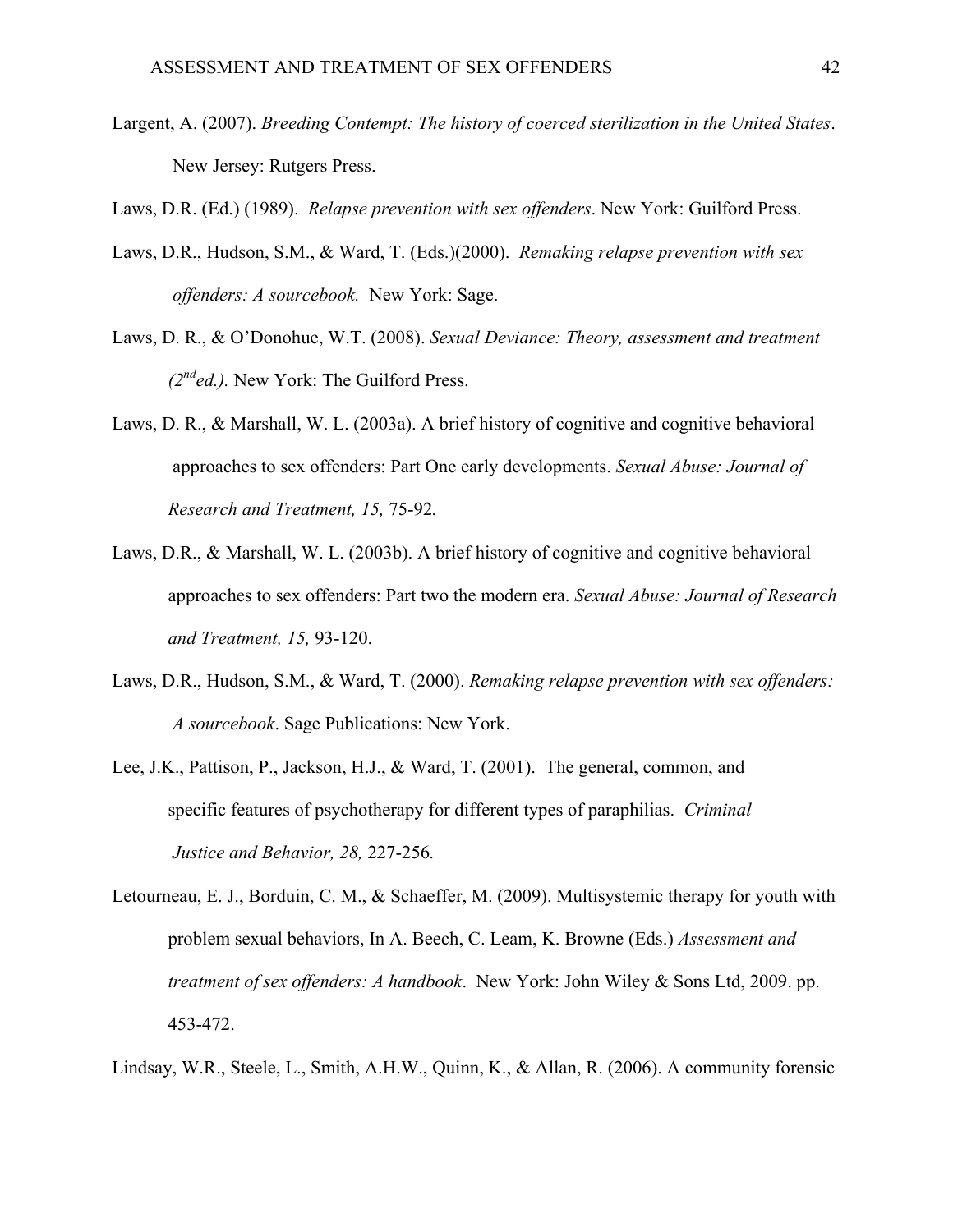intellectual disability service: Twelve year follow up of referrals, analysis of referral patterns and assessment of harm reduction. *Legal and Criminological Psychology, 11*, 113-129.

- Lindsay, W.R., Smith, A.H.W., Law, J., Quinn, K., Anderson, A., Smith, A., & Allan, R. (2004). Sexual and nonsexual offenders with intellectual and learning disabilities. *The Journal of Interpersonal Violence, 19*, 875-890.
- Lindsay, W.R., Ward, T., Morgan, T., & Wilson, I. (2007). Self-regulation of sex offending, future pathways and the good lives model: Applications and problems. *Journal Of Sexual Aggression, 13,* 37-50.
- Marlatt, A. & Gordon, J. (1985). *Relapse Prevention: Maintenance strategies in the treatment of addictive behaviors.* New York: The Guilford Press.
- Maletzky, B.M., & Steinhauser, C. (2002). A 25 year followup of cognitive behavioral therapy with 7275 sexual offenders. *Behavior Modification, 26,* 123-147*.*
- Marshall, W. L., Fernandez, Y. M., Hudson, S. M., Ward, T. (Eds.) (1998). *Sourcebook of treatment programs for sexual offenders.* New York: Plenum Press.
- Marshall, W. L., Anderson, D., &Fernandez, Y. (1999). *Cognitive behavioural treatment of sexual offenders.* New York: John Wiley & Sons, LTT.
- Marshall, W. L., Fernandez, Y. M., Marshall, L.E., & Serran, G.A. (2006). *Sexual offender treatment: Controversial issues*. Hoboken, NJ: John Wiley & Sons Inc.
- Marshall, W. L., Marshall, L. E., Serran, G. A., & Fernandez, Y. M. (2006). *Treating sexual offenders: An integrated approach.* New York: Routledge.
- Marshall, W. L., Marshall, L. E., Serran, G.A., & O'Brien, M.D. (2011). *Rehabilitating sexual offenders: A strength based approach*. Washington D.C.: American Psychological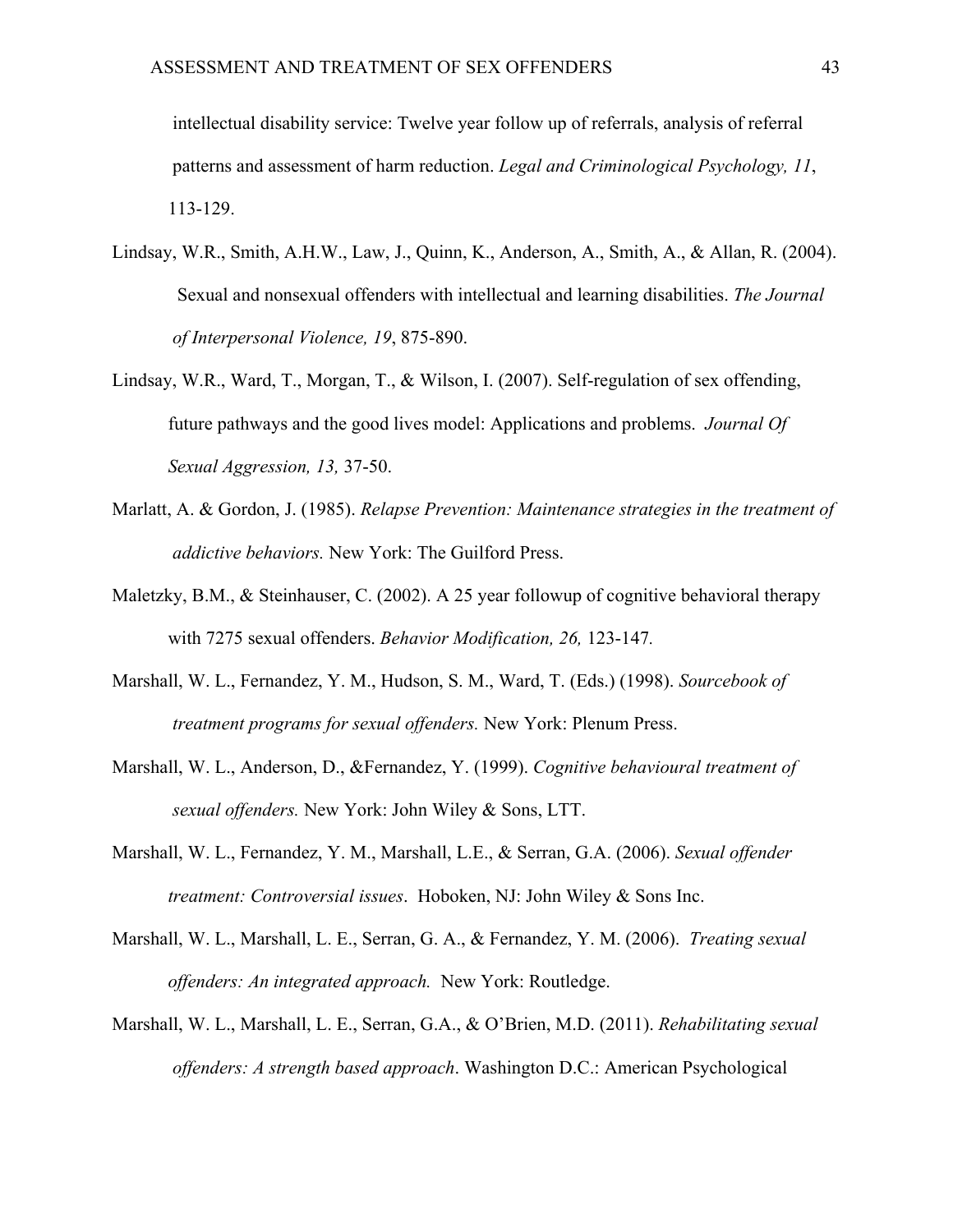Association.

- Marques, J.K., Wiederanders, M., Day, D.M., Nelson, C., & van Ommeren, A. (2005). Effects of a relapse prevention program on sexual recidivism: Final results from California's sex offender treatment and evaluation program. *Sexual Abuse: A Journal of Research and Treatment, 17,* 79-107.
- Maruna, S. (2001). *Making good: How ex-convicts reform and rebuild their lives*. Washington, DC: American Psychological Association.
- Maruna, S. & Immarigeon, R. (Eds.). (2008) *After crime and punishment: Pathways to offender reintegration.* New York: Willan Publishing.
- McElroy, S.L., Soutullo, C.A., Taylor, P., Nelson, E.B., Beckman, D.A., Brusman, L.A., Ombaba, J.M., Strakowski, S.M., & Keck, P.E. (1999). Psychiatric features of 36 men convicted of sexual offenses. *Journal of Clinical Psychiatry, 60,* 414-420.
- Melton, G. B., Petrila, J., Poythress, N. G. & Slobogin, C. (2007). *Psychological evaluations for the courts: A handbook for mental health professionals and lawyers. (3rd. ed.)* New York: The Guilford Press.
- Morin, J. W. & Levenson, J. S. (2008). Exhibitionism: Assessment and treatment. In R. D. Laws, & W. T. O'Donohue (Eds.). *Sexual Deviance: Assessment and Treatment.* New York: Guilford Press. 76-107.
- Nelson, E., Brusman, L., Holcomb, J., Soutullo, C., Beckman, D., Welge, J.A., Kuppili, N., & McElroy, S.L. (2001). Divalproex sodium in sex offenders with bipolar disorders and comorbid paraphilias: an open retrospective study. *Journal of Affective Disorders, 64,*  249-255*.*

Ogloff, J.R.P., & Davis, M.R. (2004). Advances in offender assessment and rehabilitation: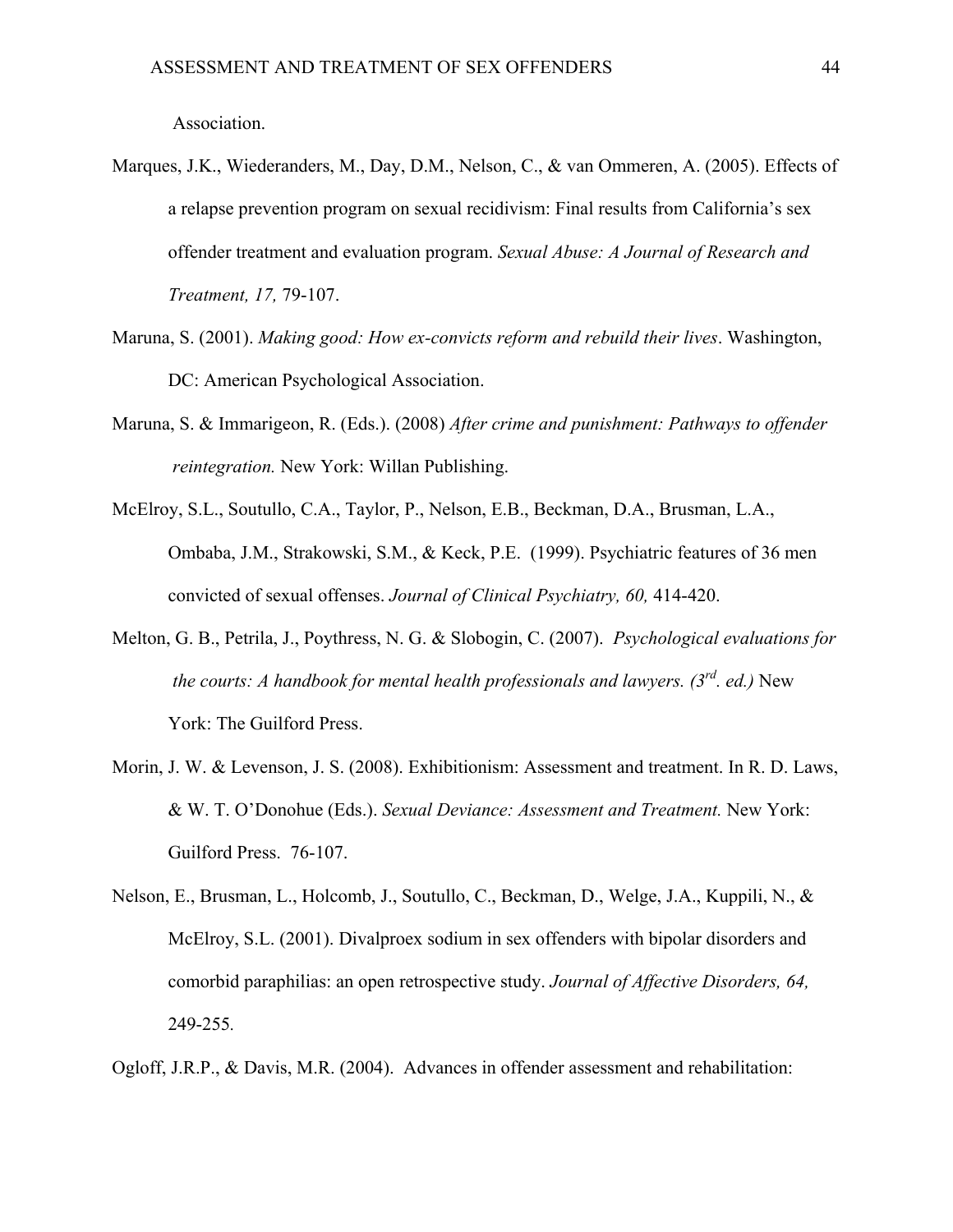Contributions of the risk-needs-responsivity approach. *Psychology, Crime, & Law, 10*, 229-249.

- Packard, W. S., & Rosner, R. (1985). Psychiatric evaluations of sexual offenders. *Journal of Forensic Sciences, 30,* 715-720*.*
- Parabiaghi, A., Bonetto, C., Ruggeri, M., Lasalvia, A., & Leese, M. (2006). Severe and persistent mental illness: a useful definition for prioritizing community-based mental health service interventions, *Social Psychiatry and Psychiatric Epidemiology*, *41 (6)*, 457-463.
- Phillips, S.L., Heads, T.C., Taylor, P.J., & Hill, G.M. (1999). Sexual offending and antisocial sexual behavior among patients with schizophrenia. *Journal of Clinical Psychiatry. 60,*  170-175*.*
- Pithers, W.D., Marques, J. K., Gibat, C.C, & Marlatt, G.A. (1983). Relapse prevention with sexual aggressive. In J. G. Greer & I. R. Stuart (Eds.), *The sexual aggressor* (pp.214- 239). New York: Van Nostand Reinhold.
- Raymond, N.C.,Colman, E., Ohlerking, F., Christenson, G.A., & Miner, M. (1999). Psychiatric Comorbidity in pedophilic sex offenders. *American Journal of Psychiatry, 156,* 786-788*.*
- Rogers, R. (2000). The uncritical acceptance of risk assessment in forensic practice. *Law and Human Behavior. 24,* 595-605*.*
- Rosenthal, D. (1963). *The Genain quadruplets: a case study and theoretical analysis of heredity and environment in schizophrenia*. New York: Basic Books.
- The Safer Society Foundation Inc. (2002). *Current practices and trends in sexual abuser management: The Safer Society 2002 nationwide survey.* Vermont: Safer Society Press.

The Safer Society Foundation Inc. (2009). *Current practices and trends in sexual abuser*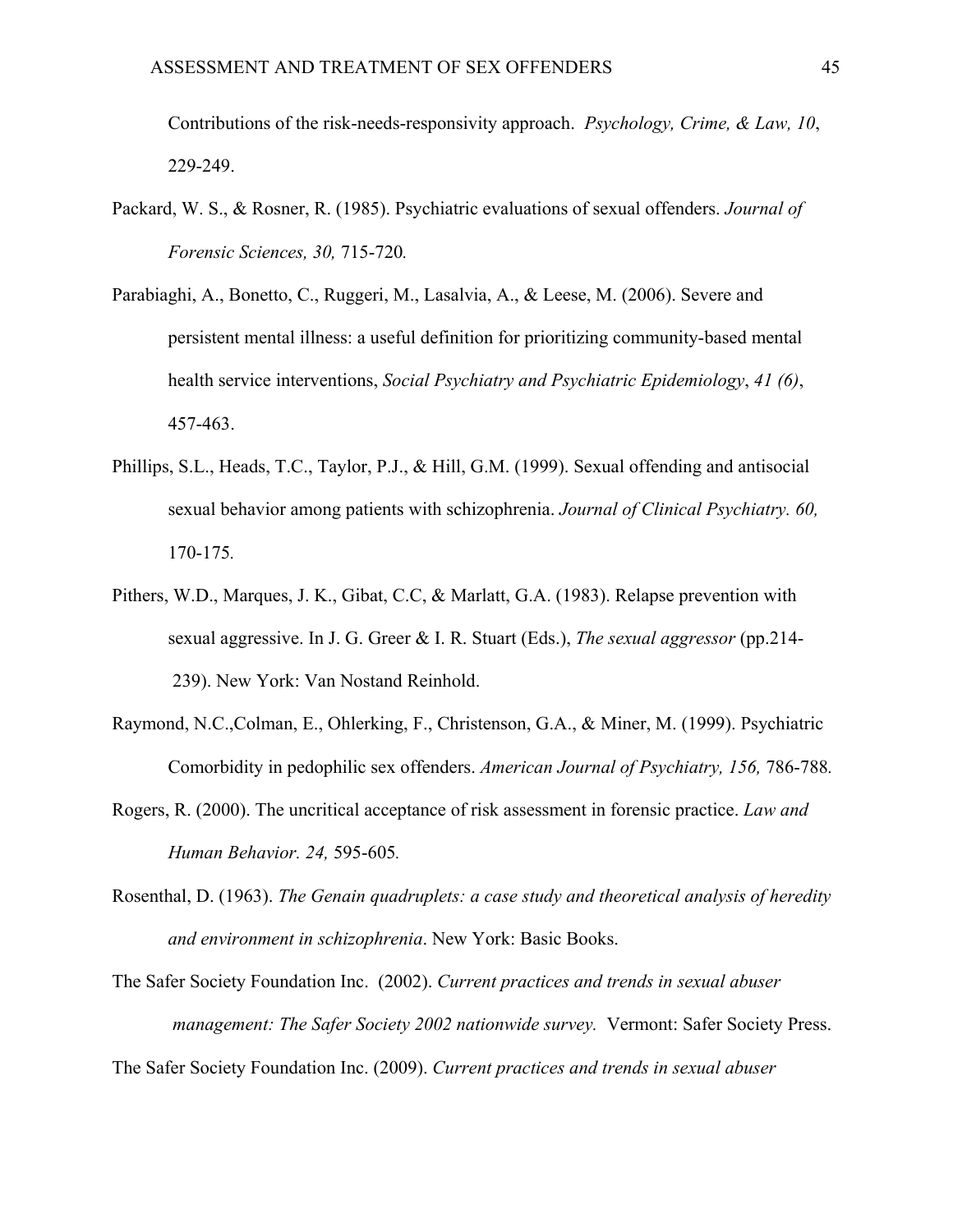*management: The Safer Society 2009 nationwide survey*. Vermont: Safer Society Press.

- Safran, J. D. & Muran, C. (2000). *Negotiating the therapeutic alliance: A Relational treatment guide.* New York: The Guilford Press.
- Sahota, K., & Chesterman, P. (1998). Mentally ill sex offenders in a regional secure unit II: cognitions, perceptions and fantasies, *The Journal of Forensic Psychiatry, 9,* 161-172*.*
- Sahota, K. & Chesterman, P. (1998). Sexual offending in the context of mental illness. *The Journal of Forensic Psychiatry, 9*, 267-280.
- Saleh, F. M.,& Guidry, L.L. (2003). Psychosocial and biological treatment considerations for the paraphilic and nonparaphilic sex offender. *Journal of American Academy of Psychiatry, 31,* 486-493.
- Saleh, F. M., Dwyer, R.G., & Grudzinskas, A. (2006). An integrated look at dually diagnosed female sex offenders and the law. *Journal of Dual Diagnosis, 3,* 23-32*.*
- Saunders, B., & Houghton, M. (1993). Relapse revisited: A critique of current concepts and clinical practice in management of alcohol problems. *Addictive Behavior, 21*, 843-855.
- Schwartz, B. K., & Canfield, G. M. S. (1998). Treating the "sexually dangerous person": The Massachusetts treatment center. In W. L. Marshall, Y. M. Fernandez, S. M. Hudson, & T. Ward (Eds.) *Soucebook of treatment programs for sexual offenders*. New York: Plenum Press, pp. 235-245.
- Schwartz, B.K. (Ed.). (2008). *The sex offender: Evaluation and program strategies volume VI*. New York: The Civic Research Institute.
- Smith, J. D. (1985). *Minds made feeble: The myth and legacy of the Kallikaks*. Rockville, Maryland: Aspen Systems Corporation.

Smith, A.D., & Taylor, P.J. (1999). Serious Sex offending against women by men with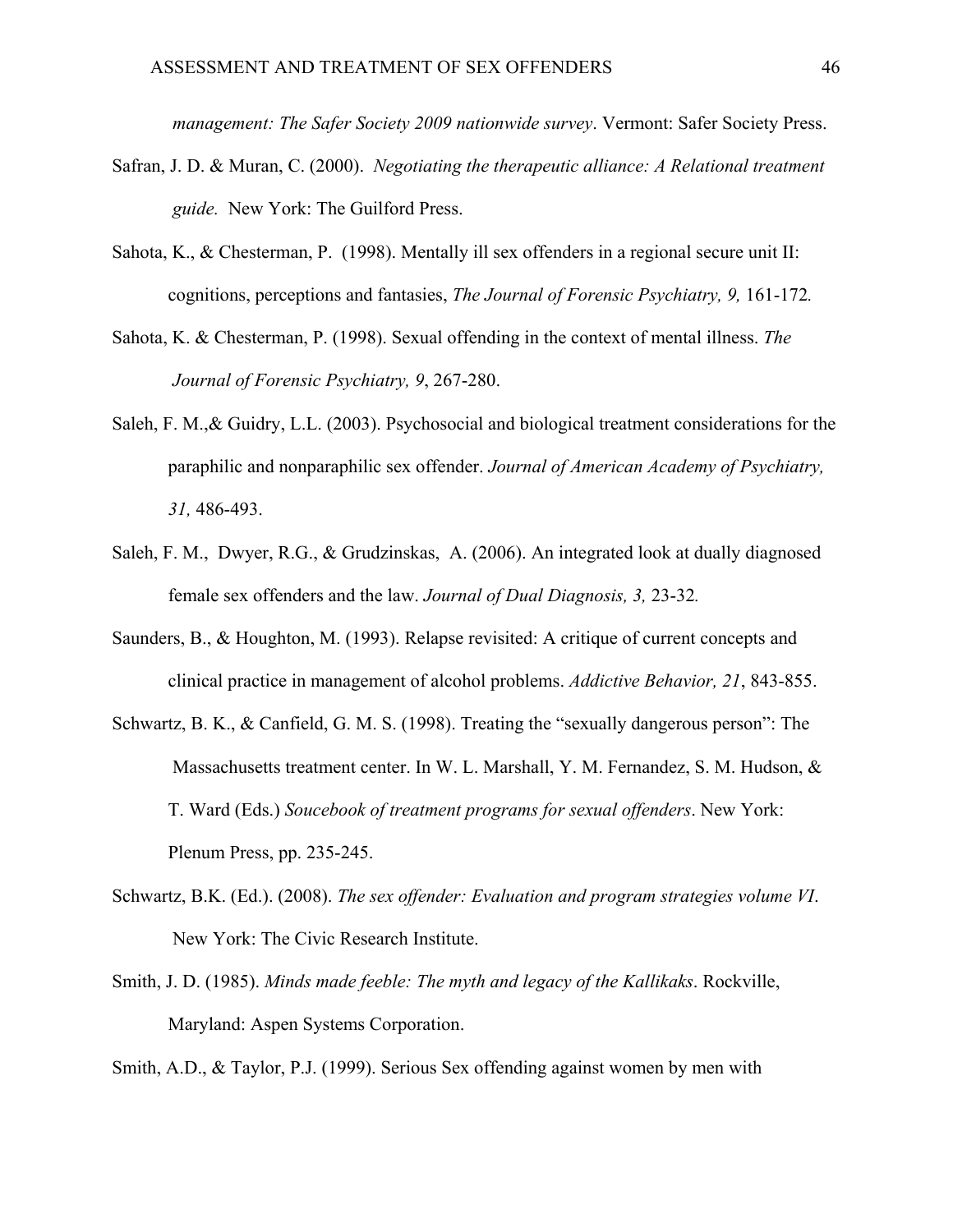Schizophrenia: Relationship of illness and psychotic symptoms of offending. *British Journal of Psychiatry, 174,* 233-237.

- Smith, A.D. (2000). Motivation and psychosis in schizophrenic men who sexually assault women. *The Journal of Forensic Psychiatry, 11,* 62-73*.*
- Ward, T. & Brown, M. (2004). The good lives model and conceptual issues in offender rehabilitation. *Psychology, Crime, & Law, 10,* 243-57.
- Ward, T., & Hudson, S. M. (2000). A self-regulation model of relapse prevention. In D.R. Laws, S. M. Hudson and T. Ward (eds), *Remaking relapse prevention with sex offenders: A sourcebook.* Newbury Park, CA: Sage.
- Ward, T., Mann, R. E., & Gannon, T. A. (2008). The good lives' model of offender rehabilitation: Clinical Implications. *Aggression and Violent Behavior, 12*, 87-107.
- Ward, T. & Stewart, C. (2003). Criminogenic needs and human needs: A theoretical model. *Psychology, Crime & Law, 9,* 125-43.
- Ward, T., Polaschek, D.L.L., & Beech, A.R., (2006). *Theories of sexual offending*. New York: John Wiley & Sons, Ltd.
- Ward, T. & Maruna, S. (2007). Rehabilitation: Beyond the risk paradigm. New York: Routledge*.*
- Warner, R. (2009). Recovery from schizophrenia and the recovery model. *Current Opinions in Psychiatry, 22*, 374-380.
- Watson, J., Tolman, E., Titchener, E., & Lashley, K. (2009). *Behaviorism: Classic studies.* CA: IAP.
- Wood, R.M., Grossman, L.S., & Fichtner, C.G. (2000). Psychological assessment, treatment, and outcome with sex offenders. *Behavioral Sciences and the Law, 18,* 23-41.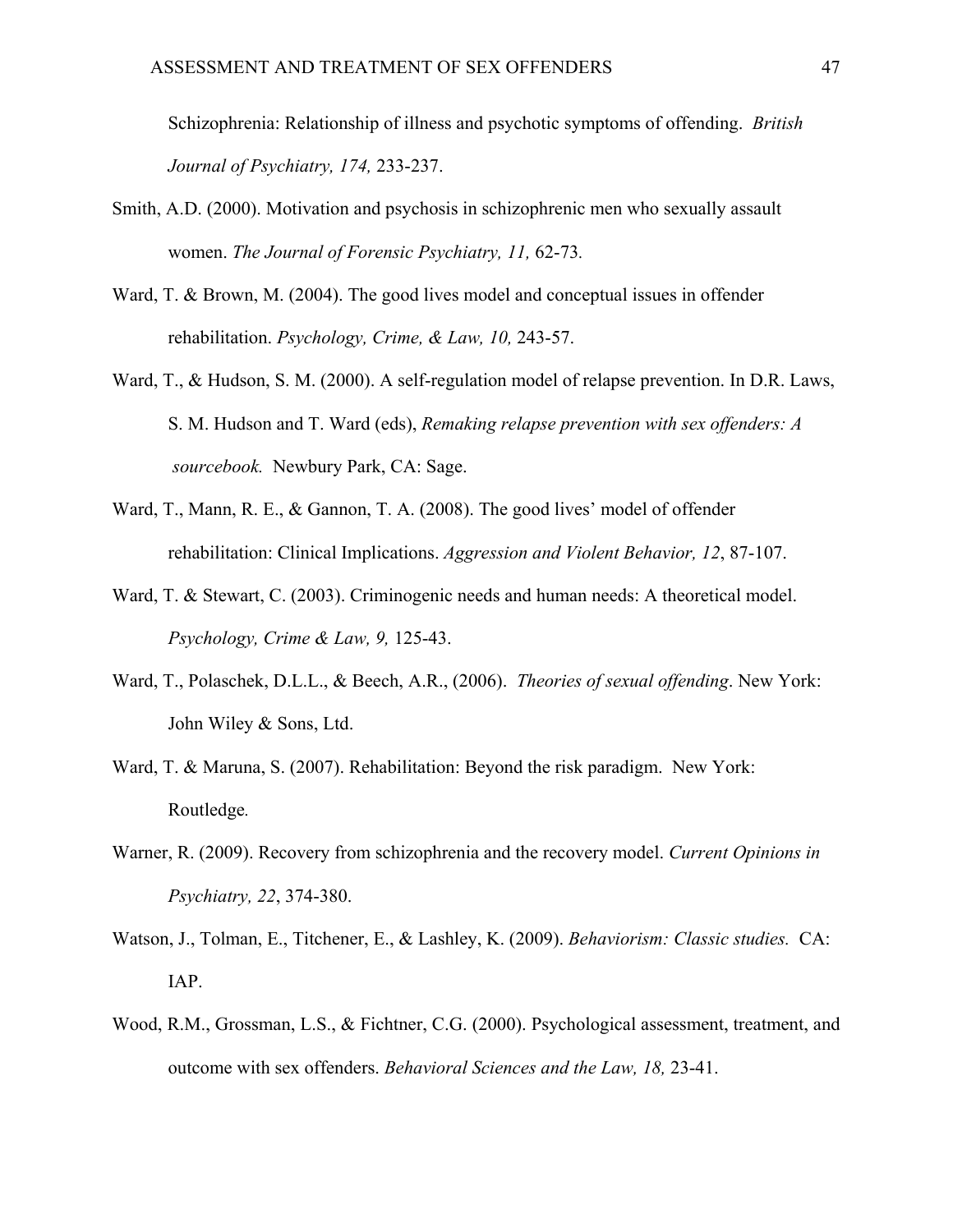Zubin, J. & Spring, B. (1977). Vulnerability: A new view of schizophrenia. *Journal of Abnormal Psychology, 86*, 103–126.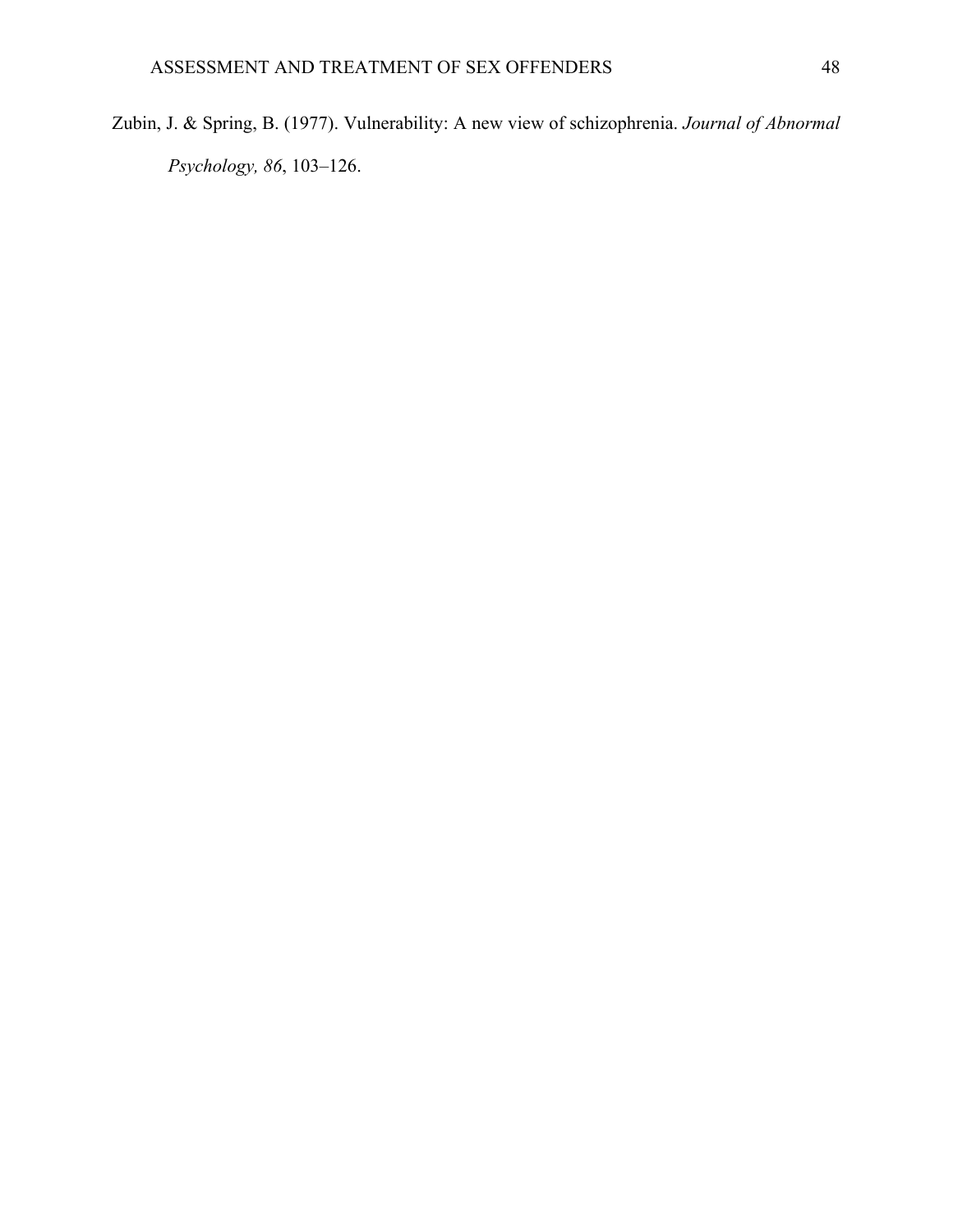## Appendix A

Time Breakdown: Seven Hour Training

Introduction and Section I: One Hour

Introduction: 15 Minutes

Exercise: 15-30 Minutes

Section I: 30 Minutes

Break/Evaluation: 15 minutes

Section II- Assessment: Two and a half hours

Break/Evaluation: 15 minutes

Section III-Treatment: Two and a half hours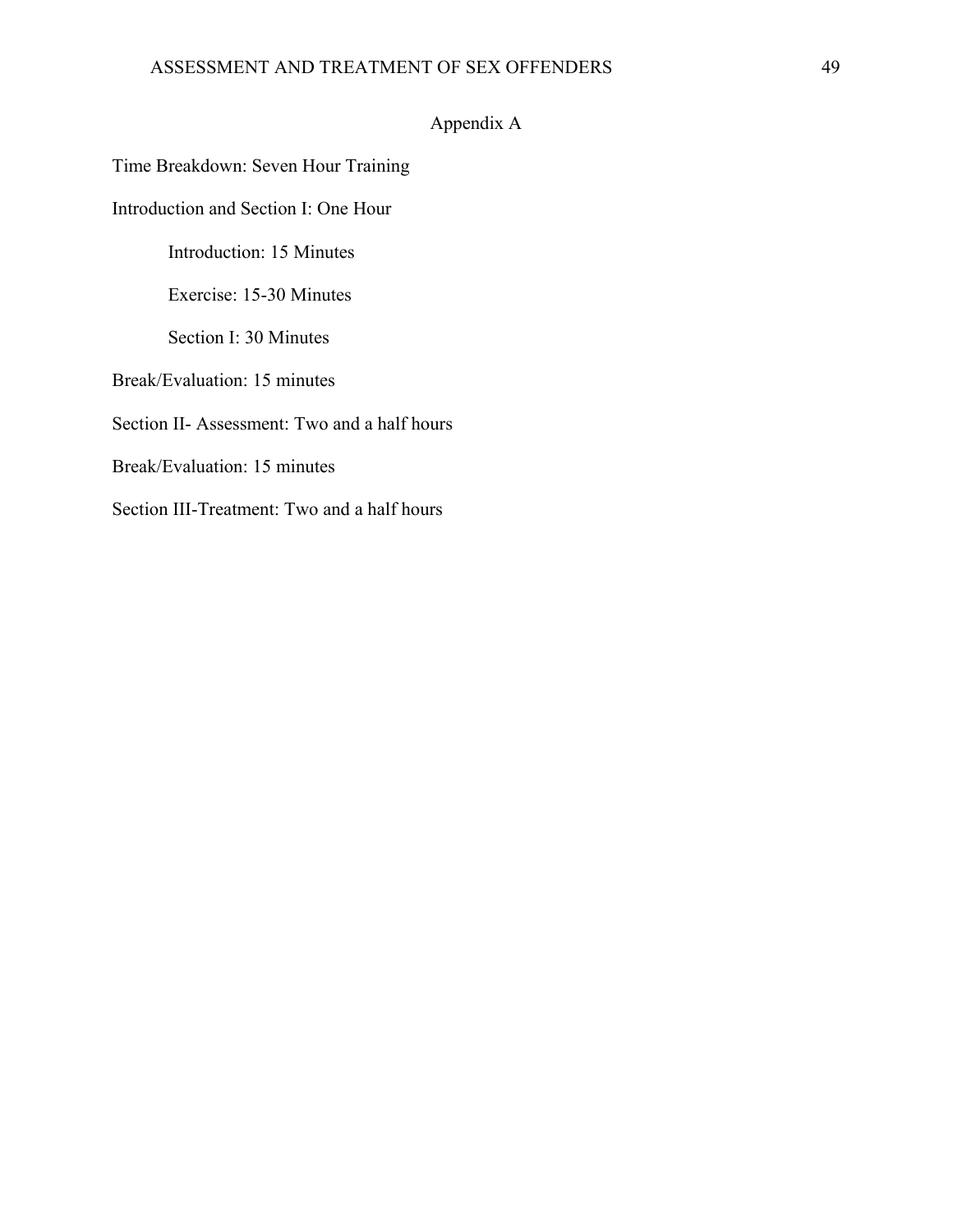## Appendix B

Competencies that Participants Will Learn and Develop in Continuing Education Curriculum Knowledge:

- 1. Participants will increase knowledge of severe and persistent mental illnesses.
- 2. Participants will be able to assess mental health issues as they pertain to sex offending behavior.
- 3. Participants will be able to identify ways to work with the mental health system.
- 4. Participants will learn specific issues and concerns to assess with SMISOs.
- 5. Participants will be able to modify treatment to work with SMISOs.
- 6. Participants will learn to identify their own barriers to working with SMISOs.

## Attitudes:

- 1. Participants will be able to incorporate appropriate attitudes about mental illness and offending into their work with clients
- 2. Participants will be able to reflect upon their biases in regards to severe and persistent mental illness.

## Skills:

- 1. Participants will hone their assessment skills with role plays
- 2. Participants will hone their treatment skills with role plays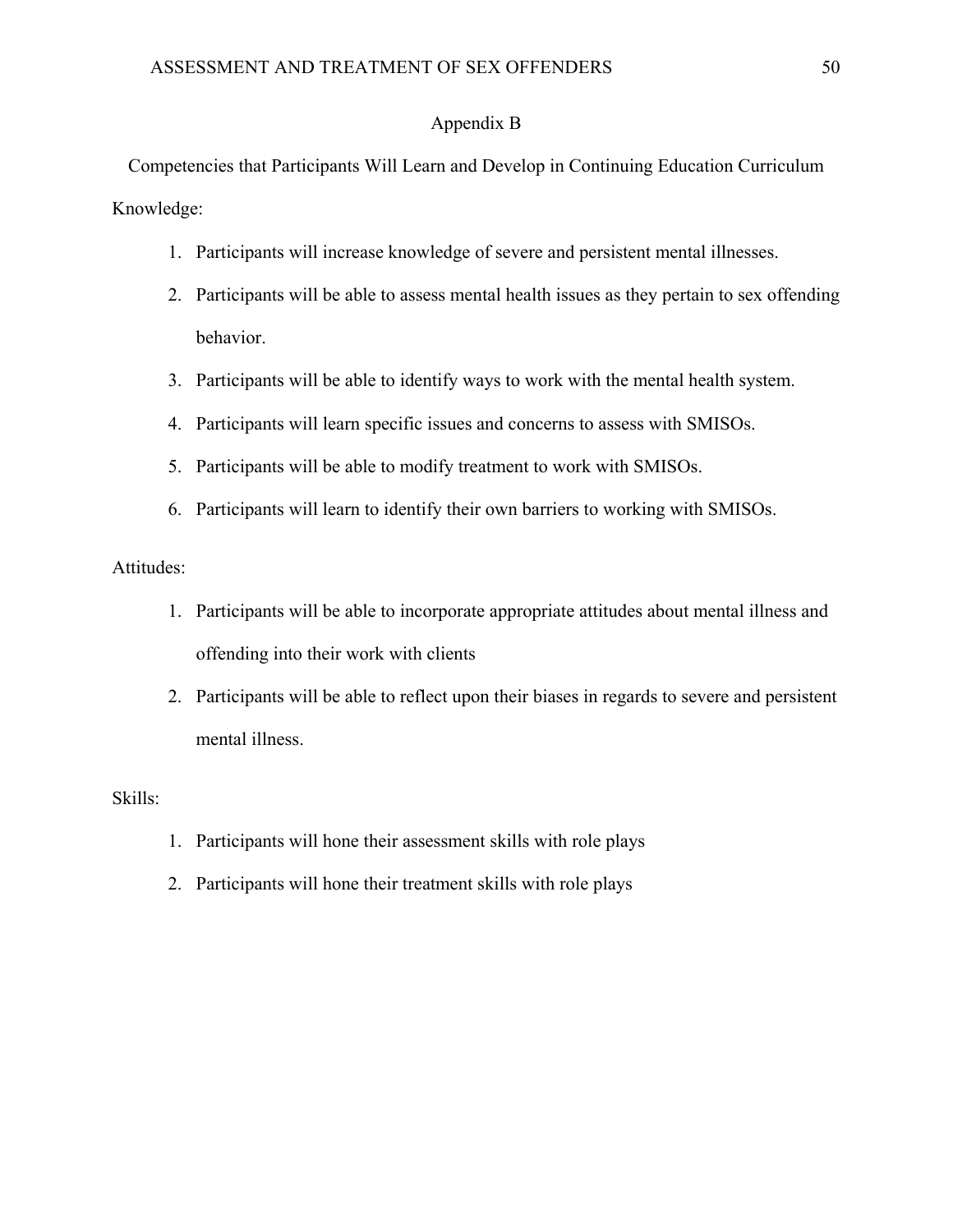## Appendix C

Slide 1

Sex offenders with Severe and Persistent Mental Illness: Assessment, Treatment and Management

Shawna Boles, MSW, MS Antioch University New England 2011

## Slide 2

- What do you expect to learn?
- Please write down:
	- What you would like to learn? –What would be helpful for your work?
	- –Are you currently seeing clients with mental health issues?

Collect notes and read during first break. Address at that point with group. The goal will be to tailor the rest of the training to the needs of this particular group thus spending more or less time on each slide given the needs of the group.

Slide 3

### Course Layout

- Section I Cultural Differences:
	- Overview of sex offenders with severe and persistent mental illness (SMISOs)
	- Mental Health system
- Section II:
- Assessment • Section III:
- Treatment and management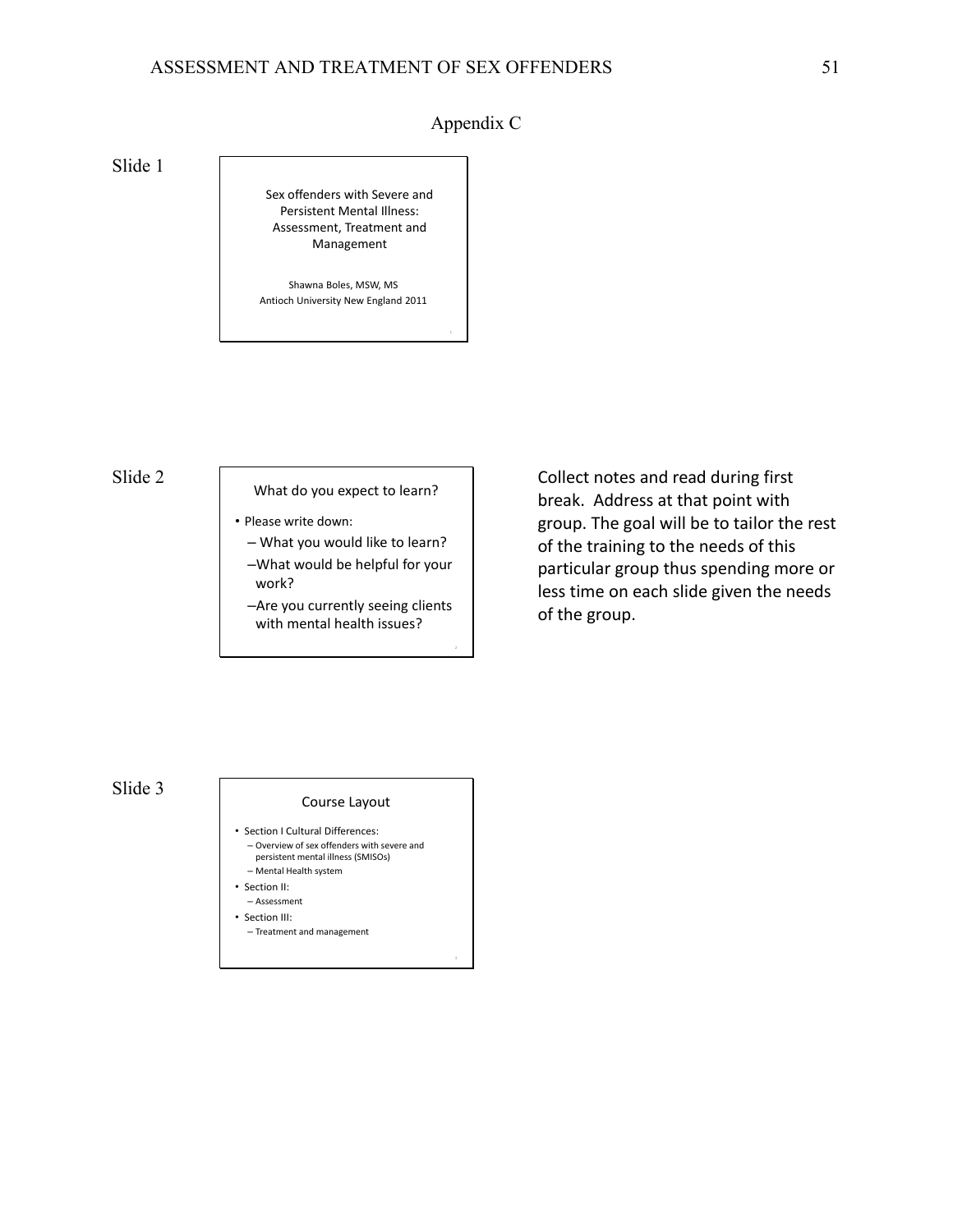### Course Objectives

- Increased knowledge of serious mental illness symptoms
- Improved assessment skills of SMISOs
- Strengthened skills to work with mental health system
- Clarified attitudes about working with SMISOs

SMISO- Severely Mentally Ill Sex **Offenders** 

I am intending this training to help participants increase knowledge of serious mental illnesses, as well as increase knowledge of how to assess and treat severe and persistent mental illness.

## Slide 5

#### Course Objectives Continued

- Improved skills to modify treatment to work with SMISOs
- Explore ability to identify barriers/countertransference involved in working with SMISO population

Participants will also be honing their assessment and treatment skills in role plays, small group exercises, and large group exercises.

Slide 6

## Section I: Overview Of Population

Percentages Treatment Goals Legal Terms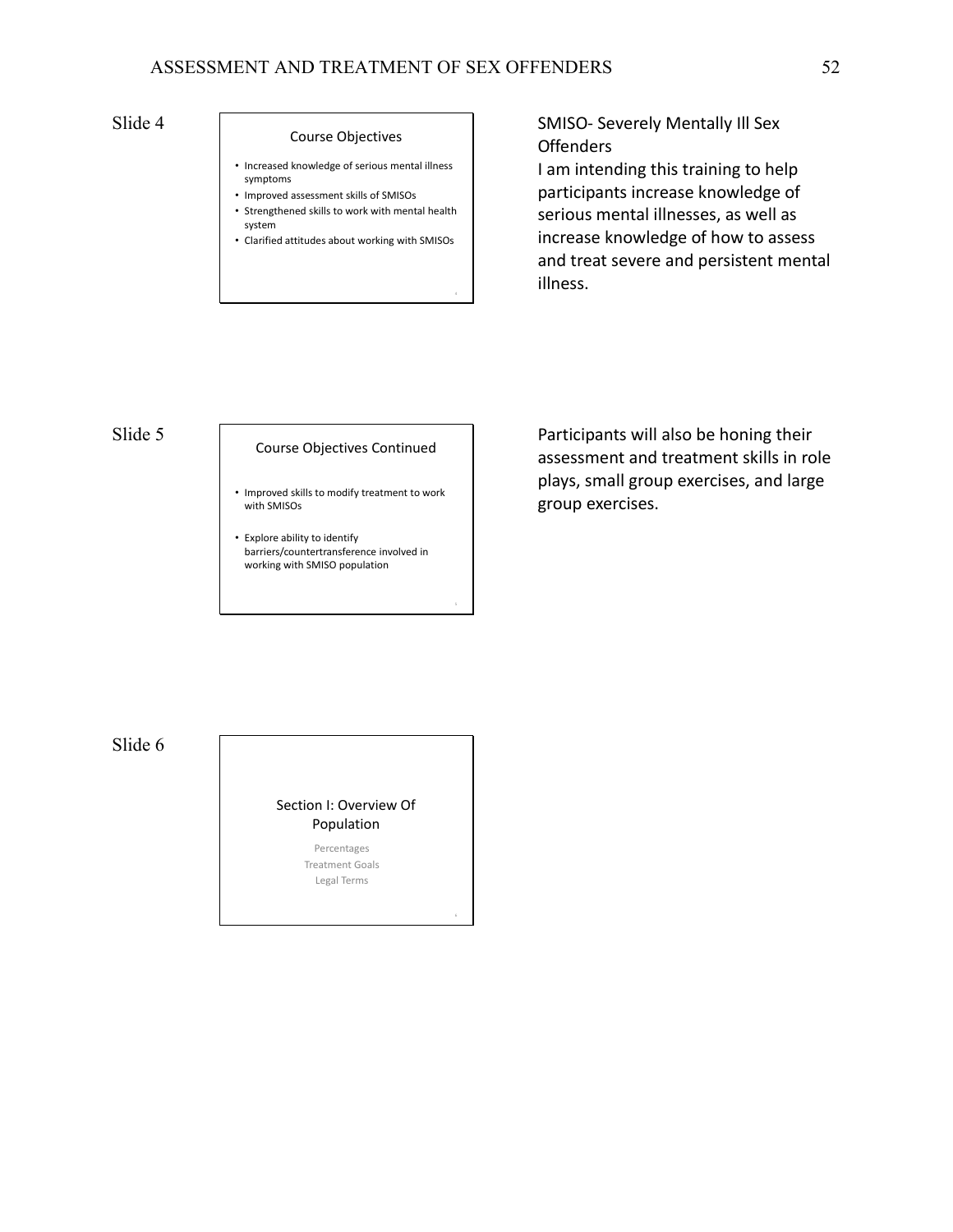## Slide 7 Severe and Persistent Mental Illness Defined

- Axis I diagnosis such as a psychotic disorder, Bipolar I that severely interferes with day to day functioning and life skills
- Person qualifies for disability according to federal guidelines- due to mental illness
- Person has long history of hospitalizations based on mental illness

(Parabiaghi, Bonetto, Mirella, Lasalvia & Leese, 2006).

## Slide 8

## MI Symptoms

- Positive – Hallucinations, delusions
- Agitation – Loose thinking
- Mania
- Grandiosity • Negative
- Poor motivation
- Concrete thoughts
- Anhedonia (no pleasure) – Blunted affect
- Poor hygiene

DSM-IV-TR diagnostic system Federal guidelines: Social Security- SSI, Social Security Disability- SSDI

Psychotic Disorders: Schizophrenia, Schizoaffective Disorder, Schizophreniform Disorder, Brief Psychotic Disorder, Mood Disorders: PTSD, Bipolar I Comorbidity: Depression, Anxiety, OCD, PTSD, Trauma history, Drug and Alcohol use and abuse, Life circumstance issues (effects of leveling, etc.)

We see that this is a small percentage of the offending population, now the question is what does this look like? How does a person present who has a severe and persistent mental illness?

## Slide 9 Sex Offenders with Severe and Persistent Mental Illness

- 83% of sex offenders carry an Axis I diagnosis (McElroy, Soutullo, Taylor, Nelson, DeAnna et al, 1999)
- Majority are either substance abuse (58%) or mood disorders (36%)
- 67% of sex offenders have lifetime rates of mood disorders (Raymond, Coleman, Ohlerking, Chistenson, & Miner, 1999)
- Same study: 2.2% have psychotic disorder, 2.2% have bipolar disorder

What does this tell us? It tells us that many sex offenders will struggle with some mental illness in their lifetime, however, most will not struggle with a severe and persistent mental illness.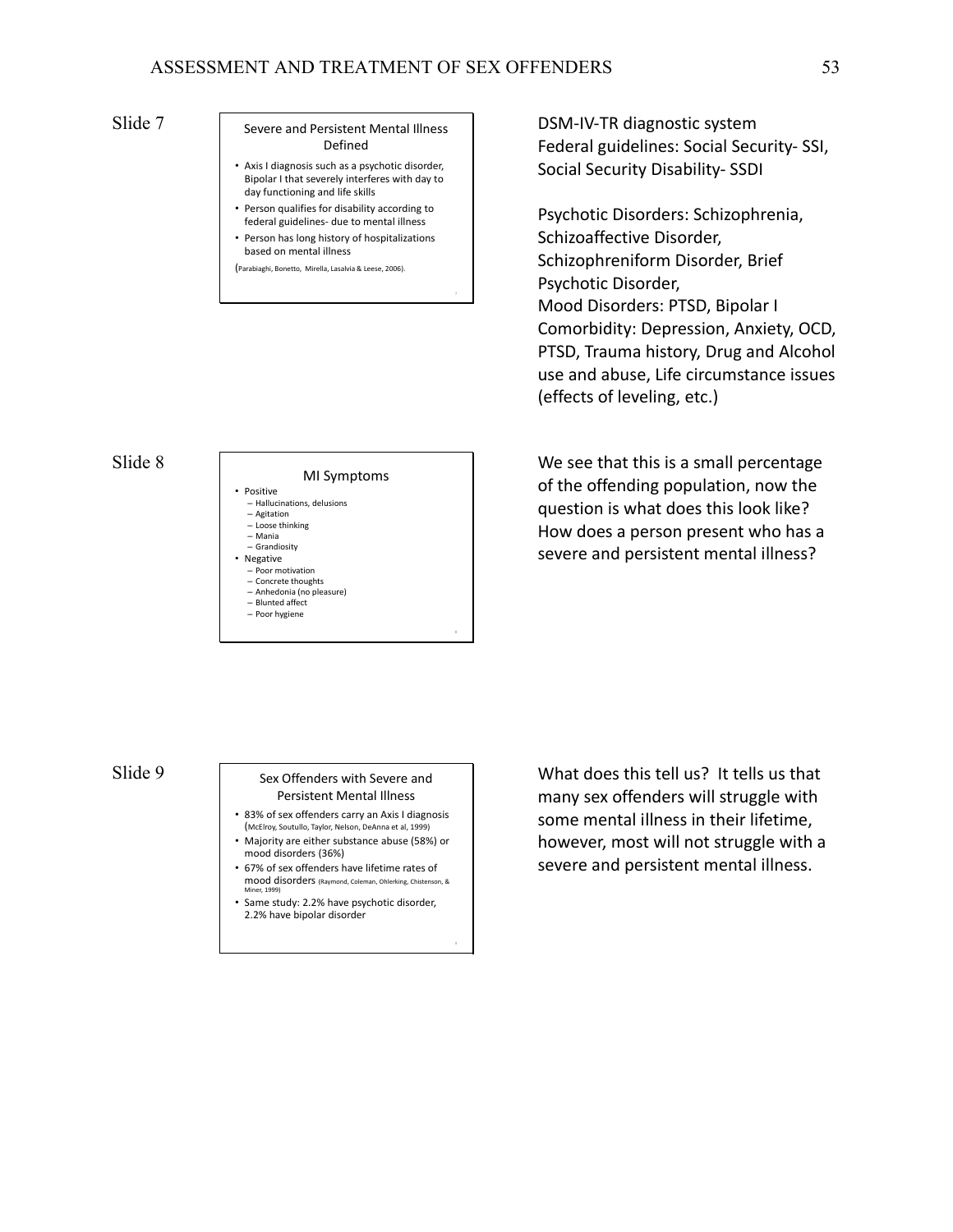## Slide 10 Mental Illness in Non-Sex offender population

- 1 in 5 or 20% of the non-offender population has a mental illness according to the National Institute of Mental Health
- The rates of bipolar and schizophrenia are about 2% each respectively (DSM-IV-TR)

What do the rates mean on the last slide? "compared to what" Let's look now at the non-sex offender mental illness rates. In general, the nonoffender and offender populations seem to have similar rates for severe and persistent mental illnesses.

# Slide 11 Paraphilias

- **Exhibitionism**
- Fetishism
- **Frotteurism** • Pedophilia
- 
- Sexual Masochism Sexual Sadism
- Transvestic Fetishism
- Voyeurism
- Gender Identity Disorder

# Slide 12 Complicating Factors

- MI and Substance Abuse – According to the Journal of American Medical
- Association (JAMA) 50% of individuals with a mental illness have a comorbid substance abuse issue (http://www.nami.org/Template.cfm?Section=By\_Illness&Template=/Tag gedPage/TaggedPageDisplay.cfm&TPLID=54&ContentID=23049)
- MI and Comorbidity with other MI – Those with personality disorders have rates of
- comorbidity of up to 60%- (DSM-IV-TR) • MI and comorbidity with intellectual disabilities

Note on paraphilias: This is a listing from the DSM-IV-TR. However, underlying paraphilias can also be present in an individual with a severe and persistent mental illness. It is possible that once a person is receiving treatment for their mental illness, some level of deviant sexual arousal may still be present or may become more of an issue. This is just another area to assess thoroughly as a result.

Co-morbid or co-occurring…note to clarify and define for participants There is a clear link between substance use and abuse and suicidality as well as increased violence. According to Ilgen et al, up to 70% of those seeking substance abuse treatment have a history of prior violence. Just want to mention that someone with a mental illness can have an intellectual disability or a cognitive impairment that adds to the complexity of their presentation. This additional factor should be assessed as it will impact how treatment is carried out.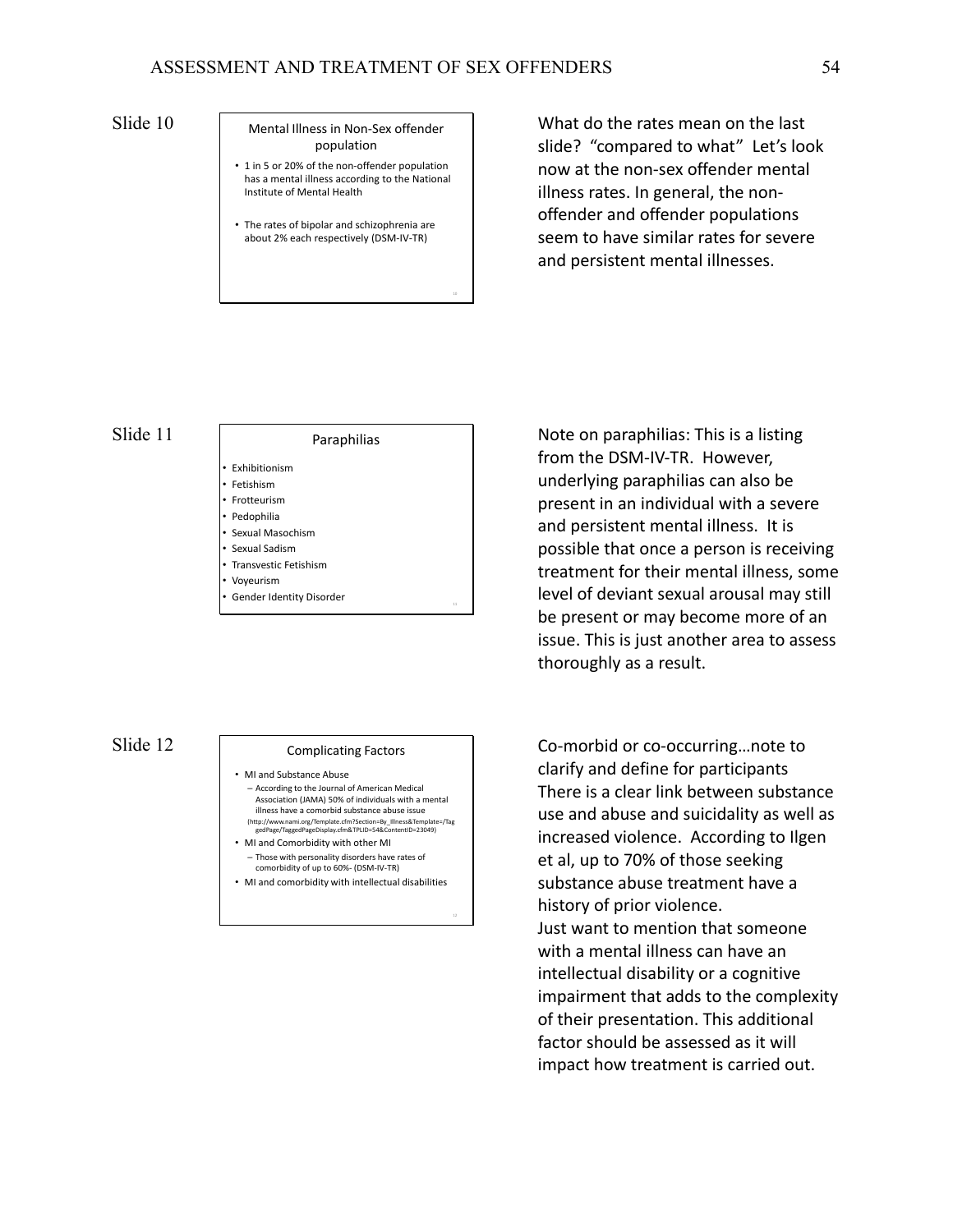## Slide 13 Who are we leaving out of this training?

- Many sex offenders have a mood disorder- we will only discussing those with severe mood issues like Bipolar issues
- We are not going to address Autism Spectrum disorders and offending or other developmental disabilities
- We are not going to talk about substance abuse issues apart from those who have other severe and persistent MIs
- We will also not address SMISOs with psychopathy

List off: Mild mood disorders, Autism, Pervasive Developmental Disorder (PDD), Substance abuse disorders, or cognitive limitations. However, all of these issues will often be secondary foci of treatment with SMISO population (comorbidity is high and needs to be stressed).

## Slide 14

#### Who we are leaving out?

- This training is also not specific to working with men who have cognitive limitations, and although some of the information is generalizable there is more published on the developmentally disabled/sex offender
- population than on mental illnesses alone • A good reference for this population is the work by Blasingame, 2005

## Slide 15

#### SO Treatment Goals

- Sex Offender Specific Treatment should be viewed as sexual violence prevention
- Primary goal of SO treatment is to prevent
- future victimization • This is not an apologetic strategy to avoid
- responsibility-it is just one prong to help to eliminate sexual violence

"just one prong" of a multiple impact strategy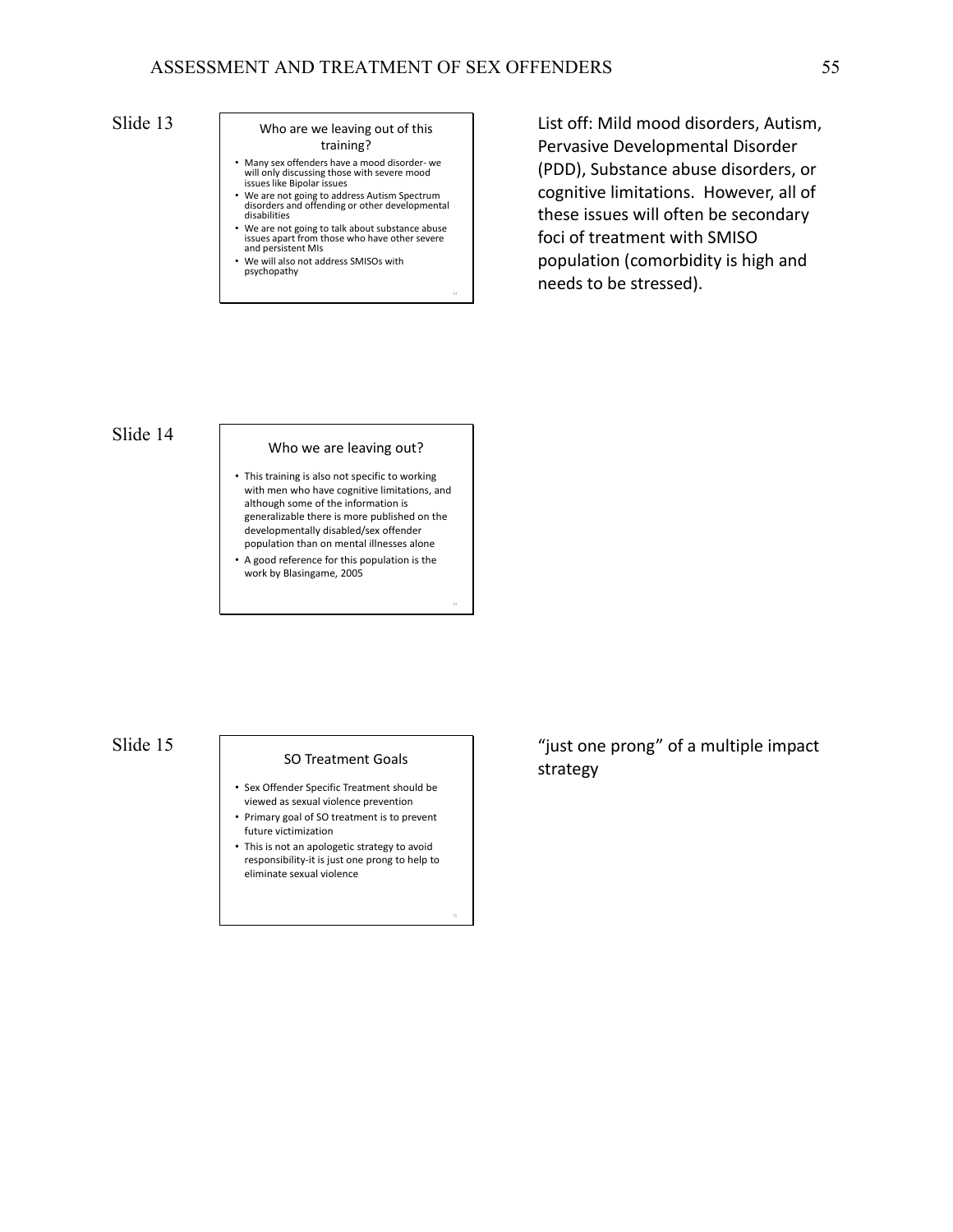#### Relevant Legal Terms

Competency to stand trial: *Dusky v. United States* "the test must be whether he (the defendant) has sufficient present ability to consult with his attorney with a reasonable degree of rational understanding and a rational as well as factual understanding of proceedings against him...

(p. 127, Petrila, Poythress, & Slobogin, 2007)

## Slide 17

#### Legal Terms

- There are additional forms of competency: competency to confess, competency to plead guilty, competency to consent to search, competency to waive the right to counsel, competency to be executed…etc.
- Mental State at the Time of Offense (MSO) -Generally the US legal system believes in free will, except on a rare occasion (NGRI) -Statistics generated by state report low NGRI pleas
	- -Between 1-9% of referrals for mental health evals receive NGRI findings (Petrila, Poythress, Slobogin, 2007)

I will assume that participants are familiar with these terms, however, I am including these slides just to provide a refresher) Defendants need to understand the nature of the charges against them, be able to give relevant information when they testify and to their attorney, be appropriate in the courtroom. If client was evaluated for trial, you should be able to obtain evaluation for your treatment if necessary.

For more information I refer people to the book *Psychological Evaluations for The Courts* (Petrila, Poythress, & Slobogin, 2007). Keep in mind that most people (90%) plea bargain instead of going to trial. This is important to note because you may have clients that were mentally ill at the time they offended, but they have accepted pleas and reduced sentences rather than go to court.

NGRI- Not guilty for reason of Insanitythis is based on state to state data mostly from the 1990s which varies widely.

Guilty but mentally ICC (?)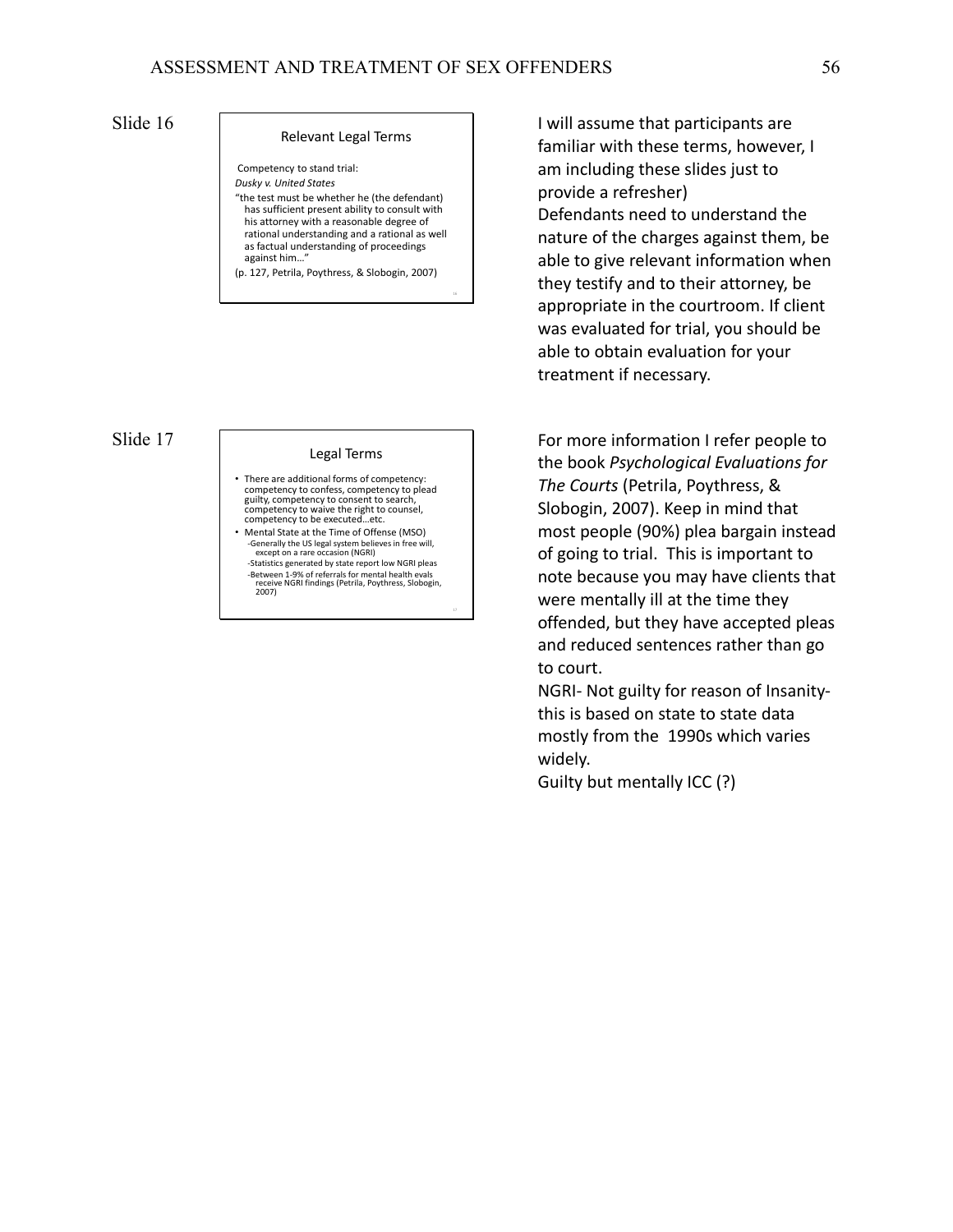

Slide 19



Slide 20



There are probably many reasons why the sex offender literature does not often address how to work with individuals with severe and persistent mental health problems. I believe part of that has to do with the divide between the culture of sex offenderspecific culture and the mental health culture. To better understand this divide I am going to spend some time discussing mental health cultural perspectives.

Mention Recovery Model, will discuss further in treatment.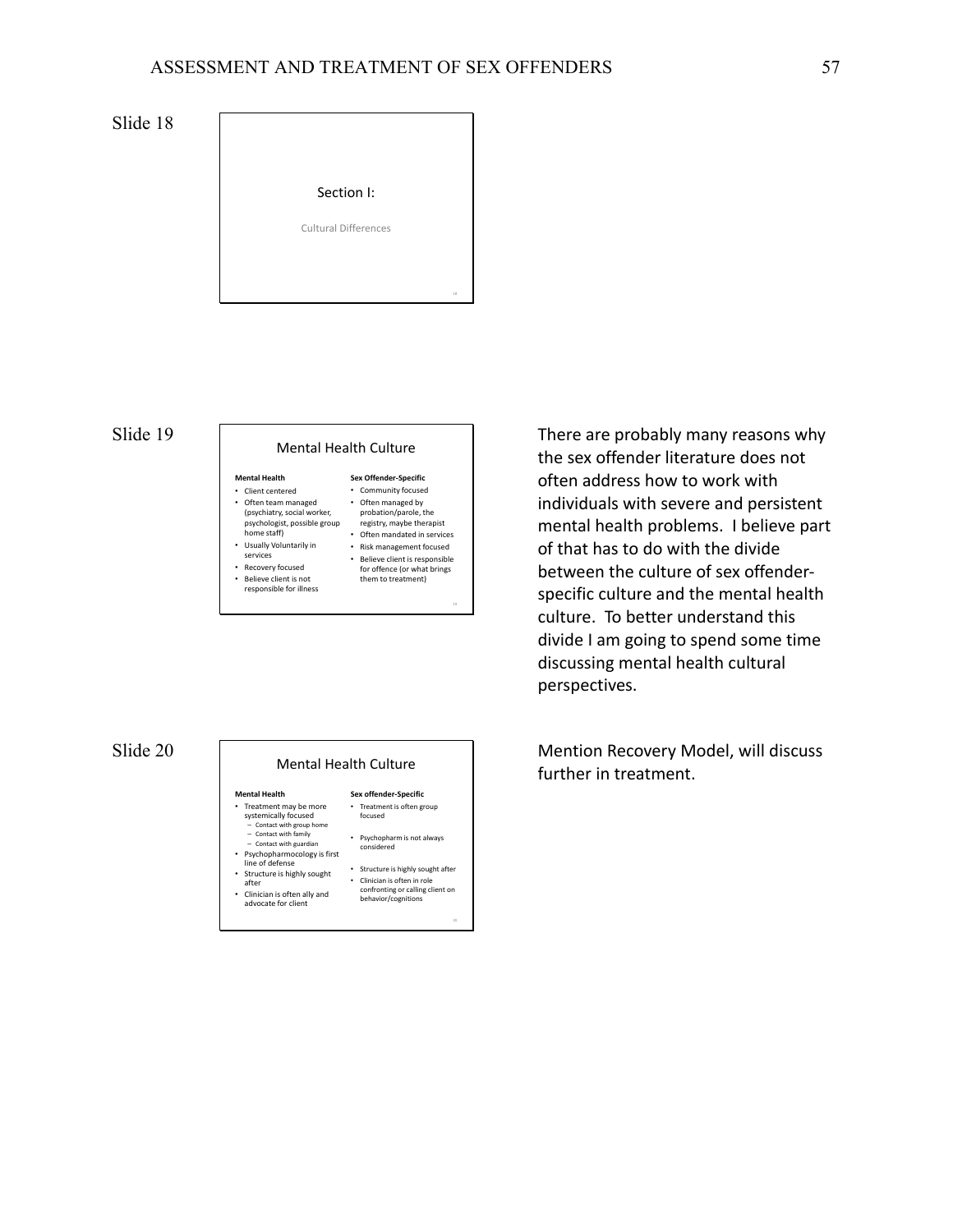#### Recovery Model Perspective

- Empowerment of consumers to overcome their mental illness
- Working against adopting a helpless, "disabled role" (p. 387)
- Research supporting this model has found that those who work against the stigma of mental illness and actively work to hold jobs and have goals tend to have better outcomes than those who do not

(Lippincot, Wilkens, & Williams, 2009)

Many mental health professionals will have a Recovery Model stance with their clients. As a result, I am going to present some ideas from this model in order to help clarify some of the differences.

## Slide 22

#### Recovery Model

- Embraces optimism about mental illness
- Includes peer support interpersonal support
- Understand that people with severe mental health diagnoses can recover and be capable of relationship

Peer support can include having consumers or clients involved in day programs and groups that focus on empowerment and development of skills and creativity.

## Slide 23

#### SOSTP Perspective

- Clients can lie about offenses until confronted with facts • Clients may be used to "grooming" others to
- get what they want/ therapist included • Clients may be difficult to align with in therapy
- Clients may constantly make excuses for
- behavior- minimizing
- Clients may deny their offenses despite evidence and conviction

SOSTP- Sex offender-specific treatment provider

Align: clients may have not empathize with victims, clients may have personality disorders or symptoms that

make alignment difficult

Excuses: clients may defend their sex offending behavior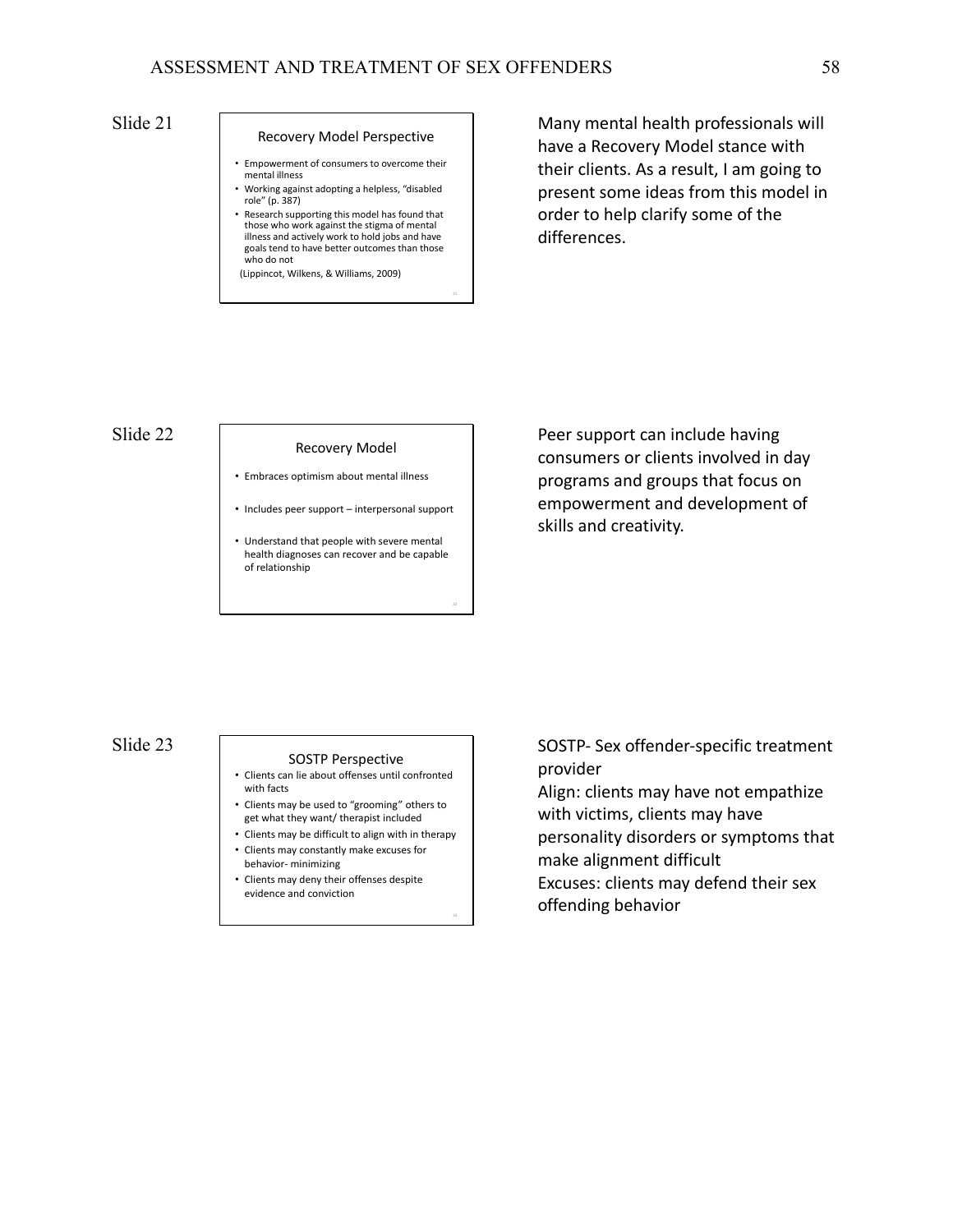## Hybrid Stance

- Recognition that psychotherapy literature states that the number one factor in creating change in therapy is related to the alliance between therapist and client (Duncan, Miller, Wampold, & Hubble, 2009)
- All current sex offender models call for clinicians to strive towards creating a good therapeutic alliance

I am referring to the second edition of the book The Heart and Soul of Change, originally edited by Hubble, Duncan, & Miller, 1999.

Slide 25

### Hybrid Stance

- Recognition that clients may not be fully responsible for their crimes- although they are responsible for their mental health treatment
- Maintaining systemic contact as well as a systemic perspective is necessary
	- Including the fact that some of your clients may have guardians
- Involved families, non-offending relationships

Responsibility may be seen as a spectrum that is highly influenced by different factors.

Slide 26

### Hybrid Stance

- Maintain strength based perspective
- Orient treatment to client life goals
- Create positive goals to work towards rather than behavior to try and prevent
- Involve community agencies and court systems in collaborative rather way
- Increase training of all treatment providers so that there is more access in community to address needs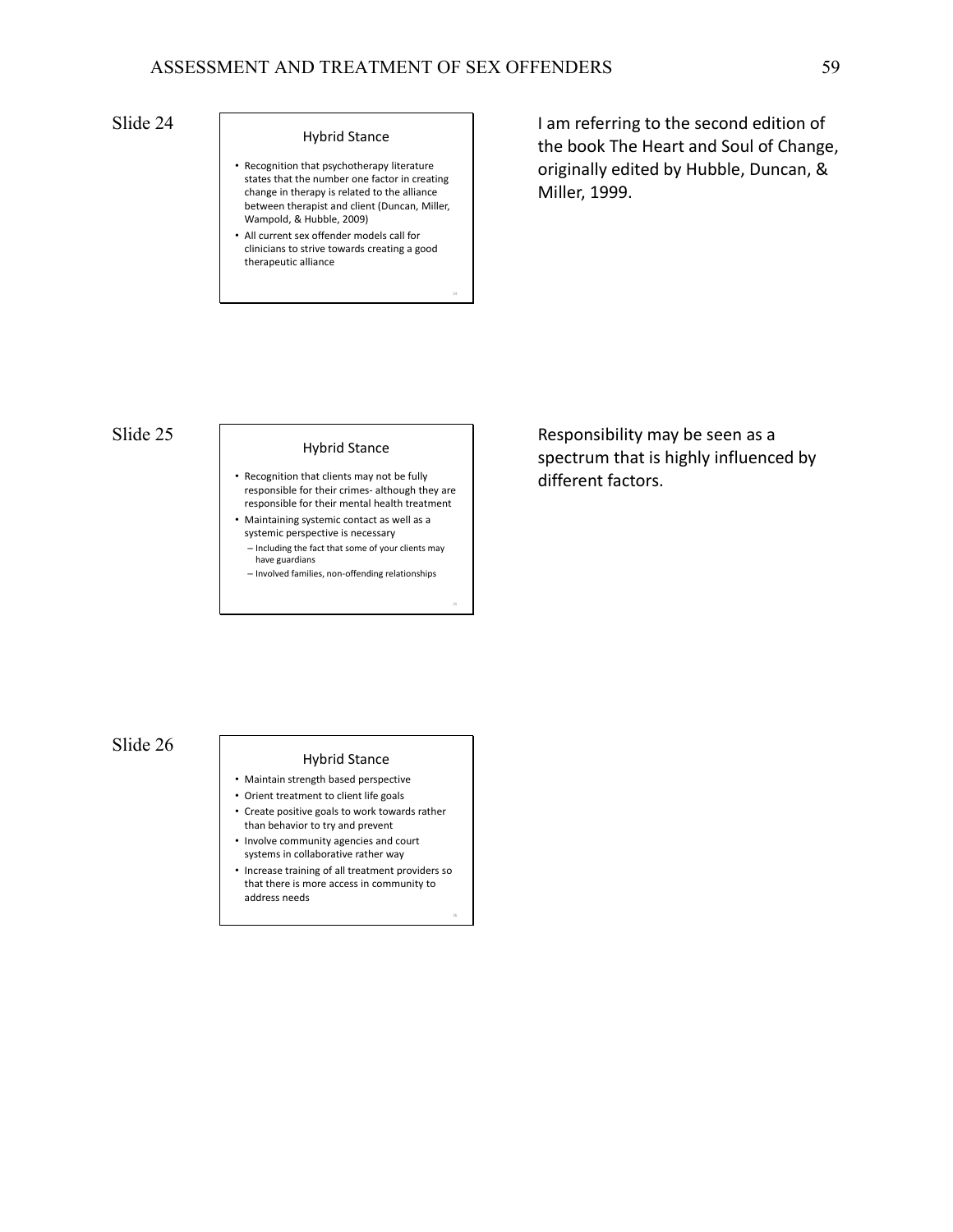## GROUP ACTIVITY

Paired Group Activity- Discussion

After group activity: I was hoping that this activity would provoke you to think about how you currently reacting to clients based on the initial information you receive and how your viewpoint can change as you learn more about how they came to be in this world. This is an exercise around how information can change how we view client behaviors.

Slide 28

#### Main Ideas

- SMISOs make up a small percentage of sex offenders
- Comorbidity and dual diagnoses are common with SMISO population
- Assessment is key to differential diagnoses

Reinforce main Ideas and then hand out assessment forms, give additional break if necessary.

Slide 29



10-15 minutes depending on time Address participant questions Provide Evaluation Forms from Appendix E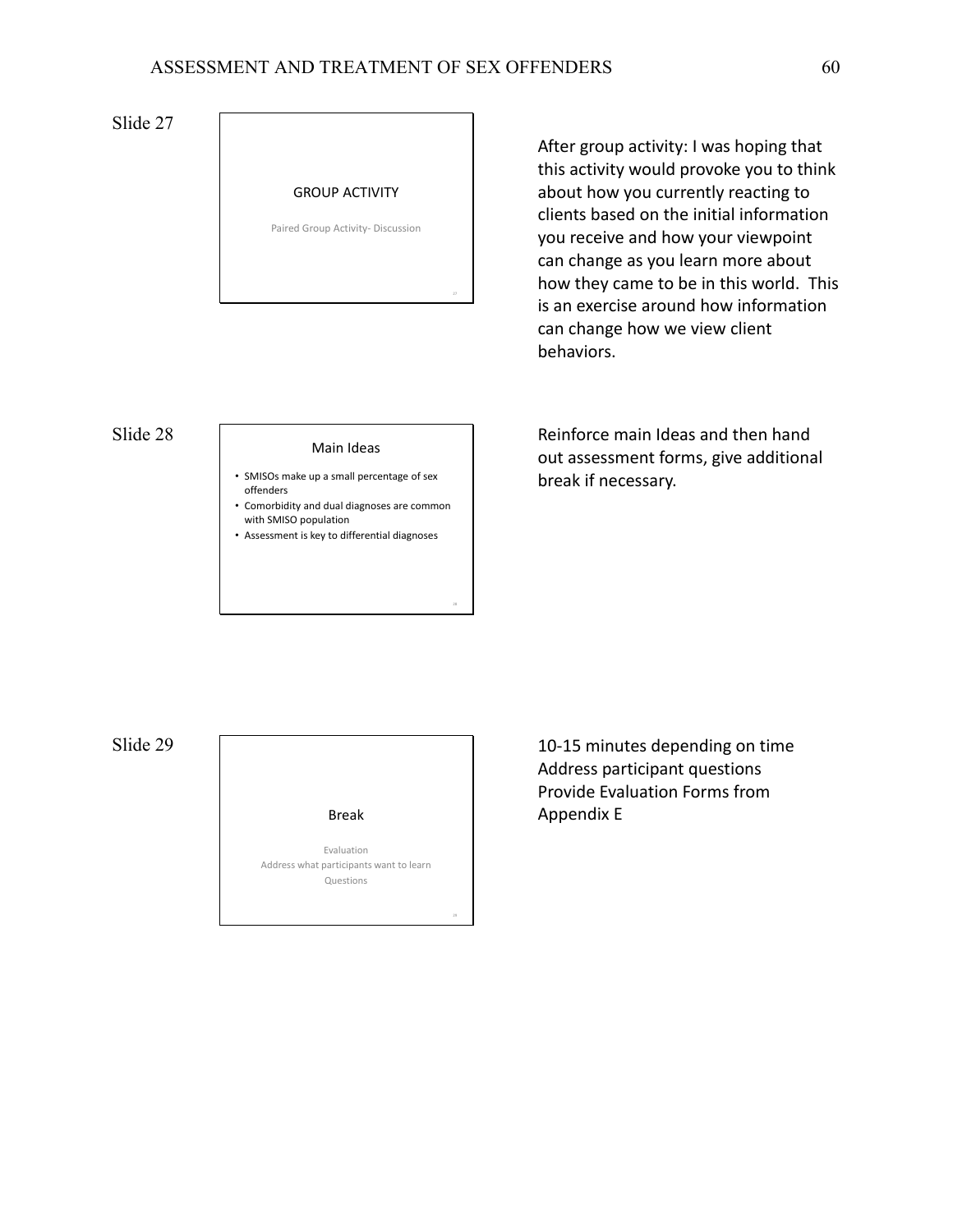

Slide 31

#### Word Origin of Assessment

• "to sit beside" from latin ad sedere- referring to judge's assistant whose job it was to assess someone's property and to tax accordingly

• Today: Assess someone and treat accordingly (Merriam Webster, 2010)

What is Assessment? Where did it come from?

Slide 32

#### Assessment

- Assessment is an intervention, beginning of treatment
- What type of assessments do you currently do with your sex offending clients?
	- Risk Management Tools
	- PPGs Self-Report Measures
	- Neuropsychological testing
	- Sexual Histories – CORI reports
	- What else?

What I learned from my training is that Assessment is treatment, it is an intervention in itself. Most people use assessment to help determine areas of focus or areas of management for sex offending clients Out of interest what are people using for assessment? Is there an assessment process?

Diagnostic interview or Intake process? What areas would be helpful to you all for me to address?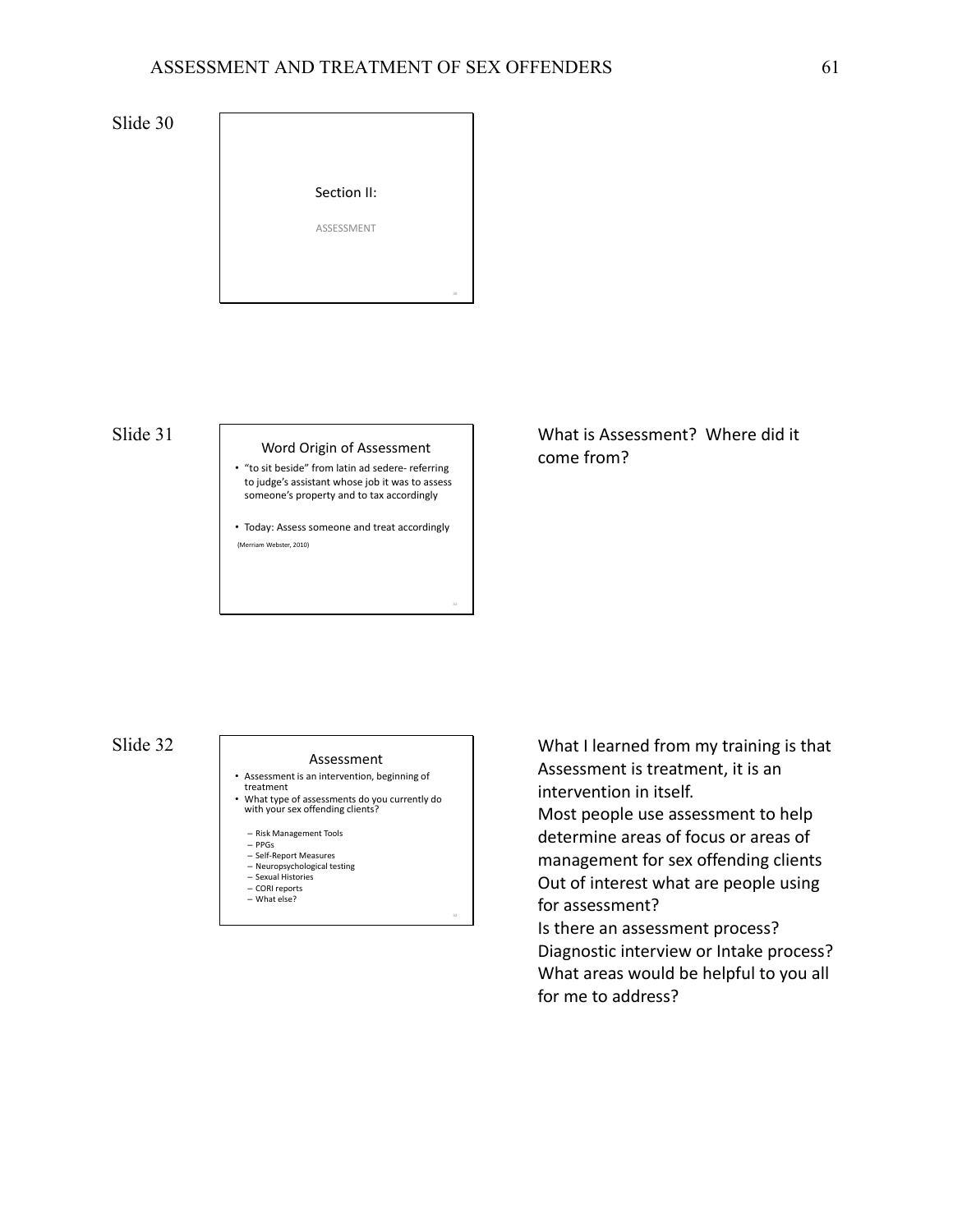#### Assessment Limitations

- Keep in mind that assessment is a process involved in all mental health disciplinesespecially around DSM Criteria
- Limitations
- Sending clients out for psychological evaluations – Sending clients out for dangerousness and risk assessments if you do not trust your ability to use these measures

Slide 34

#### Assessment Basics/Intake

- Relevant Cultural Information (age, gender, ethnicity, religion, LGBT)
- Family history/early history
- School history
- Work history
- Relationship history (including peer relationships)
- Children?
- Drug abuse • Assault history
- Sexual offending behavior

(SOSTPs may be very familiar with these concepts therefore provide slide but it may not be necessary to read over it) Relationship history includes current intimate partner status.

## Slide 35

### Additional Assessment Considerations

- Consent Processes and Issues
- Third party corroborations
- Record requests
- Additional Diagnostic considerations
- Mental Health and substance abuse history
- Trauma questions
- Mini mental status examination questions
- Good Lives' Assessment questions

We will be focusing on some of the differences that SOSTPs may need to consider when working with SMISOs.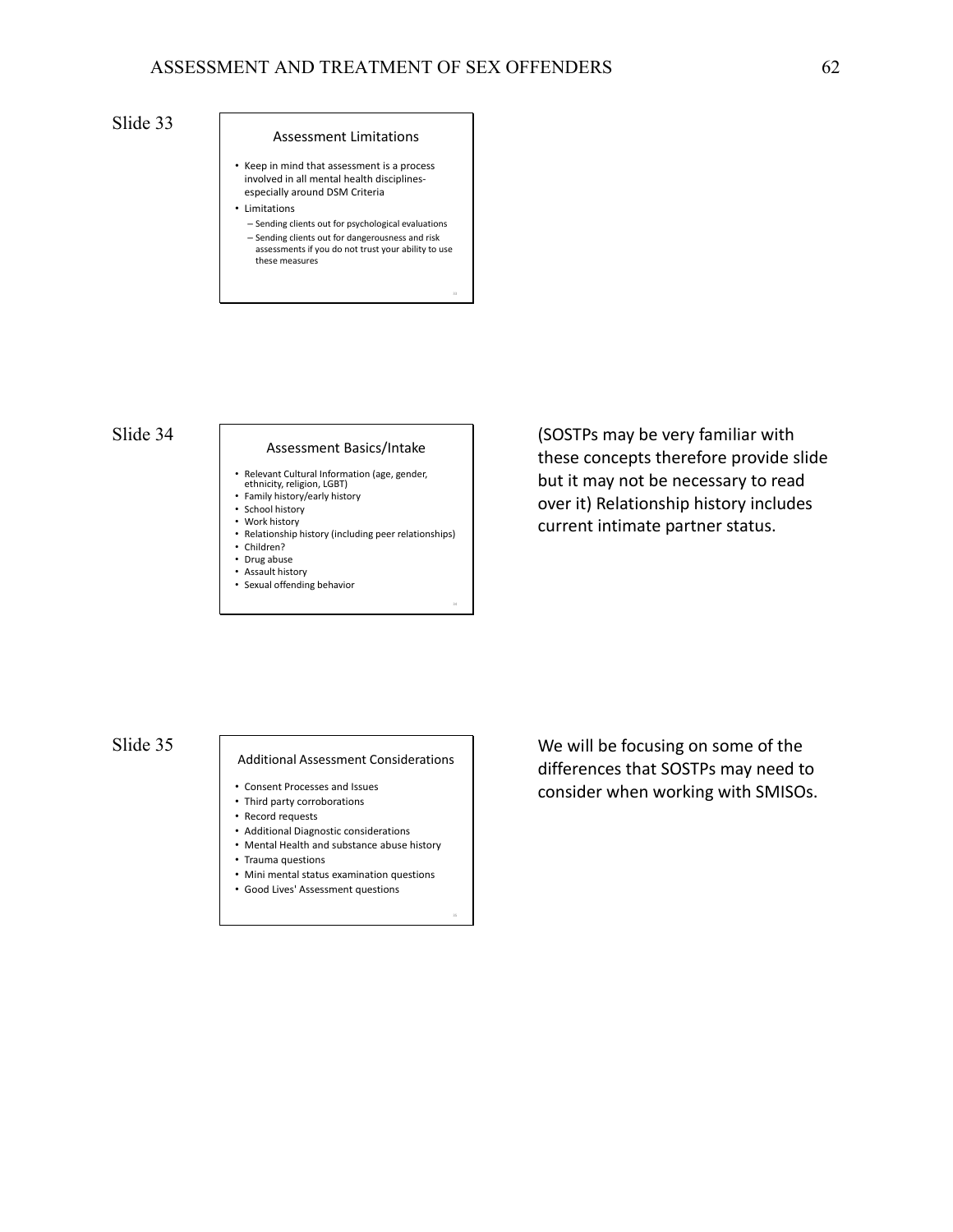#### Consent Process

- Consent can take several sessions for client to fully understand
- May need guardian consent to proceed with treatment or obtaining records
- This is in respect to two major issues: – Limitations of Consent
- The use of client records in future cases
- Ask client to repeat back limits of confidentiality
- and consent in his own words
- Spend the essential time and effort at the beginning
- 

Slide 37

#### Consent Process Recommendations

- After going over the limits of consent, and contacting necessary parties (guardians, etc.) it may help to:
	- Have client repeat back what was said to them and assess for understanding
	- You may have to read and explain with an example how the limits apply
	- If clients cannot accurately paraphrase what was said to them, do not take that as consent for treatment

Limitations of Consent: if client discusses past crimes for which they have not been charged and they mention the names of the clients and the clients were under the age of 18 at the time of the offense, clinician must notify police.

 If client is suicidal or homicidal clinician must hospitalize, call crisis team, notify police

 If client discloses current abuseof minor, elderly, or disabled, clinician must break confidentiality

 If client becomes involved in future court case for a charge in which they have not been sentenced, their records could be subpoenaed and used against them in court

You may have to role play what consent means. The word consent means that you give me permission to do something. Like if I say "do you give me consent to talk to your probation officer, it means that you allow me to share personal information with your probation officer." If you say that you give me consent to complete an assessment that means that you allow me to ask questions and to give tests that can help me learn how you think.

What do you think about this idea? Would you like some time to think about it? Do you need me to explain it again with better examples?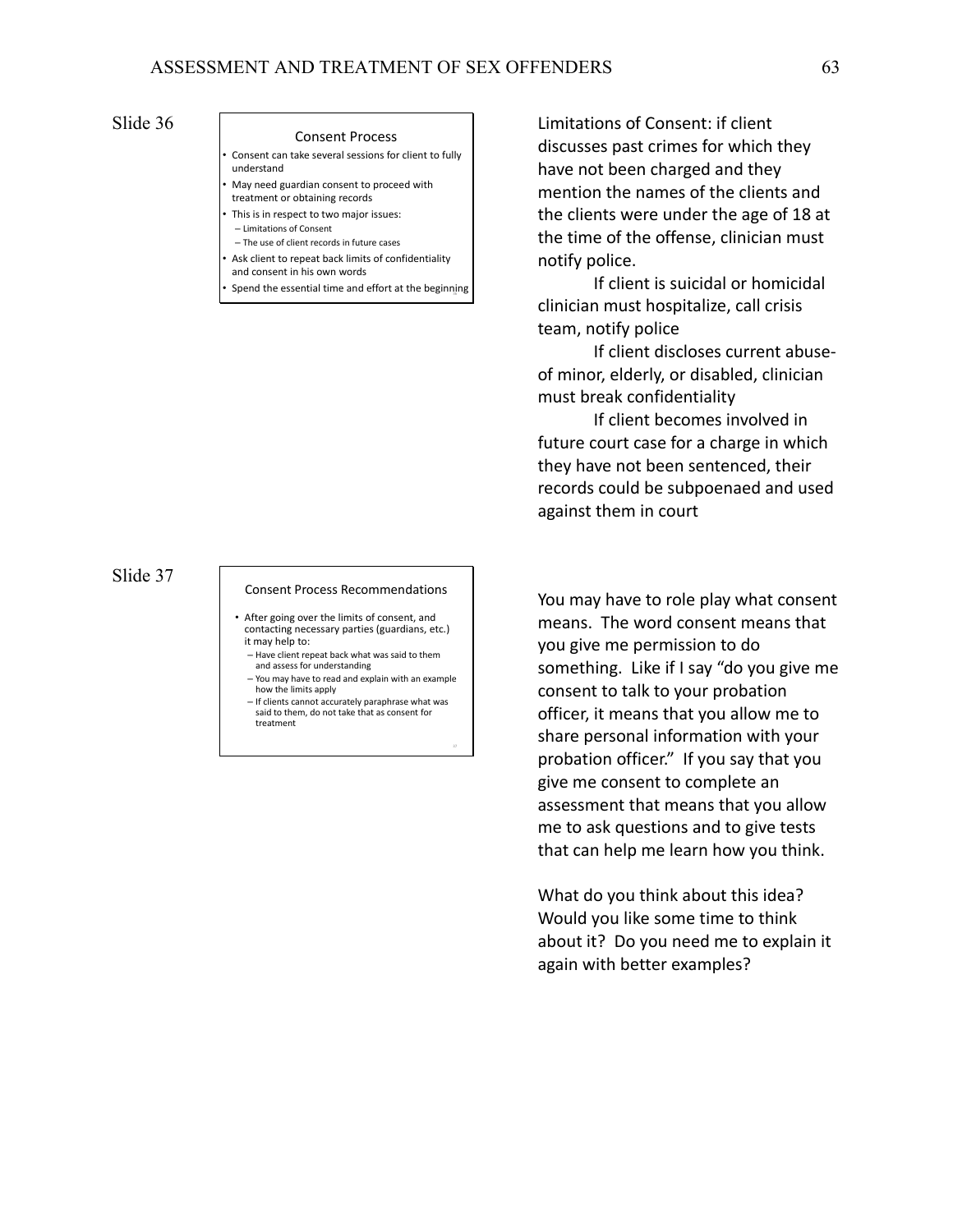### Differential Diagnosis

#### • SMISO Concerns:

- High rates of comorbidity and difficult presentations
- Intellectual functioning can interfere with proper diagnosis (memory functioning etc)
- Goal is to stabilize and return client to highest rate of functionality

The next few slides address major differential diagnostic issues with some of the main SMISO diagnoses.

## Slide 39

#### Differential Diagnosis

• Considerations:

- Most parsimonious explanation for condition – Conditions masked by other symptoms
- (depression, anxiety)
- Assessment is Key

## Slide 40

#### DSM-IV-TR Diagnostic Criteria

#### • Bipolar I:

- Manic episodes necessary (elevated mood, hyperarousal, grandiosity, delusions, hypersexuality) examples of presentation with SMISOs
- PTSD:
	- Avoidance, emotional numbing
	- Stress reaction can provoke sexual behaviors as a way to de-stress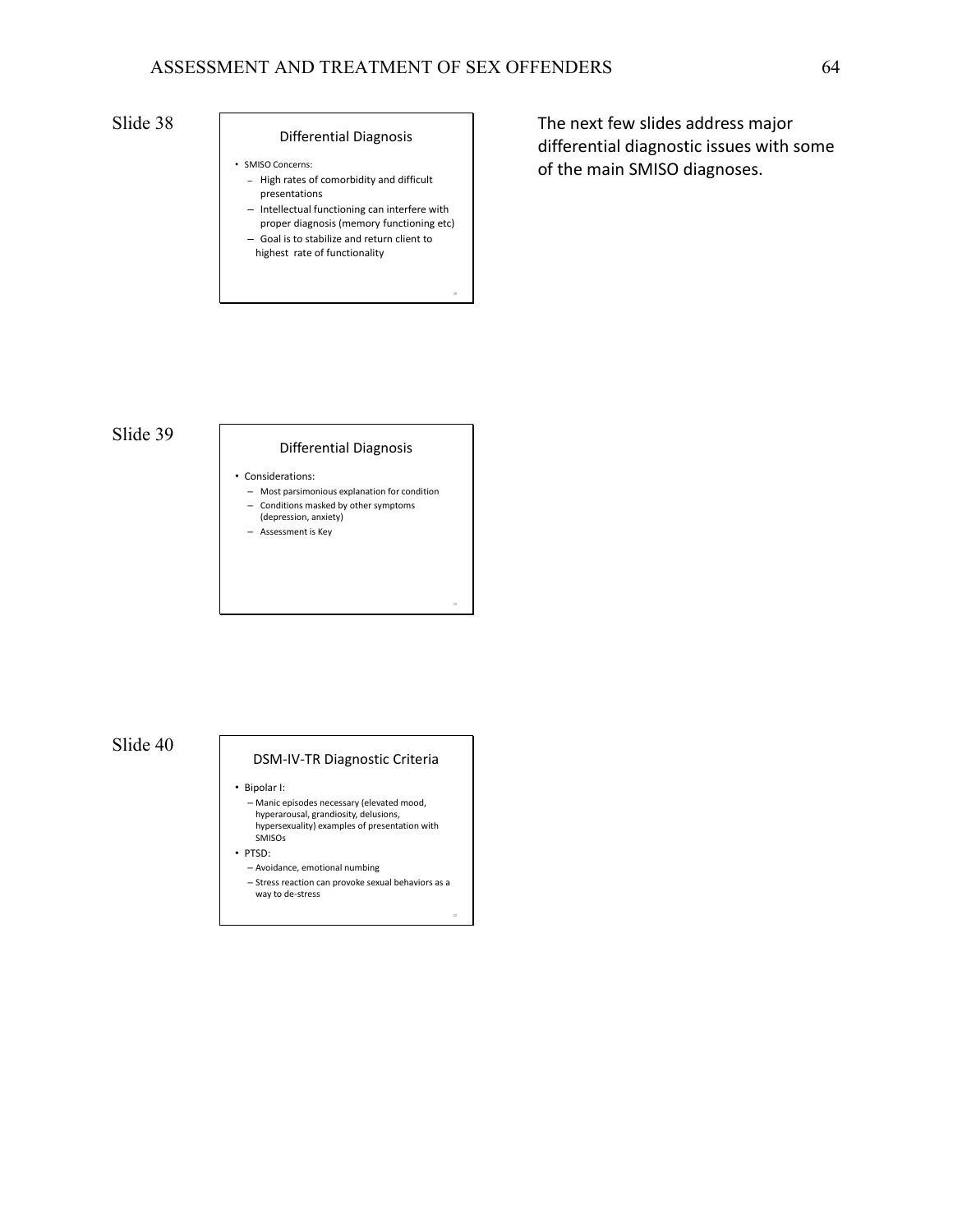## ASSESSMENT AND TREATMENT OF SEX OFFENDERS 65

# Slide 41 Diagnosis

- Schizophrenia:
	- PDD- before age 3, absence of delusions and hallucinations, speech differences
	- Medical Conditions- physical exam/history
	- Substance use- history (drug use or medication)
	- Mood Disorder- psychotic features only during
- mood disorder – Schizoaffective- mood issues main concern, delusions present for 2 weeks without mood issues
- Schizophreniform- time- between 1-6 months only, no decline in functioning

## Slide 42

### Differential Diagnosis

• Schizophrenia:

- Brief Psychotic Disorder- between one day and one month
- Delusional Disorder- nonbizarre delusions, absence of hallucinations, disorganized speech, or negative symptoms)

## Slide 43

### Differential Diagnostic Issues

- Delusional Disorder(erotomanic, grandiose, jealous, persecutory, somatic, mixed, unspecified):
	- Mood Disorder with Psychotic Features- severity of mood concern
	- Shared Psychotic Disorder- only in context of relationship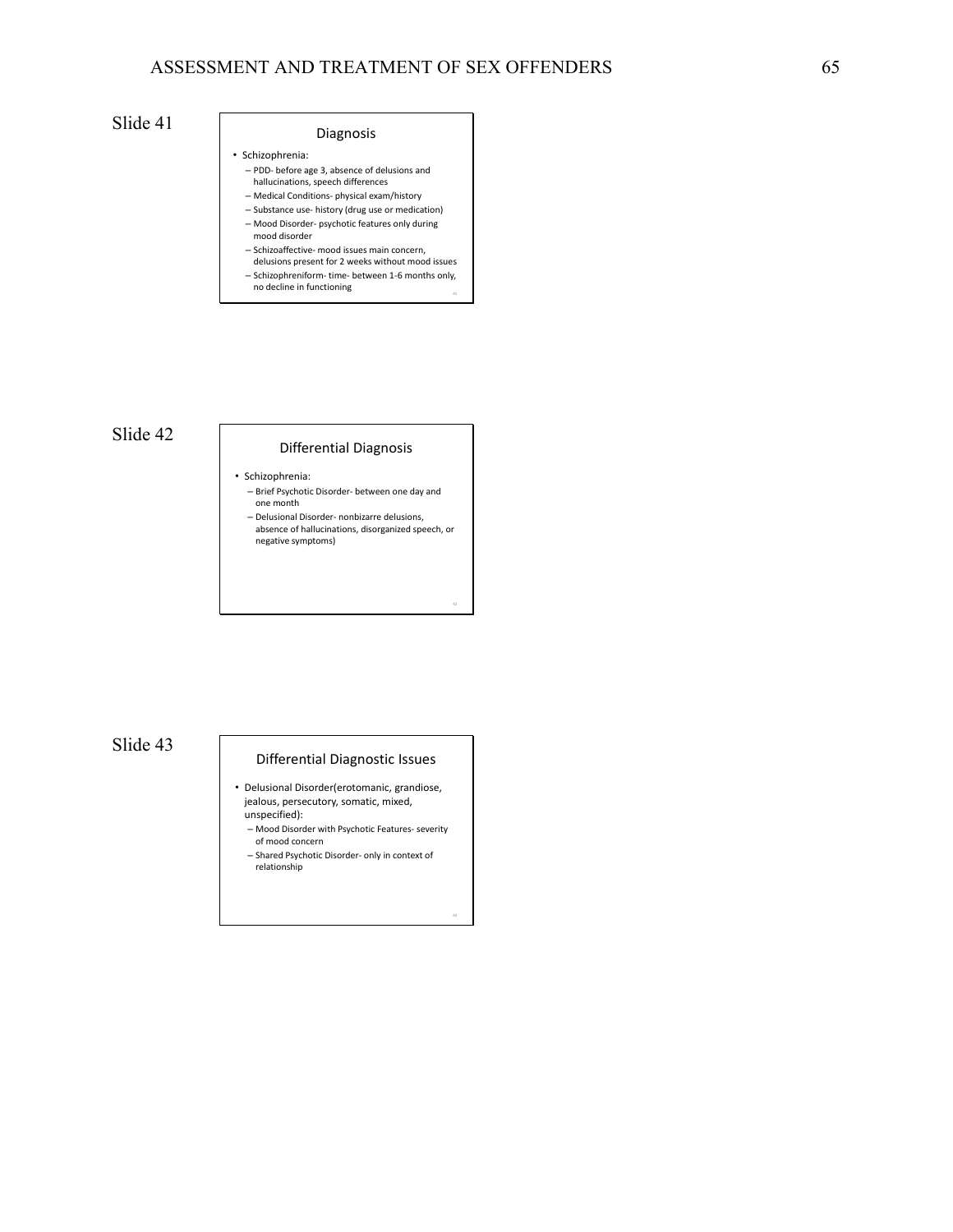#### Differential Diagnosis

- Bipolar I:
- Bipolar II-hypomanic versus manic episode (one or more)
- Psychotic Disorders:
- Psychosis without mood disturbances
- Family history • Mania has to meet criteria for manic episode
- PTSD:
- Flashbacks different than delusions or hallucinations
- Traumatic event is key

## Slide 45 Assessment Issues and Diversity

- LGBT : Let clients self-identify; often sexuality is more complicated than these categories
- Ethnicity: Traditional values towards women may impact view of offending
- Diversity: Another factor of stigma, along with mental illness and sex offender status
- Religion: May be part of delusion- so assess thoroughly

## Slide 46 Third Party Corroborations: Systemic Viewpoints

- 
- Family • Peers
- Probation
- Other mental health workers
- Psychiatry
- Religious leaders
- Mentors

LGBT: Example: client is sexually attracted to adolescent men, but has only been "in love" with adult females. Healing: use of sweat lodges with aboriginal populations as a healing ritual

Proper assessment of client culture and of areas of oppression and diversity can help clinician create more effective treatment plans and goals. Religion: issues around grandiosity and religiosity can be part of overall delusional thinking. May need to question client around their religious views in depth. (give example)

Although this is common practice in sex offender treatment, I would like to reiterate that you may need to contact other agencies or other people to get more information about client or to establish relationships for the purpose of treatment…this is a common practice in mental health work and it is often an important one.

You will need consents to contact these people, and you should discuss the nature of your conversations with the system with your clients, clarify what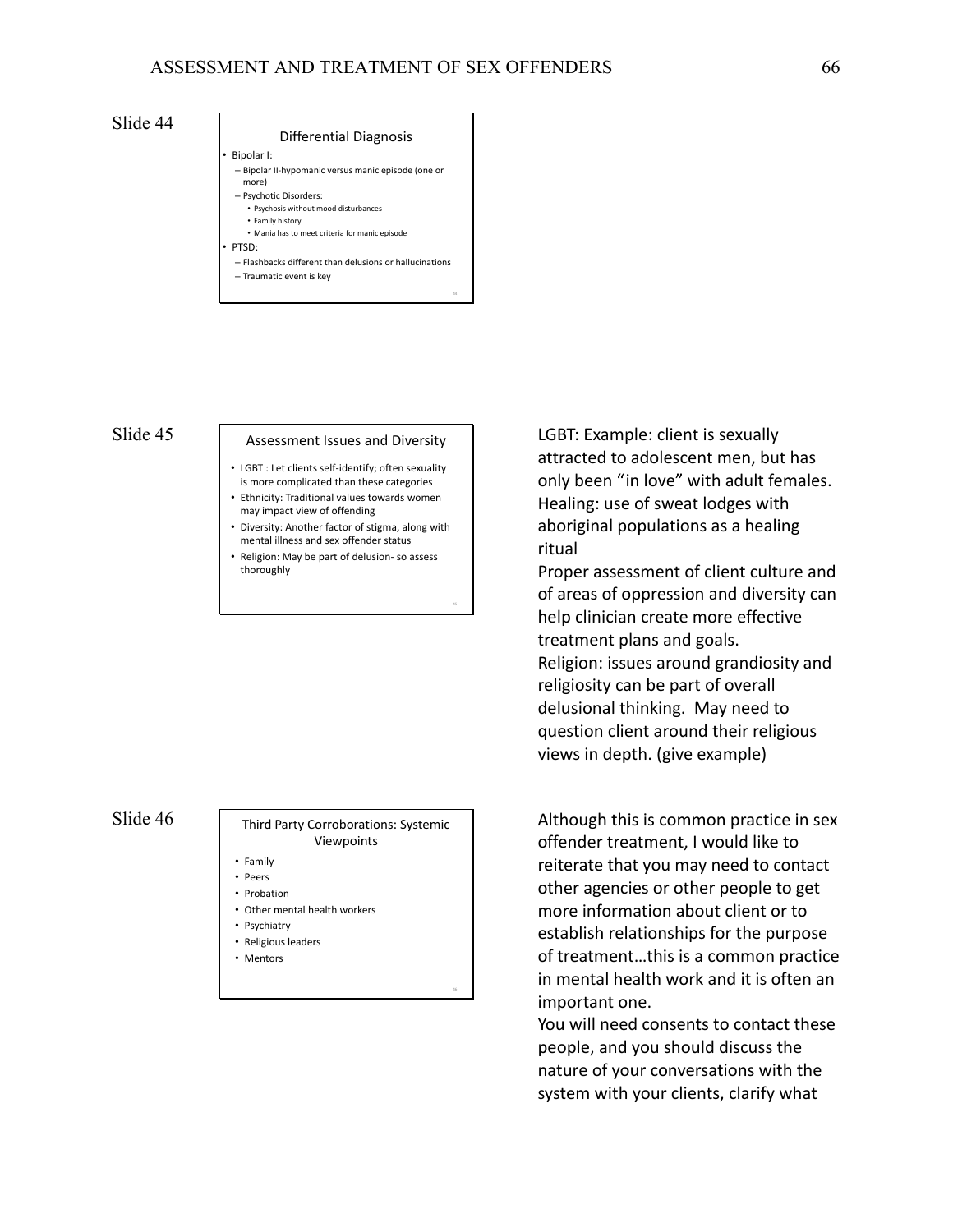you will and will not be sharing and what they are comfortable with you sharing.

Slide 47

### Record Requests

- Inpatient
- Hospital
- Detox Centers • CORI
- Past psychiatric
- Pay special attention to mental health issues, and noted inappropriate sexual history

Many of your clients come with some information from their record in regards to their offense and severe and persistent mental illness. I suggest gathering information about past hospitalizations and offense documents.

### Slide 48

#### Diagnostic Considerations

- Substance use and abuse history (ages and drugs of choice, sexual offending while intoxicated?)
- Additional Axis II issues: Personality disorders, intellectual disabilities (relationship history, history of special education…)
- Comorbid mood disorders (sleep hygiene, eating, affect, energy)

This is where we start to piece out dual diagnosis or differential diagnostic issues.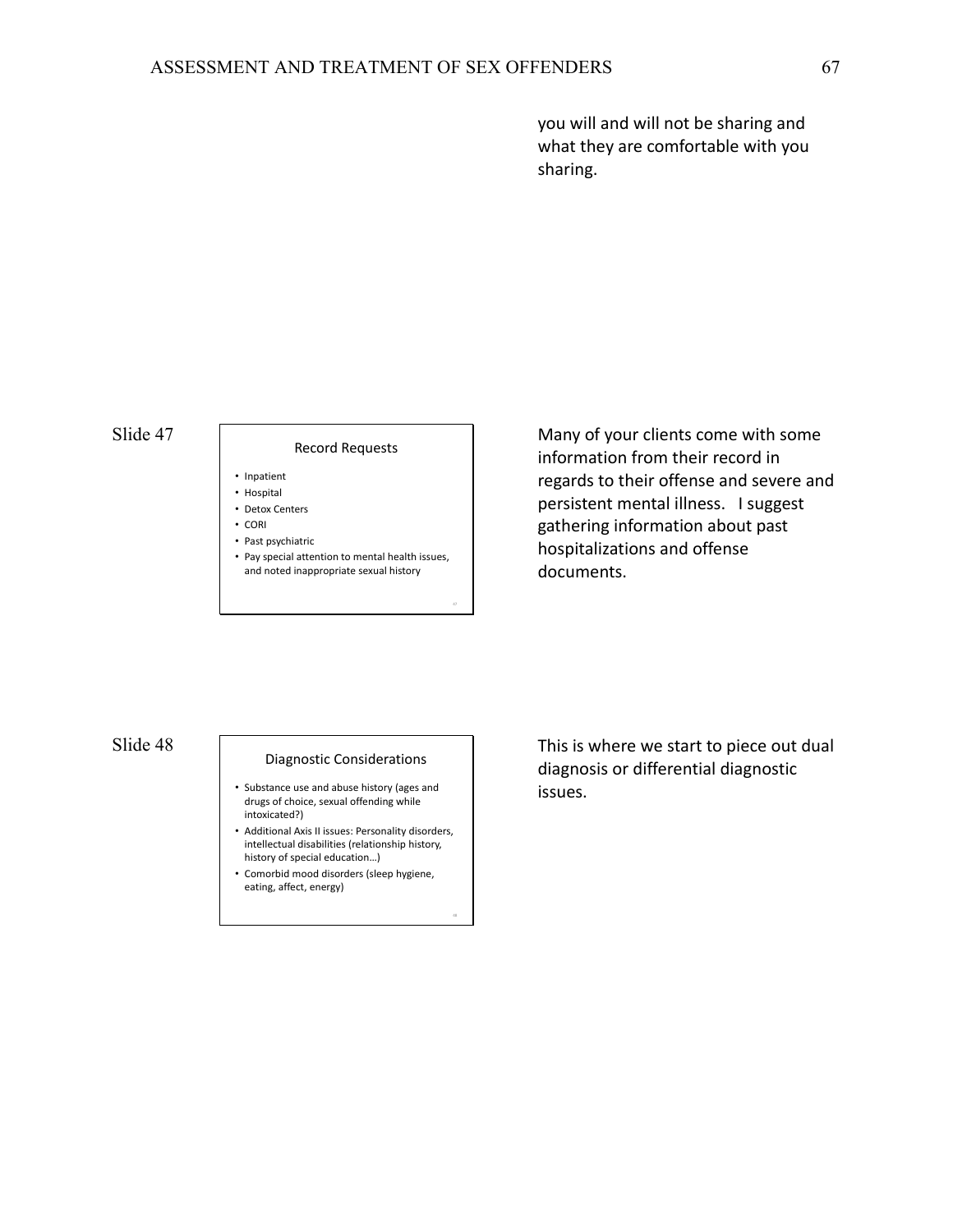#### Mental Health History

- Family history of mental health issues
- First diagnosis
- First time in treatment • How many hospitalizations
- How many medications and which ones, if
- possible, with dosages
- Suicidal/homicidal history
- Symptoms reported
- What does "stabilized" look like for this client

### Slide 50

#### Interviewing Issues

- Some SMISOs could be at risk for decompensation during interview process
	- Sexual assessment could provoke more sexual preoccupation
	- Gathering history could trigger PTSD or trauma reaction
	- Stress could provoke increase in symptoms – Could be caused by fatigue around interviewing as
	- well

What you will want to do is use this information to paint a picture of a client who may have been influenced by grandiosity, hallucinations, or delusions to act inappropriately. It is important to at least consider that these forces may have contributed to client's acts. On the other hand, client when stable may be more at risk to offend. Assessment needs to consider whether or not client has paraphilia while stable, or whether client deviant sexual acts are related to mental illness. This may be gleaned from the record, from interview, or from seeing client stabilized with medication.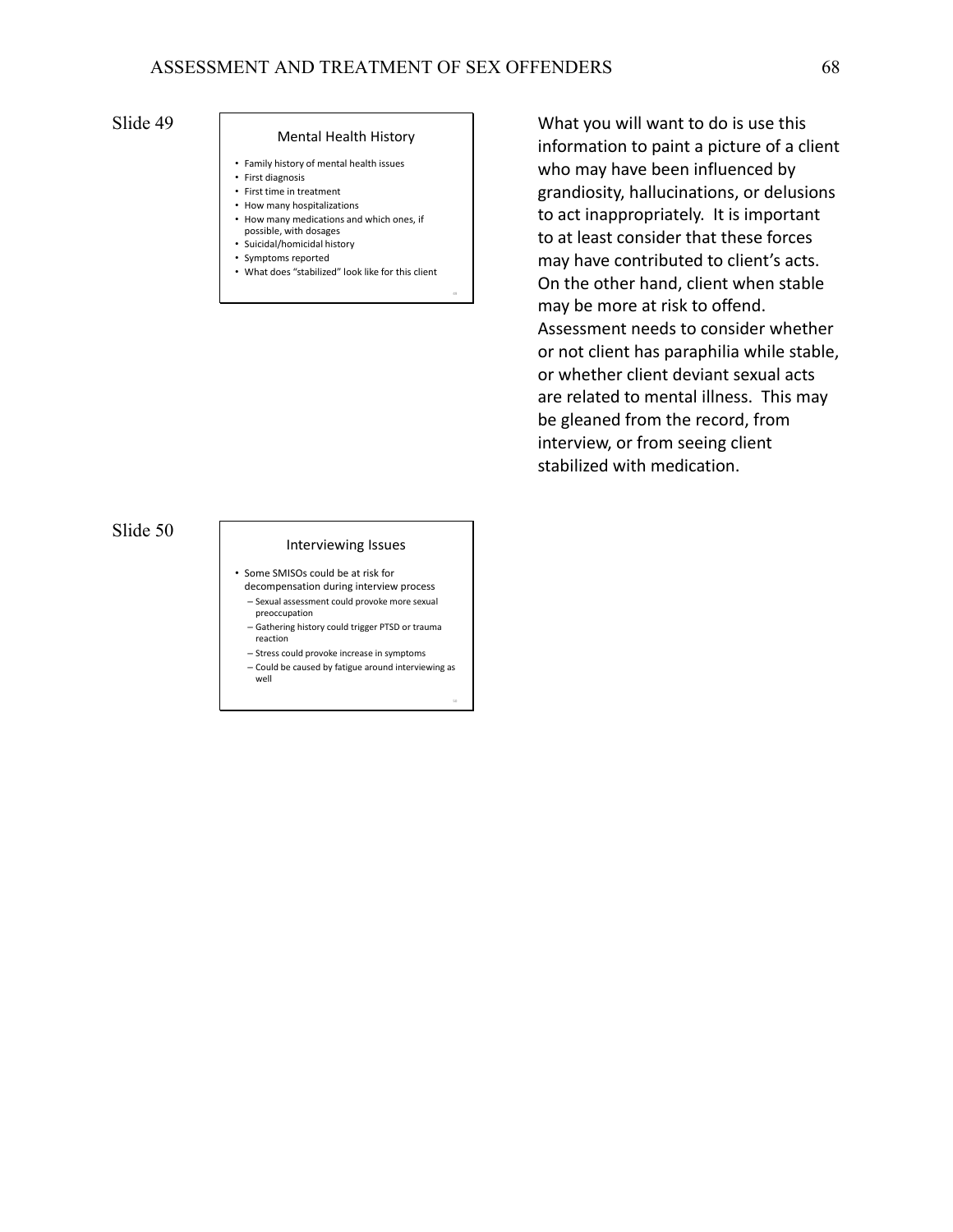#### Interview Considerations

- Important to understand client symptoms and look for signs of discomfort or decompensation
- Look for changes in mood states
- Dissociation
- Speech changes
- May have to keep interviews or treatment short
- Be prepared to hospitalize client or provide opportunities for them to take space

### Slide 52

#### Interview Considerations

- Client interviews may provide little accurate information
- Suggest that you read records before assessment process so you can gather client perspective of certain events
- Client timelines may be inaccurate or distorted – however even this is data on how client organizes their narrative

### Slide 53

#### Trauma

- Many sex offenders have been victims of sexual trauma (although the majority of victims do not become sex offenders)
- The majority of all offenders have been physically abused
- History of sexual victimization, physical trauma, neglect

I am not asking you to ask details regarding client trauma so as not to elicit decompesation. However, it is important to understand whether or not client has unaddressed trauma issues.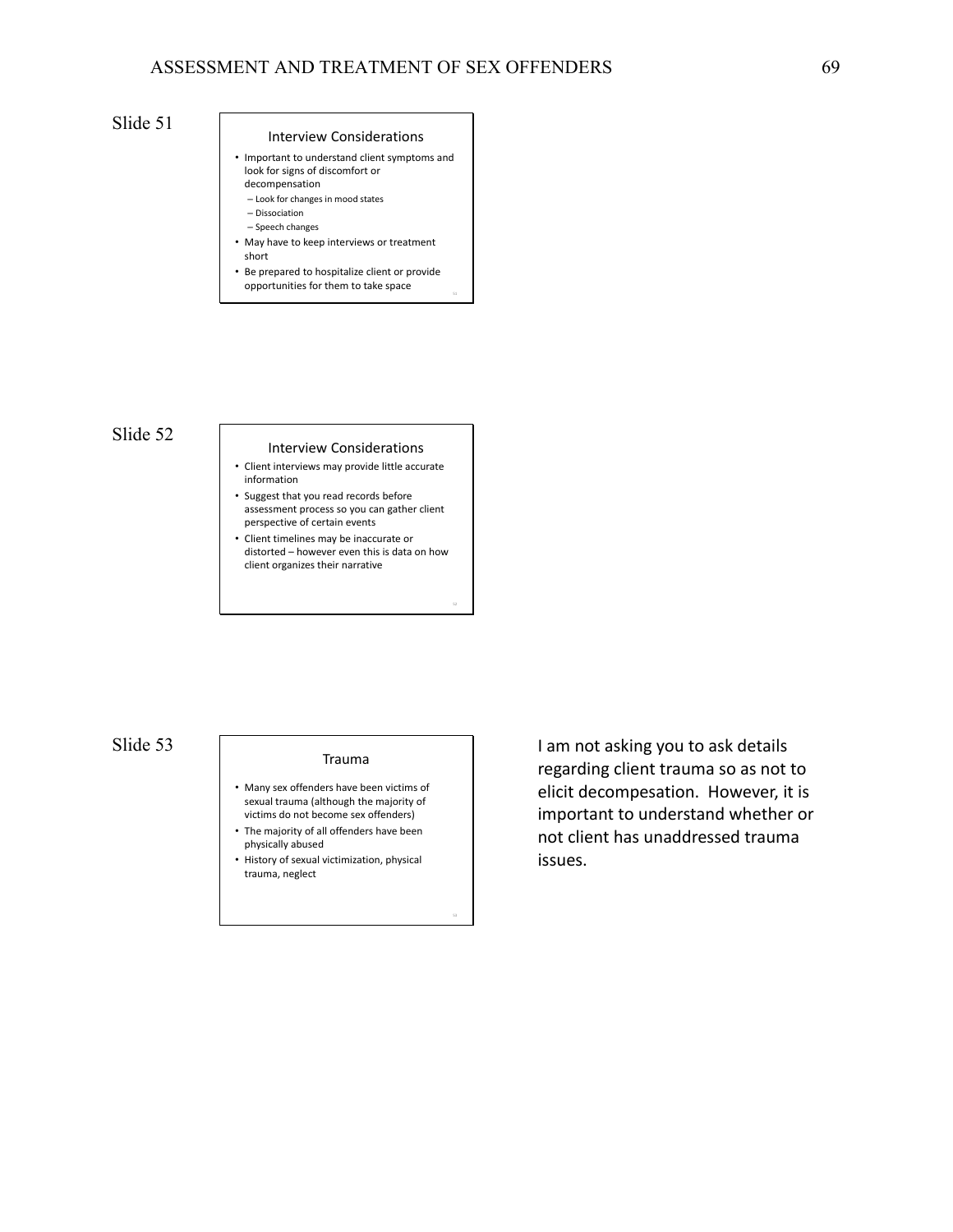• Statistics: – Adult male survivors of childhood sexual abuse (10-16% general population; 13-26% clinical population)

Trauma

- Individuals with developmental disabilities (male and female- 26-83%)
- Adult male sex offenders (30-60% )
- (Blasingame, 2005; Marshal, Laws, Barbaree, 1990)

The trauma history of any individual client is important for treatment. I just want to give you an idea of what the statistics look like around sexual trauma and sex offenders. You may already be aware of this information, but sometimes it is good to have a reminder of just how prevalent abuse rates are.

### Slide 55

#### Mental Status

- Is person oriented to person, place, time
- Suicidal ideation, intent, plan, and riskiness
- Reality testing
- Delusions and hallucinations
- Paranoia
- Command hallucinations

### Slide 56

### Good Lives' Questions

- Hobbies, social supports, strengths
- What do they put energy into during the day, What do they value
- Who do they want to be like
- What characters do they want to be like- TV, characters, movie characters
- Who do they look up to
- Have them describe person in detail

The spirit is to find other ways for a person to get their needs met in a healthy way. This is a strength based interview process.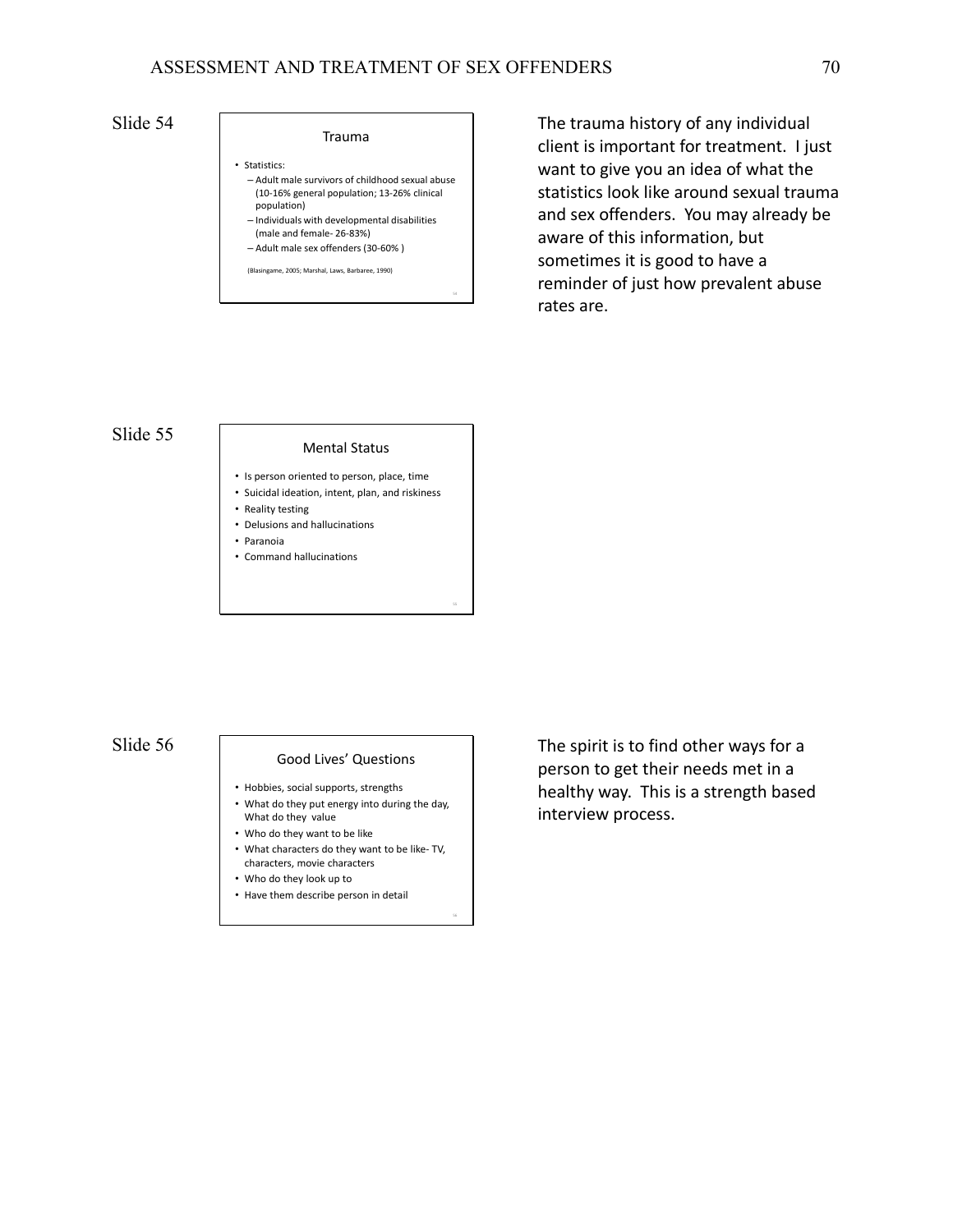#### Good Lives' Problem Clusters

- cognitive distortions
- empathy deficits
- social difficulties
- emotional problems
- deviant sexual arousal

Slide 58

#### In Office Assessment Tools

- Multisystemic Therapy 'Fits'
	- Look for any potential causes or meaning behind behavior or symptoms
	- Identify potential reasons for each individual cause
	- Address accordingly in treatment
	- Key here is to brainstorm broadly about anything that could possibly cause the behavior

One quick assessment tool that can help clarify issues quickly is the MST fit. I am introducing this tool only because it is easy and helps me visually brainstorm while completing assessments.

Slide 59



Complete 'fit' with group that is more extensive. Complete secondary 'fit' with group as well.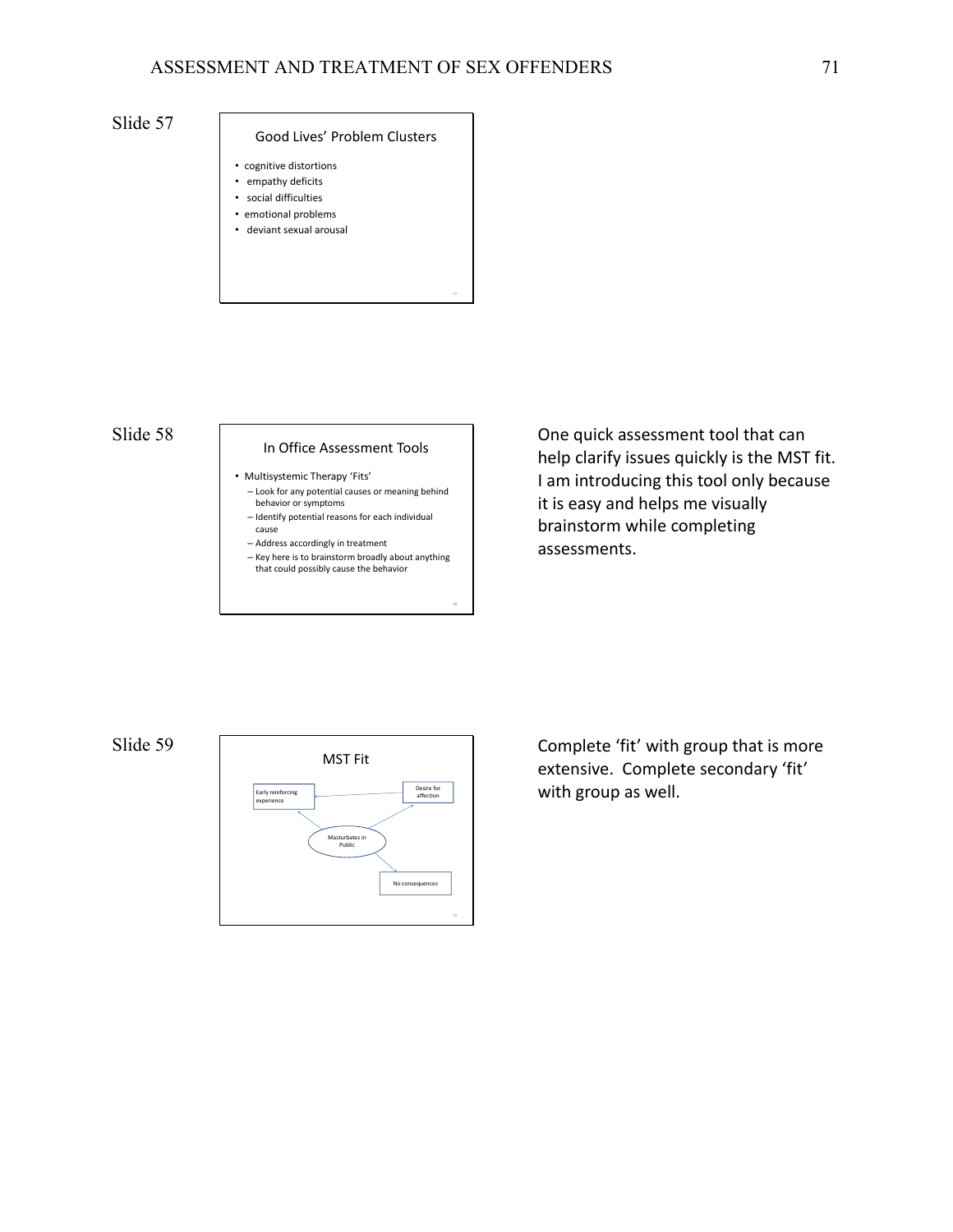Large Group Activity of Fit

Ask for a behavior from group and operationalize to begin fit. Ask participants to brainstorm things that could cause behavior.

Slide 61

#### Managing Risk

- Risk of recidivism or dangerousness is important consideration in all criminal work
- Idea is to predict likelihood of future
- victimization- (actuarial assessment) • Measures
- 
- Some look at factors associated with risk • Others look at factors and use clinical
- judgment

There are a number of measures used to formally assess risk such as the Static-99R or the RSVP. Factors associated with risk such as age, kind of abuse, number of sex offenses, and gender of victim. Clinical judgment measures (RSVP) will also consider history of abuse, or trauma, range of deviancy and violence involved in crimes.

### Slide 62

### Managing Risk

- Self-report measures may present issues in regards to:
	- Reading skill level and vocabulary
	- Disorganization
	- Poor reporters (over or under report symptoms)
- Hare's Psychopathy Check List (PCL)
	- I am not addressing the needs of those who score above a 30 on this instrument

Mention that scores on the PCL above 30 often indicate psychopathy that needs to be addressed.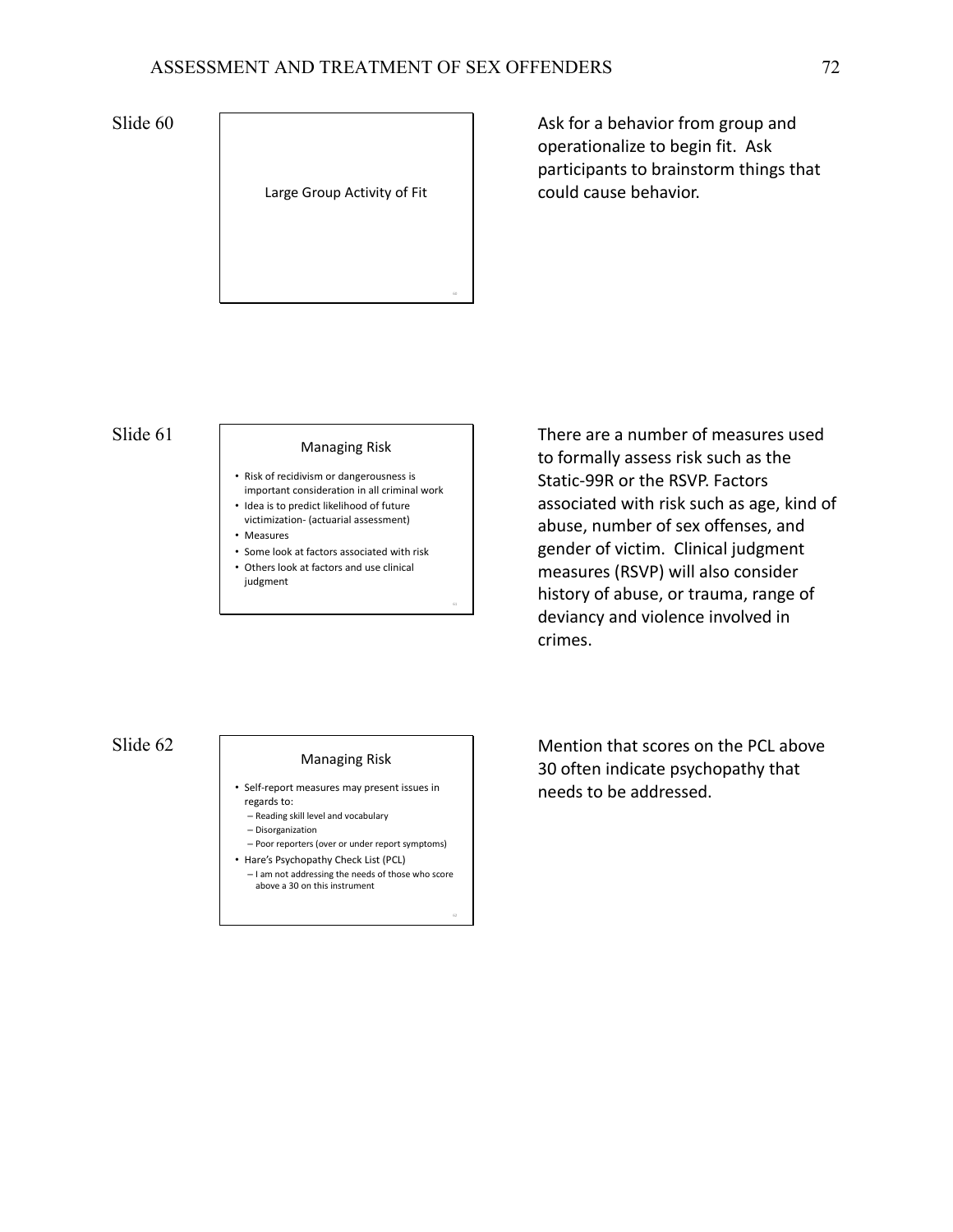#### Managing risk

- Risk in mental health is associated with behaviors that could end in hospitalization or a person being a threat to themselves or other
- Risk Assessment – Pay attention to additional risk factors for decompensation such as medication compliance, mental status, sleeping patterns, poor hygiene, and mental health symptoms

Many risk assessments were not created especially to deal with the SMISO population. Therefore, sometimes it may leave out some considerations particular to this population.

### Slide 64

### Managing Risk

- May need to assess for level of supervision and possible supports
- PPG
- Many medications can cause offenders to flat-line or test below interpretable results

When considering risk, some providers may choose to have client assessed for deviant arousal by having a Penile Plethysmograph- PPG- performed. Psychiatric medication can interfere with test results.

### Slide 65

#### Psychopathy vs. Mental Illness

- Psychopathy is not a disorder present in the DSM-IV-TR, however, all psychopaths would also meet the diagnostic criteria for Antisocial Personality Disorder – it is a forensic distinction
	- Some characteristics include: criminal behavior, manipulation, glibness, charisma or charm, lack of intimate relationships or drive for intimacy, lack of empathy or remorse, untruthfulness (Hare, 1993)

Since I noted psychopathology, I would like to spend a few slides discussing the difference between the SMISO population and psychopathy. This training will not go into assessing or treating psychopathy, however, I would like to make the distinction between psychopathy and mental illness. Individuals that you work with may have both issues, and yet the treatment would differ if there is a level of psychopathy present.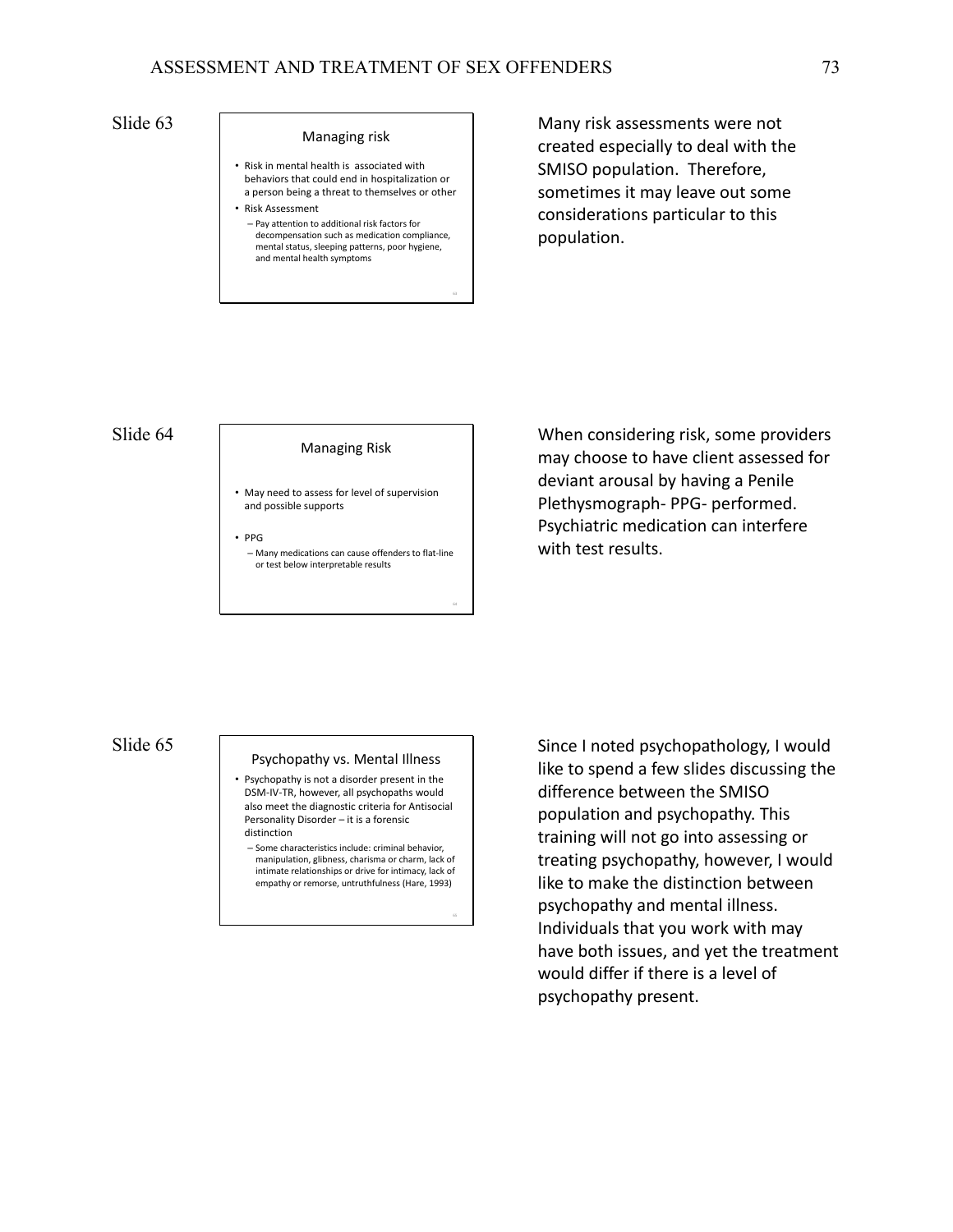#### Psychopathy vs. Mental Illness

- Individuals with severe and persistent mental illness may have a level of psychopathy or antisocial behavior
- SMISOs without this feature are more likely to have sex offending or violent behavior as a result of their condition or underlying sexual drives- but not based on their inability to be involved in a social group

If you have a real concern that you have a client with psychopathic features I recommend that you get a full assessment of risk and that you seek additional supervision or training in how to address these issues.

### Slide 67 Decompensation and Mental Health

- Sleep changes
- Eating changes
- Delusional content, hallucinations
- Bizarre content
- Self reported or apparent increase in deviant sexual thoughts
- Mood changes in general
- Hyper/Hypo arousal patterns- restlessness

Looking for increase in symptoms. May take a while to learn base-line versus decompensated mental health status for each client. Early detection and treatment lead to better outcomes and prognosis. (Harrigan, McGorry, Krstev, 2003),

### Slide 68

#### Assessment Issues

- Keep in mind that many individuals who have institutionalized backgrounds may be carrying inappropriate diagnoses or wrong information in their files
- Ongoing assessment is important since mental status can change rapidly
- Individuals may not be able to sit down for 3 hours to complete an extensive assessment

On point three: you may need to work with client for small chunks of time (15- 30 minute intervals) to gather information.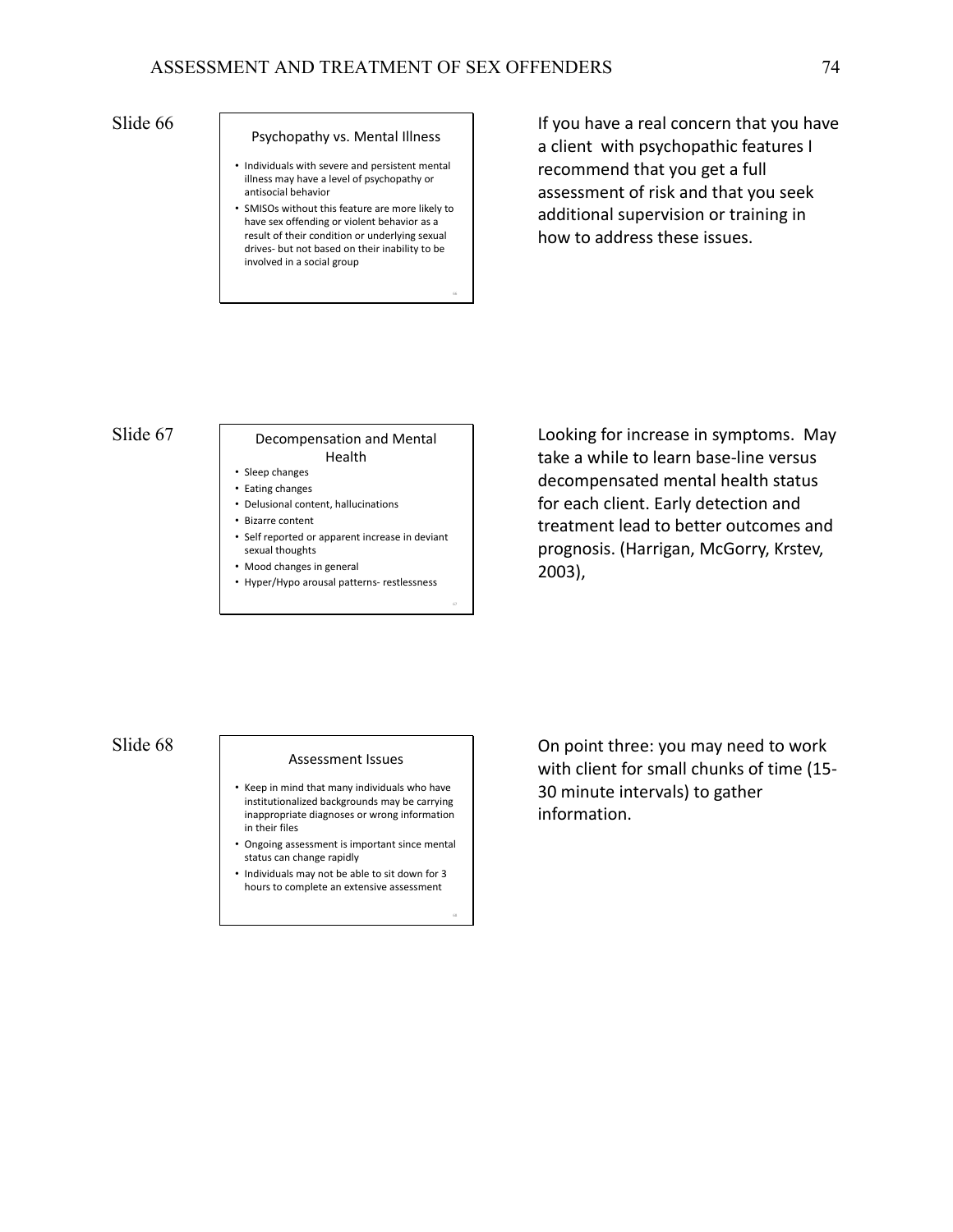#### Assessment Issues

- Clients may have inaccurate information in their record that keeps following them as well.
- May need to gather assessment information from third party if interviews are not accurate or are skewed by mental illness
- Best to warn client about some of the type of questions you will be asking (I will be asking you some very personal questions about your sexual history)



Slide 71

#### Assessment Main Ideas

- Assessment is an intervention and the beginning of treatment (Guidry)
- True consent is important
	- Recovery Model Stance
	- Guardian
	- Possible Legal Considerations

Have participants look at vignette and problem solve what they would want to assess and how? When group returns to large group, ask individual small groups to add one comment about a problem area that they would like to know more about…go around the room in this way and track responses relative to the assessment shown previously. Appendix D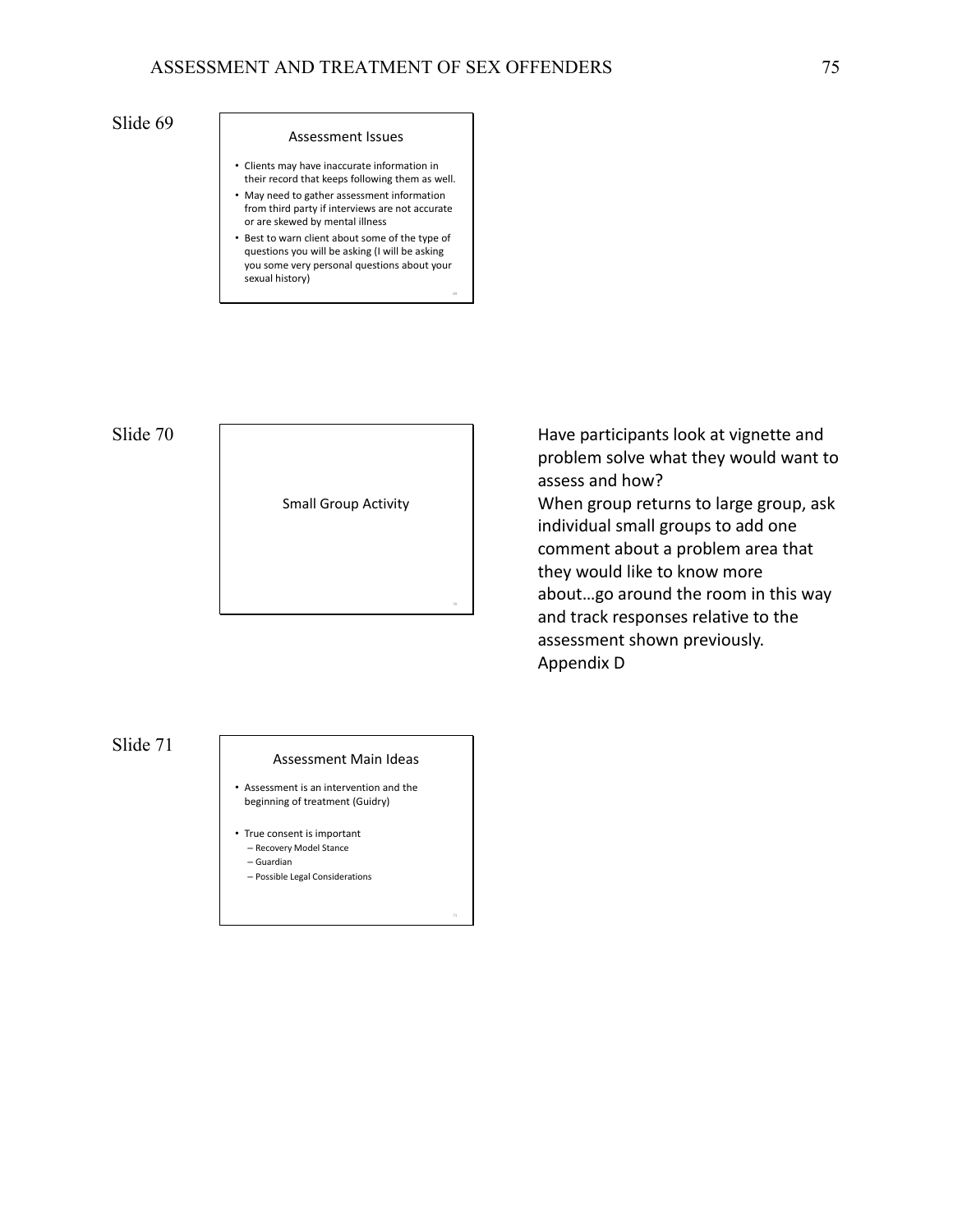### Assessment Main Ideas

- SMISOs may have additional factors to assess: – Mental Health History
- Hospitalization/institutionalization history – Trauma Issues
- Systemic Involvement
- Risk assessment is important but there are caveats
- Mental Status is important- because clients should be stable to be able to begin treatment

Actuarial measures give group data that is often normed on non mentally ill sex offenders. Debates are ongoing as to the use of predicting future risk and how this informs treatment of the individual client as well as public policy.

### Slide 73

### Assessment Main Ideas

- Assess for strengths in order to use in treatment / engagement process
- Assessment is an ongoing process constantly informed throughout treatment as well

Slide 74



Refer to Appendix E for form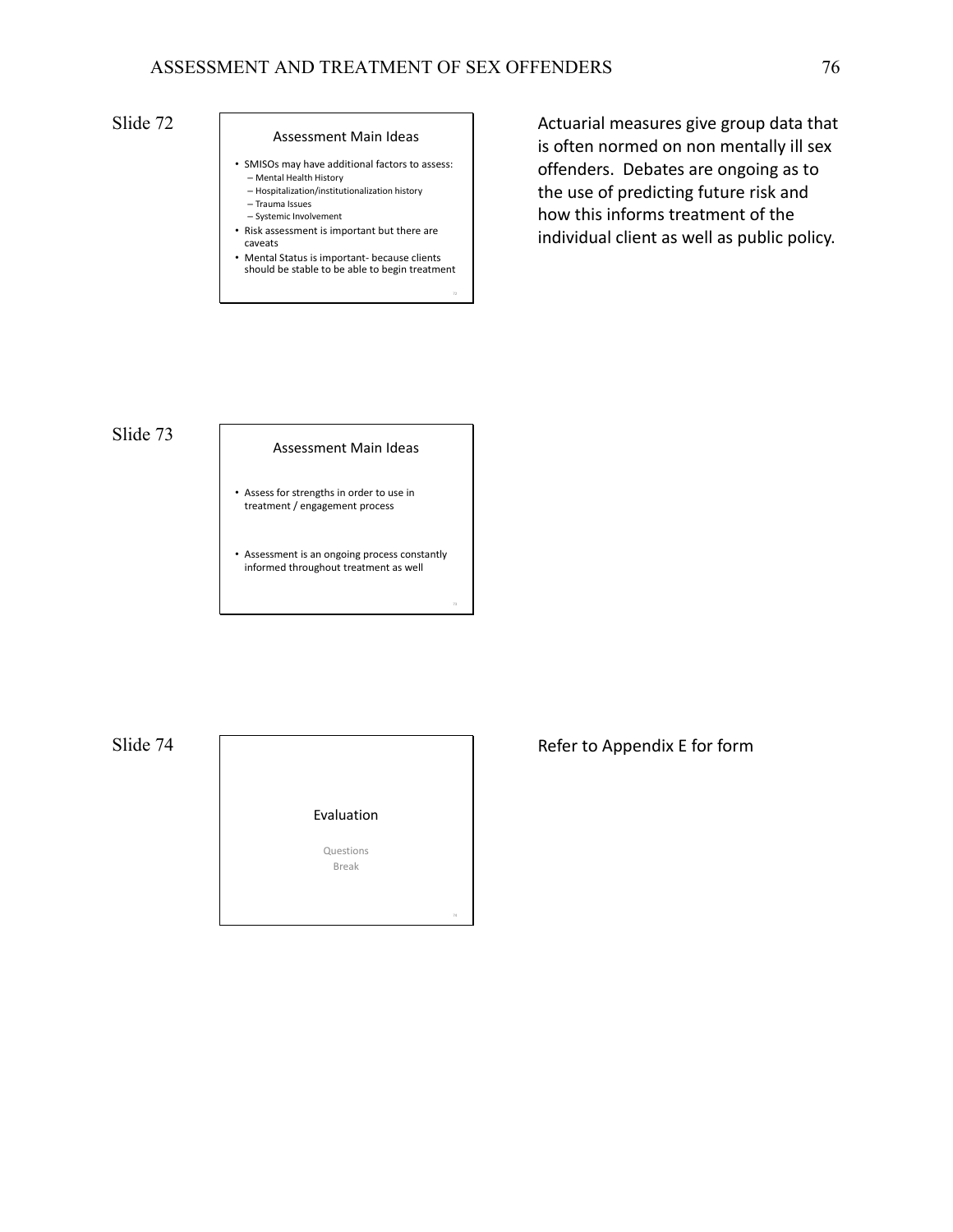| Section III: |    |
|--------------|----|
| Treatment    |    |
|              | 75 |

Slide 76

#### **Treatment**

- Setting the stage for treatment
- Psychiatric resources
- Systemic consents, releases of information – Emergency contact information, crisis phone
- numbers
- Safety is established via assessment process
- Working hypothesis
- Mental illness contributing to sex offense or not
- Issues that may need to be addressed

Now we have an idea of who SMISOs are and what types of issues we need to look at to properly treat them…We may have a PPG, forensic records, hospital records, or police reports. Now what do we do?

Slide 77

### Referral Issues

- Cognitive limitations (need for neuropsychological assessment referral?)
- Delusions that may interfere with group dynamics (or paranoia that may interfere with group dynamics)
- Substance abuse options (refer out,
- probation/parole contacts, drug test, etc.)
- Client may actually not remember offending, may prevent other clients from discussing openly

Do you need to refer out? Do you need to get more information? Do you have the contacts to work with this person? Will you need additional consultation or supervision to help manage?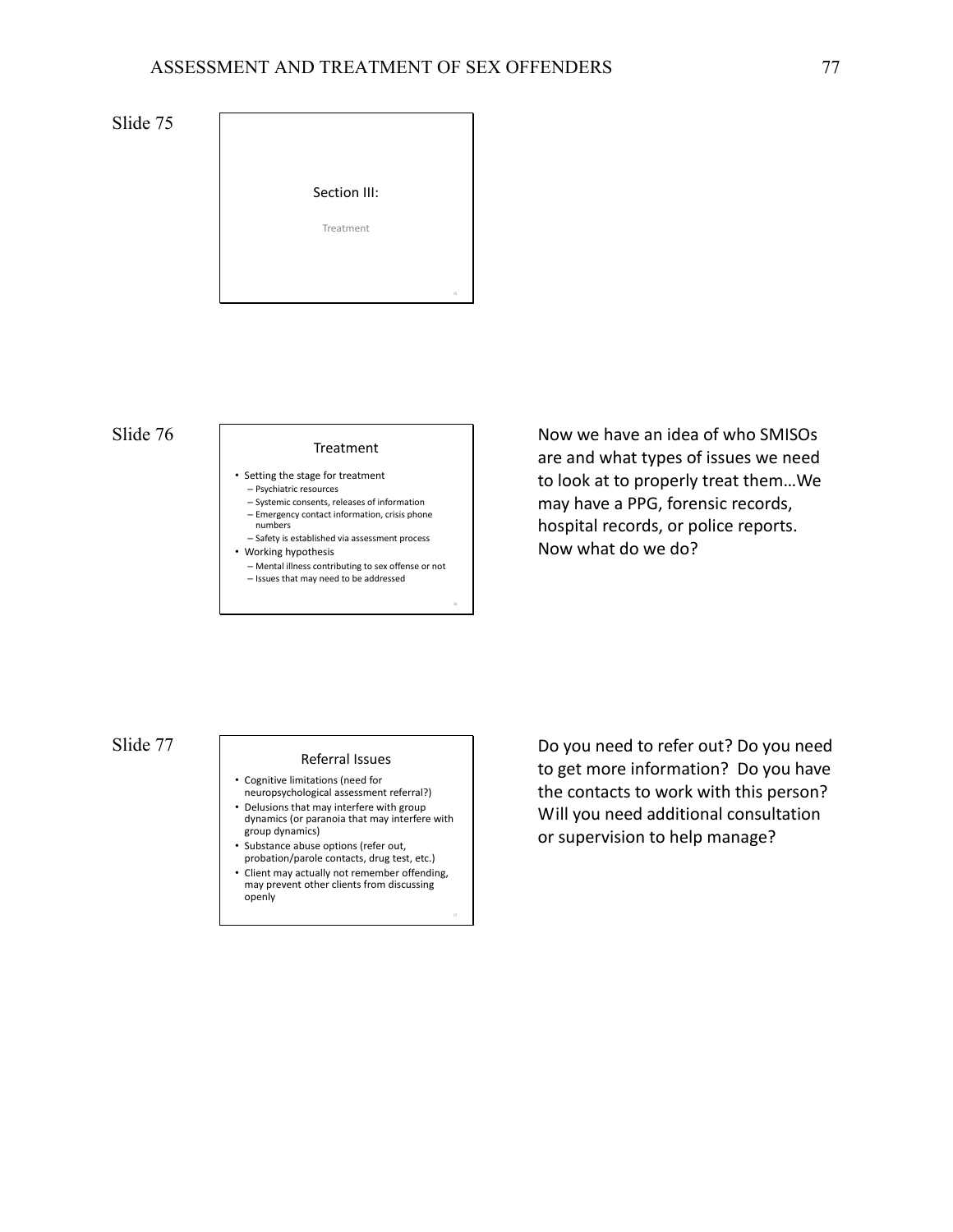#### Treatment Stance

- Goal of work with client is to help them lead as normal a life as possible (Ward & Brown, 2000)
- This goal assumes that they will not reoffend (which is a secondary goal- since "normal" assumes no sex offending)
- Focus on what they will work towardsachievement goals
- Support effort, motivate change

### Slide 79

#### Treatment Stance

- Client is responsible for their mental health, build sense of ownership in mental health
- Model confidence in client's ability to change
- Rehabilitation is possible
- Reinforce value of therapy relationship
- Empowering clients to take charge of their mental health will provide better outcome – Stress re-empowerment

We talked earlier about a stance towards treatment with sex offenders that takes into account their mental illness. I believe that the recovery model and the Good Lives Model share similar stances towards clients. GLM focuses on approach goals- not avoidance goals- hence the positive frame of the goal. This means what will they work towards? Last point- DBT assumption: Clients are doing the best they can, but still need

to change.

### Slide 80 Treatment Adaptations: Laying the Groundwork

- Working with Psychiatrist or Prescriber is key – Medication for psychiatric concerns as well as for
	- sexual hyperarousal – Complex issues around addressing sexual concerns and mental illness
	- If you cannot find prescribers who have experience in working with these issues refer them for consultation or to articles on subject (provided in references)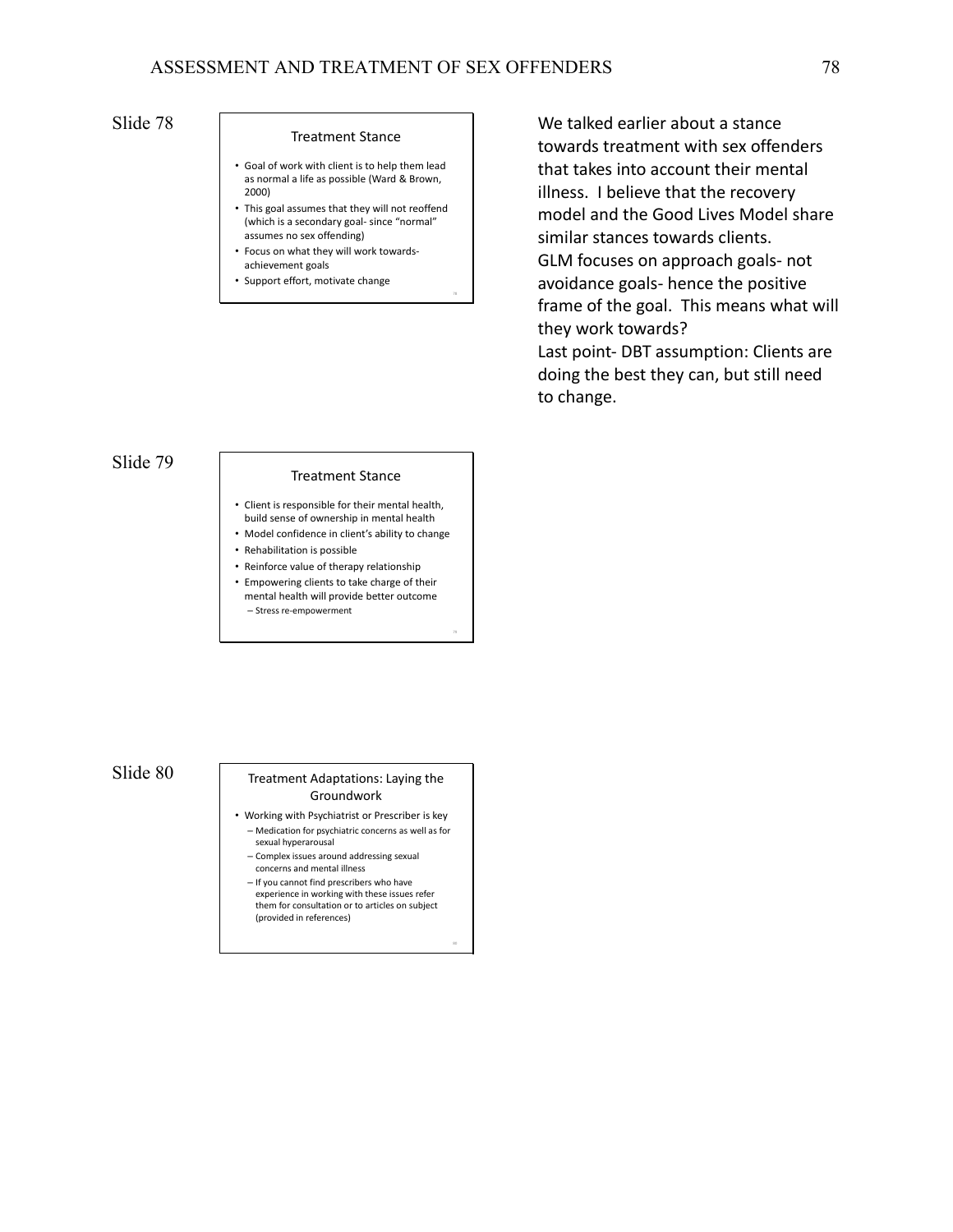### Slide 81 Treatment Adaptations: Laying the Groundwork

- Create Feedback System with other providers
- Schedule regular phone calls and track
- Schedule regular meetings as necessary – Implement behavioral checklists and have them faxed daily or weekly to your office
	- Developed based on client problem:
	- i.e. masturbated in public, maintained appropriate hygiene, attempted to touch female staff sexually, Keep both negative and positive behaviors in view
	- Implement system to have updates faxed to your
- office regularly (HIPPA compliant)

You want to establish a feedback loop with providers. Part of this feedback loop is to allow clinicians to have an idea of client's daily behaviors (neg. and pos.). This will better allow clinicians to identify and track treatment goals.

### Slide 82 **Treatment Adaptations: Laying the** Groundwork

- Safety Planning:
	- Check thought content, orientation regularly
	- Assess suicidality/homicidality as needed – Assess hygiene- which can be an indication of
	- mental status
	- Discuss safety/emergency plan with providers and client BEFORE it becomes a problem • Who will be contacted and how
	- Under what conditions hospitalizations may need to occur

Slide 83

Small Group Activity: Behavioral Checklist for Providers/ Safety Plan

Just jot down the information you would want on the paper provided. Please take 15-20 minutes to complete this task. (after 15-20 minutes) Large group question: Each group please list a concern or behavior you would want to track…Then ask large group if they have anything else that they would like to add. Appendix D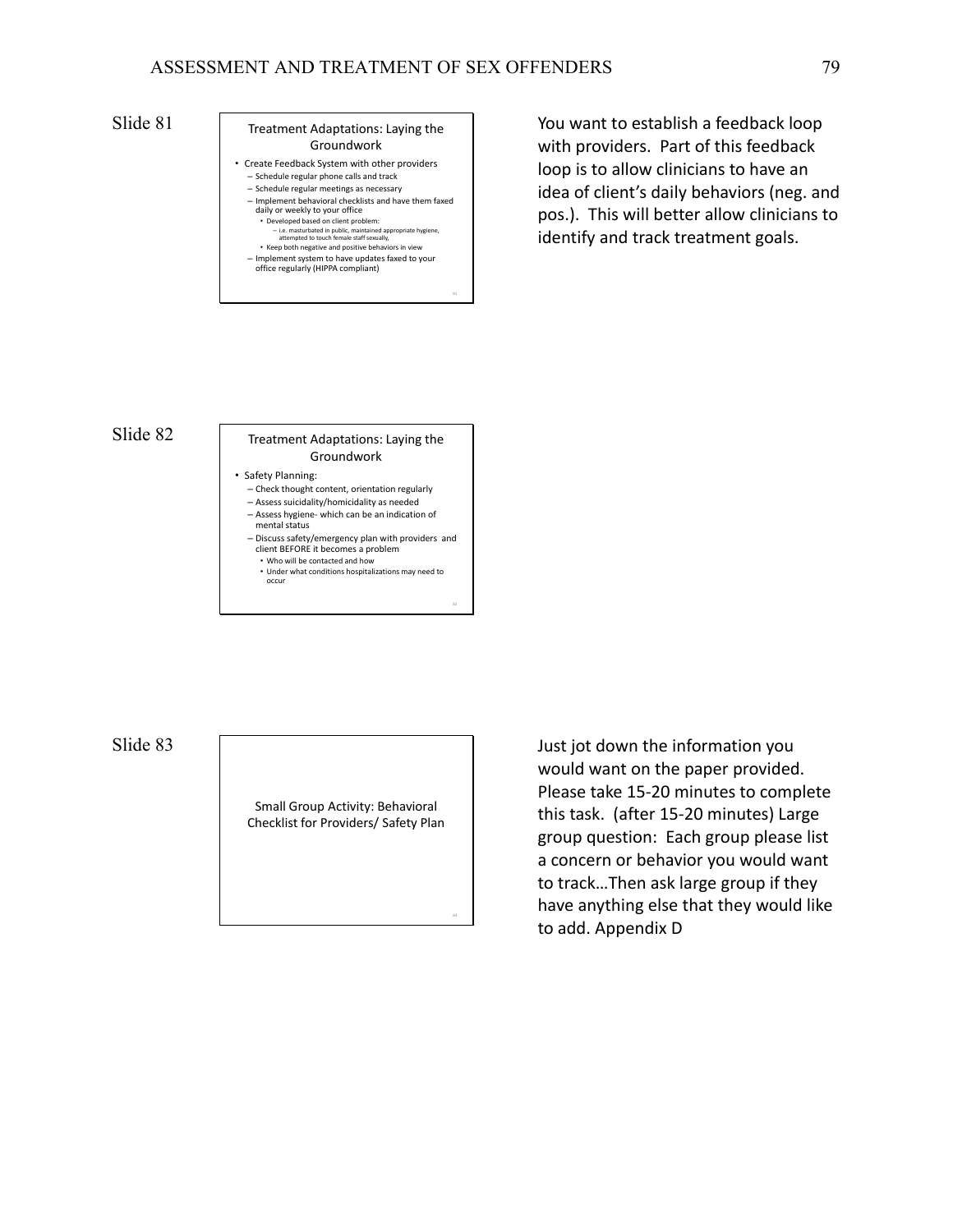Section III: Treatment Adaptations

Everybody has their own treatment protocols and ways that you carry out treatment. I am assuming that you are looking to tailor what you already do to your individual client with a severe and persistent mental illness. As a result, I am not going to teach you how to carry out treatment, but instead how to make adaptations to what you already do…and possibly add some suggestions.

Slide 85

#### Targeted Treatment

- Medication: nearly all of your clients will benefit
- Groups: may not be tolerated by all clients. – Can client maintain concentration for group setting
	- Can client tolerate discussion that may trigger trauma response
	- Does client attitude interfere with group work – Can your groups be tailored to meet client's individual issues

85

86

• Individual treatment

Groups: Will client learn? Will they contribute?

# Slide 86

#### Stages of Treatment

- Many sex offender programs have different phases or stages of treatment (GL, MIPSB, etc)
- 1. Therapeutic relationship and safety and skill building (consents, motivational issues, psychoeducation, assessment, relationship forming, basic grounding techniques)
- 2. Targeted treatment of identified issues, continue skill building
- 3. Maintenance of treatment gains, ongoing support of client needs

There are three major tasks that should take place in therapy with SMISOs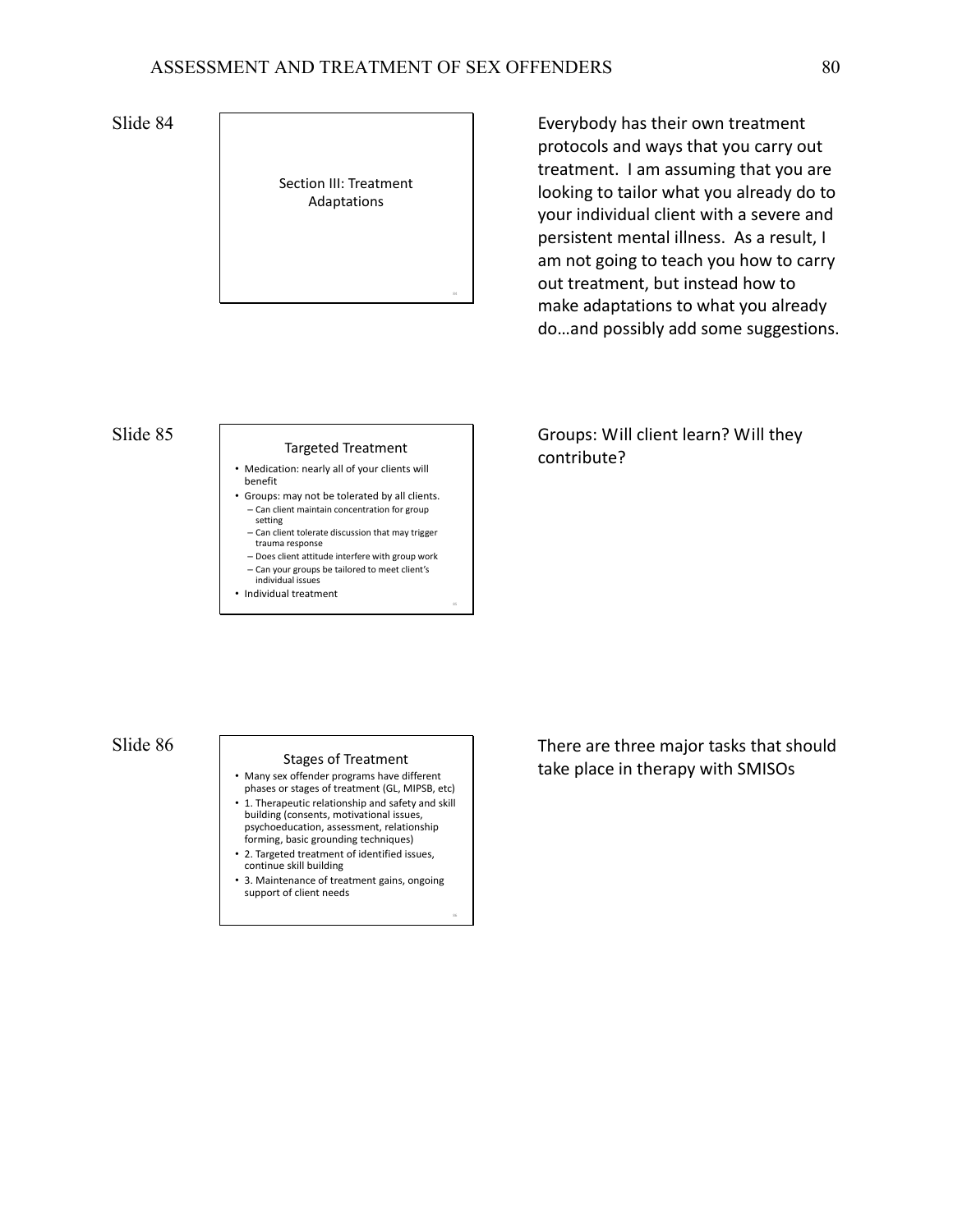#### Individual Treatment

- Consent to treatment, limits of confidentiality
- Motivational Issues • Psychoeducation
- Medication
- Safety and Therapeutic Alliance
- Systems Networking
- Skill building
- Particularly coping and social skills
- Trauma
- Substance abuse issues

### Slide 88

#### Consents/Limits to Confidentiality

- Guardianship and ability to give consent • Consent for treatment means understanding limits of confidentiality
- Subpoenas could implicate clients if they admit any crimes for which they have not been tried
- Intent to harm anyone (self or others) – Past abuse (sexual or otherwise) of person under 18
- Conversation about what type of information you will be sharing with probation or service providers

Going over consents and limits to confidentiality are a normal process that we all go through with clients. However, there are some differences when working with SMISOs.

### Slide 89

#### Motivational Issues

- Motivational Interviewing has many good techniques for addressing motivation – Pros/Cons lists of behaviors (i.e. drinking vs. not
	- drinking) – Listing of client values (look for what animates client) and juxtapose to behavior in question • "You want to be a good father but you say that you have not had contact with your kids in six years"
	- Use of reflection and not a lot of questioning

Assessment should provide you with information about what motivates client to allow clinician to best work towards client health based on client's overall motivation. Who is familiar with MI? (if a large amount of people raise hands then go over slide, if not, then discuss the change process in the Transtheoretical model: precontemplation, contemplation, preparation, action, maintanance. Discuss importance of clinician to work with client based on where client is at in the change process, recognizing that client needs to be ready, willing, and able to change.)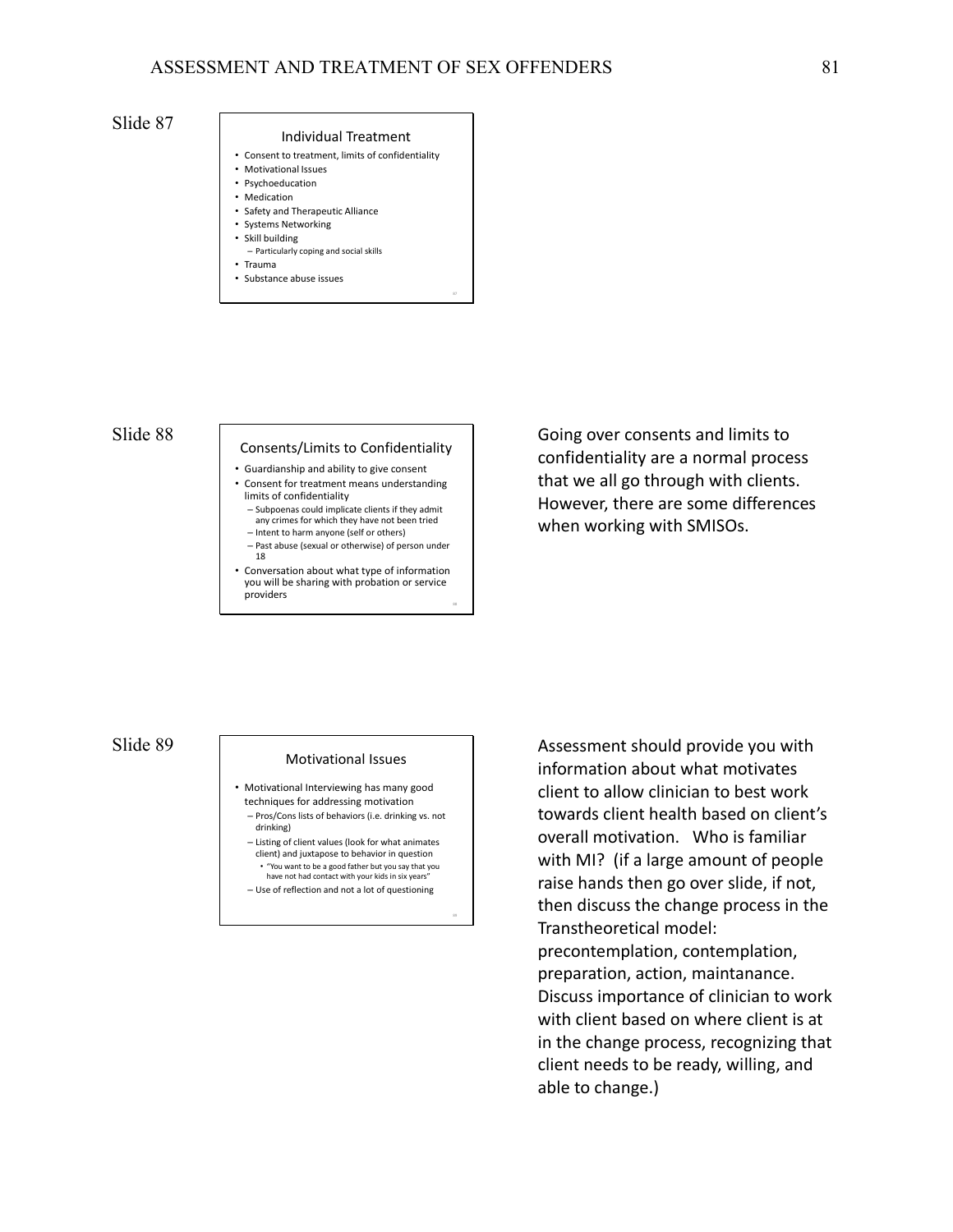#### Psychoeducation

- Mental Illness • Answer questions if they have any
- Signs of decompensation
	- Sleep Eat
- Mood
- Energy Increase voices
- Paranoia
- Hygiene
- Empower clients to look for their own symptoms and teach these to clients • May have to provide psychoed to system as well (family, probation)

### Slide 91

### Therapeutic Alliance

- Brief Cognitive Therapy (Safran & Muran, 2000)
- Alliance makes up to 40% of client change across treatment models (Duncan, Miller, Wampold, & Hubble, 2009)
- In vivo work with clients around relationship – Pointing out Just Noticeable Differences
	- Asking "what just happened there?"
	- Use own feelings to help move work along

Once you have your client motivated to work, you may need to provide some psychoeducation on their mental illness. From my experience clients will often think that they are "crazy" but not fully understand their mental illness. Just as you may be used to finding triggers to offending- it will be important for client to see their own signs of decompensation and to learn how to identify some of these early signs.

Negotiating the Therapeutic Alliance (Saffran & Muran, 2000) is a good resource for learning in vivo ways to address relationship in therapy.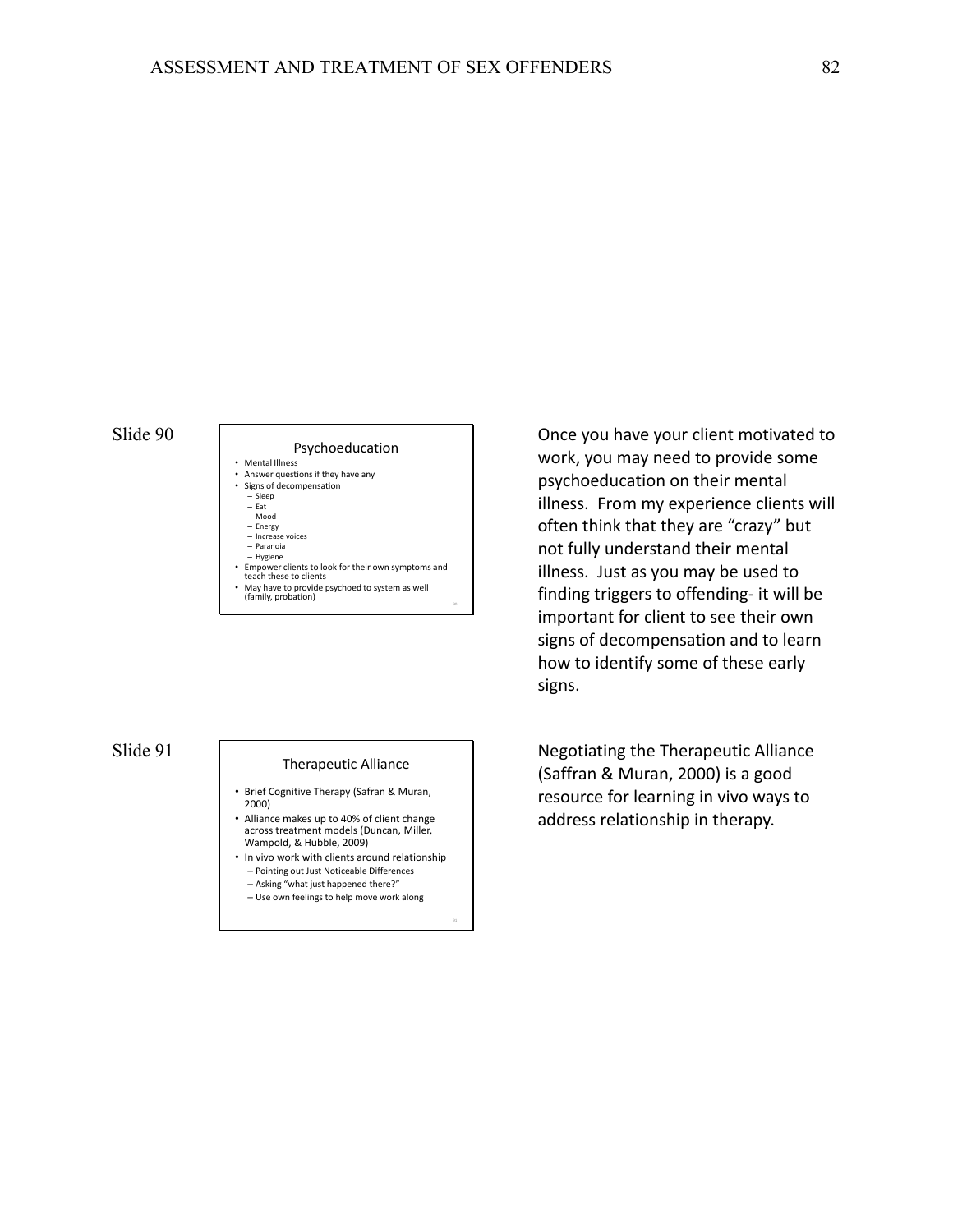#### Safety

- Trauma and creating safe space for clients
- Grounding Techniques to help establish safety – Have clients list out three things they can see, touch/feel, hear, smell in environment to prevent
- disassociation – Safe place exercise- describe a safe place in detail, close eyes, breath, sit comfortably
- Have client feel something tangible (like a pen )
- and describe with senses
- Create lists of pleasurable activities for clients

### Slide 93

#### Skill Building

- Many models address skill deficits (DBT, CBT, GLM, etc.)
- Work through planning, predicting, practicing, and repetition
- Teach in small steps
- Concrete skill building opportunities (safe place, grounding techniques, "I" statements etc.)
- Reinforce skill at end of group or individual treatment and use several times within session

Task analysis: picking nose, what does this mean? Sticking finger up nose. try to replace with appropriate behavior. What can you substitute instead?

### Slide 94

#### Skill Building & Support

- Work with systems to create prompts for client to use skills (prompt when angry, sad, in need of affect regulation)
- Use of phone call you when need to talk through situation, problem solve, vent
- Use of calling supports- identify and build into plans
- Identify qualities in movie or tv characters that client would like and problem solve (what would Rocky do in your situation?)

Note on last piece: Concrete not abstract- clients may not be able to discuss abstract concepts like love. GLM depends on the ability to think abstractly. Discussing qualities of real people or characters from movies or television is often possible with this group.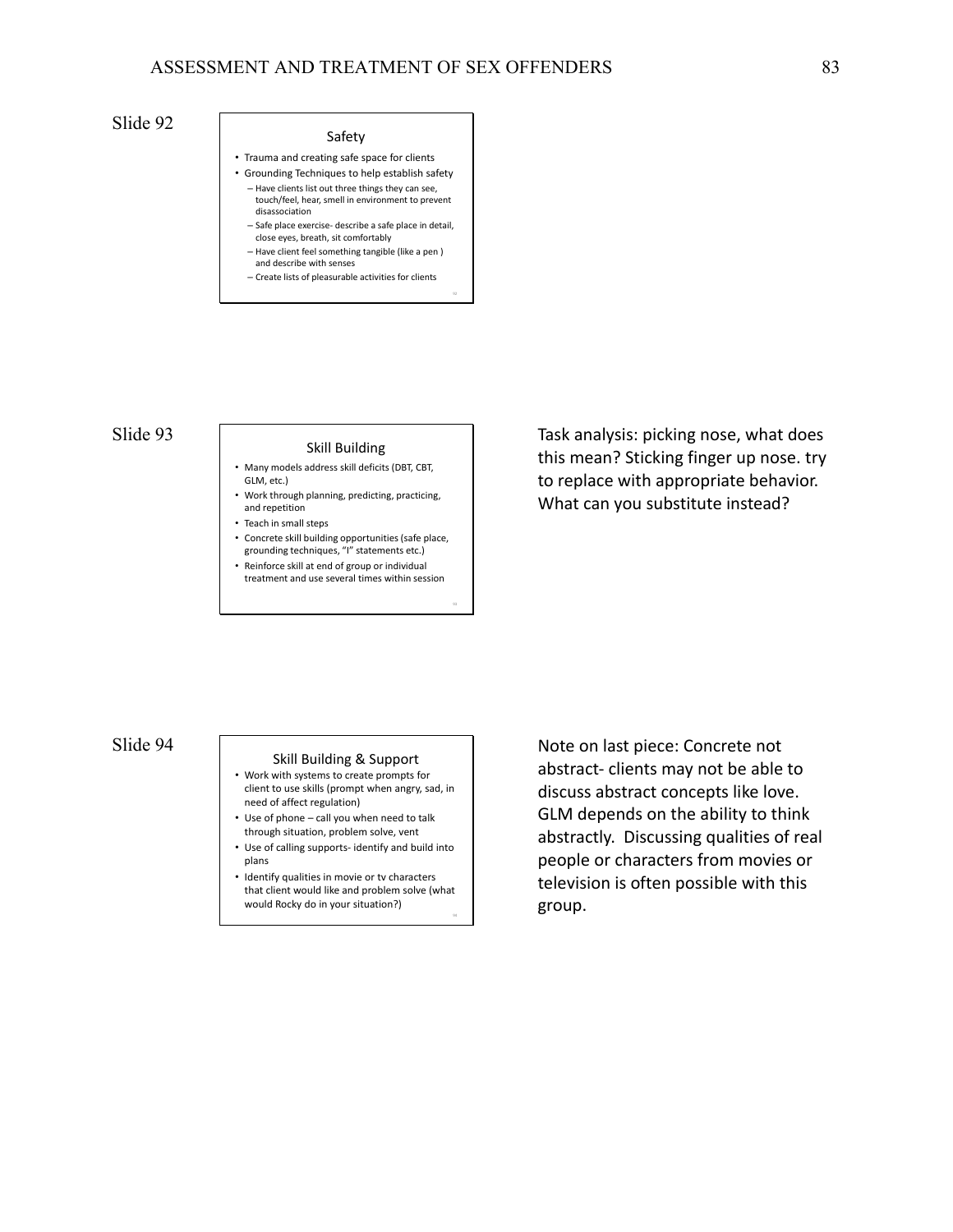#### Treating Trauma

- Some trauma treatments are contraindicated for severe and persistent mental illnesses due to the possibility of decompensation (EMDR)
- Trauma treatment is necessary for some offenders, however this work is only possible if clients have enough affect regulation skills and resources to be effective

### Slide 96

#### Substance Abuse

• Drug Testing

- Probation/Parole requirements
- Psychiatry aware of issues- due to drug interactions
- Risk issue, focus of treatment if using/MI to improve motivation

96

### Slide 97

### Groups

- Reading and Writing – Group work cannot be dependent on literacy
- Adaptations
	- Some clients may need longer period to establish safety before they disclose history
	- Ask client to repeat back instructions or questions in their own words- if you fear they did not understand
	- Ask clients to give their own examples to internalize lessons and skills
	- Role plays are important for internalizing skills

Repeating back: Remember these individuals are adults so one way to do this is to say- Can anyone tell me some of the main points covered today?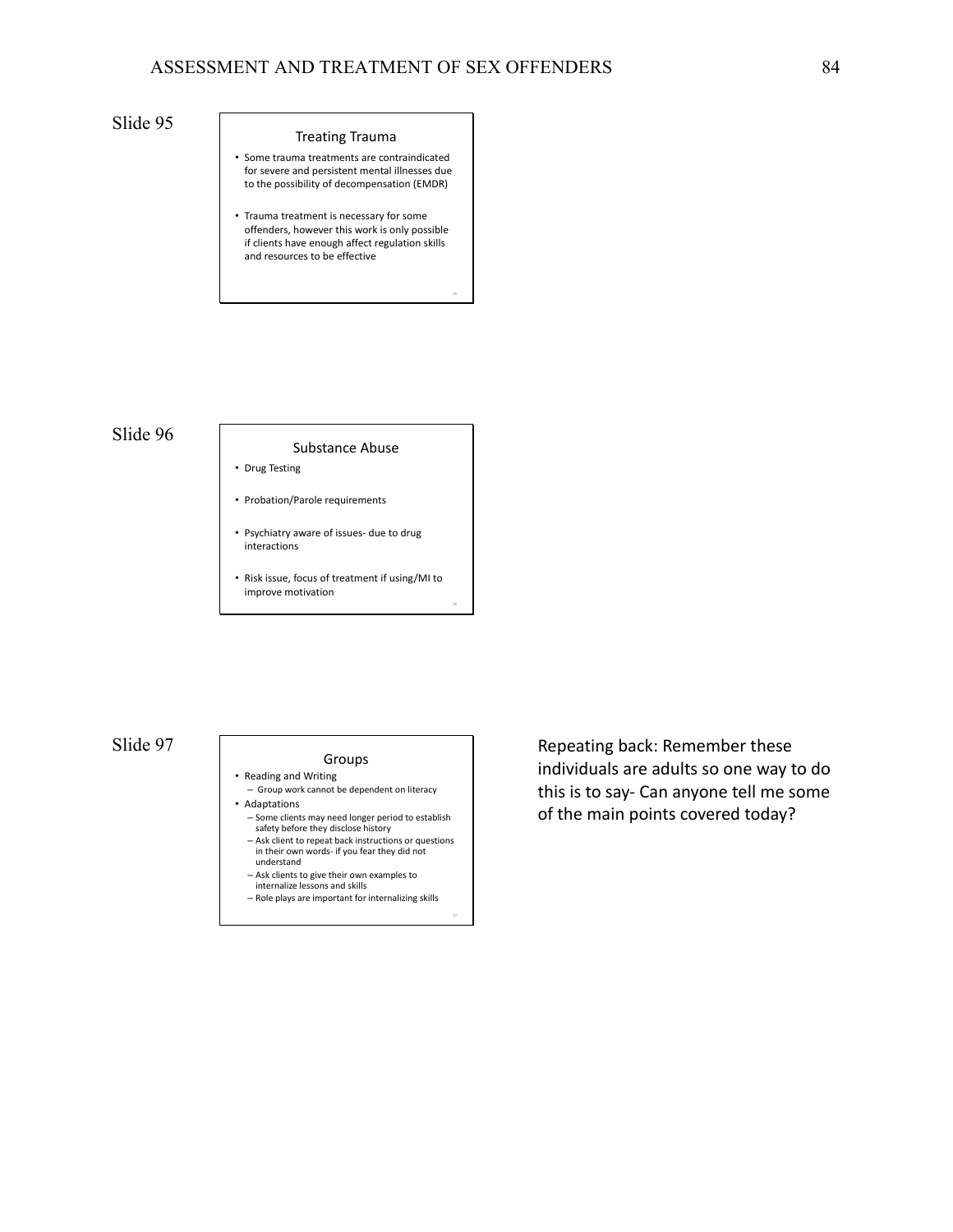### Groups • Adaptations

- Adjust language to fit all group members abilities and understanding (simplify language if necessary) – Instead of staying "pathways to offending" you
- may want to say "things that make you manic" or "paranoid" name symptoms
- Clients may not be able to retain information in one weekly group- reiterate at end of group and beginning of next group

### Slide 99

#### Groups

- May have to draw pictures to help visual learners
- Disclosures can cause problems
	- Trauma triggers with abuse history – Can cause decompensation
- Denial issues
- Client may honestly not remember offending
- Delusions
	- Delusions may enter into conversations in group • Reality testing • Individual treatment discussions

99

100

## Slide 100

#### Case Management Support

- Help carry out some of the contact and systems work / while clinicians provide the treatment
- Can coordinate all systems involved
- Help with transportation, housing issues as well

If you have access to one, use them.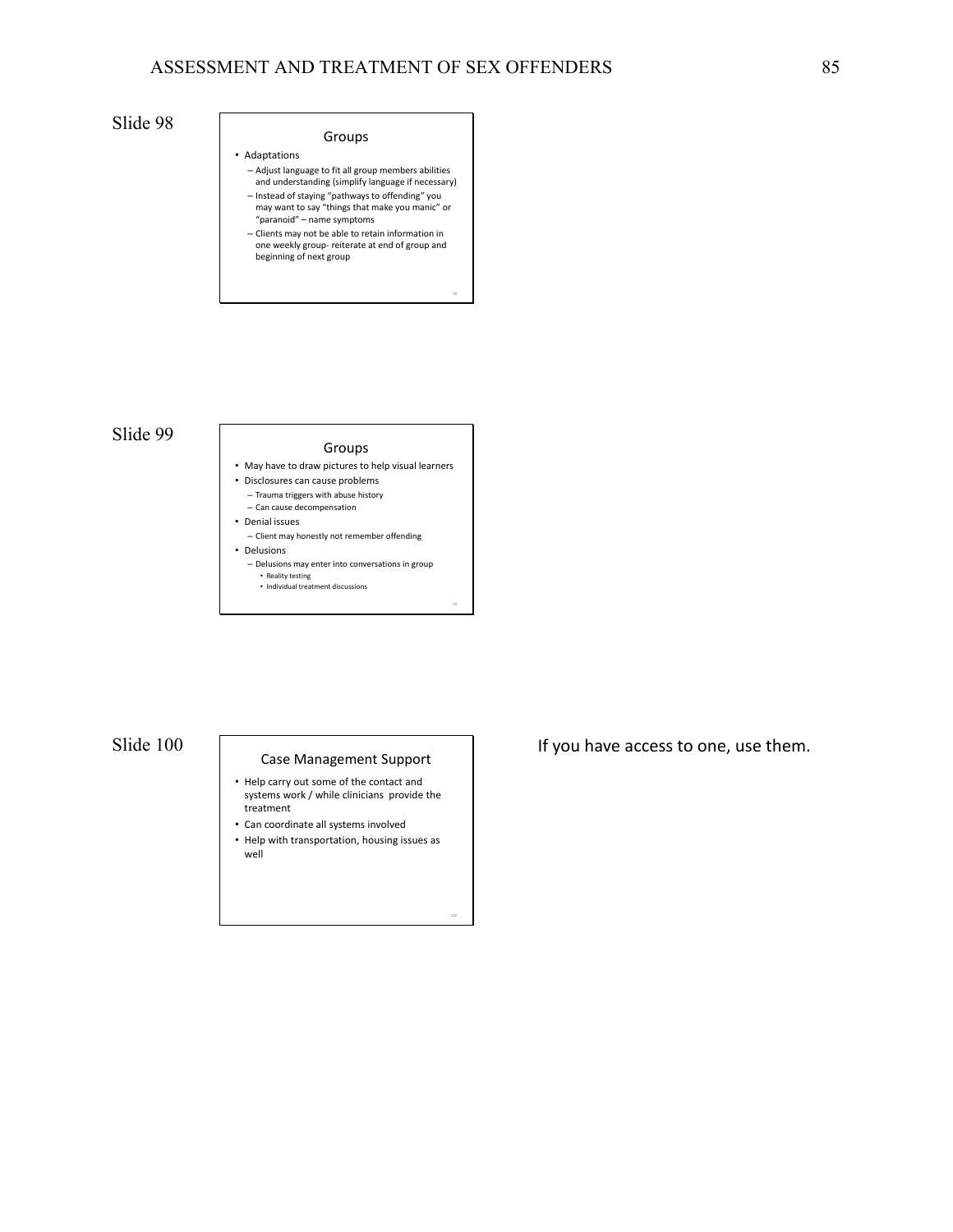101

102

### Slide 101

- Mentor
- There are some programs which provide mentors for their clients
- COSAS out of Canada is one such program that successfully uses mentors with sex offending clients
- If you have access to such resources, make
- certain to establish safety protocols
	- Meet in public
- Look at history of assaults
- Make sure client is stabilized psychiatrically • This is a good option for teaching social skills to client in vivo

# Slide 102

# Collaborative Strategies • Work to psychoeducate court systems and

- probation around mental health needs of client
- Work to psychoeducate group homes or families on sex offender needs of client
- Explain work as sexual violence prevention- to increase buy-in
- Create feedback loop- as discussed earlier to help supervise client

Often times courts and probation services are looking for face valid factors to address in therapy- victim empathy etc. These are not associated with increased risk for recidivism- but are face valid. Other concerns, like therapeutic alliance are not face valid and yet have favorable outcome. These issues may need to be explained.

Slide 103

Small Group Work: Identify Clients and work as consultation group

Refer to Appendix D for group activity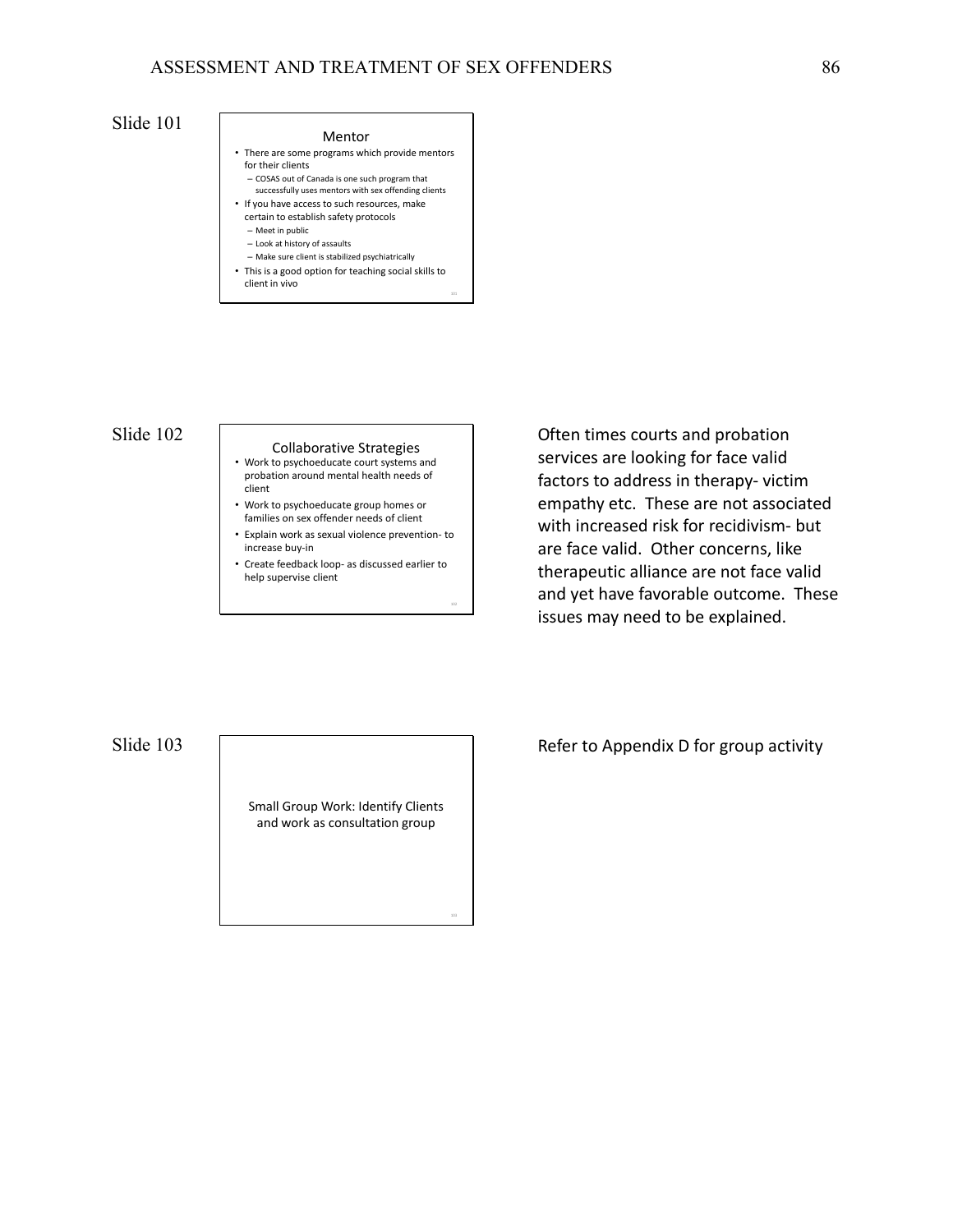#### Treatment Summary

- Treatment should have a psychopharmacological component
- Treatment will have to be tailored to the developmental and cognitive levels of clients
- Treatment should use systemic level- case management support
- Client's current mental status, substance abuse, and past trauma should all be targeted in treatment (risk factors for this group)

104

105

106

### Slide 105

#### Treatment Summary

- Other Important Treatment Domains
	- Social skills training
	- Psychoeducation – Safety
- Alliance
- Recognize that treatment should focus on
- empowering clients to take care of mental health issues • Find client strengths and points of motivation,
- work with these factors to help push treatment

Slide 106



Closing remarks, Appendix F for evaluation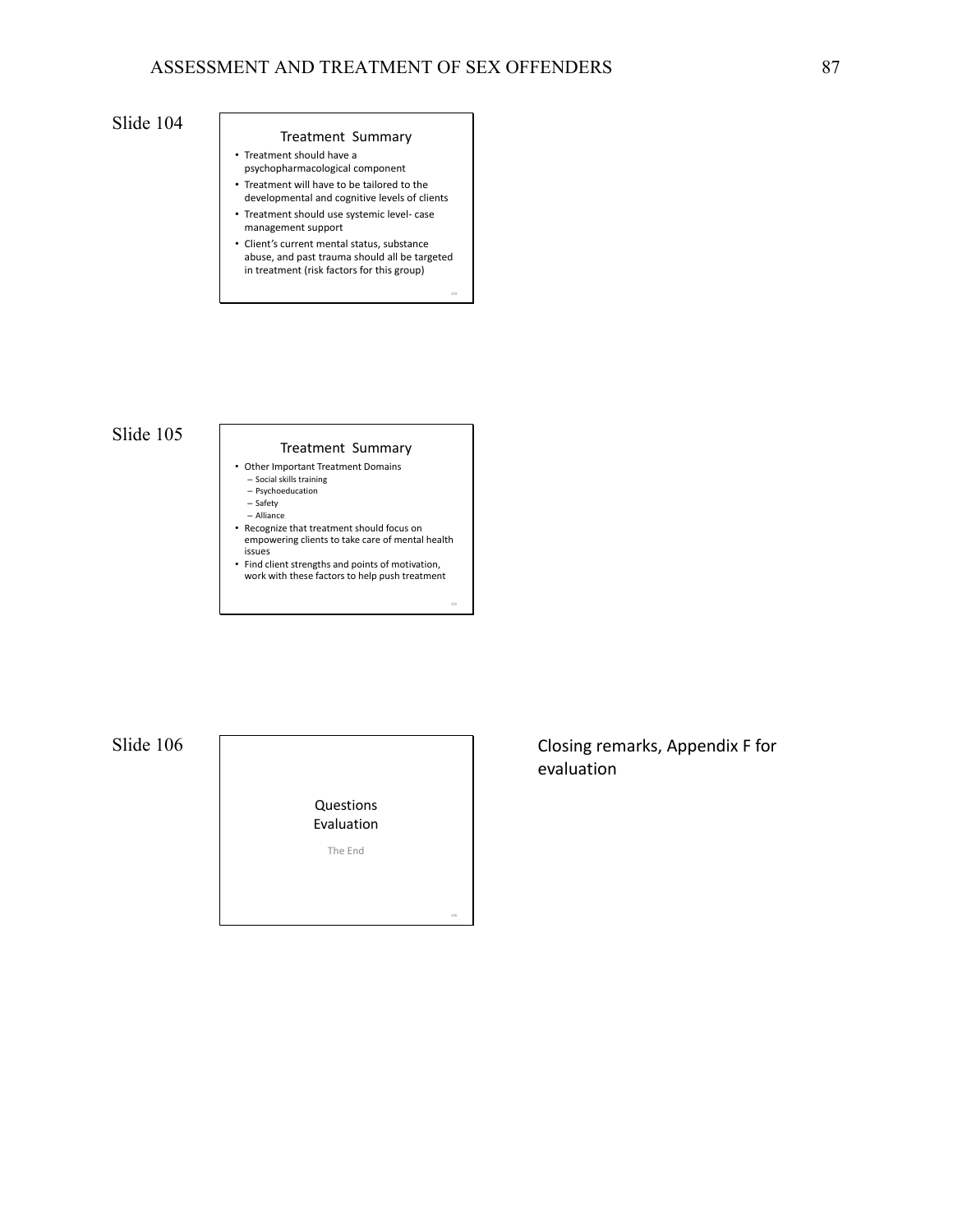### Appendix D

### Skills Training Activities

### Section I: Paired Activity

Get a partner and consider your personal reaction to this vignette. The focus of this exercise is your personal reaction, your gut feelings, and any concern you may have if this client were referred to you. The goal is to be nonjudgmental and let your mind reflect upon and play with the thoughts that emerge.

### **Level One**

Reflection:

Charlie is a 44 year-old Caucasian man who was referred for sex-offender specific

treatment following his release from prison. Charlie has recently become a level three sex

offender who was incarcerated for 20 years. He was charged and convicted of indecent assault

and battery of a female stranger in an alley.

Take five minutes to discuss your reactions: Physical reactions on your part, initial thoughts, intuition about example.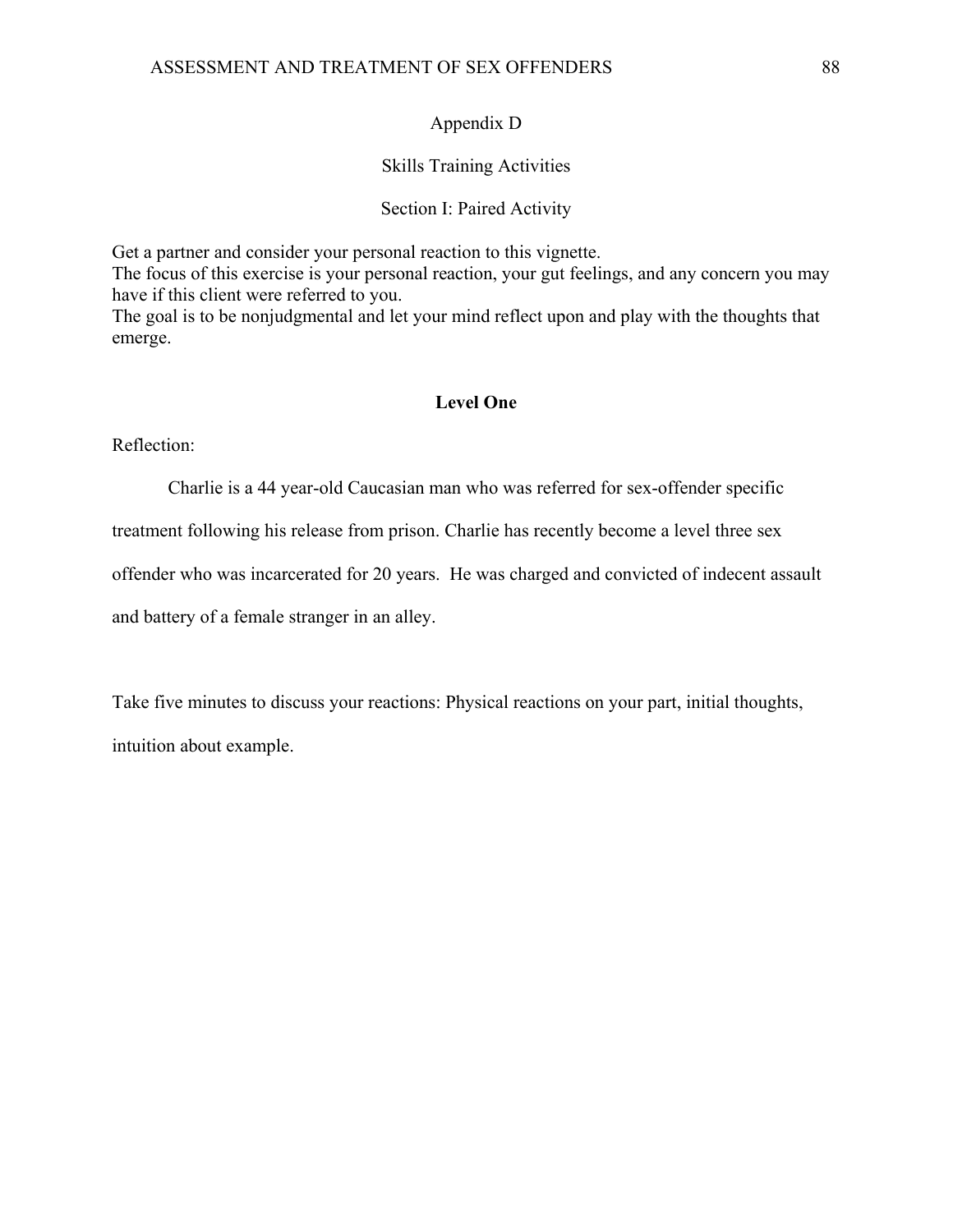### **Level 2**

Reflection:

Charlie has a history of paranoia and bizarre delusions. He was first treated for this condition at the age of 16 when he would expose his genitalia to strangers around his small community. He would often believe that strangers found him sexually attractive and was picked up by police several times for exposure. At this time Charlie was never charged or convicted of any sexual crimes, but was returned to his home. His parents were warned to "keep an eye on him," but he was never put into counseling or given consequences for his behavior. One of Charlie's main symptoms is his tendency towards grandiosity when his mental illness is poorly managed.

Take 5 minutes to think and discuss this new information in regards to Charlie. How does this additional information change the way you view Charlie?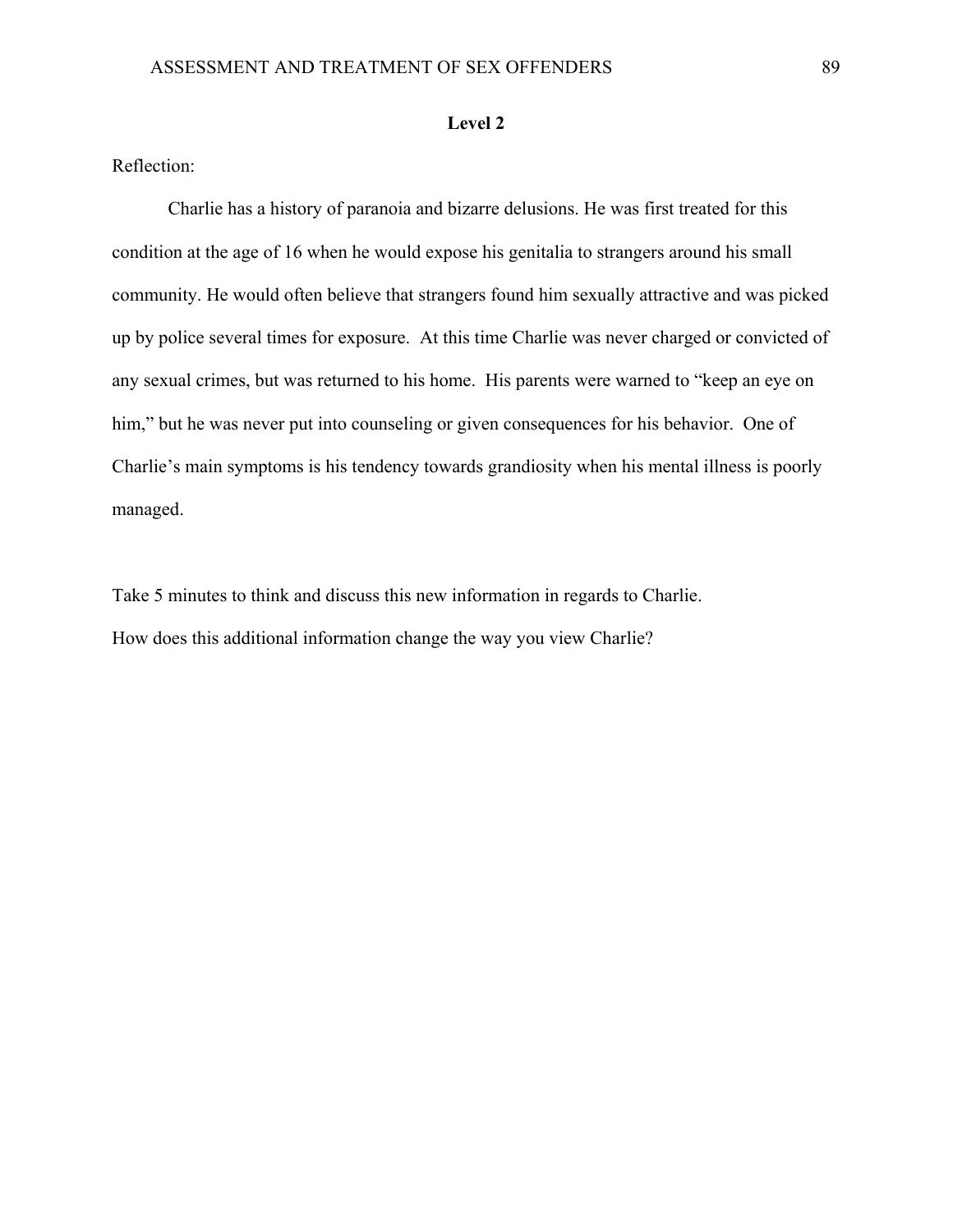### **Level Three**

Reflection:

Charlie reports that he was physically abused as a child by his mother, father, and grandparents. Charlie denied sexual abuse but did report significant bullying in school, and school reports mentioned that he was "caught giving oral sex" to another male student. Although the information is unclear, it appears that Charlie may have been forced into this interaction. He also shied away from discussing any sexual encounter that occurred within the prison stating, "I don't want to talk about that right now."

Charlie has a sixth-grade education and quit school at the age of 15 (after being held back several times). He has limited reading ability and poor comprehension skills.

On the night of the recent attack and sexual assault, Charlie was drunk and was without sleep for three days following a manic episode. Earlier in the day he was described by witnesses as "parading around" and masturbating in public. While in a grandiose state, Charlie believed the woman he assaulted found him sexually attractive and "wanted" to have sex with him. He was found guilty of indecent assault and battery only after several weeks of working to get him stabilized on medication so that he could be competent to stand trial. After his competency was restored Charlie took a plea bargain rather than go to trial.

Take a few minutes to process your reactions.

In what ways did your reaction to Charlie change? What new information influenced your reaction? Describe what information enables you to empathize with the Charlie's situation without condoning his behavior?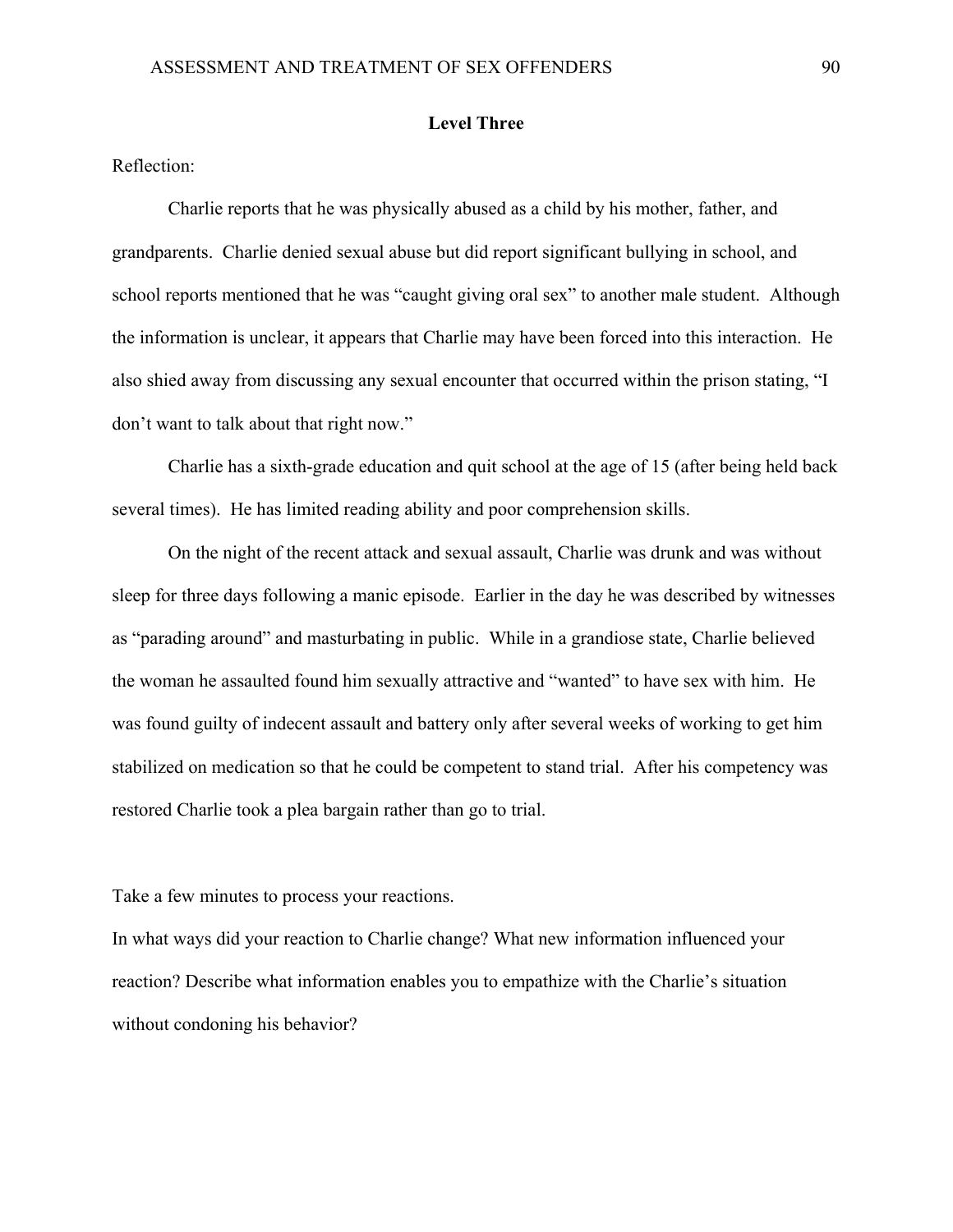### Section II: Small Group Activity—Assessment Activity

Juanpe is a 33-year-old male referred for treatment after serving two years in prison. This sentence was a result of a series of sexual assaults on the subway that occurred in one day. Juanpe has never before been in therapy, and he started to receive medication in the prison setting where he was diagnosed with a mental illness. It appears that Juanpe will sometimes talk to himself and that these conversations often do not often make sense. Juanpe also believed that he was "initiating" the women he assaulted into his religion. He believed that the women were "given" to him by God and that they were his for the taking. Juanpe has been medicated for a period of time and now knows that he was mentally ill when the crimes occurred. During the sexual interview Juanpe revealed that he has sexually assaulted women in the past, he has had sex with two dogs, and he tends to get aroused by a wide variety of situations.

Juanpe no longer believes that he has been given women, but he still believes that he and God have a "special relationship." Juanpe lives in a group home, but is independent and can come and go as he pleases. Juanpe has no work history, lives on disability, and goes to church regularly. He has two brothers, whom he is close to and whom he sees weekly. Juanpe has been compliant with all of his parole requirements and seems to be interested in sex offender treatment.

Juanpe is insightful and smart, despite his delusions. He is easily redirected, but sometimes will go on about his religious beliefs. Juanpe enjoys reading and writing.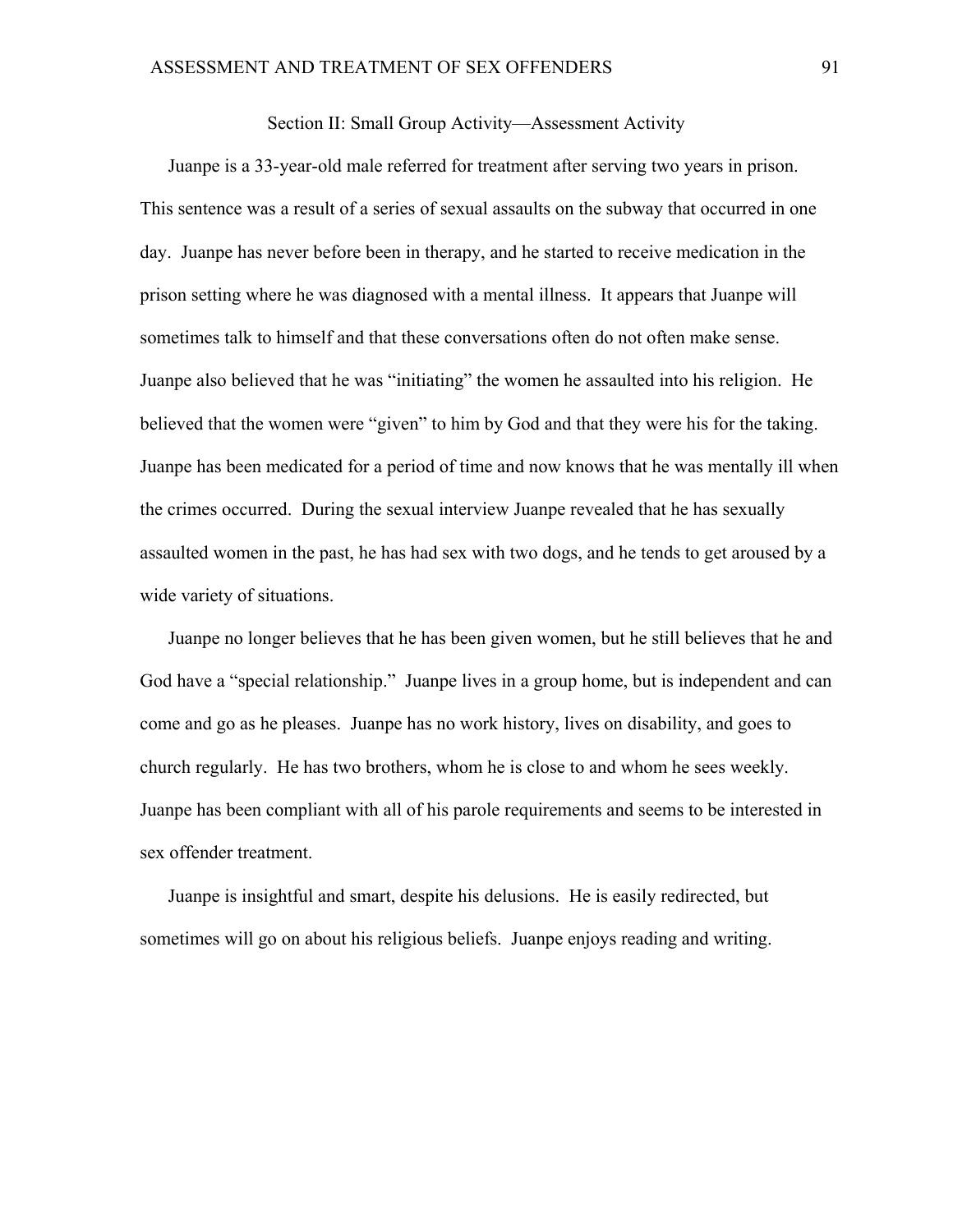Please answer the following questions about the above vignette:

- 1. What information is missing? What do you want to know more about?
- 2. What do you believe the diagnosis would be for this client? If you do not know, what types of questions do you need to ask him?
- 3. What is your hypothesis for this client's behavior? (Is it related to his mental health concerns? Is it related to deviancy? What questions would you ask to tell the difference?)
- 4. Can you imagine what assets and skills this client would need to develop in treatment to lead a better life (a Good life)?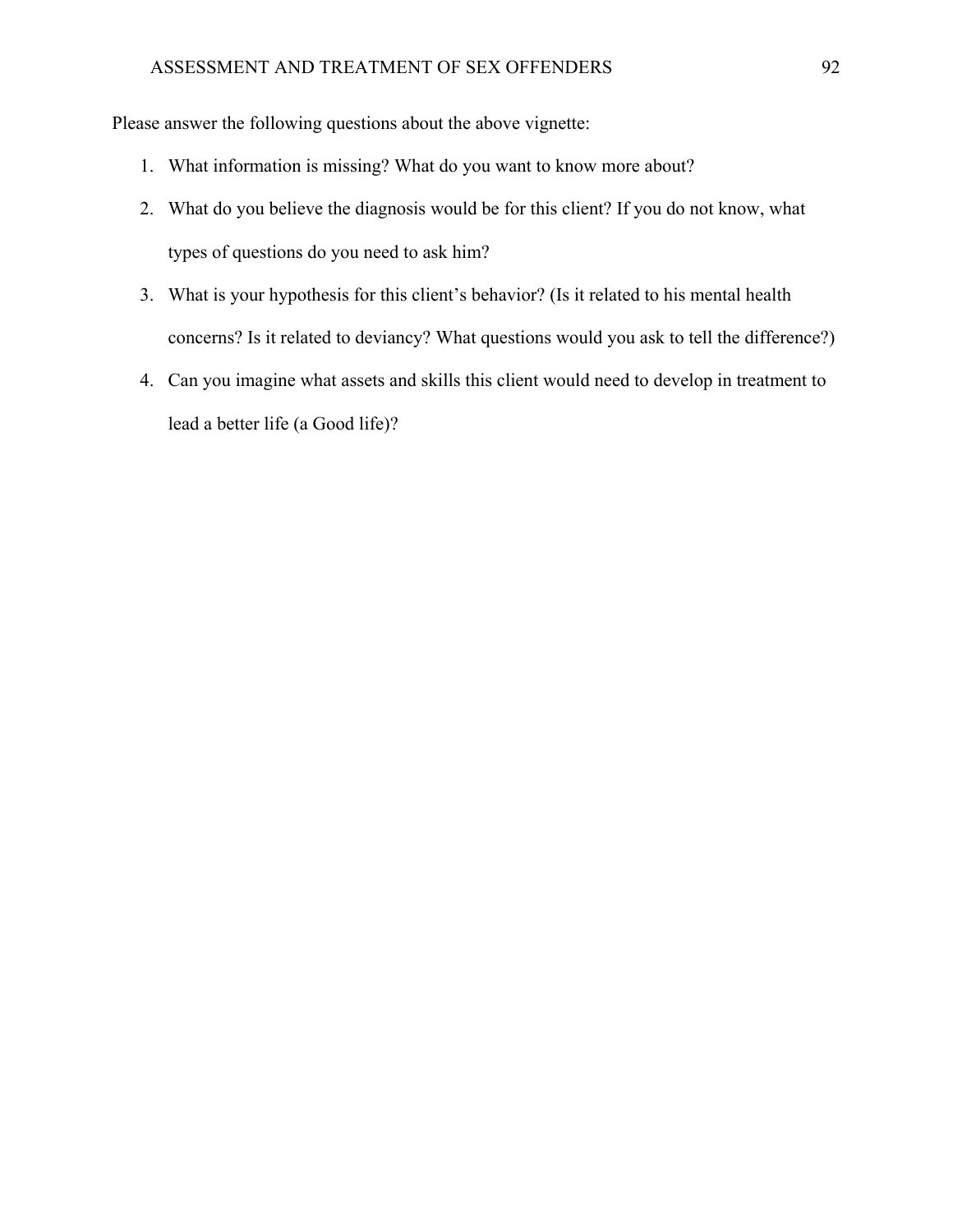### Section III: Behavioral Checklist for Providers

 David is a 55-year-old African American male who currently lives in a group home setting. David was incarcerated for rape of a minor 14 years ago and served the full sentence. David had a drinking and drug abuse history prior to his incarceration. He has a current diagnosis of Schizophrenia Paranoid type. Recently, David has been having issues at his group home, during which, in the evening, he will walk around without pants. This behavior tends to scare the night staff. In addition, David will sometimes display poor hygiene which is often an indication that he is on the verge of decompensation. At his home, David's other behaviors include discussing sexual relationships with and asking inappropriate questions to staff. Staff is also concerned that he may be asking people in the community inappropriate questions as well. Other group home residents have discussed the fact that David may again be using alcohol. Although he is no longer on parole or probation, you would like to know if he is using regularly and would appreciate any information on this topic.

Please write down what behaviors you would want to track on a weekly basis. Please develop a simple behavioral checklist that could help you identify any drug/alcohol use, signs of decompensation, and inappropriate sexual behaviors so that you can best treat David. Also, please identify any safety concerns that you may have, and what you would do to address them.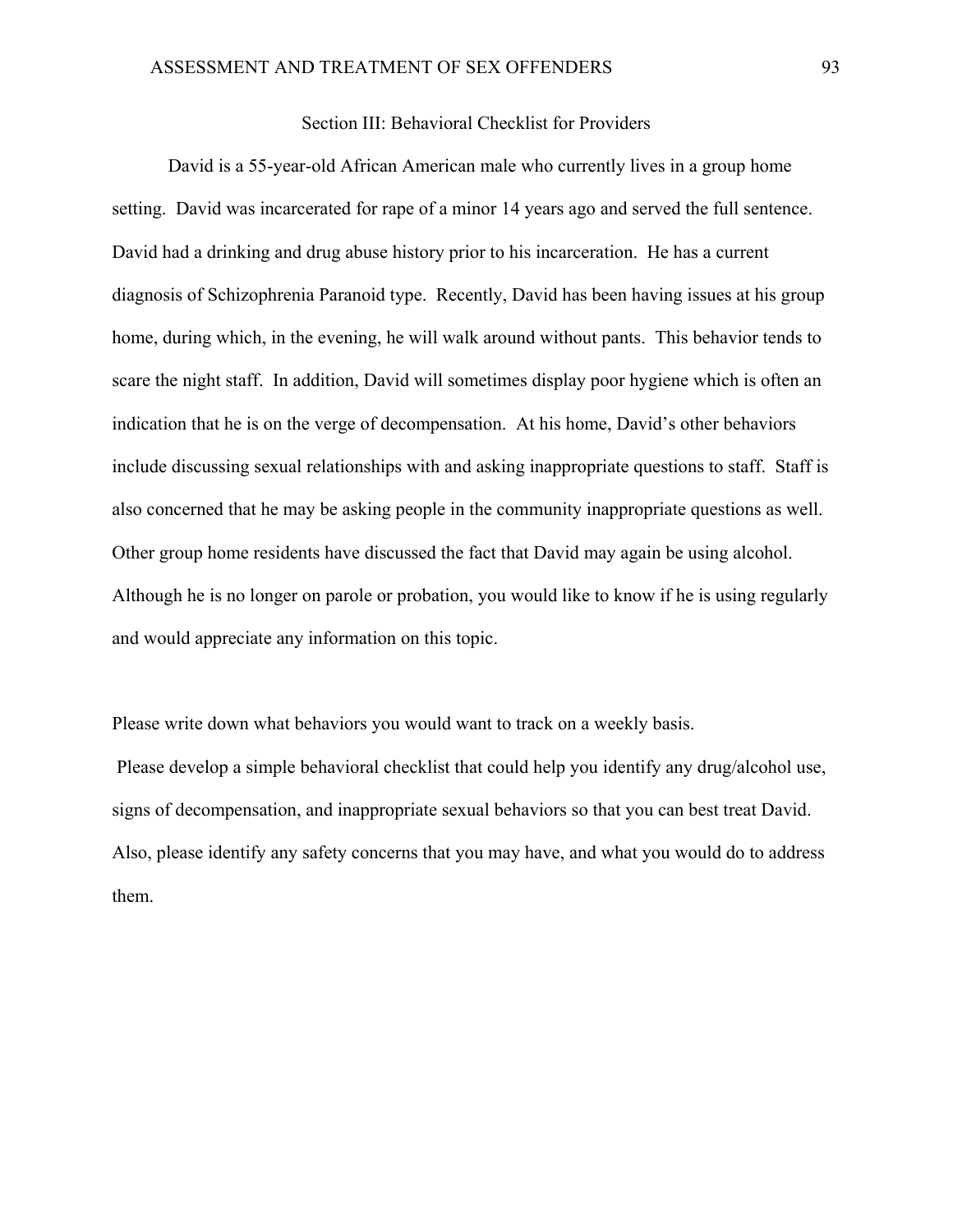## Appendix E

Assessment of Section 1

This section of the training introduced the topic of working with individuals with severe and persistent mental illness who are also convicted sex offenders. In addition, it discussed the differences between the mental health and the sex offender fields of study and treatment.

What part of this section did you find most helpful in your learning process? (e.g., small group activities, power point didactic, discussion and questions, references) You may name more than one factor if multiple factors were helpful in your learning process

What part of this section do you think could have been improved? (e.g., content, skills of presenter, small group activities, etc.)

Name at least three things you have learned from this section (e.g., "take aways")?

Please rate how likely you think you are to work with individuals with severe and persistent mental illness after attending this section (1- not at all likely, 10- very likely).

 $1--2--3--4--5--6--7--8--9--10$ 

Please rate how helpful this part of the training has been towards your overall understanding of working with individuals with severe and persistent mental illness who are sex offenders.

 $1--2--3--4--5--6--7--8--9--10$ 

Please put additional comments on back of this paper. Thank you for your participation in this evaluation.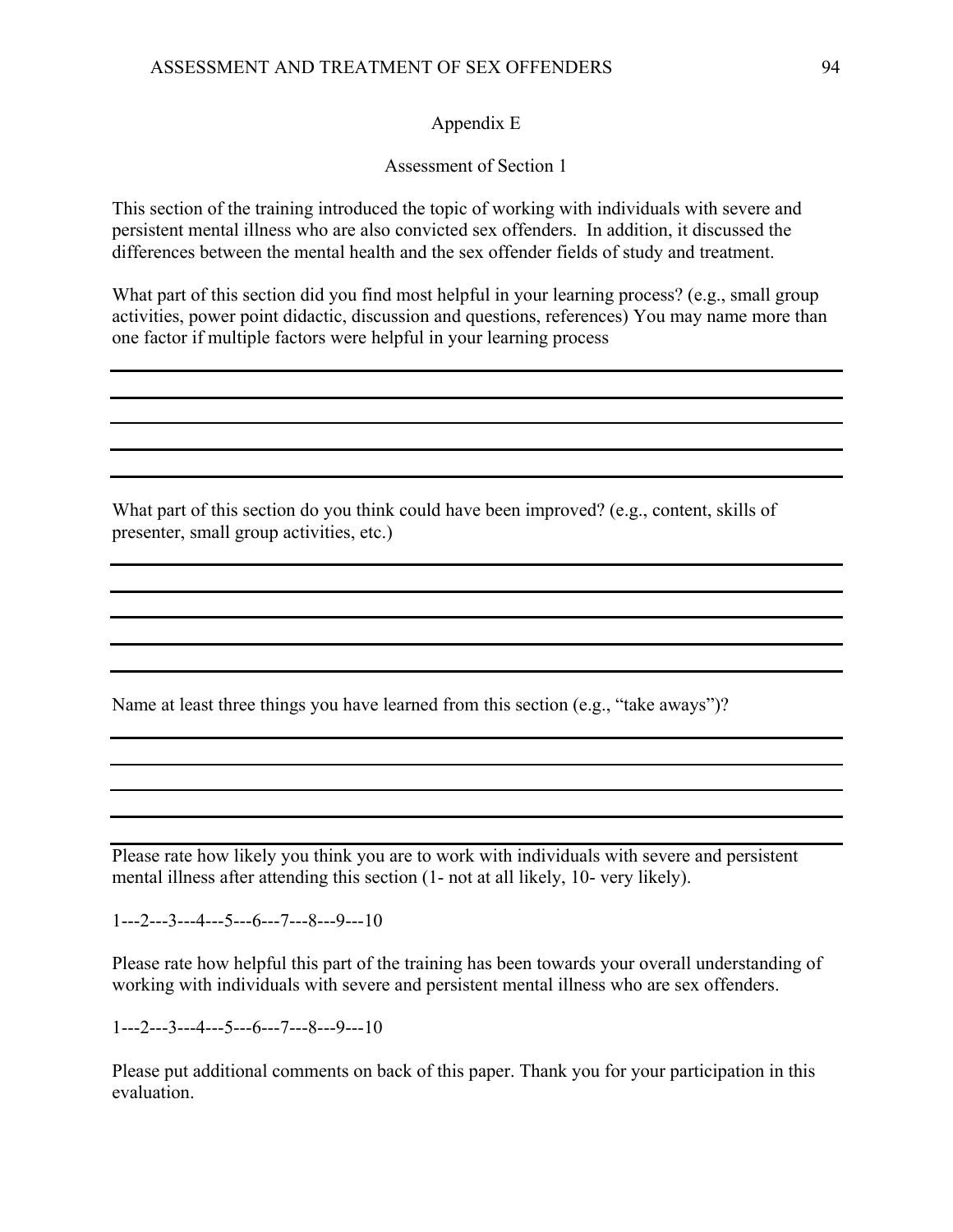### Appendix E Assessment of Section 2

This section of the training discussed assessment considerations and some recommendations as well as adaptation of existing models of sex offender treatment.

What part of this section did you find most helpful in your learning process? (e.g., small group activities, power point didactic, discussion and questions, references) You may name more than one factor if multiple factors were helpful in your learning process

What part of this section do you think could have been improved? (e.g., content, skills of presenter, small group activities, etc.)

Name at least three things you have learned from this section (e.g., "take aways")?

Please rate how likely you think you are to work with individuals with severe and persistent mental illness after attending this section (1- not at all likely, 10- very likely).

 $1--2--3--4--5--6--7--8--9--10$ 

Please rate how helpful this part of the training has been towards your overall understanding of working with individuals with severe and persistent mental illness who are sex offenders.

 $1--2--3--4--5--6--7--8--9--10$ 

Please put additional comments on back of this paper.

Thank you for your participation in this evaluation. The information used from this measure will go toward improving future training.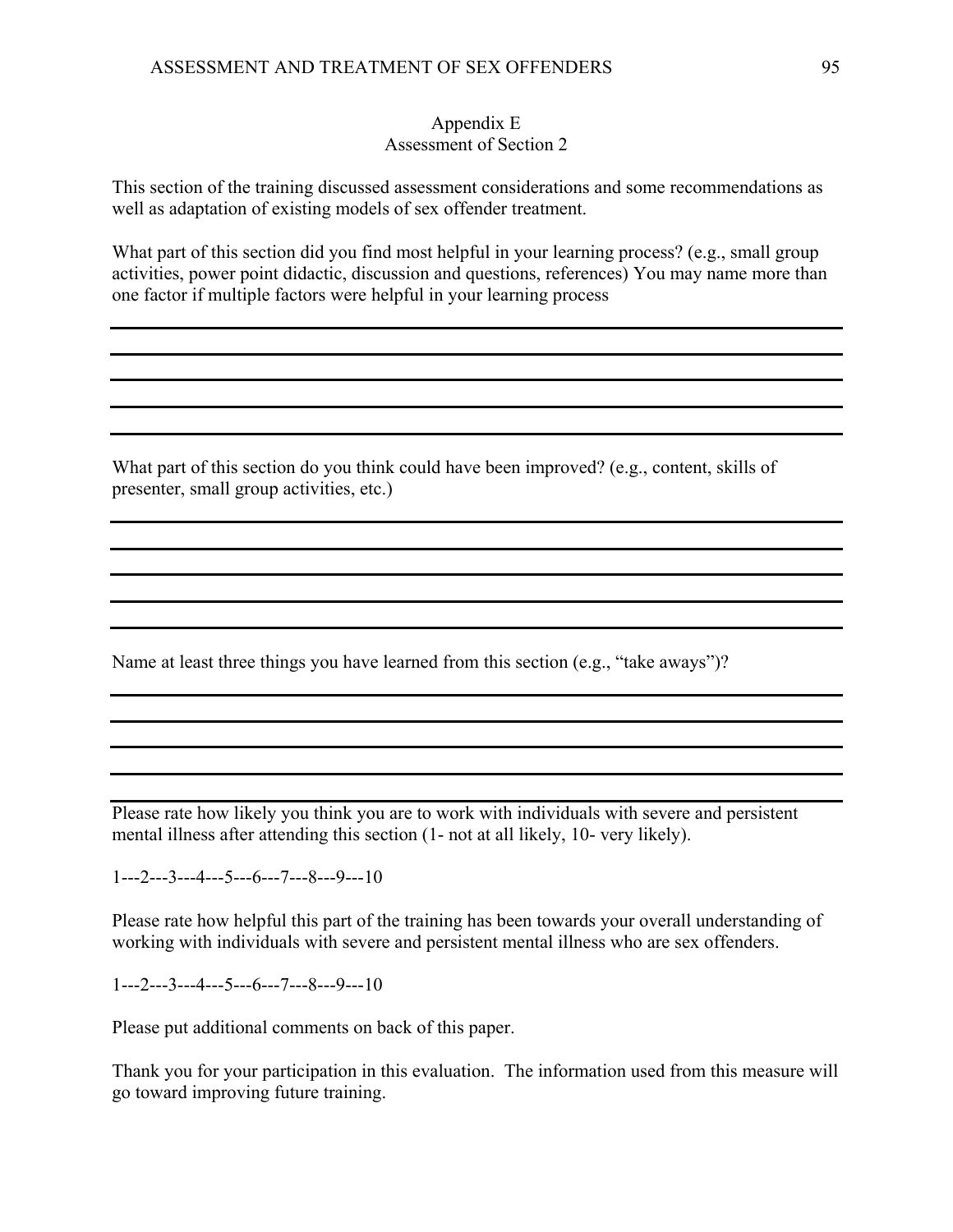## Appendix E

## Assessment of Section 3

This section of the training presented treatment options for individuals with severe and persistent mental illnesses who are also sex offenders.

What part of this section did you find most helpful in your learning process? (e.g., small group activities, power point didactic, discussion and questions, references) You may name more than one factor if multiple factors were helpful in your learning process.

What part of this section do you think could have been improved? (e.g., content, skills of presenter, small group activities, etc.)

Name at least three things you have learned from this section (e.g., "take aways")?

Please rate how likely you think you are to work with individuals with severe and persistent mental illness after attending this section (1- not at all likely, 10- very likely).

1---2---3---4---5---6---7---8---9---10

Please rate how helpful this part of the training has been towards your overall understanding of working with individuals with severe and persistent mental illness who are sex offenders.

 $1--2--3--4--5--6--7--8--9--10$ 

Please put additional comments on back of this paper. Thank you for your participation in this evaluation. The information used from this measure will go toward improving future training.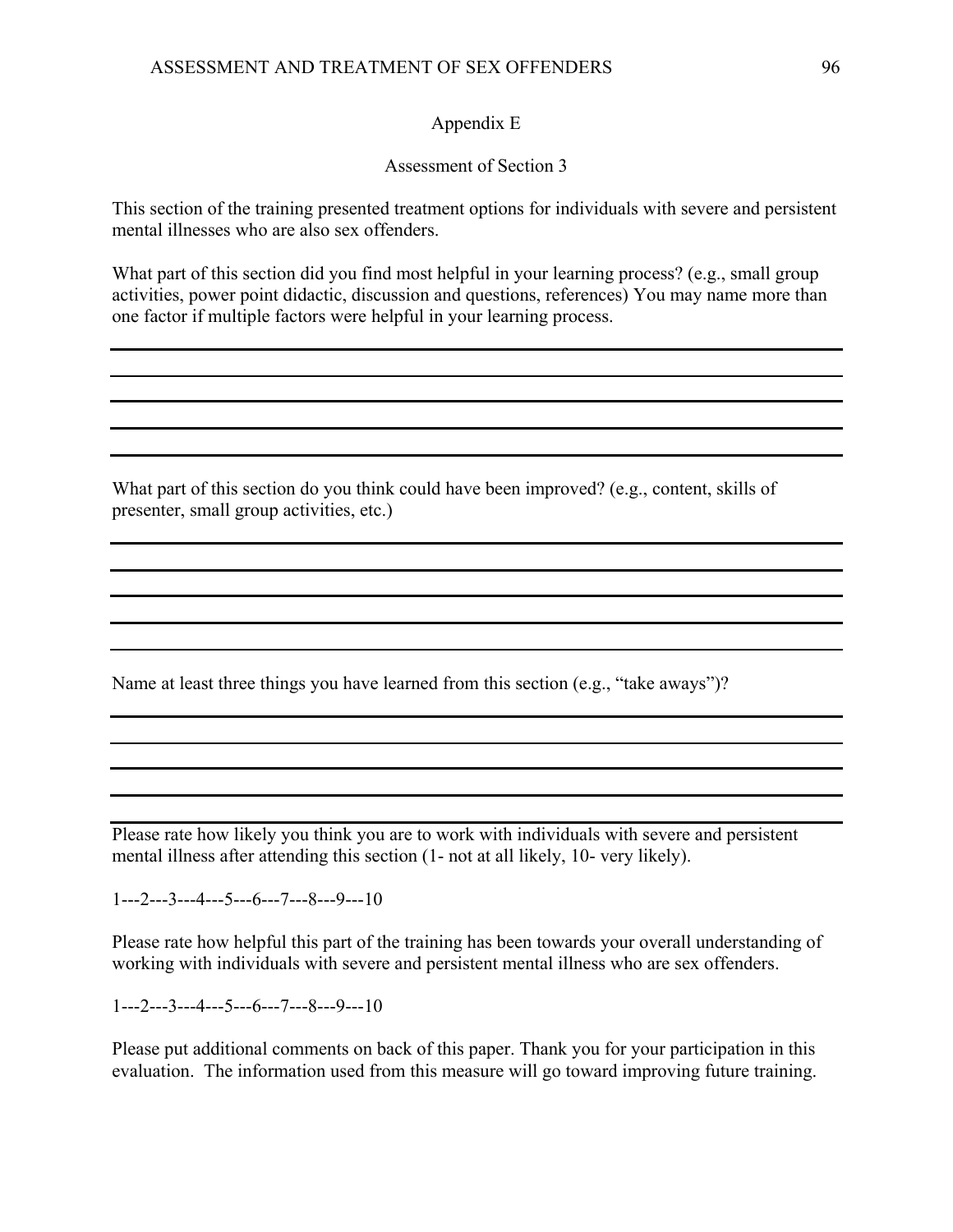Appendix F

Follow-up Assessment

Have the three main areas discussed in the training led to positives changes in your work? If yes, what specifically have you incorporated in your work, based on the training? If no, why do you think this is so? (e.g., was it not applicable, was it nothing new,etc.)

How has your assessment process changed when working with possible mental illnesses?

How have you worked to incorporate mental health culture into your work?

How have you begun to utilize some of the treatment strategies for the SMISO population including working with the mental illness first, and sex offender issues second?

Would you recommend this training to your colleagues?